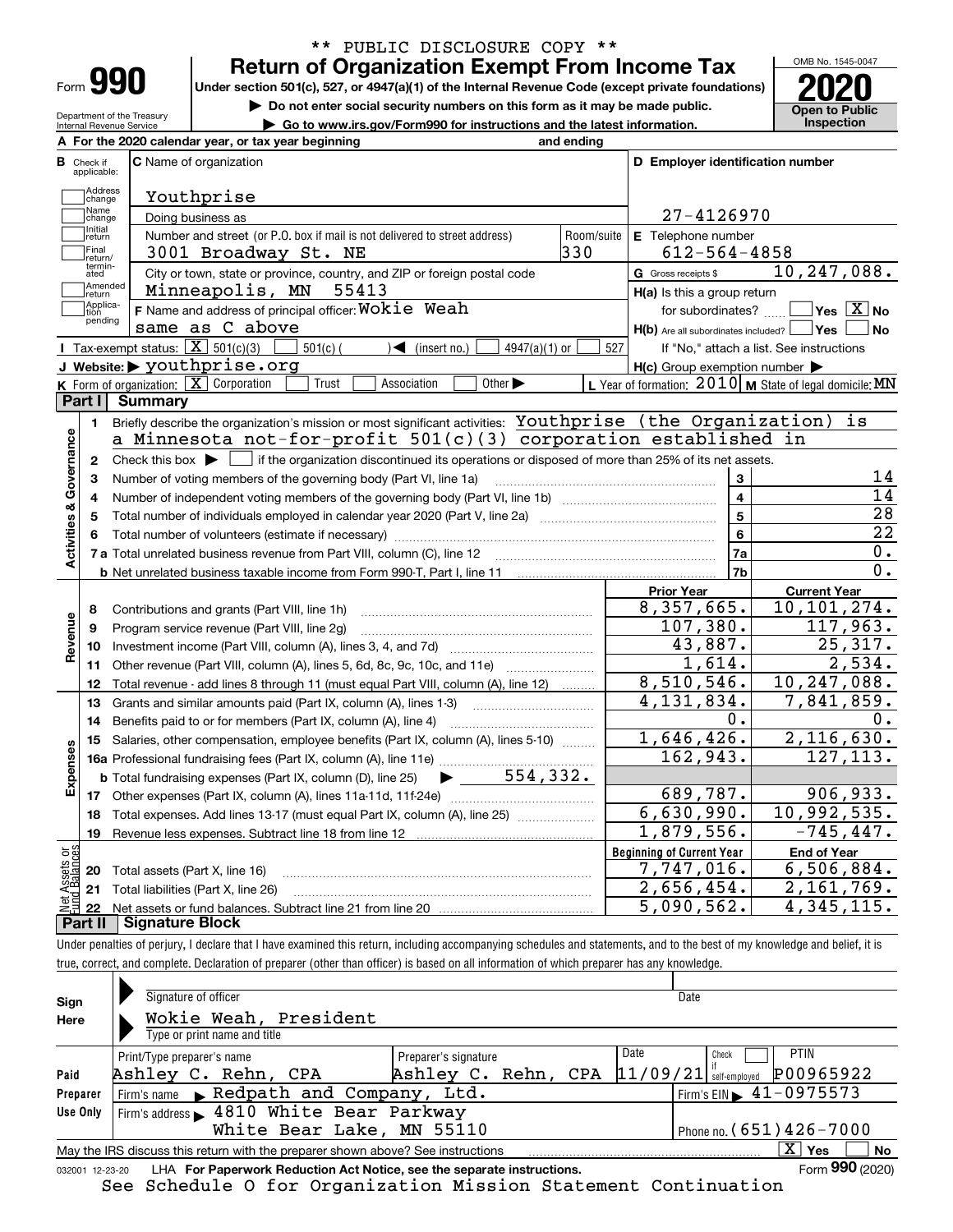|              | 27-4126970<br>Youthprise<br>Page 2<br>Form 990 (2020)                                                                                                          |
|--------------|----------------------------------------------------------------------------------------------------------------------------------------------------------------|
|              | <b>Part III Statement of Program Service Accomplishments</b>                                                                                                   |
|              | $\boxed{\text{X}}$<br>Check if Schedule O contains a response or note to any line in this Part III                                                             |
| 1            | Briefly describe the organization's mission:                                                                                                                   |
|              | Youthprise is a nonprofit intermediary that invests in the future of                                                                                           |
|              | Minnesota by investing in youth. Youthprise's mission is to increase                                                                                           |
|              | equity with and for Minnesota's indigenous, low-income, and racially                                                                                           |
|              | diverse youth.                                                                                                                                                 |
| $\mathbf{2}$ | Did the organization undertake any significant program services during the year which were not listed on the                                                   |
|              | $\Box$ Yes $[\overline{\mathrm{X}}]$ No<br>prior Form 990 or 990-EZ?                                                                                           |
|              | If "Yes," describe these new services on Schedule O.                                                                                                           |
| 3            | $\boxed{\text{X}}$ Yes $\boxed{\ }$<br>∣No                                                                                                                     |
|              | If "Yes," describe these changes on Schedule O.                                                                                                                |
| 4            | Describe the organization's program service accomplishments for each of its three largest program services, as measured by expenses.                           |
|              | Section 501(c)(3) and 501(c)(4) organizations are required to report the amount of grants and allocations to others, the total expenses, and                   |
|              | revenue, if any, for each program service reported.<br>112, 549.                                                                                               |
| 4a           | 5,701,987. including grants of \$ 5,331,824. ) (Revenue \$<br>) (Expenses \$<br>(Code:<br>Health and Safety: Youthprise supports programs and initiatives that |
|              | promote the health and safety of young people. In addition to meeting                                                                                          |
|              | basic food needs through our Nutrition Program, we work with                                                                                                   |
|              | community-based organizations to link healthy lifestyles with good                                                                                             |
|              | nutrition. We take a holistic approach to health and safety and advance                                                                                        |
|              | intervention strategies that prevent the criminalization of youth,                                                                                             |
|              | which can pose a threat to public safety. In 2020, Youthprise supported                                                                                        |
|              | 45 Nutrition sites across the Twin Cities and served over 1,422,157                                                                                            |
|              | meals and snacks to an estimated 12,000 young people ages six to 18.                                                                                           |
|              | Additionally, we support a number of initiatives that seek to reduce                                                                                           |
|              | disparities in the juvenile justice system and contact between                                                                                                 |
|              | non-violent youth and law enforcement.                                                                                                                         |
| 4b           | (Code: ) (Expenses \$2,511,035. including grants of \$1,268,574. ) (Revenue \$<br>7,948.                                                                       |
|              | Learning and Leadership: Youthprise promotes the learning, leadership,                                                                                         |
|              | and social-emotional development of youth. Programs and initiatives                                                                                            |
|              | supported in this area expose youth to arts and culture, enrichment                                                                                            |
|              | activities, technical assistance, and youth leadership opportunities.                                                                                          |
|              | We seek to shift how programs interact with youth and support programs                                                                                         |
|              | that engage youth in leadership and governance, a practice that we                                                                                             |
|              | model at Youthprise. We embed young people across all areas of our                                                                                             |
|              | organization, and we have a goal of 50% representation of youth on our<br>Board of Directors. In 2020 our Minnesota Afterschool Advance (MAA)                  |
|              | program scaled up to help low-income students in 23 cities across                                                                                              |
|              | Minnesota. Designed to help low-income students afford after-school                                                                                            |
|              | programming, MAA pivoted during the pandemic to help distribute over                                                                                           |
|              | 1,506,540. including grants of \$1,241,461. ) (Revenue \$<br>0.<br>$\overline{4c}$ (Code: ) (Expenses \$                                                       |
|              | Economic Opportunity: Youthprise creates opportunities for economic                                                                                            |
|              | prosperity by supporting programs and initiatives that build workforce                                                                                         |
|              | skills, promote youth entrepreneurship, and expose youth to career                                                                                             |
|              | pathways. We work with a range of stakeholders across sectors to equip                                                                                         |
|              | young people with the economic tools to thrive. In 2020, Youthprise                                                                                            |
|              | joined a group of Minnesota high school students in suing the state of                                                                                         |
|              | Minnesota over being denied unemployment benefits after they lost their                                                                                        |
|              | jobs due to the COVID-19 pandemic and on December 1, 2020, the                                                                                                 |
|              | Minnesota Court of Appeals ruled that high school students in Minnesota                                                                                        |
|              | can receive unemployment payments under the CARES Act.                                                                                                         |
|              |                                                                                                                                                                |
|              |                                                                                                                                                                |
|              | 4d Other program services (Describe on Schedule O.)                                                                                                            |

|    |                                                           |                        |            |  | ∩∩י<br>$1.1 - 1.1$ |  |
|----|-----------------------------------------------------------|------------------------|------------|--|--------------------|--|
| 4е | Total program service expenses $\blacktriangleright$      |                        |            |  |                    |  |
|    | Expenses                                                  | including grants of \$ | Revenue \$ |  |                    |  |
|    | <b>Tu</b> Stron program och noce (Desembe om ceneaale O.) |                        |            |  |                    |  |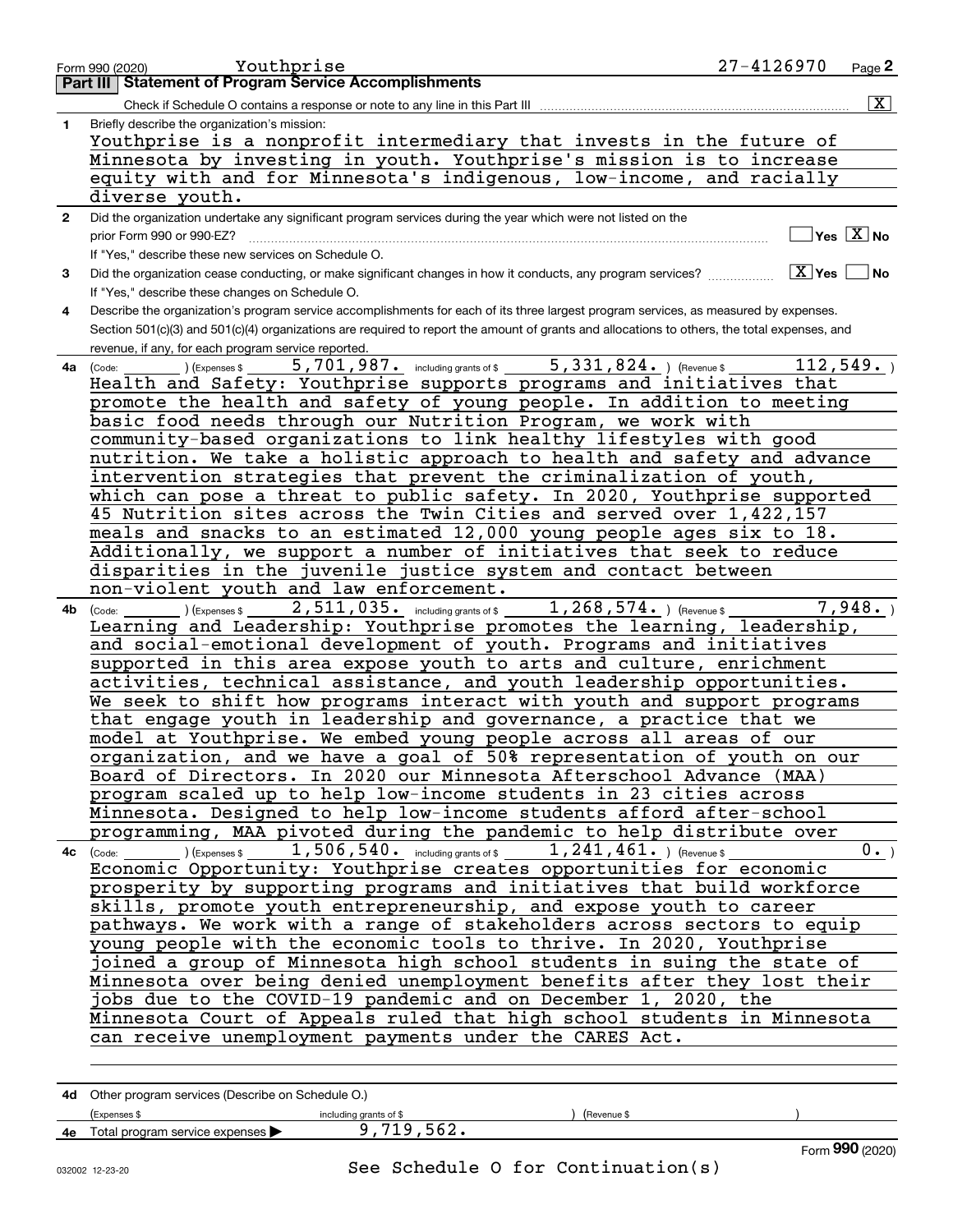|     | Youthprise<br>27-4126970<br>Form 990 (2020)                                                                                           |                         |                       | Page $3$    |
|-----|---------------------------------------------------------------------------------------------------------------------------------------|-------------------------|-----------------------|-------------|
|     | <b>Checklist of Required Schedules</b><br><b>Part IV</b>                                                                              |                         |                       |             |
|     |                                                                                                                                       |                         |                       | Yes   No    |
| 1.  | Is the organization described in section $501(c)(3)$ or $4947(a)(1)$ (other than a private foundation)?                               |                         |                       |             |
|     |                                                                                                                                       | 1.                      | X                     |             |
| 2   |                                                                                                                                       | $\overline{\mathbf{c}}$ | $\overline{\text{x}}$ |             |
| 3   | Did the organization engage in direct or indirect political campaign activities on behalf of or in opposition to candidates for       |                         |                       |             |
|     |                                                                                                                                       | 3                       |                       | x           |
| 4   | Section 501(c)(3) organizations. Did the organization engage in lobbying activities, or have a section 501(h) election in effect      |                         |                       |             |
|     |                                                                                                                                       | 4                       | X                     |             |
| 5   | Is the organization a section 501(c)(4), 501(c)(5), or 501(c)(6) organization that receives membership dues, assessments, or          |                         |                       |             |
|     |                                                                                                                                       | 5                       |                       | x           |
| 6   | Did the organization maintain any donor advised funds or any similar funds or accounts for which donors have the right to             |                         |                       |             |
|     | provide advice on the distribution or investment of amounts in such funds or accounts? If "Yes," complete Schedule D, Part I          | 6                       |                       | X.          |
| 7   | Did the organization receive or hold a conservation easement, including easements to preserve open space,                             |                         |                       |             |
|     |                                                                                                                                       | $\overline{7}$          |                       | X.          |
| 8   | Did the organization maintain collections of works of art, historical treasures, or other similar assets? If "Yes," complete          |                         |                       |             |
|     |                                                                                                                                       | 8                       |                       | X.          |
| 9   | Did the organization report an amount in Part X, line 21, for escrow or custodial account liability, serve as a custodian for         |                         |                       |             |
|     | amounts not listed in Part X; or provide credit counseling, debt management, credit repair, or debt negotiation services?             |                         |                       |             |
|     |                                                                                                                                       | 9                       | X                     |             |
| 10  | Did the organization, directly or through a related organization, hold assets in donor-restricted endowments                          |                         |                       |             |
|     |                                                                                                                                       | 10                      |                       | x.          |
| 11  | If the organization's answer to any of the following questions is "Yes," then complete Schedule D, Parts VI, VII, VIII, IX, or X      |                         |                       |             |
|     | as applicable.                                                                                                                        |                         |                       |             |
|     | a Did the organization report an amount for land, buildings, and equipment in Part X, line 10? If "Yes," complete Schedule D,         |                         |                       |             |
|     |                                                                                                                                       | 11a                     | X                     |             |
|     | <b>b</b> Did the organization report an amount for investments - other securities in Part X, line 12, that is 5% or more of its total |                         |                       |             |
|     |                                                                                                                                       | 11 <sub>b</sub>         |                       | x           |
| c   | Did the organization report an amount for investments - program related in Part X, line 13, that is 5% or more of its total           |                         |                       |             |
|     |                                                                                                                                       | 11c                     |                       | x           |
|     | d Did the organization report an amount for other assets in Part X, line 15, that is 5% or more of its total assets reported in       |                         |                       |             |
|     |                                                                                                                                       | 11d                     |                       | x           |
|     | e Did the organization report an amount for other liabilities in Part X, line 25? If "Yes," complete Schedule D, Part X               | 11e                     | $\mathbf X$           |             |
| f   | Did the organization's separate or consolidated financial statements for the tax year include a footnote that addresses               |                         |                       |             |
|     | the organization's liability for uncertain tax positions under FIN 48 (ASC 740)? If "Yes," complete Schedule D, Part X                | 11f                     | Х                     |             |
|     | 12a Did the organization obtain separate, independent audited financial statements for the tax year? If "Yes," complete               |                         |                       |             |
|     |                                                                                                                                       | 12a                     | X                     |             |
|     | <b>b</b> Was the organization included in consolidated, independent audited financial statements for the tax year?                    |                         |                       |             |
|     | If "Yes," and if the organization answered "No" to line 12a, then completing Schedule D, Parts XI and XII is optional                 | 12b                     |                       | X           |
| 13  |                                                                                                                                       | 13                      |                       | $\mathbf X$ |
| 14a | Did the organization maintain an office, employees, or agents outside of the United States?                                           | 14a                     |                       | $\mathbf X$ |
| b   | Did the organization have aggregate revenues or expenses of more than \$10,000 from grantmaking, fundraising, business,               |                         |                       |             |
|     | investment, and program service activities outside the United States, or aggregate foreign investments valued at \$100,000            |                         |                       |             |
|     |                                                                                                                                       | 14b                     |                       | X.          |
| 15  | Did the organization report on Part IX, column (A), line 3, more than \$5,000 of grants or other assistance to or for any             |                         |                       |             |
|     |                                                                                                                                       | 15                      |                       | x           |
| 16  | Did the organization report on Part IX, column (A), line 3, more than \$5,000 of aggregate grants or other assistance to              |                         |                       |             |
|     |                                                                                                                                       | 16                      |                       | x           |
| 17  | Did the organization report a total of more than \$15,000 of expenses for professional fundraising services on Part IX,               |                         |                       |             |
|     |                                                                                                                                       | 17                      | х                     |             |
| 18  | Did the organization report more than \$15,000 total of fundraising event gross income and contributions on Part VIII, lines          |                         |                       |             |
|     |                                                                                                                                       | 18                      |                       | X.          |
| 19  | Did the organization report more than \$15,000 of gross income from gaming activities on Part VIII, line 9a? If "Yes."                |                         |                       |             |
|     |                                                                                                                                       | 19                      |                       | x           |
| 20a |                                                                                                                                       | <b>20a</b>              |                       | X           |
| b   | If "Yes" to line 20a, did the organization attach a copy of its audited financial statements to this return?                          | 20 <sub>b</sub>         |                       |             |
| 21  | Did the organization report more than \$5,000 of grants or other assistance to any domestic organization or                           |                         |                       |             |
|     |                                                                                                                                       | 21                      | x                     |             |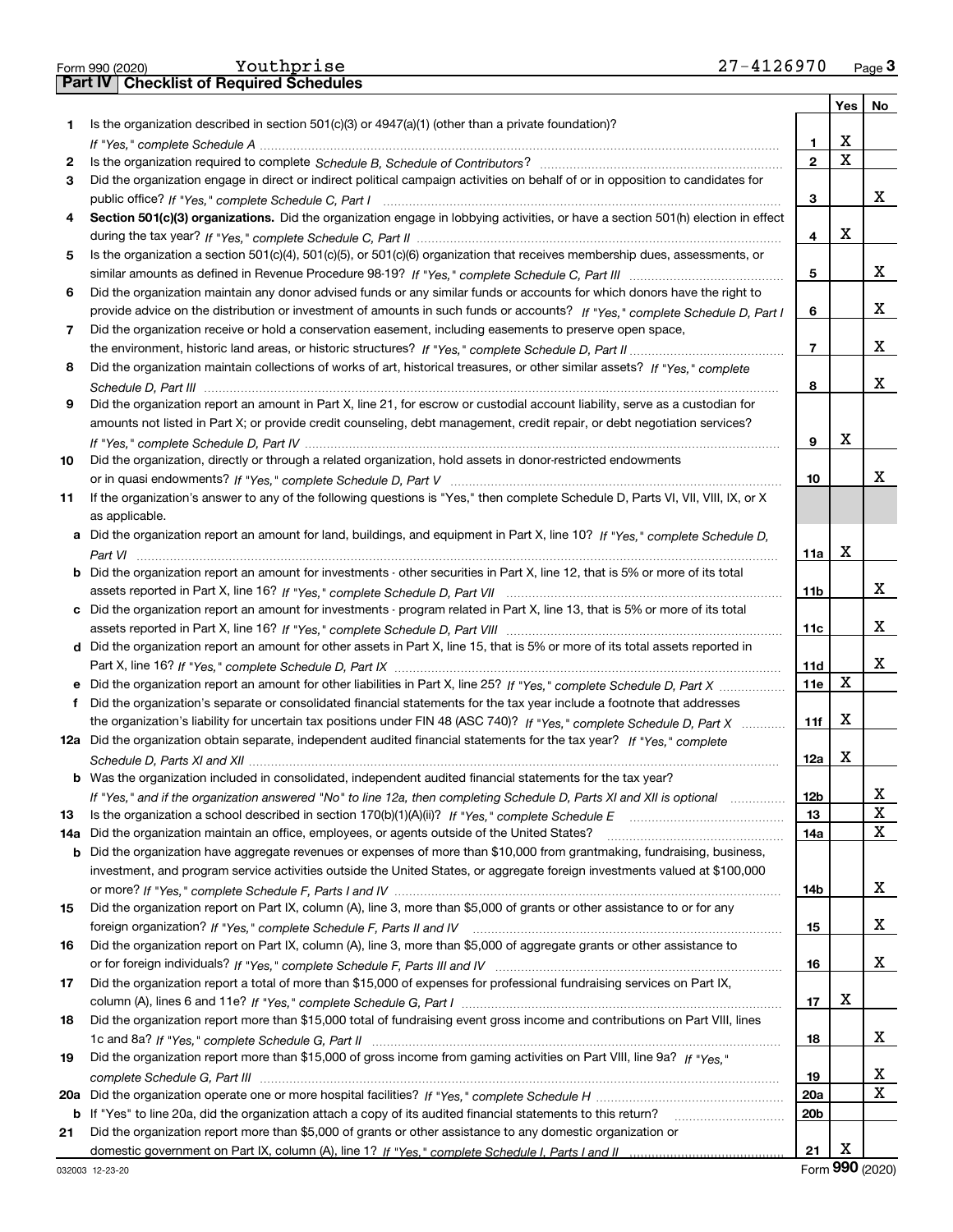|    |                                                                                                                                                                                 |                 | Yes   No |             |
|----|---------------------------------------------------------------------------------------------------------------------------------------------------------------------------------|-----------------|----------|-------------|
| 22 | Did the organization report more than \$5,000 of grants or other assistance to or for domestic individuals on                                                                   |                 |          |             |
|    |                                                                                                                                                                                 | 22              | х        |             |
| 23 | Did the organization answer "Yes" to Part VII, Section A, line 3, 4, or 5 about compensation of the organization's current                                                      |                 |          |             |
|    | and former officers, directors, trustees, key employees, and highest compensated employees? If "Yes," complete                                                                  |                 |          |             |
|    |                                                                                                                                                                                 | 23              | х        |             |
|    | 24a Did the organization have a tax-exempt bond issue with an outstanding principal amount of more than \$100,000 as of the                                                     |                 |          |             |
|    | last day of the year, that was issued after December 31, 2002? If "Yes," answer lines 24b through 24d and complete                                                              |                 |          |             |
|    |                                                                                                                                                                                 | 24a             |          | х           |
|    | <b>b</b> Did the organization invest any proceeds of tax-exempt bonds beyond a temporary period exception?                                                                      | 24b             |          |             |
|    | c Did the organization maintain an escrow account other than a refunding escrow at any time during the year to defease                                                          |                 |          |             |
|    | any tax-exempt bonds?                                                                                                                                                           | 24c             |          |             |
|    | d Did the organization act as an "on behalf of" issuer for bonds outstanding at any time during the year?                                                                       | 24d             |          |             |
|    | 25a Section 501(c)(3), 501(c)(4), and 501(c)(29) organizations. Did the organization engage in an excess benefit                                                                |                 |          | х           |
|    |                                                                                                                                                                                 | 25a             |          |             |
|    | b Is the organization aware that it engaged in an excess benefit transaction with a disqualified person in a prior year, and                                                    |                 |          |             |
|    | that the transaction has not been reported on any of the organization's prior Forms 990 or 990-EZ? If "Yes." complete                                                           |                 |          | х           |
|    | Schedule L, Part I<br>Did the organization report any amount on Part X, line 5 or 22, for receivables from or payables to any current                                           | 25 <sub>b</sub> |          |             |
| 26 | or former officer, director, trustee, key employee, creator or founder, substantial contributor, or 35%                                                                         |                 |          |             |
|    |                                                                                                                                                                                 | 26              |          | х           |
| 27 | Did the organization provide a grant or other assistance to any current or former officer, director, trustee, key employee,                                                     |                 |          |             |
|    | creator or founder, substantial contributor or employee thereof, a grant selection committee member, or to a 35% controlled                                                     |                 |          |             |
|    | entity (including an employee thereof) or family member of any of these persons? If "Yes," complete Schedule L, Part III                                                        | 27              |          | х           |
| 28 | Was the organization a party to a business transaction with one of the following parties (see Schedule L, Part IV                                                               |                 |          |             |
|    | instructions, for applicable filing thresholds, conditions, and exceptions):                                                                                                    |                 |          |             |
|    | a A current or former officer, director, trustee, key employee, creator or founder, or substantial contributor? If                                                              |                 |          |             |
|    |                                                                                                                                                                                 | 28a             |          | х           |
|    |                                                                                                                                                                                 | 28b             |          | $\mathbf X$ |
|    | c A 35% controlled entity of one or more individuals and/or organizations described in lines 28a or 28b? If                                                                     |                 |          |             |
|    |                                                                                                                                                                                 | 28c             |          | X           |
| 29 |                                                                                                                                                                                 | 29              | X        |             |
| 30 | Did the organization receive contributions of art, historical treasures, or other similar assets, or qualified conservation                                                     |                 |          |             |
|    |                                                                                                                                                                                 | 30              |          | x           |
| 31 | Did the organization liquidate, terminate, or dissolve and cease operations? If "Yes," complete Schedule N, Part I                                                              | 31              |          | $\mathbf X$ |
| 32 | Did the organization sell, exchange, dispose of, or transfer more than 25% of its net assets? If "Yes," complete                                                                |                 |          |             |
|    | Schedule N, Part II                                                                                                                                                             | 32              |          | х           |
| 33 | Did the organization own 100% of an entity disregarded as separate from the organization under Regulations                                                                      |                 |          |             |
|    |                                                                                                                                                                                 | 33              |          | х           |
| 34 | Was the organization related to any tax-exempt or taxable entity? If "Yes," complete Schedule R, Part II, III, or IV, and                                                       |                 |          |             |
|    |                                                                                                                                                                                 | 34              |          | х           |
|    | 35a Did the organization have a controlled entity within the meaning of section 512(b)(13)? <b>Controller and the organization</b> have                                         | 35a             |          | X           |
|    | b If "Yes" to line 35a, did the organization receive any payment from or engage in any transaction with a controlled entity                                                     |                 |          |             |
|    |                                                                                                                                                                                 | 35b             |          |             |
| 36 | Section 501(c)(3) organizations. Did the organization make any transfers to an exempt non-charitable related organization?                                                      |                 |          |             |
|    |                                                                                                                                                                                 | 36              |          | X           |
| 37 | Did the organization conduct more than 5% of its activities through an entity that is not a related organization                                                                |                 |          | х           |
| 38 | and that is treated as a partnership for federal income tax purposes? If "Yes," complete Schedule R, Part VI                                                                    | 37              |          |             |
|    | Did the organization complete Schedule O and provide explanations in Schedule O for Part VI, lines 11b and 19?<br>Note: All Form 990 filers are required to complete Schedule O | 38              | х        |             |
|    | <b>Part V</b><br><b>Statements Regarding Other IRS Filings and Tax Compliance</b>                                                                                               |                 |          |             |
|    | Check if Schedule O contains a response or note to any line in this Part V                                                                                                      |                 |          |             |
|    |                                                                                                                                                                                 |                 |          |             |

| Check if Schedule O contains a response or note to any line in this Part V |                                                                                                                      |    |  |                      |     |         |
|----------------------------------------------------------------------------|----------------------------------------------------------------------------------------------------------------------|----|--|----------------------|-----|---------|
|                                                                            |                                                                                                                      |    |  |                      | Yes | Νo      |
|                                                                            | <b>1a</b> Enter the number reported in Box 3 of Form 1096. Enter -0- if not applicable                               | 1a |  |                      |     |         |
|                                                                            | <b>b</b> Enter the number of Forms W-2G included in line 1a. Enter -0- if not applicable                             | 1b |  |                      |     |         |
|                                                                            | c Did the organization comply with backup withholding rules for reportable payments to vendors and reportable gaming |    |  |                      |     |         |
|                                                                            | (gambling) winnings to prize winners?                                                                                |    |  | 1c                   |     |         |
|                                                                            | $0.00001 - 10.0000$                                                                                                  |    |  | $E_{\alpha\mu}$ qong |     | (0.000) |

X  $\overline{X}$ 

X

 $\underline{\mathbf{X}}$ 

 $\underline{x}$ 

 $\underline{\mathbf{X}}$ 

X

X

X  $\overline{\mathbf{X}}$ 

 $\underline{\mathbf{X}}$ 

X

X  $\overline{\mathbf{x}}$ 

 $X_{-}$ 

 $\underline{\mathbf{X}}$ 

| Form 990 (2020) | Youthprise                                            | $7 - 4126970$ | Page 4 |
|-----------------|-------------------------------------------------------|---------------|--------|
|                 | Part IV   Checklist of Required Schedules (continued) |               |        |

*(continued)*

**27**

**29 30**

**34**

**36**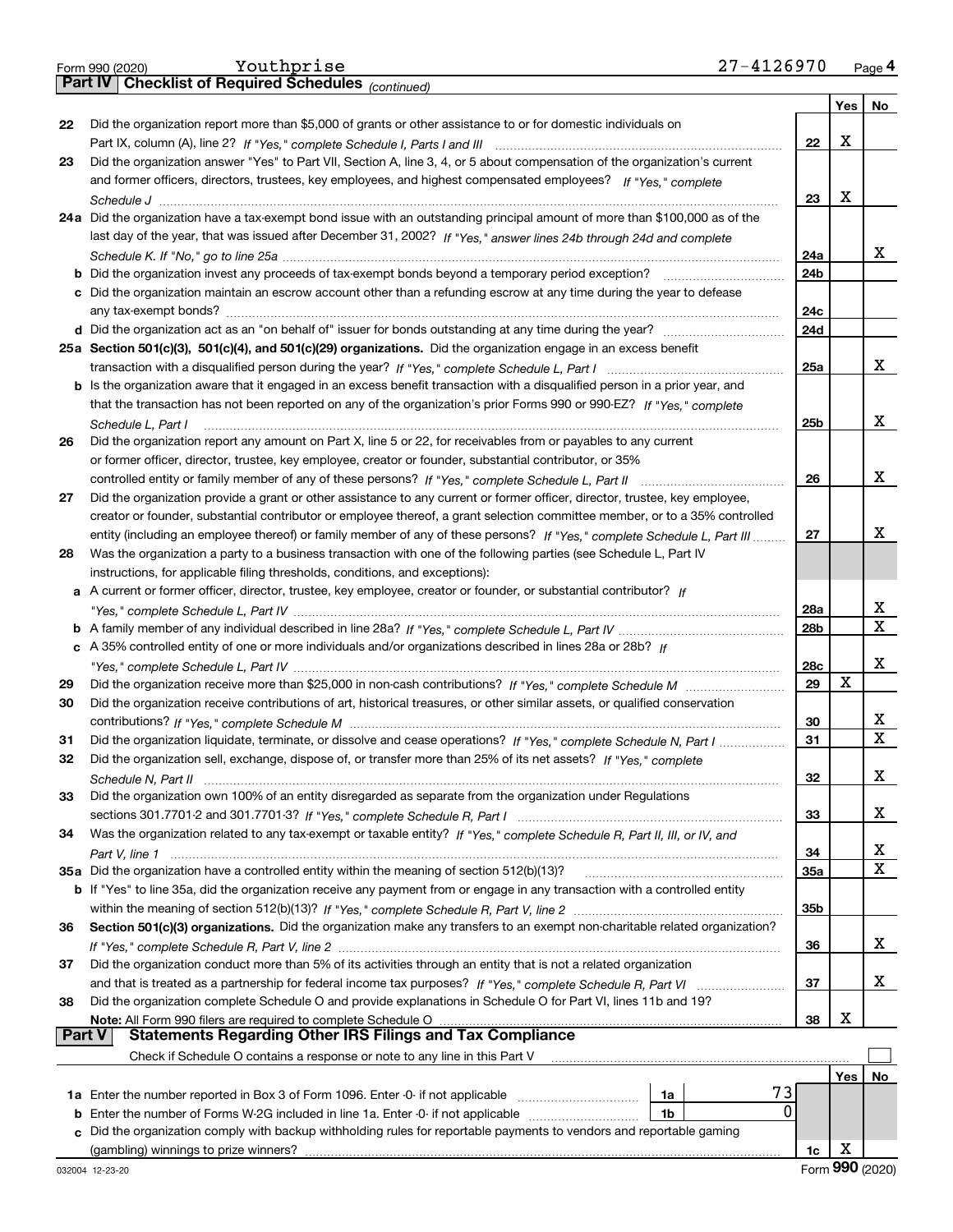|     | Youthprise<br>Form 990 (2020)                                                                                                                   |  | 27-4126970      |                |     | <u>Page</u> 5 |
|-----|-------------------------------------------------------------------------------------------------------------------------------------------------|--|-----------------|----------------|-----|---------------|
|     | Statements Regarding Other IRS Filings and Tax Compliance (continued)<br><b>Part V</b>                                                          |  |                 |                |     |               |
|     |                                                                                                                                                 |  |                 |                | Yes | No            |
|     | 2a Enter the number of employees reported on Form W-3, Transmittal of Wage and Tax Statements,                                                  |  |                 |                |     |               |
|     | filed for the calendar year ending with or within the year covered by this return                                                               |  | 28<br>2a        |                |     |               |
|     |                                                                                                                                                 |  |                 | 2 <sub>b</sub> | X   |               |
|     |                                                                                                                                                 |  |                 |                |     |               |
|     | 3a Did the organization have unrelated business gross income of \$1,000 or more during the year?                                                |  |                 | 3a             |     | х             |
|     |                                                                                                                                                 |  |                 | 3b             |     |               |
|     | 4a At any time during the calendar year, did the organization have an interest in, or a signature or other authority over, a                    |  |                 |                |     |               |
|     |                                                                                                                                                 |  |                 | 4a             |     | х             |
|     | <b>b</b> If "Yes," enter the name of the foreign country $\blacktriangleright$                                                                  |  |                 |                |     |               |
|     | See instructions for filing requirements for FinCEN Form 114, Report of Foreign Bank and Financial Accounts (FBAR).                             |  |                 |                |     |               |
| 5a  |                                                                                                                                                 |  |                 | 5a             |     | х             |
| b   |                                                                                                                                                 |  |                 | 5b             |     | x             |
| с   |                                                                                                                                                 |  |                 | 5c             |     |               |
|     | 6a Does the organization have annual gross receipts that are normally greater than \$100,000, and did the organization solicit                  |  |                 |                |     |               |
|     |                                                                                                                                                 |  |                 | 6a             |     | х             |
|     | <b>b</b> If "Yes," did the organization include with every solicitation an express statement that such contributions or gifts                   |  |                 |                |     |               |
|     | were not tax deductible?                                                                                                                        |  |                 |                |     |               |
| 7   | Organizations that may receive deductible contributions under section 170(c).                                                                   |  |                 |                |     |               |
| а   | Did the organization receive a payment in excess of \$75 made partly as a contribution and partly for goods and services provided to the payor? |  |                 | 7a             |     | х             |
| b   | If "Yes," did the organization notify the donor of the value of the goods or services provided?                                                 |  |                 | 7b             |     |               |
| c   | Did the organization sell, exchange, or otherwise dispose of tangible personal property for which it was required                               |  |                 |                |     |               |
|     |                                                                                                                                                 |  |                 | 7c             |     | х             |
|     | If "Yes," indicate the number of Forms 8282 filed during the year [11] [11] Wes," indicate the number of Forms 8282 filed during the year<br>d  |  | 7d              |                |     |               |
| е   | Did the organization receive any funds, directly or indirectly, to pay premiums on a personal benefit contract?                                 |  |                 | 7e             |     | х             |
| f   | Did the organization, during the year, pay premiums, directly or indirectly, on a personal benefit contract?                                    |  |                 |                |     | х             |
| a   | If the organization received a contribution of qualified intellectual property, did the organization file Form 8899 as required?                |  |                 |                |     |               |
| h.  | If the organization received a contribution of cars, boats, airplanes, or other vehicles, did the organization file a Form 1098-C?              |  |                 |                |     |               |
| 8   | Sponsoring organizations maintaining donor advised funds. Did a donor advised fund maintained by the                                            |  |                 | 7h             |     |               |
|     | sponsoring organization have excess business holdings at any time during the year?                                                              |  |                 | 8              |     |               |
| 9   | Sponsoring organizations maintaining donor advised funds.                                                                                       |  |                 |                |     |               |
| а   | Did the sponsoring organization make any taxable distributions under section 4966?                                                              |  |                 | 9а             |     |               |
| b   | Did the sponsoring organization make a distribution to a donor, donor advisor, or related person? [[[[[[[[[[[                                   |  |                 | 9b             |     |               |
| 10  | Section 501(c)(7) organizations. Enter:                                                                                                         |  |                 |                |     |               |
|     |                                                                                                                                                 |  | 10a             |                |     |               |
|     | Gross receipts, included on Form 990, Part VIII, line 12, for public use of club facilities                                                     |  | 10b             |                |     |               |
| 11  | Section 501(c)(12) organizations. Enter:                                                                                                        |  |                 |                |     |               |
| а   |                                                                                                                                                 |  | 11a             |                |     |               |
| b   | Gross income from other sources (Do not net amounts due or paid to other sources against                                                        |  |                 |                |     |               |
|     |                                                                                                                                                 |  | 11b             |                |     |               |
|     | 12a Section 4947(a)(1) non-exempt charitable trusts. Is the organization filing Form 990 in lieu of Form 1041?                                  |  |                 | 12a            |     |               |
|     | <b>b</b> If "Yes," enter the amount of tax-exempt interest received or accrued during the year                                                  |  | 12b             |                |     |               |
| 13  | Section 501(c)(29) qualified nonprofit health insurance issuers.                                                                                |  |                 |                |     |               |
| а   | Is the organization licensed to issue qualified health plans in more than one state?                                                            |  |                 | 13а            |     |               |
|     | Note: See the instructions for additional information the organization must report on Schedule O.                                               |  |                 |                |     |               |
| b   | Enter the amount of reserves the organization is required to maintain by the states in which the                                                |  |                 |                |     |               |
|     |                                                                                                                                                 |  | 13b             |                |     |               |
|     |                                                                                                                                                 |  | 13 <sub>c</sub> |                |     |               |
| 14a | Did the organization receive any payments for indoor tanning services during the tax year?                                                      |  |                 | 14a            |     | х             |
|     | <b>b</b> If "Yes," has it filed a Form 720 to report these payments? If "No," provide an explanation on Schedule O                              |  |                 | 14b            |     |               |
| 15  | Is the organization subject to the section 4960 tax on payment(s) of more than \$1,000,000 in remuneration or                                   |  |                 |                |     |               |
|     |                                                                                                                                                 |  |                 | 15             |     | х             |
|     | If "Yes," see instructions and file Form 4720, Schedule N.                                                                                      |  |                 |                |     |               |
| 16  | Is the organization an educational institution subject to the section 4968 excise tax on net investment income?                                 |  |                 | 16             |     | X             |
|     | If "Yes," complete Form 4720, Schedule O.                                                                                                       |  |                 |                |     |               |
|     |                                                                                                                                                 |  |                 |                |     |               |

Form (2020) **990**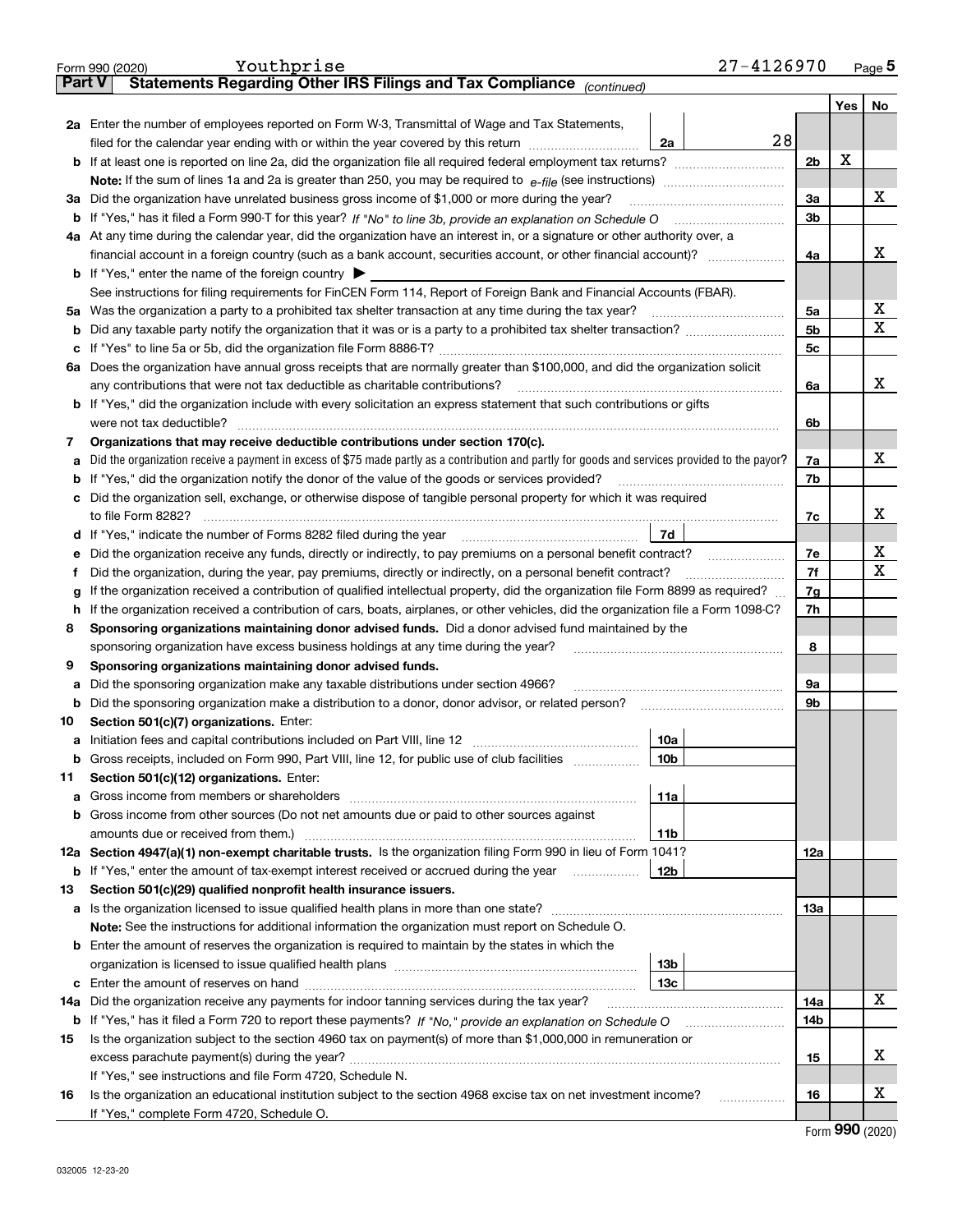|        | Youthprise<br>27-4126970<br>Form 990 (2020)                                                                                                                                                                                   |                 |                  | Page $6$              |
|--------|-------------------------------------------------------------------------------------------------------------------------------------------------------------------------------------------------------------------------------|-----------------|------------------|-----------------------|
|        | <b>Part VI</b><br>Governance, Management, and Disclosure For each "Yes" response to lines 2 through 7b below, and for a "No" response                                                                                         |                 |                  |                       |
|        | to line 8a, 8b, or 10b below, describe the circumstances, processes, or changes on Schedule O. See instructions.                                                                                                              |                 |                  |                       |
|        |                                                                                                                                                                                                                               |                 |                  | $\overline{\text{X}}$ |
|        | <b>Section A. Governing Body and Management</b>                                                                                                                                                                               |                 |                  |                       |
|        |                                                                                                                                                                                                                               |                 | Yes              | No                    |
|        | 14<br><b>1a</b> Enter the number of voting members of the governing body at the end of the tax year<br>1a<br>.                                                                                                                |                 |                  |                       |
|        | If there are material differences in voting rights among members of the governing body, or if the governing                                                                                                                   |                 |                  |                       |
|        | body delegated broad authority to an executive committee or similar committee, explain on Schedule O.                                                                                                                         |                 |                  |                       |
| b      | 14<br>Enter the number of voting members included on line 1a, above, who are independent<br>1b                                                                                                                                |                 |                  |                       |
| 2      | Did any officer, director, trustee, or key employee have a family relationship or a business relationship with any other                                                                                                      |                 |                  |                       |
|        | officer, director, trustee, or key employee?                                                                                                                                                                                  | $\mathbf{2}$    |                  | Х                     |
| З      | Did the organization delegate control over management duties customarily performed by or under the direct supervision                                                                                                         |                 |                  |                       |
|        | of officers, directors, trustees, or key employees to a management company or other person?                                                                                                                                   | 3               |                  | х                     |
| 4      | Did the organization make any significant changes to its governing documents since the prior Form 990 was filed?                                                                                                              | 4               |                  | $\rm X$               |
| 5      | Did the organization become aware during the year of a significant diversion of the organization's assets?                                                                                                                    | 5               |                  | X                     |
| 6      | Did the organization have members or stockholders?                                                                                                                                                                            | 6               |                  | $\mathbf X$           |
| 7a     | Did the organization have members, stockholders, or other persons who had the power to elect or appoint one or                                                                                                                |                 |                  |                       |
|        | more members of the governing body?                                                                                                                                                                                           | 7a              |                  | х                     |
|        | <b>b</b> Are any governance decisions of the organization reserved to (or subject to approval by) members, stockholders, or                                                                                                   |                 |                  | х                     |
|        | persons other than the governing body?<br>Did the organization contemporaneously document the meetings held or written actions undertaken during the year by the following:                                                   | 7b              |                  |                       |
| 8<br>a | The governing body?                                                                                                                                                                                                           | 8а              | X                |                       |
| b      | Each committee with authority to act on behalf of the governing body?                                                                                                                                                         | 8b              | X                |                       |
| 9      | Is there any officer, director, trustee, or key employee listed in Part VII, Section A, who cannot be reached at the                                                                                                          |                 |                  |                       |
|        |                                                                                                                                                                                                                               | 9               |                  | x                     |
|        | Section B. Policies <sub>(This Section B requests information about policies not required by the Internal Revenue Code.)</sub>                                                                                                |                 |                  |                       |
|        |                                                                                                                                                                                                                               |                 | <b>Yes</b>       | No                    |
|        |                                                                                                                                                                                                                               | 10a             |                  | х                     |
|        | <b>b</b> If "Yes," did the organization have written policies and procedures governing the activities of such chapters, affiliates,                                                                                           |                 |                  |                       |
|        | and branches to ensure their operations are consistent with the organization's exempt purposes?                                                                                                                               | 10b             |                  |                       |
|        | 11a Has the organization provided a complete copy of this Form 990 to all members of its governing body before filing the form?                                                                                               | 11a             | X                |                       |
|        | <b>b</b> Describe in Schedule O the process, if any, used by the organization to review this Form 990.                                                                                                                        |                 |                  |                       |
|        |                                                                                                                                                                                                                               | 12a             | X                |                       |
|        |                                                                                                                                                                                                                               | 12 <sub>b</sub> | X                |                       |
|        | c Did the organization regularly and consistently monitor and enforce compliance with the policy? If "Yes," describe                                                                                                          |                 |                  |                       |
|        |                                                                                                                                                                                                                               | 12c             | X                |                       |
| 13     | Did the organization have a written whistleblower policy?                                                                                                                                                                     | 13              | Y                |                       |
| 14     | Did the organization have a written document retention and destruction policy?                                                                                                                                                | 14              | X                |                       |
| 15     | Did the process for determining compensation of the following persons include a review and approval by independent                                                                                                            |                 |                  |                       |
|        | persons, comparability data, and contemporaneous substantiation of the deliberation and decision?                                                                                                                             |                 | X                |                       |
| а      | The organization's CEO, Executive Director, or top management official manufactured content content of the organization's CEO, Executive Director, or top management official manufactured content of the organization's CEO, | 15a             |                  | х                     |
|        | If "Yes" to line 15a or 15b, describe the process in Schedule O (see instructions).                                                                                                                                           | 15b             |                  |                       |
|        | 16a Did the organization invest in, contribute assets to, or participate in a joint venture or similar arrangement with a                                                                                                     |                 |                  |                       |
|        | taxable entity during the year?                                                                                                                                                                                               | 16a             |                  | х                     |
|        | <b>b</b> If "Yes," did the organization follow a written policy or procedure requiring the organization to evaluate its participation                                                                                         |                 |                  |                       |
|        | in joint venture arrangements under applicable federal tax law, and take steps to safeguard the organization's                                                                                                                |                 |                  |                       |
|        |                                                                                                                                                                                                                               | 16b             |                  |                       |
|        | <b>Section C. Disclosure</b>                                                                                                                                                                                                  |                 |                  |                       |
| 17     | List the states with which a copy of this Form 990 is required to be filed $\blacktriangleright MN$                                                                                                                           |                 |                  |                       |
| 18     | Section 6104 requires an organization to make its Forms 1023 (1024 or 1024-A, if applicable), 990, and 990-T (Section 501(c)(3)s only) available                                                                              |                 |                  |                       |
|        | for public inspection. Indicate how you made these available. Check all that apply.                                                                                                                                           |                 |                  |                       |
|        | X   Own website<br>$X$ Upon request<br>Another's website<br>Other (explain on Schedule O)                                                                                                                                     |                 |                  |                       |
| 19     | Describe on Schedule O whether (and if so, how) the organization made its governing documents, conflict of interest policy, and financial                                                                                     |                 |                  |                       |
|        | statements available to the public during the tax year.                                                                                                                                                                       |                 |                  |                       |
| 20     | State the name, address, and telephone number of the person who possesses the organization's books and records                                                                                                                |                 |                  |                       |
|        | The Organization - $612-564-4858$                                                                                                                                                                                             |                 |                  |                       |
|        | 55413<br>3001 Broadway St. NE, No. 330, Minneapolis,<br>ΜN                                                                                                                                                                    |                 | $000 \text{ cm}$ |                       |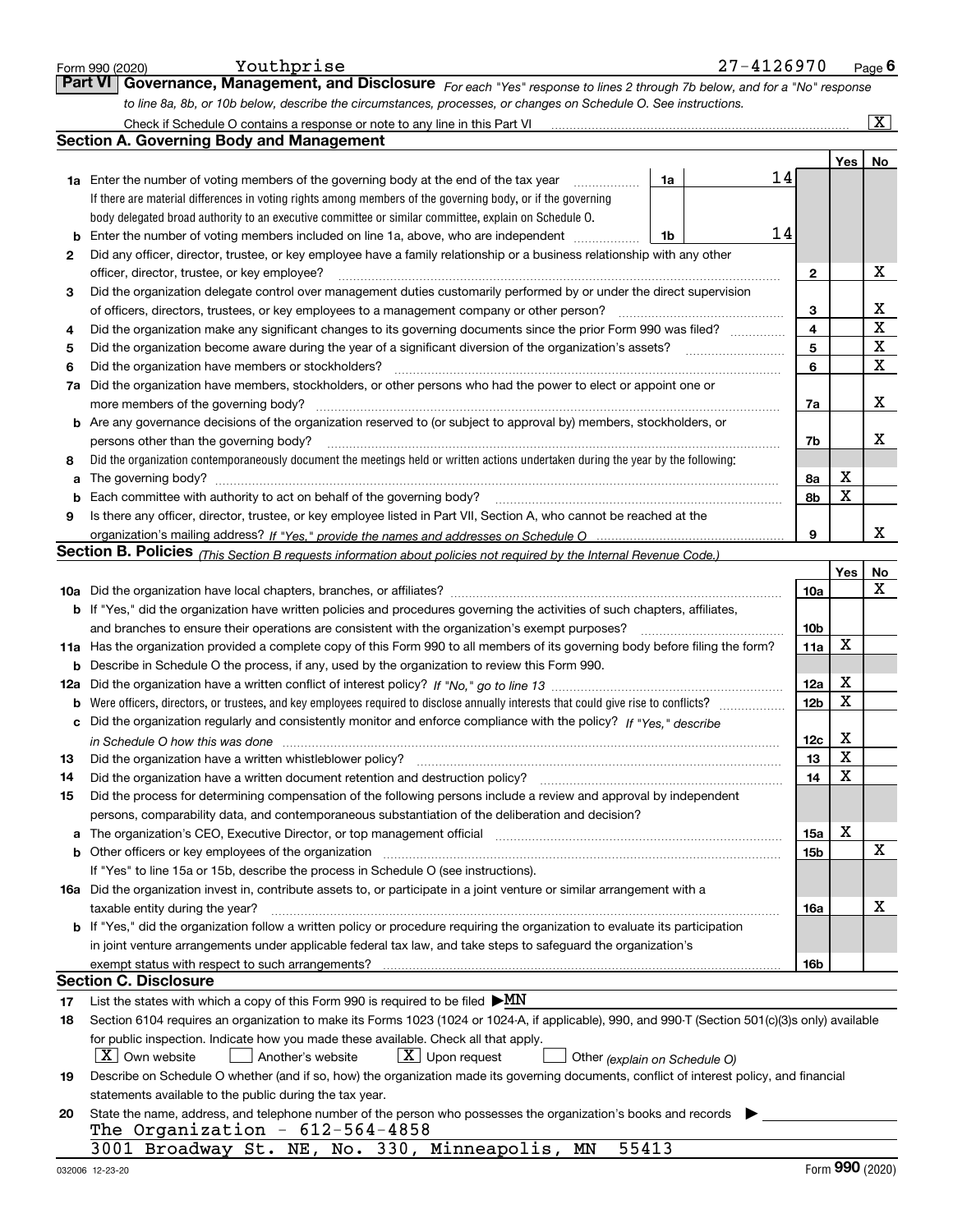$\mathcal{L}^{\text{max}}$ 

| orm 990 (2020) <sup>.</sup> | Youthprise                                                                                 | 27-4126970 | Page <i>I</i> |
|-----------------------------|--------------------------------------------------------------------------------------------|------------|---------------|
|                             | Part VII Compensation of Officers, Directors, Trustees, Key Employees, Highest Compensated |            |               |
|                             | <b>Employees, and Independent Contractors</b>                                              |            |               |

Check if Schedule O contains a response or note to any line in this Part VII

**Section A. Officers, Directors, Trustees, Key Employees, and Highest Compensated Employees**

**1a**  Complete this table for all persons required to be listed. Report compensation for the calendar year ending with or within the organization's tax year. **•** List all of the organization's current officers, directors, trustees (whether individuals or organizations), regardless of amount of compensation.

Enter -0- in columns (D), (E), and (F) if no compensation was paid.

 $\bullet$  List all of the organization's  $\,$ current key employees, if any. See instructions for definition of "key employee."

**•** List the organization's five current highest compensated employees (other than an officer, director, trustee, or key employee) who received reportable compensation (Box 5 of Form W-2 and/or Box 7 of Form 1099-MISC) of more than \$100,000 from the organization and any related organizations.

**•** List all of the organization's former officers, key employees, and highest compensated employees who received more than \$100,000 of reportable compensation from the organization and any related organizations.

**former directors or trustees**  ¥ List all of the organization's that received, in the capacity as a former director or trustee of the organization, more than \$10,000 of reportable compensation from the organization and any related organizations.

See instructions for the order in which to list the persons above.

Check this box if neither the organization nor any related organization compensated any current officer, director, or trustee.  $\mathcal{L}^{\text{max}}$ 

| (A)                         | (B)                  | (C)<br>Position               |                                                                  |                         |              |                                   |        | (D)                        | (E)                        | (F)                    |
|-----------------------------|----------------------|-------------------------------|------------------------------------------------------------------|-------------------------|--------------|-----------------------------------|--------|----------------------------|----------------------------|------------------------|
| Name and title              | Average<br>hours per |                               | (do not check more than one                                      |                         |              |                                   |        | Reportable<br>compensation | Reportable<br>compensation | Estimated<br>amount of |
|                             | week                 |                               | box, unless person is both an<br>officer and a director/trustee) |                         |              |                                   |        | from                       | from related               | other                  |
|                             | (list any            |                               |                                                                  |                         |              |                                   |        | the                        | organizations              | compensation           |
|                             | hours for            |                               |                                                                  |                         |              |                                   |        | organization               | (W-2/1099-MISC)            | from the               |
|                             | related              |                               |                                                                  |                         |              |                                   |        | (W-2/1099-MISC)            |                            | organization           |
|                             | organizations        |                               |                                                                  |                         |              |                                   |        |                            |                            | and related            |
|                             | below                | ndividual trustee or director | nstitutional trustee                                             | Officer                 | Key employee | Highest compensated<br>  employee | Former |                            |                            | organizations          |
| (1)<br>Wokie Weah           | line)<br>40.00       |                               |                                                                  |                         |              |                                   |        |                            |                            |                        |
| President                   |                      |                               |                                                                  | $\overline{\textbf{X}}$ |              |                                   |        | 152,808.                   | 0.                         | 33,396.                |
| (2)<br>Marcus Pope          | 40.00                |                               |                                                                  |                         |              |                                   |        |                            |                            |                        |
| Vice President              |                      |                               |                                                                  | $\overline{\text{X}}$   |              |                                   |        | 138,680.                   | 0.                         | 13,180.                |
| Tracey Mittelstadt<br>(3)   | 40.00                |                               |                                                                  |                         |              |                                   |        |                            |                            |                        |
| Finance Director            |                      |                               |                                                                  | $\overline{\textbf{X}}$ |              |                                   |        | 88,053.                    | $\mathbf 0$ .              | 9,217.                 |
| Thompson Aderinkomi<br>(4)  | 3.00                 |                               |                                                                  |                         |              |                                   |        |                            |                            |                        |
| $Co$ -chair                 |                      | $\mathbf X$                   |                                                                  | $\overline{\textbf{X}}$ |              |                                   |        | 0.                         | $\mathbf 0$ .              | 0.                     |
| (5) Renelle Mensah          | 3.00                 |                               |                                                                  |                         |              |                                   |        |                            |                            |                        |
| $Co$ -chair                 |                      | $\mathbf x$                   |                                                                  | $\overline{\textbf{X}}$ |              |                                   |        | 0.                         | $\mathbf 0$ .              | $0_{.}$                |
| (6)<br>Chad Lassen          | 2.00                 |                               |                                                                  |                         |              |                                   |        |                            |                            |                        |
| Treasurer                   |                      | $\mathbf X$                   |                                                                  | $\mathbf X$             |              |                                   |        | 0.                         | $\mathbf 0$ .              | $\mathbf 0$ .          |
| Antonio Cardona<br>(7)      | 0.33                 |                               |                                                                  |                         |              |                                   |        |                            |                            |                        |
| Secretary (Part Year)       |                      | $\mathbf X$                   |                                                                  | $\overline{\textbf{X}}$ |              |                                   |        | 0.                         | $\mathbf 0$ .              | $0_{.}$                |
| (8) Luis Salado-Herrera     | 1.00                 |                               |                                                                  |                         |              |                                   |        |                            |                            |                        |
| Secretary                   |                      | $\mathbf X$                   |                                                                  | $\overline{\textbf{X}}$ |              |                                   |        | 0.                         | 0.                         | $\mathbf 0$ .          |
| (9) Donte Curtis            | 1.00                 |                               |                                                                  |                         |              |                                   |        |                            |                            |                        |
| Director                    |                      | $\mathbf X$                   |                                                                  |                         |              |                                   |        | $0$ .                      | $\mathbf 0$ .              | $0_{.}$                |
| (10) Shiranthi Goonathilaka | 1.00                 |                               |                                                                  |                         |              |                                   |        |                            |                            |                        |
| Director                    |                      | $\mathbf X$                   |                                                                  |                         |              |                                   |        | 0.                         | $\mathbf 0$ .              | $0_{.}$                |
| (11) Dan Haugen             | 1.00                 |                               |                                                                  |                         |              |                                   |        |                            |                            |                        |
| Director                    |                      | $\mathbf X$                   |                                                                  |                         |              |                                   |        | 0.                         | 0.                         | $0_{.}$                |
| (12) Wylie Klawitter        | 1.00                 |                               |                                                                  |                         |              |                                   |        |                            |                            |                        |
| Director                    |                      | $\mathbf X$                   |                                                                  |                         |              |                                   |        | $0$ .                      | $\mathbf 0$ .              | $\mathbf 0$ .          |
| (13) Anika Ward             | 0.20                 |                               |                                                                  |                         |              |                                   |        |                            |                            |                        |
| Director                    |                      | $\mathbf x$                   |                                                                  |                         |              |                                   |        | 0.                         | $\mathbf 0$ .              | $0_{.}$                |
| (14) Brian Smith            | 1.00                 |                               |                                                                  |                         |              |                                   |        |                            |                            |                        |
| Director                    |                      | $\mathbf X$                   |                                                                  |                         |              |                                   |        | 0.                         | $\mathbf 0$ .              | $\mathbf 0$ .          |
| (15) Nichole White          | 0.50                 |                               |                                                                  |                         |              |                                   |        |                            |                            |                        |
| Director                    |                      | $\mathbf X$                   |                                                                  |                         |              |                                   |        | 0.                         | $\mathbf 0$ .              | $\mathbf 0$ .          |
| (16) Malcolm Yearby         | 1.00                 |                               |                                                                  |                         |              |                                   |        |                            |                            |                        |
| Director                    |                      | $\mathbf X$                   |                                                                  |                         |              |                                   |        | 0.                         | $\mathbf 0$ .              | $\mathbf 0$ .          |
| (17) Elizabeth Zalanga      | 1.00                 |                               |                                                                  |                         |              |                                   |        |                            |                            |                        |
| Director                    |                      | $\mathbf x$                   |                                                                  |                         |              |                                   |        | $0$ .                      | 0.                         | $0_{.}$                |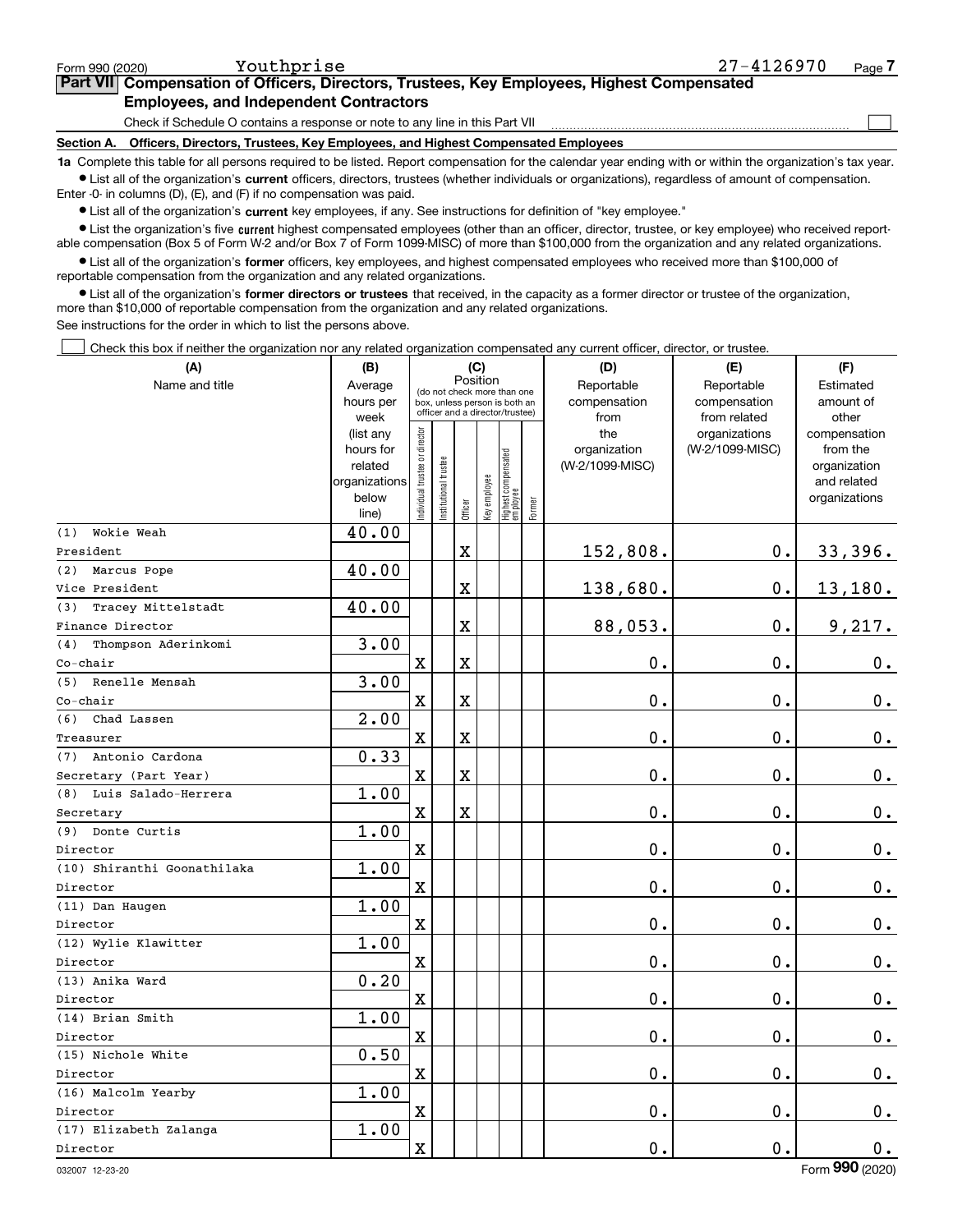| Form 990 (2020)                           | Youthprise                                                                                                                                                                                                                                                                    |                                                                      |                                |                       |                 |   |                                                                                                 |        |                                           | 27-4126970                                        |                                      |     |                                                                          | Page 8           |
|-------------------------------------------|-------------------------------------------------------------------------------------------------------------------------------------------------------------------------------------------------------------------------------------------------------------------------------|----------------------------------------------------------------------|--------------------------------|-----------------------|-----------------|---|-------------------------------------------------------------------------------------------------|--------|-------------------------------------------|---------------------------------------------------|--------------------------------------|-----|--------------------------------------------------------------------------|------------------|
| <b>Part VII</b>                           | Section A. Officers, Directors, Trustees, Key Employees, and Highest Compensated Employees (continued)                                                                                                                                                                        |                                                                      |                                |                       |                 |   |                                                                                                 |        |                                           |                                                   |                                      |     |                                                                          |                  |
|                                           | (A)<br>Name and title                                                                                                                                                                                                                                                         | (B)<br>Average<br>hours per<br>week                                  |                                |                       | (C)<br>Position |   | (do not check more than one<br>box, unless person is both an<br>officer and a director/trustee) |        | (D)<br>Reportable<br>compensation<br>from | (E)<br>Reportable<br>compensation<br>from related |                                      |     | (F)<br>Estimated<br>amount of<br>other                                   |                  |
|                                           |                                                                                                                                                                                                                                                                               | (list any<br>hours for<br>related<br>organizations<br>below<br>line) | Individual trustee or director | Institutional trustee | Officer         |   | key employee<br>Highest compensated<br>employee                                                 | Former | the<br>organization<br>(W-2/1099-MISC)    | organizations<br>(W-2/1099-MISC)                  |                                      |     | compensation<br>from the<br>organization<br>and related<br>organizations |                  |
| (18) Sarah Zalanga                        |                                                                                                                                                                                                                                                                               | 0.50                                                                 |                                |                       |                 |   |                                                                                                 |        |                                           |                                                   |                                      |     |                                                                          |                  |
| Director                                  |                                                                                                                                                                                                                                                                               |                                                                      | X                              |                       |                 |   |                                                                                                 |        | $0$ .                                     |                                                   | 0.                                   |     |                                                                          | 0.               |
|                                           |                                                                                                                                                                                                                                                                               |                                                                      |                                |                       |                 |   |                                                                                                 |        |                                           |                                                   |                                      |     |                                                                          |                  |
|                                           |                                                                                                                                                                                                                                                                               |                                                                      |                                |                       |                 |   |                                                                                                 |        |                                           |                                                   |                                      |     |                                                                          |                  |
|                                           |                                                                                                                                                                                                                                                                               |                                                                      |                                |                       |                 |   |                                                                                                 |        |                                           |                                                   |                                      |     |                                                                          |                  |
|                                           |                                                                                                                                                                                                                                                                               |                                                                      |                                |                       |                 |   |                                                                                                 |        | 379,541.                                  |                                                   | $\overline{0}$ .                     |     |                                                                          | 55,793.          |
|                                           | c Total from continuation sheets to Part VII, Section A <b>manufarity</b>                                                                                                                                                                                                     |                                                                      |                                |                       |                 |   |                                                                                                 |        | 0.<br>379, 541.                           |                                                   | $\overline{0}$ .<br>$\overline{0}$ . |     |                                                                          | $0$ .<br>55,793. |
| 2                                         | Total number of individuals (including but not limited to those listed above) who received more than \$100,000 of reportable<br>compensation from the organization $\blacktriangleright$                                                                                      |                                                                      |                                |                       |                 |   |                                                                                                 |        |                                           |                                                   |                                      |     |                                                                          | 2                |
| 3                                         | Did the organization list any former officer, director, trustee, key employee, or highest compensated employee on                                                                                                                                                             |                                                                      |                                |                       |                 |   |                                                                                                 |        |                                           |                                                   |                                      | З   | Yes                                                                      | No<br>х          |
|                                           | line 1a? If "Yes," complete Schedule J for such individual material content content to the content of the complete Schedule J for such individual<br>For any individual listed on line 1a, is the sum of reportable compensation and other compensation from the organization |                                                                      |                                |                       |                 |   |                                                                                                 |        |                                           |                                                   |                                      | 4   | х                                                                        |                  |
| 5                                         | Did any person listed on line 1a receive or accrue compensation from any unrelated organization or individual for services                                                                                                                                                    |                                                                      |                                |                       |                 |   |                                                                                                 |        |                                           |                                                   |                                      | 5   |                                                                          | x                |
| <b>Section B. Independent Contractors</b> |                                                                                                                                                                                                                                                                               |                                                                      |                                |                       |                 |   |                                                                                                 |        |                                           |                                                   |                                      |     |                                                                          |                  |
| 1                                         | Complete this table for your five highest compensated independent contractors that received more than \$100,000 of compensation from<br>the organization. Report compensation for the calendar year ending with or within the organization's tax year.                        |                                                                      |                                |                       |                 |   |                                                                                                 |        |                                           |                                                   |                                      |     |                                                                          |                  |
|                                           | (A)<br>Name and business address                                                                                                                                                                                                                                              |                                                                      |                                | <b>NONE</b>           |                 |   |                                                                                                 |        | (B)<br>Description of services            |                                                   |                                      | (C) | Compensation                                                             |                  |
|                                           |                                                                                                                                                                                                                                                                               |                                                                      |                                |                       |                 |   |                                                                                                 |        |                                           |                                                   |                                      |     |                                                                          |                  |
|                                           |                                                                                                                                                                                                                                                                               |                                                                      |                                |                       |                 |   |                                                                                                 |        |                                           |                                                   |                                      |     |                                                                          |                  |
|                                           |                                                                                                                                                                                                                                                                               |                                                                      |                                |                       |                 |   |                                                                                                 |        |                                           |                                                   |                                      |     |                                                                          |                  |
|                                           |                                                                                                                                                                                                                                                                               |                                                                      |                                |                       |                 |   |                                                                                                 |        |                                           |                                                   |                                      |     |                                                                          |                  |
| 2                                         | Total number of independent contractors (including but not limited to those listed above) who received more than<br>\$100,000 of compensation from the organization                                                                                                           |                                                                      |                                |                       |                 | 0 |                                                                                                 |        |                                           |                                                   |                                      |     |                                                                          |                  |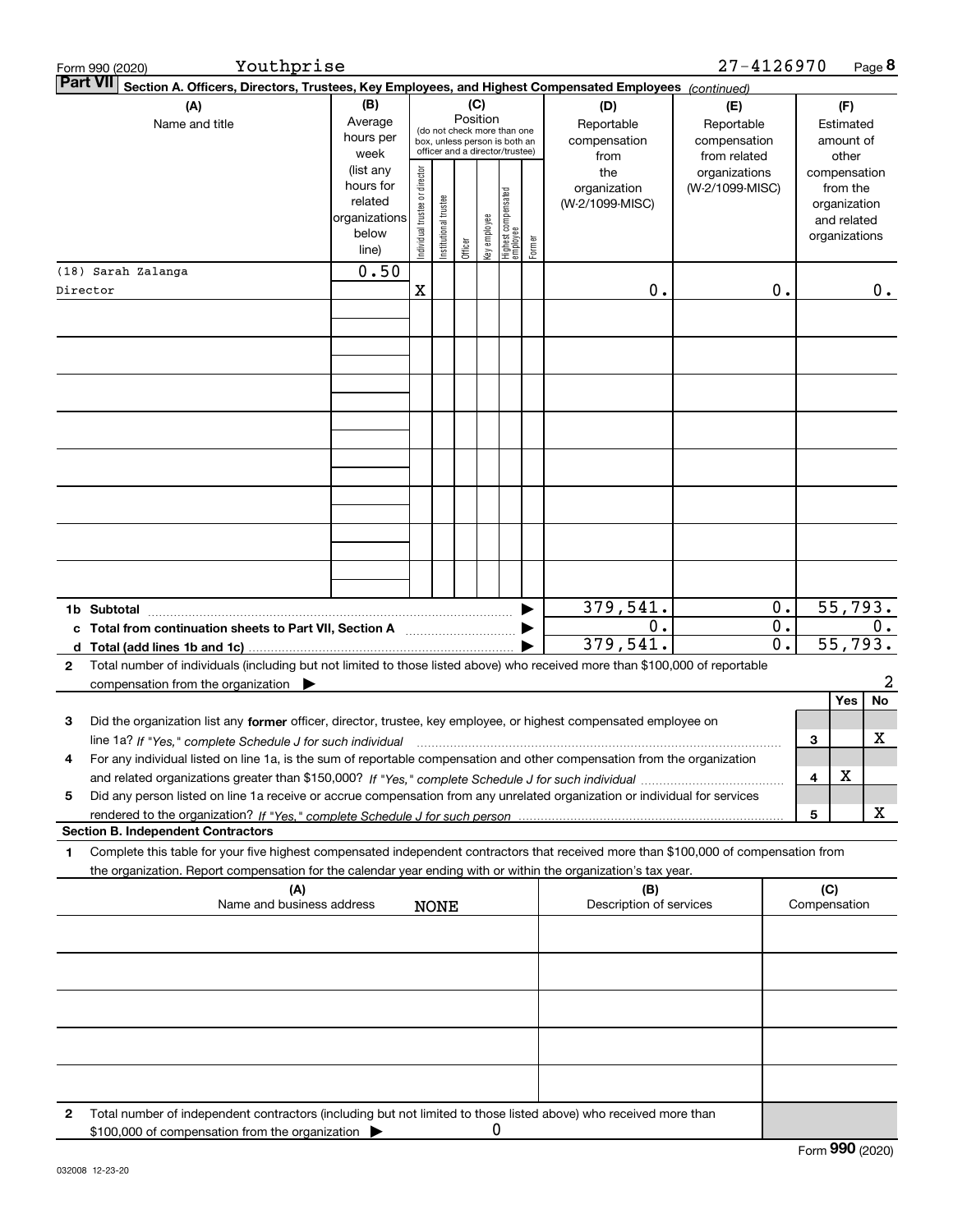|                                                           |                  | Form 990 (2020)                                                               |    | Youthprise     |             |                                |                      |                                                           | 27-4126970                                      | Page 9                                                          |
|-----------------------------------------------------------|------------------|-------------------------------------------------------------------------------|----|----------------|-------------|--------------------------------|----------------------|-----------------------------------------------------------|-------------------------------------------------|-----------------------------------------------------------------|
|                                                           | <b>Part VIII</b> | <b>Statement of Revenue</b>                                                   |    |                |             |                                |                      |                                                           |                                                 |                                                                 |
|                                                           |                  | Check if Schedule O contains a response or note to any line in this Part VIII |    |                |             |                                |                      |                                                           |                                                 |                                                                 |
|                                                           |                  |                                                                               |    |                |             |                                | (A)<br>Total revenue | $\overline{(B)}$<br>Related or exempt<br>function revenue | $\overline{C}$<br>Unrelated<br>business revenue | (D)<br>Revenue excluded<br>from tax under<br>sections 512 - 514 |
|                                                           |                  | 1 a Federated campaigns                                                       |    | 1a             |             |                                |                      |                                                           |                                                 |                                                                 |
| Contributions, Gifts, Grants<br>and Other Similar Amounts |                  | <b>b</b> Membership dues                                                      |    | 1 <sub>b</sub> |             |                                |                      |                                                           |                                                 |                                                                 |
|                                                           |                  | c Fundraising events                                                          |    | 1 <sub>c</sub> |             |                                |                      |                                                           |                                                 |                                                                 |
|                                                           |                  | d Related organizations                                                       |    | 1 <sub>d</sub> |             |                                |                      |                                                           |                                                 |                                                                 |
|                                                           |                  | e Government grants (contributions)                                           |    | 1e             |             | 6, 298, 413.                   |                      |                                                           |                                                 |                                                                 |
|                                                           |                  | f All other contributions, gifts, grants, and                                 |    |                |             |                                |                      |                                                           |                                                 |                                                                 |
|                                                           |                  | similar amounts not included above                                            |    | 1f             |             | 3,802,861.                     |                      |                                                           |                                                 |                                                                 |
|                                                           |                  | g Noncash contributions included in lines 1a-1f                               |    | $1g$ \$        |             | 56,905.                        |                      |                                                           |                                                 |                                                                 |
|                                                           |                  |                                                                               |    |                |             |                                | 10, 101, 274.        |                                                           |                                                 |                                                                 |
|                                                           |                  | Fees for Service                                                              |    |                |             | <b>Business Code</b><br>900099 |                      |                                                           |                                                 |                                                                 |
|                                                           | 2a               | Nutrition Program Reimbursements                                              |    |                |             | 900099                         | 110,702.<br>7,261.   | 110,702.<br>7,261.                                        |                                                 |                                                                 |
|                                                           | b                |                                                                               |    |                |             |                                |                      |                                                           |                                                 |                                                                 |
|                                                           | c                |                                                                               |    |                |             |                                |                      |                                                           |                                                 |                                                                 |
| Program Service<br>Revenue                                | d<br>е           |                                                                               |    |                |             |                                |                      |                                                           |                                                 |                                                                 |
|                                                           | f.               | All other program service revenue                                             |    |                |             |                                |                      |                                                           |                                                 |                                                                 |
|                                                           | a                |                                                                               |    |                |             |                                | 117,963.             |                                                           |                                                 |                                                                 |
|                                                           | 3                | Investment income (including dividends, interest, and                         |    |                |             |                                |                      |                                                           |                                                 |                                                                 |
|                                                           |                  |                                                                               |    |                |             |                                | 25,317.              |                                                           |                                                 | 25, 317.                                                        |
|                                                           | 4                | Income from investment of tax-exempt bond proceeds                            |    |                |             |                                |                      |                                                           |                                                 |                                                                 |
|                                                           | 5                |                                                                               |    |                |             |                                |                      |                                                           |                                                 |                                                                 |
|                                                           |                  |                                                                               |    | (i) Real       |             | (ii) Personal                  |                      |                                                           |                                                 |                                                                 |
|                                                           |                  | 6 a Gross rents<br>.                                                          | 6a |                |             |                                |                      |                                                           |                                                 |                                                                 |
|                                                           | b                | Less: rental expenses                                                         | 6b |                |             |                                |                      |                                                           |                                                 |                                                                 |
|                                                           | c                | Rental income or (loss)                                                       | 6c |                |             |                                |                      |                                                           |                                                 |                                                                 |
|                                                           |                  | d Net rental income or (loss)                                                 |    |                |             |                                |                      |                                                           |                                                 |                                                                 |
|                                                           |                  | 7 a Gross amount from sales of                                                |    | (i) Securities |             | (ii) Other                     |                      |                                                           |                                                 |                                                                 |
|                                                           |                  | assets other than inventory<br><b>b</b> Less: cost or other basis             | 7a |                |             |                                |                      |                                                           |                                                 |                                                                 |
|                                                           |                  | and sales expenses                                                            | 7b |                |             |                                |                      |                                                           |                                                 |                                                                 |
| venue                                                     |                  | <b>c</b> Gain or (loss) $\ldots$                                              | 7c |                |             |                                |                      |                                                           |                                                 |                                                                 |
|                                                           |                  |                                                                               |    |                |             |                                |                      |                                                           |                                                 |                                                                 |
| Other Re                                                  |                  | 8 a Gross income from fundraising events (not                                 |    |                |             |                                |                      |                                                           |                                                 |                                                                 |
|                                                           |                  | including \$                                                                  |    |                |             |                                |                      |                                                           |                                                 |                                                                 |
|                                                           |                  | contributions reported on line 1c). See                                       |    |                |             |                                |                      |                                                           |                                                 |                                                                 |
|                                                           |                  |                                                                               |    |                | 8a          |                                |                      |                                                           |                                                 |                                                                 |
|                                                           |                  |                                                                               |    |                | l 8b l      |                                |                      |                                                           |                                                 |                                                                 |
|                                                           |                  | c Net income or (loss) from fundraising events                                |    |                |             |                                |                      |                                                           |                                                 |                                                                 |
|                                                           |                  | 9 a Gross income from gaming activities. See                                  |    |                |             |                                |                      |                                                           |                                                 |                                                                 |
|                                                           |                  |                                                                               |    |                | 9a          |                                |                      |                                                           |                                                 |                                                                 |
|                                                           |                  | <b>b</b> Less: direct expenses <b>manually</b>                                |    |                | 9b          |                                |                      |                                                           |                                                 |                                                                 |
|                                                           |                  | c Net income or (loss) from gaming activities                                 |    |                |             |                                |                      |                                                           |                                                 |                                                                 |
|                                                           |                  | 10 a Gross sales of inventory, less returns                                   |    |                |             |                                |                      |                                                           |                                                 |                                                                 |
|                                                           |                  |                                                                               |    |                | 10a<br>10bl |                                |                      |                                                           |                                                 |                                                                 |
|                                                           |                  |                                                                               |    |                |             |                                |                      |                                                           |                                                 |                                                                 |
|                                                           |                  | c Net income or (loss) from sales of inventory                                |    |                |             | <b>Business Code</b>           |                      |                                                           |                                                 |                                                                 |
|                                                           | 11 $a$           |                                                                               |    |                |             |                                |                      |                                                           |                                                 |                                                                 |
|                                                           | b                |                                                                               |    |                |             |                                |                      |                                                           |                                                 |                                                                 |
| Miscellaneous<br>Revenue                                  | c                |                                                                               |    |                |             |                                |                      |                                                           |                                                 |                                                                 |
|                                                           |                  |                                                                               |    |                |             | 900099                         | 2,534.               | 2,534.                                                    |                                                 |                                                                 |
|                                                           |                  |                                                                               |    |                |             | ▶                              | 2,534.               |                                                           |                                                 |                                                                 |
|                                                           | 12               |                                                                               |    |                |             |                                | 10,247,088.          | 120,497.                                                  | 0.                                              | 25, 317.                                                        |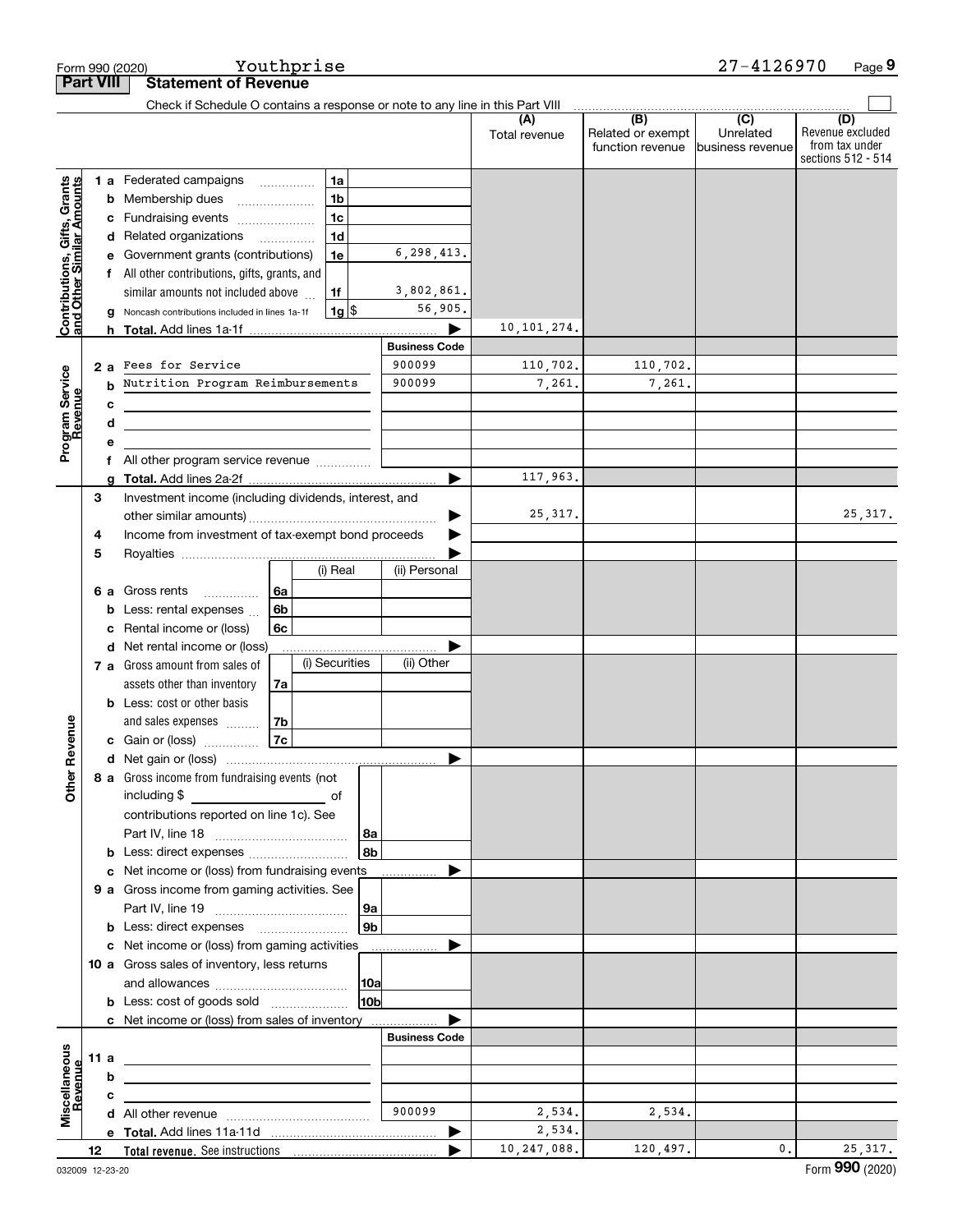|              | Section 501(c)(3) and 501(c)(4) organizations must complete all columns. All other organizations must complete column (A).                               |                       |                                    |                                                        |                                |
|--------------|----------------------------------------------------------------------------------------------------------------------------------------------------------|-----------------------|------------------------------------|--------------------------------------------------------|--------------------------------|
|              | Check if Schedule O contains a response or note to any line in this Part IX.                                                                             |                       |                                    |                                                        |                                |
|              | Do not include amounts reported on lines 6b,<br>7b, 8b, 9b, and 10b of Part VIII.                                                                        | (A)<br>Total expenses | (B)<br>Program service<br>expenses | $\overline{(C)}$<br>Management and<br>general expenses | (D)<br>Fundraising<br>expenses |
| $\mathbf{1}$ | Grants and other assistance to domestic organizations<br>and domestic governments. See Part IV, line 21                                                  | 7,738,232.            | 7,738,232.                         |                                                        |                                |
| $\mathbf{2}$ | Grants and other assistance to domestic<br>individuals. See Part IV, line 22                                                                             | 103,627.              | 103,627.                           |                                                        |                                |
| 3            | Grants and other assistance to foreign                                                                                                                   |                       |                                    |                                                        |                                |
|              | organizations, foreign governments, and foreign<br>individuals. See Part IV, lines 15 and 16                                                             |                       |                                    |                                                        |                                |
| 4            | Benefits paid to or for members                                                                                                                          |                       |                                    |                                                        |                                |
| 5            | Compensation of current officers, directors,<br>trustees, and key employees                                                                              | 435,334.              | 138,169.                           | 139,847.                                               | 157,318.                       |
| 6            | Compensation not included above to disqualified<br>persons (as defined under section 4958(f)(1)) and<br>persons described in section 4958(c)(3)(B)<br>.  |                       |                                    |                                                        |                                |
| 7            |                                                                                                                                                          | 1,313,073.            | 1,013,477.                         | 106, 414.                                              | 193, 182.                      |
| 8            | Pension plan accruals and contributions (include                                                                                                         |                       |                                    |                                                        |                                |
|              | section 401(k) and 403(b) employer contributions)                                                                                                        | 70,325.               | 50, 532.                           | $\frac{7,898.}{11,534.}$                               | 11,895.                        |
| 9            |                                                                                                                                                          | 175,868.              | 145,770.                           |                                                        | 18,564.                        |
| 10           |                                                                                                                                                          | 122,030.              | 81,713.                            | 16,504.                                                | 23,813.                        |
| 11           | Fees for services (nonemployees):                                                                                                                        |                       |                                    |                                                        |                                |
| a            |                                                                                                                                                          | 78,895.               | 10,800.                            | 68,095.                                                |                                |
| b            |                                                                                                                                                          | 54,406.               | 34,414.                            | 19,992.                                                |                                |
|              |                                                                                                                                                          | 20,679.               |                                    | 20,679.                                                |                                |
| d            |                                                                                                                                                          | 104,877.<br>127, 113. | 104,877.                           |                                                        | 127, 113.                      |
|              | Professional fundraising services. See Part IV, line 17                                                                                                  |                       |                                    |                                                        |                                |
| f            | Investment management fees<br>Other. (If line 11g amount exceeds 10% of line 25,                                                                         |                       |                                    |                                                        |                                |
| g            | column (A) amount, list line 11g expenses on Sch O.)                                                                                                     | 143,566.              | 101,370.                           | 41,697.                                                | 499.                           |
| 12           |                                                                                                                                                          |                       |                                    |                                                        |                                |
| 13           |                                                                                                                                                          | 87,205.               | 75,974.                            | 8,542.                                                 | 2,689.                         |
| 14           |                                                                                                                                                          | 104, 168.             | 45,700.                            | 47, 189.                                               | 11,279.                        |
| 15           |                                                                                                                                                          |                       |                                    |                                                        |                                |
| 16           |                                                                                                                                                          | 149,857.              | 10, 353.                           | 136,693.                                               | 2,811.                         |
| 17           | Travel                                                                                                                                                   | 14,147.               | 6,692.                             | 6,873.                                                 | 582.                           |
| 18           | Payments of travel or entertainment expenses                                                                                                             |                       |                                    |                                                        |                                |
|              | for any federal, state, or local public officials                                                                                                        |                       |                                    |                                                        |                                |
| 19           | Conferences, conventions, and meetings                                                                                                                   | 8,058.                |                                    | 8,058.                                                 |                                |
| 20<br>21     | Interest                                                                                                                                                 |                       |                                    |                                                        |                                |
| 22           | Depreciation, depletion, and amortization                                                                                                                | 21,089.               |                                    | 21,089.                                                |                                |
| 23           | Insurance                                                                                                                                                | 18,649.               |                                    | 18,649.                                                |                                |
| 24           | Other expenses. Itemize expenses not covered<br>above (List miscellaneous expenses on line 24e. If<br>line 24e amount exceeds 10% of line 25, column (A) |                       |                                    |                                                        |                                |
|              | amount, list line 24e expenses on Schedule O.)<br>Other Program Expenses                                                                                 | 56,905.               | 56,905.                            |                                                        |                                |
|              | Membership Dues                                                                                                                                          | 7,355.                | 564.                               | 3,993.                                                 | 2,798.                         |
|              | <b>Bank Fees</b>                                                                                                                                         | 7,215.                | 237.                               | $\overline{5,639}$ .                                   | 1,339.                         |
| d            |                                                                                                                                                          |                       |                                    |                                                        |                                |
|              | e All other expenses                                                                                                                                     | 29,862.               | 156.                               | 29, 256.                                               | 450.                           |
| 25           | Total functional expenses. Add lines 1 through 24e                                                                                                       | 10,992,535.           | 9,719,562.                         | 718,641.                                               | 554, 332.                      |
| 26           | Joint costs. Complete this line only if the organization                                                                                                 |                       |                                    |                                                        |                                |
|              | reported in column (B) joint costs from a combined                                                                                                       |                       |                                    |                                                        |                                |
|              | educational campaign and fundraising solicitation.                                                                                                       |                       |                                    |                                                        |                                |

 $Check here$ 

Check here  $\bullet$  if following SOP 98-2 (ASC 958-720)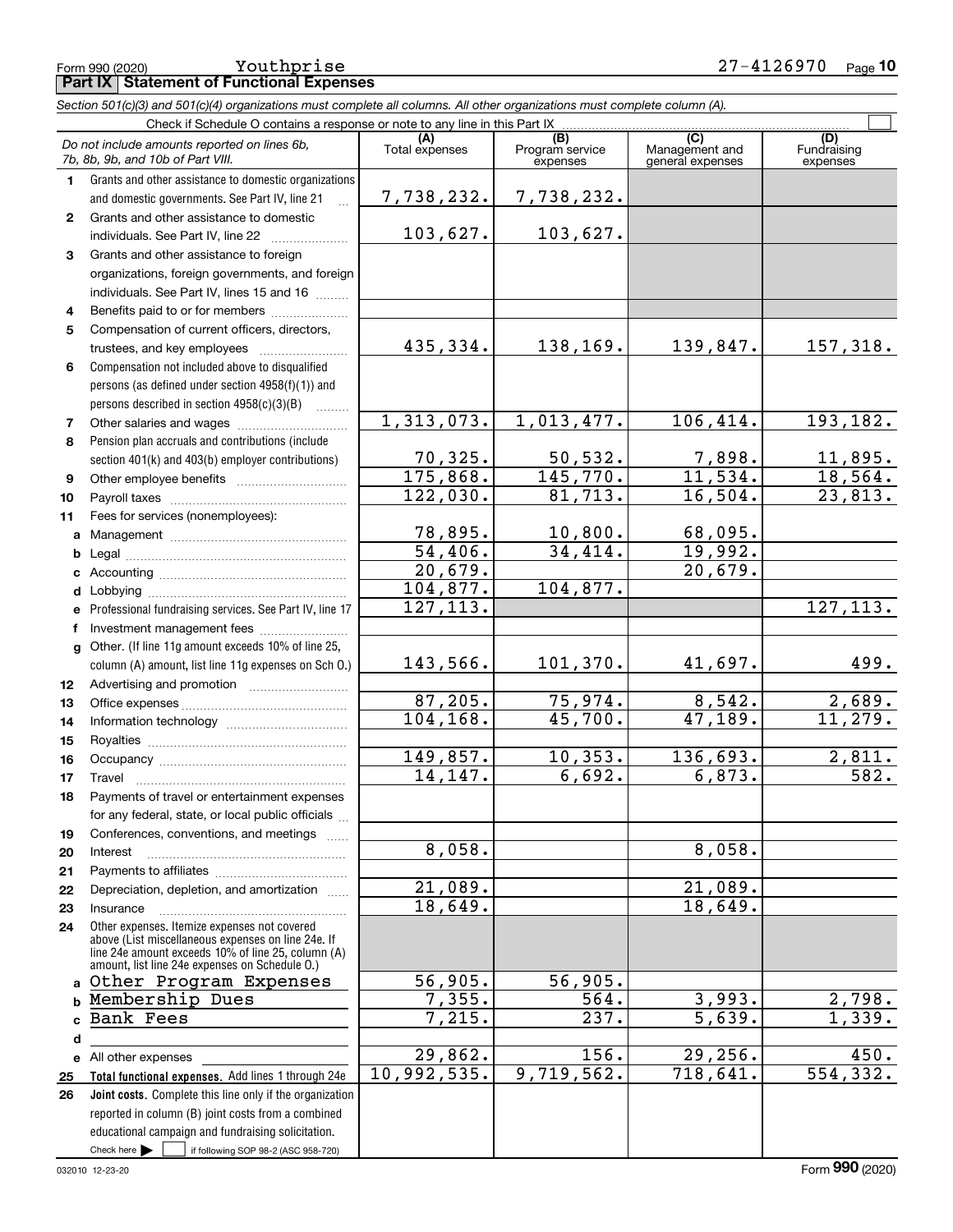| Form 990 (2020) | Youthprise                                                                 |                         |   | 27-4126970         | Page 11 |
|-----------------|----------------------------------------------------------------------------|-------------------------|---|--------------------|---------|
| Part X          | <b>Balance Sheet</b>                                                       |                         |   |                    |         |
|                 | Check if Schedule O contains a response or note to any line in this Part X |                         |   |                    |         |
|                 |                                                                            | (A<br>Beginning of year |   | (B)<br>End of year |         |
|                 | Cash - non-interest-bearing                                                | 10,936.                 |   |                    | 7,350.  |
|                 | Savings and temporary cash investments                                     | 4,465,049.              | 2 | 4,168,975.         |         |
|                 |                                                                            | 0.750.700               |   |                    | noo poo |

Form (2020) **990**

|                           | 1  | Cash - non-interest-bearing                                                                                                                                                                                                    |         |                             | 10,936.                 | $\mathbf{1}$    | 7,350.                      |
|---------------------------|----|--------------------------------------------------------------------------------------------------------------------------------------------------------------------------------------------------------------------------------|---------|-----------------------------|-------------------------|-----------------|-----------------------------|
|                           | 2  |                                                                                                                                                                                                                                |         |                             | 4,465,049.              | $\mathbf{2}$    | 4,168,975.                  |
|                           | 3  |                                                                                                                                                                                                                                |         |                             | 2,760,728.              | 3               | 1,822,380.                  |
|                           | 4  |                                                                                                                                                                                                                                |         |                             |                         | 4               |                             |
|                           | 5  | Loans and other receivables from any current or former officer, director,                                                                                                                                                      |         |                             |                         |                 |                             |
|                           |    | trustee, key employee, creator or founder, substantial contributor, or 35%                                                                                                                                                     |         |                             |                         |                 |                             |
|                           |    | controlled entity or family member of any of these persons                                                                                                                                                                     |         |                             |                         | 5               |                             |
|                           | 6  | Loans and other receivables from other disqualified persons (as defined                                                                                                                                                        |         |                             |                         |                 |                             |
|                           |    | under section 4958(f)(1)), and persons described in section 4958(c)(3)(B)                                                                                                                                                      |         | <b>Carlos</b>               |                         | 6               |                             |
|                           | 7  |                                                                                                                                                                                                                                |         |                             |                         | $\overline{7}$  |                             |
| Assets                    | 8  |                                                                                                                                                                                                                                |         |                             | 0.                      | 8               |                             |
|                           | 9  |                                                                                                                                                                                                                                |         |                             | 49,382.                 | $\mathbf{9}$    | $\frac{77,734}{57,136}$     |
|                           |    | 10a Land, buildings, and equipment: cost or other                                                                                                                                                                              |         |                             |                         |                 |                             |
|                           |    | basis. Complete Part VI of Schedule D  10a                                                                                                                                                                                     |         |                             |                         |                 |                             |
|                           |    | <u>  10b</u>  <br><b>b</b> Less: accumulated depreciation                                                                                                                                                                      |         | $\frac{714,951.}{350,842.}$ | 451,721.                | 10 <sub>c</sub> | 364, 109.                   |
|                           | 11 |                                                                                                                                                                                                                                |         |                             |                         | 11              |                             |
|                           | 12 |                                                                                                                                                                                                                                |         |                             |                         | 12              |                             |
|                           | 13 |                                                                                                                                                                                                                                |         |                             |                         | 13              |                             |
|                           | 14 |                                                                                                                                                                                                                                |         |                             | 14                      |                 |                             |
|                           | 15 |                                                                                                                                                                                                                                | 9,200.  | 15                          | 9,200.                  |                 |                             |
|                           | 16 |                                                                                                                                                                                                                                |         | $7,747,016$ .               | 16                      | 6,506,884.      |                             |
|                           | 17 |                                                                                                                                                                                                                                |         |                             | 222,674.                | 17              | 443,816.                    |
|                           | 18 |                                                                                                                                                                                                                                |         |                             | $\overline{1,317},868.$ | 18              | 596, 241.                   |
|                           | 19 | Deferred revenue information and contact the contract of the contract of the contract of the contract of the contract of the contract of the contract of the contract of the contract of the contract of the contract of the c | 26,992. | 19                          | 13,497.                 |                 |                             |
|                           | 20 |                                                                                                                                                                                                                                |         | 20                          |                         |                 |                             |
|                           | 21 | Escrow or custodial account liability. Complete Part IV of Schedule D                                                                                                                                                          | 3,880.  | 21                          | 134,686.                |                 |                             |
|                           | 22 | Loans and other payables to any current or former officer, director,                                                                                                                                                           |         |                             |                         |                 |                             |
|                           |    | trustee, key employee, creator or founder, substantial contributor, or 35%                                                                                                                                                     |         |                             |                         |                 |                             |
| Liabilities               |    | controlled entity or family member of any of these persons                                                                                                                                                                     |         |                             |                         | 22              |                             |
|                           | 23 | Secured mortgages and notes payable to unrelated third parties                                                                                                                                                                 |         |                             |                         | 23              |                             |
|                           | 24 |                                                                                                                                                                                                                                |         |                             | 0.                      | 24              | 308,900.                    |
|                           | 25 | Other liabilities (including federal income tax, payables to related third                                                                                                                                                     |         |                             |                         |                 |                             |
|                           |    | parties, and other liabilities not included on lines 17-24). Complete Part X                                                                                                                                                   |         |                             |                         |                 |                             |
|                           |    | of Schedule D                                                                                                                                                                                                                  |         |                             | 1,085,040.              | 25              | 664,629.                    |
|                           | 26 | Total liabilities. Add lines 17 through 25                                                                                                                                                                                     |         |                             | 2,656,454.              | 26              | 2,161,769.                  |
|                           |    | Organizations that follow FASB ASC 958, check here $\blacktriangleright \boxed{X}$                                                                                                                                             |         |                             |                         |                 |                             |
| 8ĝ                        |    | and complete lines 27, 28, 32, and 33.                                                                                                                                                                                         |         |                             |                         |                 |                             |
|                           | 27 |                                                                                                                                                                                                                                |         |                             | 1,765,824.              | 27              | 2,200,406.                  |
|                           | 28 | Net assets with donor restrictions                                                                                                                                                                                             |         |                             | 3,324,738.              | 28              | 2,144,709.                  |
|                           |    | Organizations that do not follow FASB ASC 958, check here $\blacktriangleright$                                                                                                                                                |         |                             |                         |                 |                             |
|                           |    | and complete lines 29 through 33.                                                                                                                                                                                              |         |                             |                         |                 |                             |
|                           | 29 |                                                                                                                                                                                                                                |         |                             |                         | 29              |                             |
|                           | 30 | Paid-in or capital surplus, or land, building, or equipment fund                                                                                                                                                               |         |                             |                         | 30              |                             |
|                           | 31 | Retained earnings, endowment, accumulated income, or other funds                                                                                                                                                               |         |                             |                         | 31              |                             |
| Net Assets or Fund Baland | 32 |                                                                                                                                                                                                                                |         |                             | 5,090,562.              | 32              | <u>4,345,115.</u>           |
|                           | 33 |                                                                                                                                                                                                                                |         | 7,747,016.                  | 33                      | 6,506,884.      |                             |
|                           |    |                                                                                                                                                                                                                                |         |                             |                         |                 | $F_{\text{Orm}}$ 990 (2020) |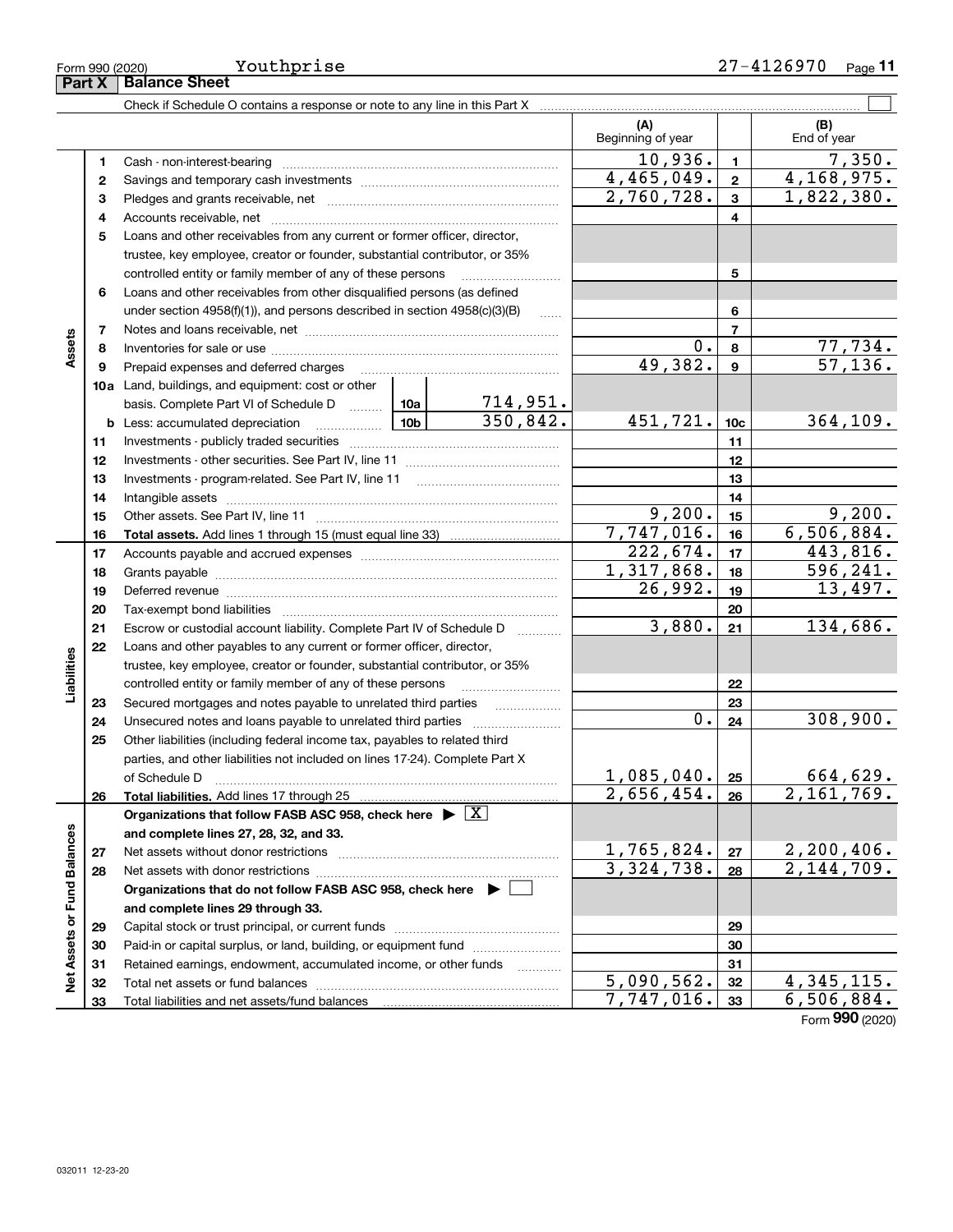|    | Youthprise<br>Form 990 (2020)                                                                                                   |                | 27-4126970                  |     | Page 12   |  |  |  |
|----|---------------------------------------------------------------------------------------------------------------------------------|----------------|-----------------------------|-----|-----------|--|--|--|
|    | <b>Reconciliation of Net Assets</b><br>Part XI                                                                                  |                |                             |     |           |  |  |  |
|    |                                                                                                                                 |                |                             |     |           |  |  |  |
|    |                                                                                                                                 |                |                             |     |           |  |  |  |
| 1  | Total revenue (must equal Part VIII, column (A), line 12)                                                                       | $\mathbf{1}$   | 10, 247, 088.               |     |           |  |  |  |
| 2  | Total expenses (must equal Part IX, column (A), line 25)                                                                        | $\overline{2}$ | 10,992,535.<br>$-745, 447.$ |     |           |  |  |  |
| з  | 3<br>Revenue less expenses. Subtract line 2 from line 1                                                                         |                |                             |     |           |  |  |  |
| 4  |                                                                                                                                 | 4              | 5,090,562.                  |     |           |  |  |  |
| 5  |                                                                                                                                 | 5              |                             |     |           |  |  |  |
| 6  |                                                                                                                                 | 6              |                             |     |           |  |  |  |
| 7  | Investment expenses                                                                                                             | $\overline{7}$ |                             |     |           |  |  |  |
| 8  | Prior period adjustments                                                                                                        | 8              |                             |     |           |  |  |  |
| 9  | Other changes in net assets or fund balances (explain on Schedule O)                                                            | 9              |                             |     | 0.        |  |  |  |
| 10 | Net assets or fund balances at end of year. Combine lines 3 through 9 (must equal Part X, line 32,                              |                |                             |     |           |  |  |  |
|    | column (B)).                                                                                                                    | 10             | 4, 345, 115.                |     |           |  |  |  |
|    | Part XII Financial Statements and Reporting                                                                                     |                |                             |     |           |  |  |  |
|    |                                                                                                                                 |                |                             |     |           |  |  |  |
|    |                                                                                                                                 |                |                             | Yes | <b>No</b> |  |  |  |
| 1  | $\boxed{\text{X}}$ Accrual<br>Accounting method used to prepare the Form 990: <u>I</u> Cash<br>Other                            |                |                             |     |           |  |  |  |
|    | If the organization changed its method of accounting from a prior year or checked "Other," explain in Schedule O.               |                |                             |     |           |  |  |  |
|    | 2a Were the organization's financial statements compiled or reviewed by an independent accountant?                              |                | 2a                          |     | x         |  |  |  |
|    | If "Yes," check a box below to indicate whether the financial statements for the year were compiled or reviewed on a            |                |                             |     |           |  |  |  |
|    | separate basis, consolidated basis, or both:                                                                                    |                |                             |     |           |  |  |  |
|    | Separate basis<br><b>Consolidated basis</b><br>Both consolidated and separate basis                                             |                |                             |     |           |  |  |  |
|    | <b>b</b> Were the organization's financial statements audited by an independent accountant?                                     |                | 2 <sub>b</sub>              | х   |           |  |  |  |
|    | If "Yes," check a box below to indicate whether the financial statements for the year were audited on a separate basis,         |                |                             |     |           |  |  |  |
|    | consolidated basis, or both:                                                                                                    |                |                             |     |           |  |  |  |
|    | $X$ Separate basis<br>Consolidated basis<br>Both consolidated and separate basis                                                |                |                             |     |           |  |  |  |
| c  | If "Yes" to line 2a or 2b, does the organization have a committee that assumes responsibility for oversight of the audit,       |                |                             | х   |           |  |  |  |
|    |                                                                                                                                 |                |                             |     |           |  |  |  |
|    | If the organization changed either its oversight process or selection process during the tax year, explain on Schedule O.       |                |                             |     |           |  |  |  |
|    | 3a As a result of a federal award, was the organization required to undergo an audit or audits as set forth in the Single Audit |                |                             |     |           |  |  |  |
|    |                                                                                                                                 |                | За                          | х   |           |  |  |  |
|    | b If "Yes," did the organization undergo the required audit or audits? If the organization did not undergo the required audit   |                |                             |     |           |  |  |  |
|    | or audits, explain why on Schedule O and describe any steps taken to undergo such audits                                        |                | 3b                          | х   |           |  |  |  |

Form (2020) **990**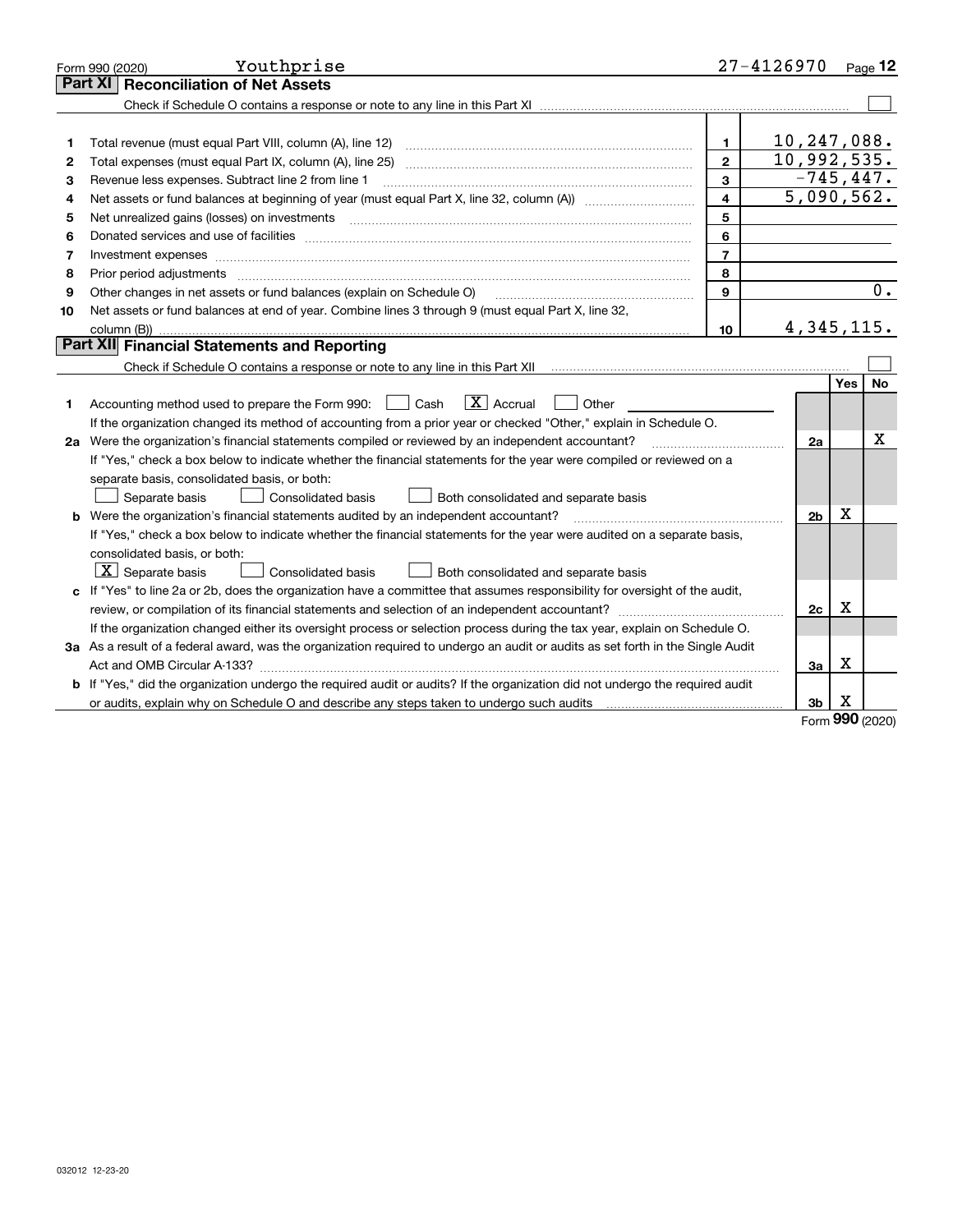**(Form 990 or 990-EZ)**

# **Public Charity Status and Public Support**

**Complete if the organization is a section 501(c)(3) organization or a section 4947(a)(1) nonexempt charitable trust. | Attach to Form 990 or Form 990-EZ.** 

| OMB No. 1545-0047 |  |
|-------------------|--|
|                   |  |

|    |            | Department of the Treasury<br>Internal Revenue Service                                                                                    |  | Attach to Form 990 or Form 990-EZ.<br>$\blacktriangleright$ Go to www.irs.gov/Form990 for instructions and the latest information. | <b>Open to Public</b><br>Inspection                                                                                                          |     |                                   |                            |  |                                       |  |  |  |
|----|------------|-------------------------------------------------------------------------------------------------------------------------------------------|--|------------------------------------------------------------------------------------------------------------------------------------|----------------------------------------------------------------------------------------------------------------------------------------------|-----|-----------------------------------|----------------------------|--|---------------------------------------|--|--|--|
|    |            | Name of the organization                                                                                                                  |  |                                                                                                                                    |                                                                                                                                              |     |                                   |                            |  | <b>Employer identification number</b> |  |  |  |
|    |            |                                                                                                                                           |  | Youthprise                                                                                                                         |                                                                                                                                              |     |                                   |                            |  | 27-4126970                            |  |  |  |
|    | Part I     |                                                                                                                                           |  |                                                                                                                                    | Reason for Public Charity Status. (All organizations must complete this part.) See instructions.                                             |     |                                   |                            |  |                                       |  |  |  |
|    |            |                                                                                                                                           |  |                                                                                                                                    | The organization is not a private foundation because it is: (For lines 1 through 12, check only one box.)                                    |     |                                   |                            |  |                                       |  |  |  |
| 1  |            |                                                                                                                                           |  |                                                                                                                                    | A church, convention of churches, or association of churches described in section 170(b)(1)(A)(i).                                           |     |                                   |                            |  |                                       |  |  |  |
| 2  |            |                                                                                                                                           |  |                                                                                                                                    | A school described in section 170(b)(1)(A)(ii). (Attach Schedule E (Form 990 or 990-EZ).)                                                    |     |                                   |                            |  |                                       |  |  |  |
| з  |            |                                                                                                                                           |  |                                                                                                                                    | A hospital or a cooperative hospital service organization described in section $170(b)(1)(A)(iii)$ .                                         |     |                                   |                            |  |                                       |  |  |  |
| 4  |            |                                                                                                                                           |  |                                                                                                                                    | A medical research organization operated in conjunction with a hospital described in section 170(b)(1)(A)(iii). Enter the hospital's name,   |     |                                   |                            |  |                                       |  |  |  |
|    |            | city, and state:                                                                                                                          |  |                                                                                                                                    |                                                                                                                                              |     |                                   |                            |  |                                       |  |  |  |
| 5  |            |                                                                                                                                           |  |                                                                                                                                    | An organization operated for the benefit of a college or university owned or operated by a governmental unit described in                    |     |                                   |                            |  |                                       |  |  |  |
|    |            |                                                                                                                                           |  | section 170(b)(1)(A)(iv). (Complete Part II.)                                                                                      |                                                                                                                                              |     |                                   |                            |  |                                       |  |  |  |
| 6  |            | A federal, state, or local government or governmental unit described in section 170(b)(1)(A)(v).                                          |  |                                                                                                                                    |                                                                                                                                              |     |                                   |                            |  |                                       |  |  |  |
|    | $7 \times$ | An organization that normally receives a substantial part of its support from a governmental unit or from the general public described in |  |                                                                                                                                    |                                                                                                                                              |     |                                   |                            |  |                                       |  |  |  |
|    |            |                                                                                                                                           |  | section 170(b)(1)(A)(vi). (Complete Part II.)                                                                                      |                                                                                                                                              |     |                                   |                            |  |                                       |  |  |  |
| 8  |            |                                                                                                                                           |  |                                                                                                                                    | A community trust described in section 170(b)(1)(A)(vi). (Complete Part II.)                                                                 |     |                                   |                            |  |                                       |  |  |  |
| 9  |            |                                                                                                                                           |  |                                                                                                                                    | An agricultural research organization described in section 170(b)(1)(A)(ix) operated in conjunction with a land-grant college                |     |                                   |                            |  |                                       |  |  |  |
|    |            |                                                                                                                                           |  |                                                                                                                                    | or university or a non-land-grant college of agriculture (see instructions). Enter the name, city, and state of the college or               |     |                                   |                            |  |                                       |  |  |  |
|    |            | university:                                                                                                                               |  |                                                                                                                                    |                                                                                                                                              |     |                                   |                            |  |                                       |  |  |  |
| 10 |            |                                                                                                                                           |  |                                                                                                                                    | An organization that normally receives (1) more than 33 1/3% of its support from contributions, membership fees, and gross receipts from     |     |                                   |                            |  |                                       |  |  |  |
|    |            |                                                                                                                                           |  |                                                                                                                                    | activities related to its exempt functions, subject to certain exceptions; and (2) no more than 33 1/3% of its support from gross investment |     |                                   |                            |  |                                       |  |  |  |
|    |            |                                                                                                                                           |  |                                                                                                                                    | income and unrelated business taxable income (less section 511 tax) from businesses acquired by the organization after June 30, 1975.        |     |                                   |                            |  |                                       |  |  |  |
|    |            |                                                                                                                                           |  | See section 509(a)(2). (Complete Part III.)                                                                                        |                                                                                                                                              |     |                                   |                            |  |                                       |  |  |  |
| 11 |            |                                                                                                                                           |  |                                                                                                                                    | An organization organized and operated exclusively to test for public safety. See section 509(a)(4).                                         |     |                                   |                            |  |                                       |  |  |  |
| 12 |            |                                                                                                                                           |  |                                                                                                                                    | An organization organized and operated exclusively for the benefit of, to perform the functions of, or to carry out the purposes of one or   |     |                                   |                            |  |                                       |  |  |  |
|    |            |                                                                                                                                           |  |                                                                                                                                    | more publicly supported organizations described in section 509(a)(1) or section 509(a)(2). See section 509(a)(3). Check the box in           |     |                                   |                            |  |                                       |  |  |  |
|    |            |                                                                                                                                           |  |                                                                                                                                    | lines 12a through 12d that describes the type of supporting organization and complete lines 12e, 12f, and 12g.                               |     |                                   |                            |  |                                       |  |  |  |
| а  |            |                                                                                                                                           |  |                                                                                                                                    | Type I. A supporting organization operated, supervised, or controlled by its supported organization(s), typically by giving                  |     |                                   |                            |  |                                       |  |  |  |
|    |            |                                                                                                                                           |  |                                                                                                                                    | the supported organization(s) the power to regularly appoint or elect a majority of the directors or trustees of the supporting              |     |                                   |                            |  |                                       |  |  |  |
|    |            |                                                                                                                                           |  | organization. You must complete Part IV, Sections A and B.                                                                         |                                                                                                                                              |     |                                   |                            |  |                                       |  |  |  |
| b  |            |                                                                                                                                           |  |                                                                                                                                    | Type II. A supporting organization supervised or controlled in connection with its supported organization(s), by having                      |     |                                   |                            |  |                                       |  |  |  |
|    |            |                                                                                                                                           |  |                                                                                                                                    | control or management of the supporting organization vested in the same persons that control or manage the supported                         |     |                                   |                            |  |                                       |  |  |  |
|    |            |                                                                                                                                           |  | organization(s). You must complete Part IV, Sections A and C.                                                                      |                                                                                                                                              |     |                                   |                            |  |                                       |  |  |  |
| с  |            |                                                                                                                                           |  |                                                                                                                                    | Type III functionally integrated. A supporting organization operated in connection with, and functionally integrated with,                   |     |                                   |                            |  |                                       |  |  |  |
|    |            |                                                                                                                                           |  |                                                                                                                                    | its supported organization(s) (see instructions). You must complete Part IV, Sections A, D, and E.                                           |     |                                   |                            |  |                                       |  |  |  |
| d  |            |                                                                                                                                           |  |                                                                                                                                    | Type III non-functionally integrated. A supporting organization operated in connection with its supported organization(s)                    |     |                                   |                            |  |                                       |  |  |  |
|    |            |                                                                                                                                           |  |                                                                                                                                    | that is not functionally integrated. The organization generally must satisfy a distribution requirement and an attentiveness                 |     |                                   |                            |  |                                       |  |  |  |
|    |            |                                                                                                                                           |  |                                                                                                                                    | requirement (see instructions). You must complete Part IV, Sections A and D, and Part V.                                                     |     |                                   |                            |  |                                       |  |  |  |
| е  |            |                                                                                                                                           |  |                                                                                                                                    | Check this box if the organization received a written determination from the IRS that it is a Type I, Type II, Type III                      |     |                                   |                            |  |                                       |  |  |  |
|    |            |                                                                                                                                           |  |                                                                                                                                    | functionally integrated, or Type III non-functionally integrated supporting organization.                                                    |     |                                   |                            |  |                                       |  |  |  |
|    |            | <b>f</b> Enter the number of supported organizations                                                                                      |  | Provide the following information about the supported organization(s).                                                             |                                                                                                                                              |     |                                   |                            |  |                                       |  |  |  |
|    |            | (i) Name of supported                                                                                                                     |  | (ii) EIN                                                                                                                           | (iii) Type of organization                                                                                                                   |     | (iv) Is the organization listed   | (v) Amount of monetary     |  | (vi) Amount of other                  |  |  |  |
|    |            | organization                                                                                                                              |  |                                                                                                                                    | (described on lines 1-10                                                                                                                     | Yes | in your governing document?<br>No | support (see instructions) |  | support (see instructions)            |  |  |  |
|    |            |                                                                                                                                           |  |                                                                                                                                    | above (see instructions))                                                                                                                    |     |                                   |                            |  |                                       |  |  |  |
|    |            |                                                                                                                                           |  |                                                                                                                                    |                                                                                                                                              |     |                                   |                            |  |                                       |  |  |  |
|    |            |                                                                                                                                           |  |                                                                                                                                    |                                                                                                                                              |     |                                   |                            |  |                                       |  |  |  |
|    |            |                                                                                                                                           |  |                                                                                                                                    |                                                                                                                                              |     |                                   |                            |  |                                       |  |  |  |
|    |            |                                                                                                                                           |  |                                                                                                                                    |                                                                                                                                              |     |                                   |                            |  |                                       |  |  |  |
|    |            |                                                                                                                                           |  |                                                                                                                                    |                                                                                                                                              |     |                                   |                            |  |                                       |  |  |  |
|    |            |                                                                                                                                           |  |                                                                                                                                    |                                                                                                                                              |     |                                   |                            |  |                                       |  |  |  |
|    |            |                                                                                                                                           |  |                                                                                                                                    |                                                                                                                                              |     |                                   |                            |  |                                       |  |  |  |
|    |            |                                                                                                                                           |  |                                                                                                                                    |                                                                                                                                              |     |                                   |                            |  |                                       |  |  |  |
|    |            |                                                                                                                                           |  |                                                                                                                                    |                                                                                                                                              |     |                                   |                            |  |                                       |  |  |  |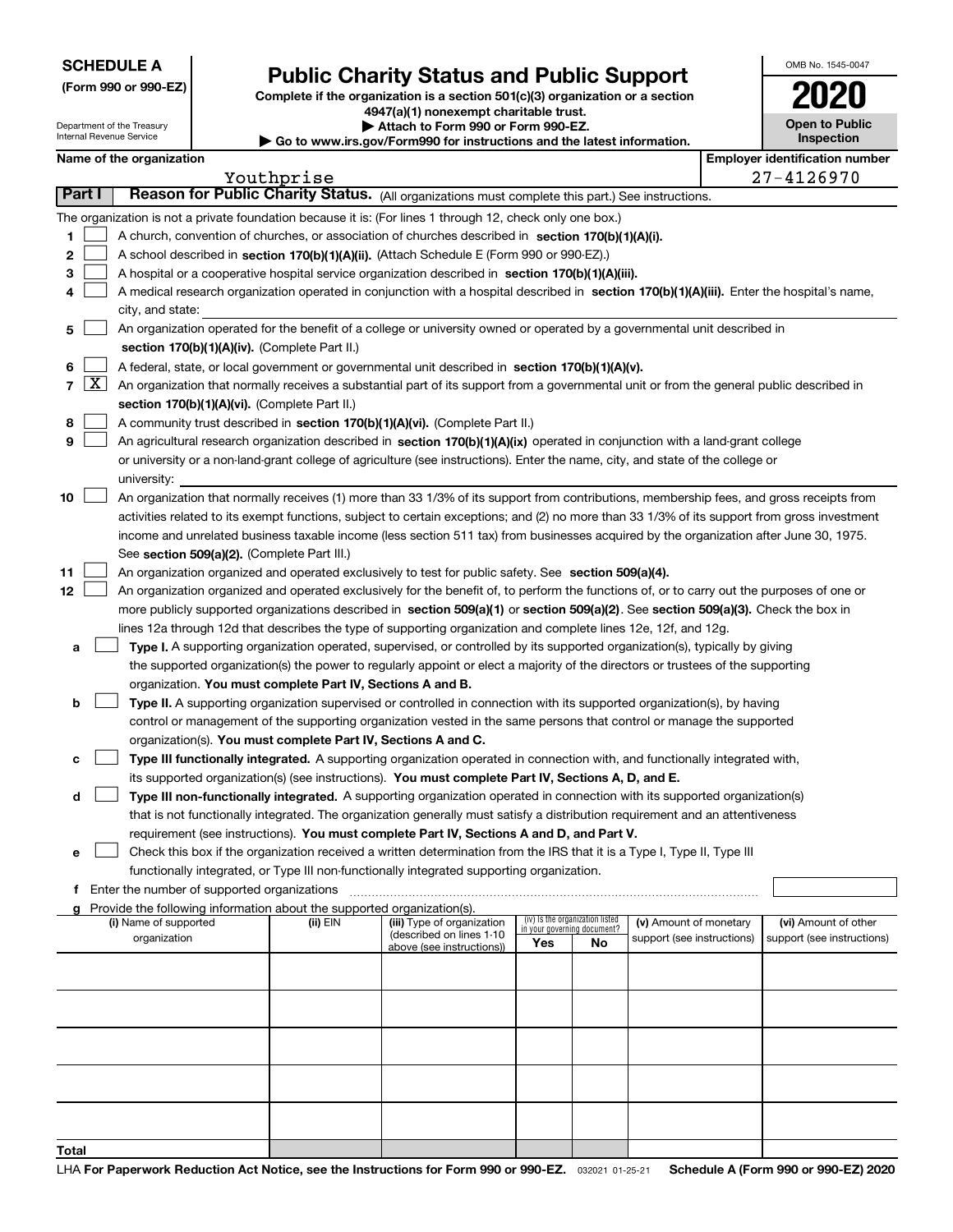## Schedule A (Form 990 or 990-EZ) 2020 Page Youthprise 27-4126970

(Complete only if you checked the box on line 5, 7, or 8 of Part I or if the organization failed to qualify under Part III. If the organization fails to qualify under the tests listed below, please complete Part III.) **Part II** Support Schedule for Organizations Described in Sections 170(b)(1)(A)(iv) and 170(b)(1)(A)(vi)

|    | <b>Section A. Public Support</b>                                                                                                               |           |          |            |            |                            |                                         |
|----|------------------------------------------------------------------------------------------------------------------------------------------------|-----------|----------|------------|------------|----------------------------|-----------------------------------------|
|    | Calendar year (or fiscal year beginning in)                                                                                                    | (a) 2016  | (b) 2017 | $(c)$ 2018 | $(d)$ 2019 | (e) 2020                   | (f) Total                               |
|    | 1 Gifts, grants, contributions, and                                                                                                            |           |          |            |            |                            |                                         |
|    | membership fees received. (Do not                                                                                                              |           |          |            |            |                            |                                         |
|    | include any "unusual grants.")                                                                                                                 | 11496895. | 4587271. | 7686644.   |            | 8357665.10101274.42229749. |                                         |
|    | 2 Tax revenues levied for the organ-                                                                                                           |           |          |            |            |                            |                                         |
|    | ization's benefit and either paid to                                                                                                           |           |          |            |            |                            |                                         |
|    | or expended on its behalf                                                                                                                      |           |          |            |            |                            |                                         |
|    | 3 The value of services or facilities                                                                                                          |           |          |            |            |                            |                                         |
|    | furnished by a governmental unit to                                                                                                            |           |          |            |            |                            |                                         |
|    | the organization without charge                                                                                                                |           |          |            |            |                            |                                         |
|    | 4 Total. Add lines 1 through 3                                                                                                                 | 11496895. | 4587271. | 7686644.   |            | 8357665.10101274.42229749. |                                         |
|    | 5 The portion of total contributions                                                                                                           |           |          |            |            |                            |                                         |
|    | by each person (other than a                                                                                                                   |           |          |            |            |                            |                                         |
|    | governmental unit or publicly                                                                                                                  |           |          |            |            |                            |                                         |
|    | supported organization) included                                                                                                               |           |          |            |            |                            |                                         |
|    | on line 1 that exceeds 2% of the                                                                                                               |           |          |            |            |                            |                                         |
|    | amount shown on line 11,                                                                                                                       |           |          |            |            |                            |                                         |
|    | column (f)                                                                                                                                     |           |          |            |            |                            | 20161632.                               |
|    | 6 Public support. Subtract line 5 from line 4.                                                                                                 |           |          |            |            |                            | $\overline{22068117}$ .                 |
|    | <b>Section B. Total Support</b>                                                                                                                |           |          |            |            |                            |                                         |
|    | Calendar year (or fiscal year beginning in)                                                                                                    | (a) 2016  | (b) 2017 | $(c)$ 2018 | $(d)$ 2019 | (e) 2020                   | (f) Total                               |
|    | 7 Amounts from line 4                                                                                                                          | 11496895. | 4587271. | 7686644.   |            | 8357665.10101274.42229749. |                                         |
|    | 8 Gross income from interest,                                                                                                                  |           |          |            |            |                            |                                         |
|    | dividends, payments received on                                                                                                                |           |          |            |            |                            |                                         |
|    | securities loans, rents, royalties,                                                                                                            |           |          |            |            |                            |                                         |
|    | and income from similar sources                                                                                                                | 4,568.    | 7,345.   | 22,399.    | 43,887.    | 25, 317.                   | 103,516.                                |
|    | <b>9</b> Net income from unrelated business                                                                                                    |           |          |            |            |                            |                                         |
|    | activities, whether or not the                                                                                                                 |           |          |            |            |                            |                                         |
|    | business is regularly carried on                                                                                                               |           |          |            |            |                            |                                         |
|    | 10 Other income. Do not include gain                                                                                                           |           |          |            |            |                            |                                         |
|    | or loss from the sale of capital                                                                                                               |           |          |            |            |                            |                                         |
|    | assets (Explain in Part VI.)                                                                                                                   | 350.      |          |            |            |                            | 350.                                    |
|    | 11 Total support. Add lines 7 through 10                                                                                                       |           |          |            |            |                            | 42333615.                               |
|    | 12 Gross receipts from related activities, etc. (see instructions)                                                                             |           |          |            |            | 12                         | 675,909.                                |
|    | 13 First 5 years. If the Form 990 is for the organization's first, second, third, fourth, or fifth tax year as a section 501(c)(3)             |           |          |            |            |                            |                                         |
|    | organization, check this box and stop here                                                                                                     |           |          |            |            |                            |                                         |
|    | <b>Section C. Computation of Public Support Percentage</b>                                                                                     |           |          |            |            |                            |                                         |
|    |                                                                                                                                                |           |          |            |            | 14                         | 52.13<br>%                              |
|    | 15 Public support percentage from 2019 Schedule A, Part II, line 14                                                                            |           |          |            |            | 15                         | 41.96<br>%                              |
|    | 16a 33 1/3% support test - 2020. If the organization did not check the box on line 13, and line 14 is 33 1/3% or more, check this box and      |           |          |            |            |                            |                                         |
|    | stop here. The organization qualifies as a publicly supported organization                                                                     |           |          |            |            |                            | $\blacktriangleright$ $\vert$ X $\vert$ |
|    | b 33 1/3% support test - 2019. If the organization did not check a box on line 13 or 16a, and line 15 is 33 1/3% or more, check this box       |           |          |            |            |                            |                                         |
|    | and stop here. The organization qualifies as a publicly supported organization                                                                 |           |          |            |            |                            |                                         |
|    | 17a 10% -facts-and-circumstances test - 2020. If the organization did not check a box on line 13, 16a, or 16b, and line 14 is 10% or more,     |           |          |            |            |                            |                                         |
|    | and if the organization meets the facts-and-circumstances test, check this box and stop here. Explain in Part VI how the organization          |           |          |            |            |                            |                                         |
|    | meets the facts-and-circumstances test. The organization qualifies as a publicly supported organization                                        |           |          |            |            |                            |                                         |
|    | <b>b 10% -facts-and-circumstances test - 2019.</b> If the organization did not check a box on line 13, 16a, 16b, or 17a, and line 15 is 10% or |           |          |            |            |                            |                                         |
|    | more, and if the organization meets the facts-and-circumstances test, check this box and stop here. Explain in Part VI how the                 |           |          |            |            |                            |                                         |
|    | organization meets the facts-and-circumstances test. The organization qualifies as a publicly supported organization                           |           |          |            |            |                            |                                         |
| 18 | Private foundation. If the organization did not check a box on line 13, 16a, 16b, 17a, or 17b, check this box and see instructions             |           |          |            |            |                            |                                         |

**Schedule A (Form 990 or 990-EZ) 2020**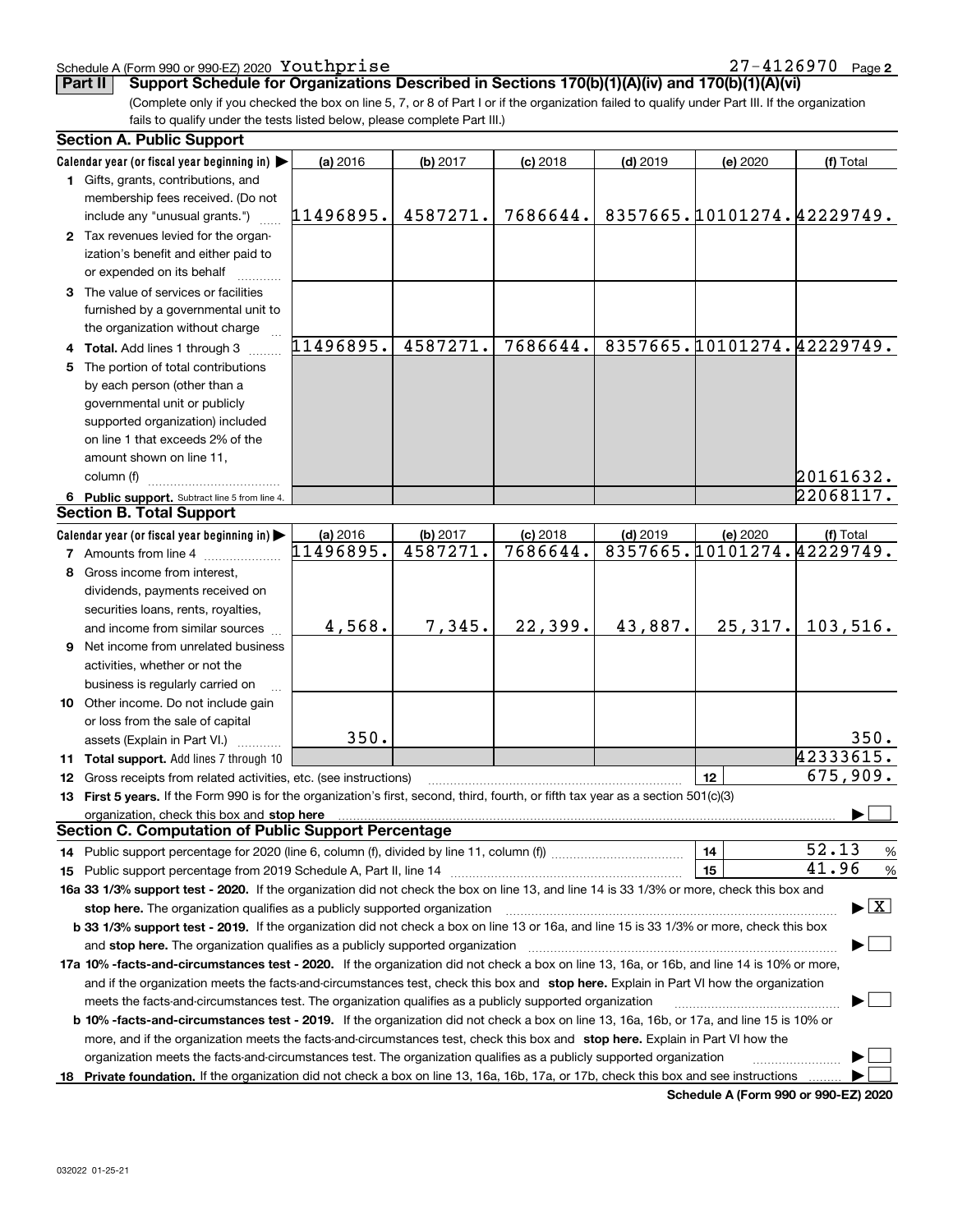|  |  | $-4126970$ | Page 3 |
|--|--|------------|--------|
|  |  |            |        |

# **Part III Support Schedule for Organizations Described in Section 509(a)(2)**

(Complete only if you checked the box on line 10 of Part I or if the organization failed to qualify under Part II. If the organization fails to qualify under the tests listed below, please complete Part II.)

|     | <b>Section A. Public Support</b>                                                                                                                                                                                               |          |          |            |            |          |           |
|-----|--------------------------------------------------------------------------------------------------------------------------------------------------------------------------------------------------------------------------------|----------|----------|------------|------------|----------|-----------|
|     | Calendar year (or fiscal year beginning in) $\blacktriangleright$                                                                                                                                                              | (a) 2016 | (b) 2017 | $(c)$ 2018 | $(d)$ 2019 | (e) 2020 | (f) Total |
|     | 1 Gifts, grants, contributions, and                                                                                                                                                                                            |          |          |            |            |          |           |
|     | membership fees received. (Do not                                                                                                                                                                                              |          |          |            |            |          |           |
|     | include any "unusual grants.")                                                                                                                                                                                                 |          |          |            |            |          |           |
|     | <b>2</b> Gross receipts from admissions,                                                                                                                                                                                       |          |          |            |            |          |           |
|     | merchandise sold or services per-                                                                                                                                                                                              |          |          |            |            |          |           |
|     | formed, or facilities furnished in                                                                                                                                                                                             |          |          |            |            |          |           |
|     | any activity that is related to the<br>organization's tax-exempt purpose                                                                                                                                                       |          |          |            |            |          |           |
|     | 3 Gross receipts from activities that                                                                                                                                                                                          |          |          |            |            |          |           |
|     | are not an unrelated trade or bus-                                                                                                                                                                                             |          |          |            |            |          |           |
|     | iness under section 513                                                                                                                                                                                                        |          |          |            |            |          |           |
|     | 4 Tax revenues levied for the organ-                                                                                                                                                                                           |          |          |            |            |          |           |
|     | ization's benefit and either paid to                                                                                                                                                                                           |          |          |            |            |          |           |
|     | or expended on its behalf                                                                                                                                                                                                      |          |          |            |            |          |           |
|     | .                                                                                                                                                                                                                              |          |          |            |            |          |           |
|     | 5 The value of services or facilities<br>furnished by a governmental unit to                                                                                                                                                   |          |          |            |            |          |           |
|     |                                                                                                                                                                                                                                |          |          |            |            |          |           |
|     | the organization without charge                                                                                                                                                                                                |          |          |            |            |          |           |
|     | <b>6 Total.</b> Add lines 1 through 5                                                                                                                                                                                          |          |          |            |            |          |           |
|     | 7a Amounts included on lines 1, 2, and                                                                                                                                                                                         |          |          |            |            |          |           |
|     | 3 received from disqualified persons                                                                                                                                                                                           |          |          |            |            |          |           |
|     | <b>b</b> Amounts included on lines 2 and 3 received<br>from other than disqualified persons that                                                                                                                               |          |          |            |            |          |           |
|     | exceed the greater of \$5,000 or 1% of the                                                                                                                                                                                     |          |          |            |            |          |           |
|     | amount on line 13 for the year                                                                                                                                                                                                 |          |          |            |            |          |           |
|     | c Add lines 7a and 7b                                                                                                                                                                                                          |          |          |            |            |          |           |
|     | 8 Public support. (Subtract line 7c from line 6.)                                                                                                                                                                              |          |          |            |            |          |           |
|     | <b>Section B. Total Support</b>                                                                                                                                                                                                |          |          |            |            |          |           |
|     | Calendar year (or fiscal year beginning in) $\blacktriangleright$                                                                                                                                                              | (a) 2016 | (b) 2017 | $(c)$ 2018 | $(d)$ 2019 | (e) 2020 | (f) Total |
|     | 9 Amounts from line 6                                                                                                                                                                                                          |          |          |            |            |          |           |
|     | <b>10a</b> Gross income from interest,<br>dividends, payments received on                                                                                                                                                      |          |          |            |            |          |           |
|     | securities loans, rents, royalties,                                                                                                                                                                                            |          |          |            |            |          |           |
|     | and income from similar sources                                                                                                                                                                                                |          |          |            |            |          |           |
|     | <b>b</b> Unrelated business taxable income                                                                                                                                                                                     |          |          |            |            |          |           |
|     | (less section 511 taxes) from businesses                                                                                                                                                                                       |          |          |            |            |          |           |
|     | acquired after June 30, 1975                                                                                                                                                                                                   |          |          |            |            |          |           |
|     | c Add lines 10a and 10b                                                                                                                                                                                                        |          |          |            |            |          |           |
|     | 11 Net income from unrelated business                                                                                                                                                                                          |          |          |            |            |          |           |
|     | activities not included in line 10b,<br>whether or not the business is                                                                                                                                                         |          |          |            |            |          |           |
|     | regularly carried on                                                                                                                                                                                                           |          |          |            |            |          |           |
|     | <b>12</b> Other income. Do not include gain                                                                                                                                                                                    |          |          |            |            |          |           |
|     | or loss from the sale of capital                                                                                                                                                                                               |          |          |            |            |          |           |
|     | assets (Explain in Part VI.)<br>13 Total support. (Add lines 9, 10c, 11, and 12.)                                                                                                                                              |          |          |            |            |          |           |
|     | 14 First 5 years. If the Form 990 is for the organization's first, second, third, fourth, or fifth tax year as a section 501(c)(3) organization,                                                                               |          |          |            |            |          |           |
|     | check this box and stop here measurements and contain the state of the state of the state of the state of the state of the state of the state of the state of the state of the state of the state of the state of the state of |          |          |            |            |          |           |
|     | <b>Section C. Computation of Public Support Percentage</b>                                                                                                                                                                     |          |          |            |            |          |           |
|     |                                                                                                                                                                                                                                |          |          |            |            | 15       | %         |
| 16. | Public support percentage from 2019 Schedule A, Part III, line 15                                                                                                                                                              |          |          |            |            | 16       | %         |
|     | <b>Section D. Computation of Investment Income Percentage</b>                                                                                                                                                                  |          |          |            |            |          |           |
|     | 17 Investment income percentage for 2020 (line 10c, column (f), divided by line 13, column (f))                                                                                                                                |          |          |            |            | 17       | %         |
|     | 18 Investment income percentage from 2019 Schedule A, Part III, line 17                                                                                                                                                        |          |          |            |            | 18       | %         |
|     | 19a 33 1/3% support tests - 2020. If the organization did not check the box on line 14, and line 15 is more than 33 1/3%, and line 17 is not                                                                                   |          |          |            |            |          |           |
|     |                                                                                                                                                                                                                                |          |          |            |            |          | $\sim$    |
|     | more than 33 1/3%, check this box and stop here. The organization qualifies as a publicly supported organization                                                                                                               |          |          |            |            |          | ▶         |
|     | b 33 1/3% support tests - 2019. If the organization did not check a box on line 14 or line 19a, and line 16 is more than 33 1/3%, and                                                                                          |          |          |            |            |          |           |
|     | line 18 is not more than 33 1/3%, check this box and stop here. The organization qualifies as a publicly supported organization                                                                                                |          |          |            |            |          |           |
| 20  |                                                                                                                                                                                                                                |          |          |            |            |          |           |

**Schedule A (Form 990 or 990-EZ) 2020**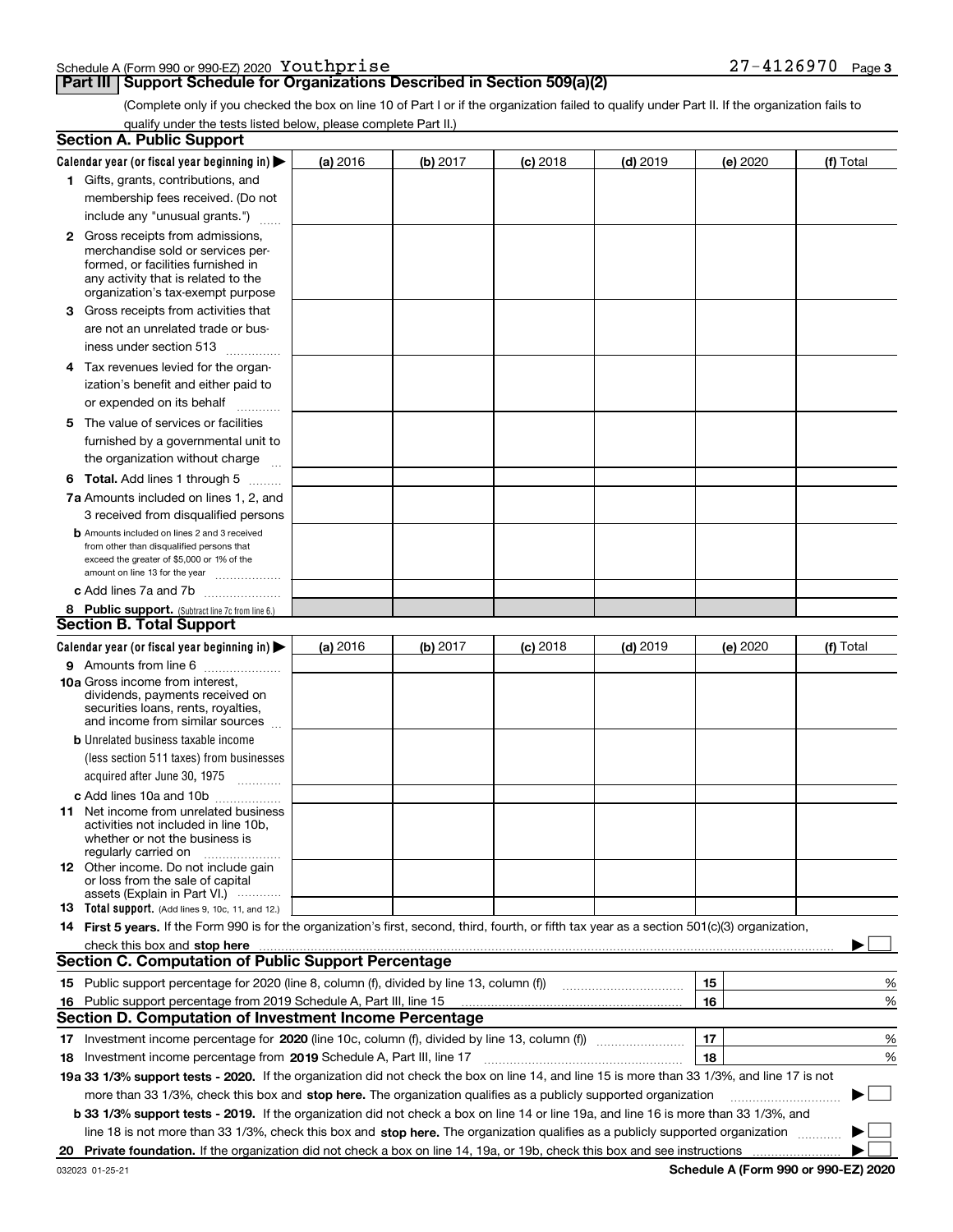**1**

**YesNo**

# **Part IV Supporting Organizations**

(Complete only if you checked a box in line 12 on Part I. If you checked box 12a, Part I, complete Sections A and B. If you checked box 12b, Part I, complete Sections A and C. If you checked box 12c, Part I, complete Sections A, D, and E. If you checked box 12d, Part I, complete Sections A and D, and complete Part V.)

# **Section A. All Supporting Organizations**

- **1** Are all of the organization's supported organizations listed by name in the organization's governing documents? If "No," describe in **Part VI** how the supported organizations are designated. If designated by *class or purpose, describe the designation. If historic and continuing relationship, explain.*
- **2** Did the organization have any supported organization that does not have an IRS determination of status under section 509(a)(1) or (2)? If "Yes," explain in Part VI how the organization determined that the supported *organization was described in section 509(a)(1) or (2).*
- **3a** Did the organization have a supported organization described in section 501(c)(4), (5), or (6)? If "Yes," answer *lines 3b and 3c below.*
- **b** Did the organization confirm that each supported organization qualified under section 501(c)(4), (5), or (6) and satisfied the public support tests under section 509(a)(2)? If "Yes," describe in **Part VI** when and how the *organization made the determination.*
- **c**Did the organization ensure that all support to such organizations was used exclusively for section 170(c)(2)(B) purposes? If "Yes," explain in **Part VI** what controls the organization put in place to ensure such use.
- **4a***If* Was any supported organization not organized in the United States ("foreign supported organization")? *"Yes," and if you checked box 12a or 12b in Part I, answer lines 4b and 4c below.*
- **b** Did the organization have ultimate control and discretion in deciding whether to make grants to the foreign supported organization? If "Yes," describe in **Part VI** how the organization had such control and discretion *despite being controlled or supervised by or in connection with its supported organizations.*
- **c** Did the organization support any foreign supported organization that does not have an IRS determination under sections 501(c)(3) and 509(a)(1) or (2)? If "Yes," explain in **Part VI** what controls the organization used *to ensure that all support to the foreign supported organization was used exclusively for section 170(c)(2)(B) purposes.*
- **5a***If "Yes,"* Did the organization add, substitute, or remove any supported organizations during the tax year? answer lines 5b and 5c below (if applicable). Also, provide detail in **Part VI,** including (i) the names and EIN *numbers of the supported organizations added, substituted, or removed; (ii) the reasons for each such action; (iii) the authority under the organization's organizing document authorizing such action; and (iv) how the action was accomplished (such as by amendment to the organizing document).*
- **b** Type I or Type II only. Was any added or substituted supported organization part of a class already designated in the organization's organizing document?
- **cSubstitutions only.**  Was the substitution the result of an event beyond the organization's control?
- **6** Did the organization provide support (whether in the form of grants or the provision of services or facilities) to **Part VI.** *If "Yes," provide detail in* support or benefit one or more of the filing organization's supported organizations? anyone other than (i) its supported organizations, (ii) individuals that are part of the charitable class benefited by one or more of its supported organizations, or (iii) other supporting organizations that also
- **7**Did the organization provide a grant, loan, compensation, or other similar payment to a substantial contributor *If "Yes," complete Part I of Schedule L (Form 990 or 990-EZ).* regard to a substantial contributor? (as defined in section 4958(c)(3)(C)), a family member of a substantial contributor, or a 35% controlled entity with
- **8** Did the organization make a loan to a disqualified person (as defined in section 4958) not described in line 7? *If "Yes," complete Part I of Schedule L (Form 990 or 990-EZ).*
- **9a** Was the organization controlled directly or indirectly at any time during the tax year by one or more in section 509(a)(1) or (2))? If "Yes," *provide detail in* <code>Part VI.</code> disqualified persons, as defined in section 4946 (other than foundation managers and organizations described
- **b** Did one or more disqualified persons (as defined in line 9a) hold a controlling interest in any entity in which the supporting organization had an interest? If "Yes," provide detail in P**art VI**.
- **c**Did a disqualified person (as defined in line 9a) have an ownership interest in, or derive any personal benefit from, assets in which the supporting organization also had an interest? If "Yes," provide detail in P**art VI.**
- **10a** Was the organization subject to the excess business holdings rules of section 4943 because of section supporting organizations)? If "Yes," answer line 10b below. 4943(f) (regarding certain Type II supporting organizations, and all Type III non-functionally integrated
- **b** Did the organization have any excess business holdings in the tax year? (Use Schedule C, Form 4720, to *determine whether the organization had excess business holdings.)*

**23a3b3c4a4b4c5a5b5c6789a 9b9c10a**

**10b**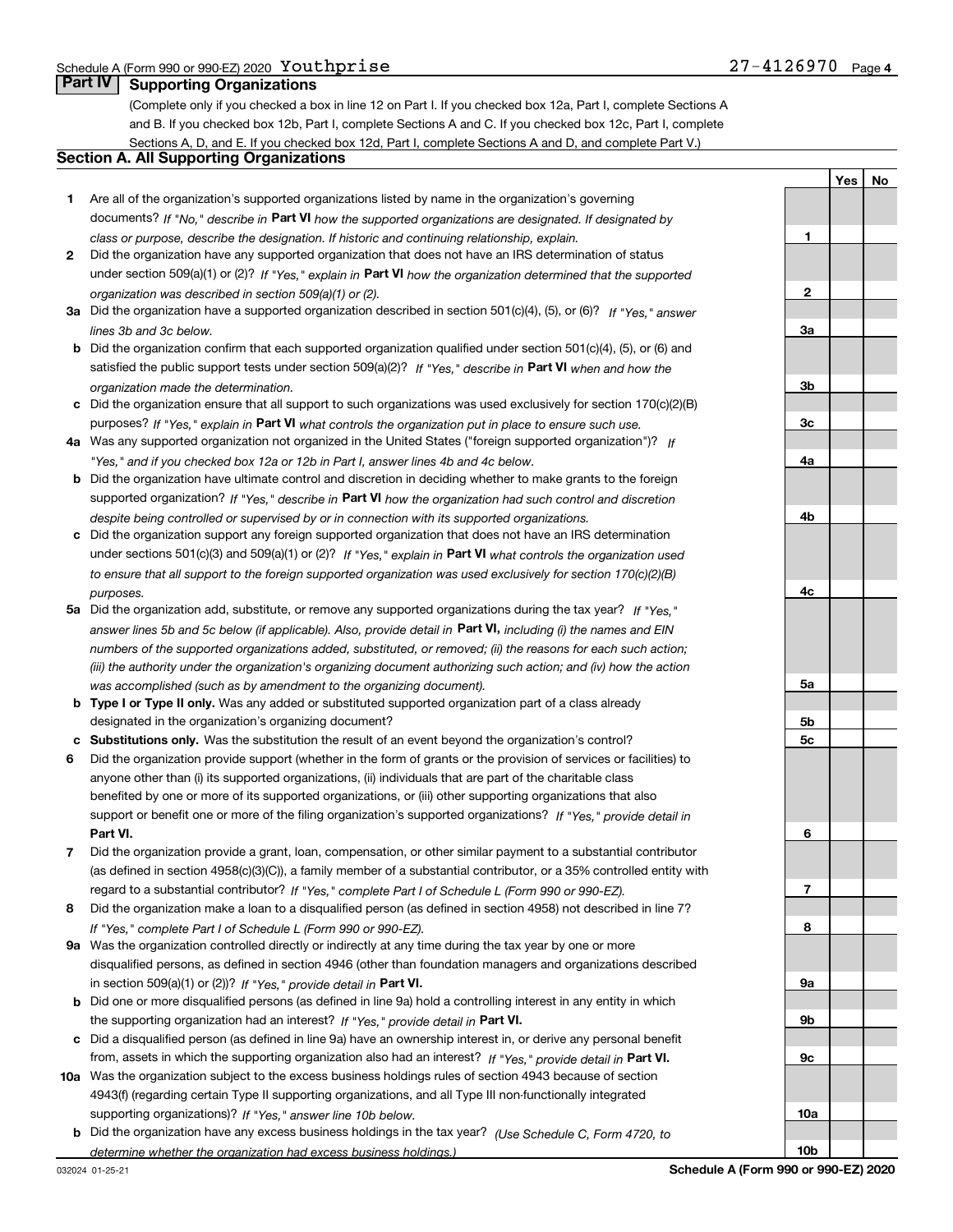|    | - - - - - ອ<br>------------ <sub>I</sub> uunnutu                                                                                                                                                                                                            |                 |     |    |
|----|-------------------------------------------------------------------------------------------------------------------------------------------------------------------------------------------------------------------------------------------------------------|-----------------|-----|----|
|    |                                                                                                                                                                                                                                                             |                 | Yes | No |
| 11 | Has the organization accepted a gift or contribution from any of the following persons?                                                                                                                                                                     |                 |     |    |
|    | a A person who directly or indirectly controls, either alone or together with persons described in lines 11b and                                                                                                                                            |                 |     |    |
|    | 11c below, the governing body of a supported organization?                                                                                                                                                                                                  | 11a             |     |    |
|    | <b>b</b> A family member of a person described in line 11a above?                                                                                                                                                                                           | 11 <sub>b</sub> |     |    |
|    | c A 35% controlled entity of a person described in line 11a or 11b above? If "Yes" to line 11a, 11b, or 11c, provide                                                                                                                                        |                 |     |    |
|    | detail in Part VI.<br><b>Section B. Type I Supporting Organizations</b>                                                                                                                                                                                     | 11c             |     |    |
|    |                                                                                                                                                                                                                                                             |                 |     |    |
|    |                                                                                                                                                                                                                                                             |                 | Yes | No |
| 1  | Did the governing body, members of the governing body, officers acting in their official capacity, or membership of one or<br>more supported organizations have the power to regularly appoint or elect at least a majority of the organization's officers, |                 |     |    |
|    | directors, or trustees at all times during the tax year? If "No," describe in Part VI how the supported organization(s)                                                                                                                                     |                 |     |    |
|    | effectively operated, supervised, or controlled the organization's activities. If the organization had more than one supported                                                                                                                              |                 |     |    |
|    | organization, describe how the powers to appoint and/or remove officers, directors, or trustees were allocated among the                                                                                                                                    |                 |     |    |
|    | supported organizations and what conditions or restrictions, if any, applied to such powers during the tax year.                                                                                                                                            | 1               |     |    |
|    | 2 Did the organization operate for the benefit of any supported organization other than the supported                                                                                                                                                       |                 |     |    |
|    | organization(s) that operated, supervised, or controlled the supporting organization? If "Yes," explain in                                                                                                                                                  |                 |     |    |
|    | Part VI how providing such benefit carried out the purposes of the supported organization(s) that operated,                                                                                                                                                 |                 |     |    |
|    | supervised, or controlled the supporting organization.<br>Section C. Type II Supporting Organizations                                                                                                                                                       | $\mathbf{2}$    |     |    |
|    |                                                                                                                                                                                                                                                             |                 |     |    |
|    |                                                                                                                                                                                                                                                             |                 | Yes | No |
| 1. | Were a majority of the organization's directors or trustees during the tax year also a majority of the directors                                                                                                                                            |                 |     |    |
|    | or trustees of each of the organization's supported organization(s)? If "No," describe in Part VI how control                                                                                                                                               |                 |     |    |
|    | or management of the supporting organization was vested in the same persons that controlled or managed                                                                                                                                                      |                 |     |    |
|    | the supported organization(s).<br><b>Section D. All Type III Supporting Organizations</b>                                                                                                                                                                   | 1               |     |    |
|    |                                                                                                                                                                                                                                                             |                 |     |    |
|    |                                                                                                                                                                                                                                                             |                 | Yes | No |
| 1  | Did the organization provide to each of its supported organizations, by the last day of the fifth month of the                                                                                                                                              |                 |     |    |
|    | organization's tax year, (i) a written notice describing the type and amount of support provided during the prior tax                                                                                                                                       |                 |     |    |
|    | year, (ii) a copy of the Form 990 that was most recently filed as of the date of notification, and (iii) copies of the                                                                                                                                      |                 |     |    |
|    | organization's governing documents in effect on the date of notification, to the extent not previously provided?                                                                                                                                            | 1               |     |    |
| 2  | Were any of the organization's officers, directors, or trustees either (i) appointed or elected by the supported                                                                                                                                            |                 |     |    |
|    | organization(s) or (ii) serving on the governing body of a supported organization? If "No," explain in Part VI how                                                                                                                                          |                 |     |    |
|    | the organization maintained a close and continuous working relationship with the supported organization(s).                                                                                                                                                 | $\mathbf{2}$    |     |    |
| 3  | By reason of the relationship described in line 2, above, did the organization's supported organizations have a                                                                                                                                             |                 |     |    |
|    | significant voice in the organization's investment policies and in directing the use of the organization's                                                                                                                                                  |                 |     |    |
|    | income or assets at all times during the tax year? If "Yes," describe in Part VI the role the organization's                                                                                                                                                |                 |     |    |
|    | supported organizations played in this regard.<br><b>Section E. Type III Functionally Integrated Supporting Organizations</b>                                                                                                                               | 3               |     |    |
|    |                                                                                                                                                                                                                                                             |                 |     |    |
| 1  | Check the box next to the method that the organization used to satisfy the Integral Part Test during the year (see instructions).                                                                                                                           |                 |     |    |
| a  | The organization satisfied the Activities Test. Complete line 2 below.                                                                                                                                                                                      |                 |     |    |
| b  | The organization is the parent of each of its supported organizations. Complete line 3 below.                                                                                                                                                               |                 |     |    |
| c  | The organization supported a governmental entity. Describe in Part VI how you supported a governmental entity (see instructions).                                                                                                                           |                 |     |    |
| 2  | Activities Test. Answer lines 2a and 2b below.                                                                                                                                                                                                              |                 | Yes | No |
| а  | Did substantially all of the organization's activities during the tax year directly further the exempt purposes of                                                                                                                                          |                 |     |    |
|    | the supported organization(s) to which the organization was responsive? If "Yes," then in Part VI identify                                                                                                                                                  |                 |     |    |
|    | those supported organizations and explain how these activities directly furthered their exempt purposes,                                                                                                                                                    |                 |     |    |
|    | how the organization was responsive to those supported organizations, and how the organization determined                                                                                                                                                   |                 |     |    |
|    | that these activities constituted substantially all of its activities.                                                                                                                                                                                      | 2a              |     |    |

- **b** Did the activities described in line 2a, above, constitute activities that, but for the organization's involvement, **Part VI**  *the reasons for the organization's position that its supported organization(s) would have engaged in* one or more of the organization's supported organization(s) would have been engaged in? If "Yes," e*xplain in these activities but for the organization's involvement.*
- **3** Parent of Supported Organizations. Answer lines 3a and 3b below.

**a** Did the organization have the power to regularly appoint or elect a majority of the officers, directors, or trustees of each of the supported organizations? If "Yes" or "No" provide details in **Part VI.** 

**b** Did the organization exercise a substantial degree of direction over the policies, programs, and activities of each of its supported organizations? If "Yes," describe in Part VI the role played by the organization in this regard.

**2b**

**3a**

**3b**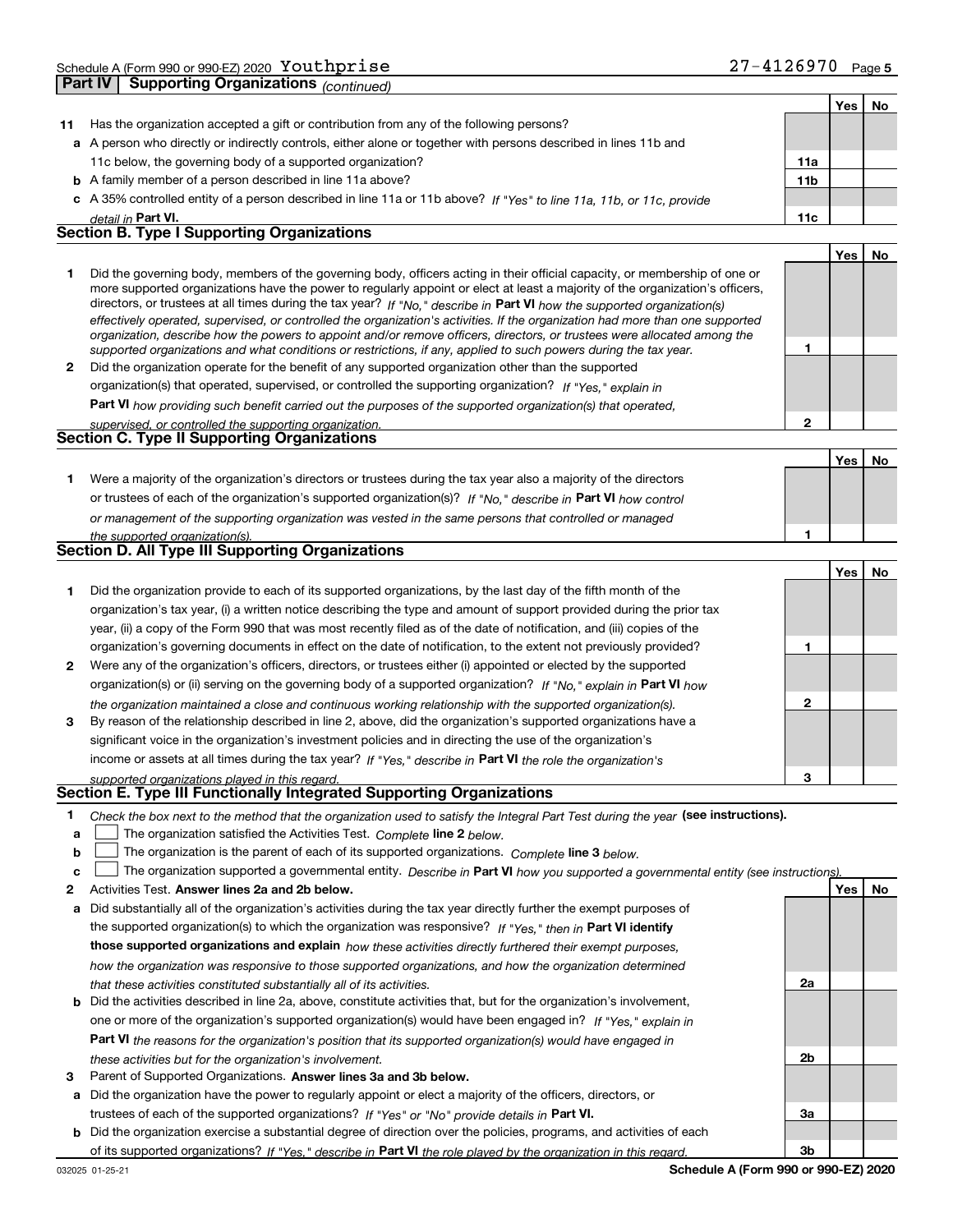Schedule A (Form 990 or 990-EZ) 2020  $\,$  <code>YOULD</code>  $\,$  <code>YOULD</code>  $\,$  <code>YOULD</code>  $\,$  <code>YOULD</code>  $\,$  <code>YOULD</code>  $\,$  <code>YOULD</code>  $\,$  <code>YOULD</code>  $\,$  <code>YOULD</code>  $\,$  <code>YOULD</code>  $\,$  <code>YOULD</code>  $\,$  <code>YOULD</code>  $\,$  <code>YOULD</code>  $\,$  <code>YOULD</code>  $\,$  <code>YOULD</code>  $\$ 

**Part V Type III Non-Functionally Integrated 509(a)(3) Supporting Organizations** 

| 1                                       | Check here if the organization satisfied the Integral Part Test as a qualifying trust on Nov. 20, 1970 (explain in Part VI). See instructions. |                |                |                                |
|-----------------------------------------|------------------------------------------------------------------------------------------------------------------------------------------------|----------------|----------------|--------------------------------|
|                                         | All other Type III non-functionally integrated supporting organizations must complete Sections A through E.                                    |                |                |                                |
|                                         | Section A - Adjusted Net Income                                                                                                                |                | (A) Prior Year | (B) Current Year<br>(optional) |
| $\mathbf 1$                             | Net short-term capital gain                                                                                                                    | 1              |                |                                |
| 2                                       | Recoveries of prior-year distributions                                                                                                         | $\mathbf{2}$   |                |                                |
| 3                                       | Other gross income (see instructions)                                                                                                          | 3              |                |                                |
| 4                                       | Add lines 1 through 3.                                                                                                                         | 4              |                |                                |
| 5                                       | Depreciation and depletion                                                                                                                     | 5              |                |                                |
| 6                                       | Portion of operating expenses paid or incurred for production or                                                                               |                |                |                                |
|                                         | collection of gross income or for management, conservation, or                                                                                 |                |                |                                |
|                                         | maintenance of property held for production of income (see instructions)                                                                       | 6              |                |                                |
| 7                                       | Other expenses (see instructions)                                                                                                              | $\overline{7}$ |                |                                |
| 8                                       | <b>Adjusted Net Income</b> (subtract lines 5, 6, and 7 from line 4)                                                                            | 8              |                |                                |
|                                         | Section B - Minimum Asset Amount                                                                                                               |                | (A) Prior Year | (B) Current Year<br>(optional) |
| 1                                       | Aggregate fair market value of all non-exempt-use assets (see                                                                                  |                |                |                                |
|                                         | instructions for short tax year or assets held for part of year):                                                                              |                |                |                                |
|                                         | <b>a</b> Average monthly value of securities                                                                                                   | 1a             |                |                                |
|                                         | <b>b</b> Average monthly cash balances                                                                                                         | 1 <sub>b</sub> |                |                                |
|                                         | c Fair market value of other non-exempt-use assets                                                                                             | 1c             |                |                                |
|                                         | <b>d</b> Total (add lines 1a, 1b, and 1c)                                                                                                      | 1d             |                |                                |
|                                         | e Discount claimed for blockage or other factors                                                                                               |                |                |                                |
|                                         | (explain in detail in Part VI):                                                                                                                |                |                |                                |
| 2                                       | Acquisition indebtedness applicable to non-exempt-use assets                                                                                   | $\mathbf{2}$   |                |                                |
| 3                                       | Subtract line 2 from line 1d.                                                                                                                  | 3              |                |                                |
| 4                                       | Cash deemed held for exempt use. Enter 0.015 of line 3 (for greater amount,                                                                    |                |                |                                |
|                                         | see instructions).                                                                                                                             | 4              |                |                                |
| 5                                       | Net value of non-exempt-use assets (subtract line 4 from line 3)                                                                               | 5              |                |                                |
| 6                                       | Multiply line 5 by 0.035.                                                                                                                      | 6              |                |                                |
| 7                                       | Recoveries of prior-year distributions                                                                                                         | $\overline{7}$ |                |                                |
| 8                                       | Minimum Asset Amount (add line 7 to line 6)                                                                                                    | 8              |                |                                |
| <b>Section C - Distributable Amount</b> |                                                                                                                                                |                |                | <b>Current Year</b>            |
| 1                                       | Adjusted net income for prior year (from Section A, line 8, column A)                                                                          | 1              |                |                                |
| $\mathbf{2}$                            | Enter 0.85 of line 1.                                                                                                                          | $\mathbf{2}$   |                |                                |
| 3                                       | Minimum asset amount for prior year (from Section B, line 8, column A)                                                                         | 3              |                |                                |
| 4                                       | Enter greater of line 2 or line 3.                                                                                                             | 4              |                |                                |
| 5                                       | Income tax imposed in prior year                                                                                                               | 5              |                |                                |
| 6                                       | <b>Distributable Amount.</b> Subtract line 5 from line 4, unless subject to                                                                    |                |                |                                |
|                                         | emergency temporary reduction (see instructions).                                                                                              | 6              |                |                                |

**7**Check here if the current year is the organization's first as a non-functionally integrated Type III supporting organization (see instructions).  $\overline{\phantom{a}}$ 

**Schedule A (Form 990 or 990-EZ) 2020**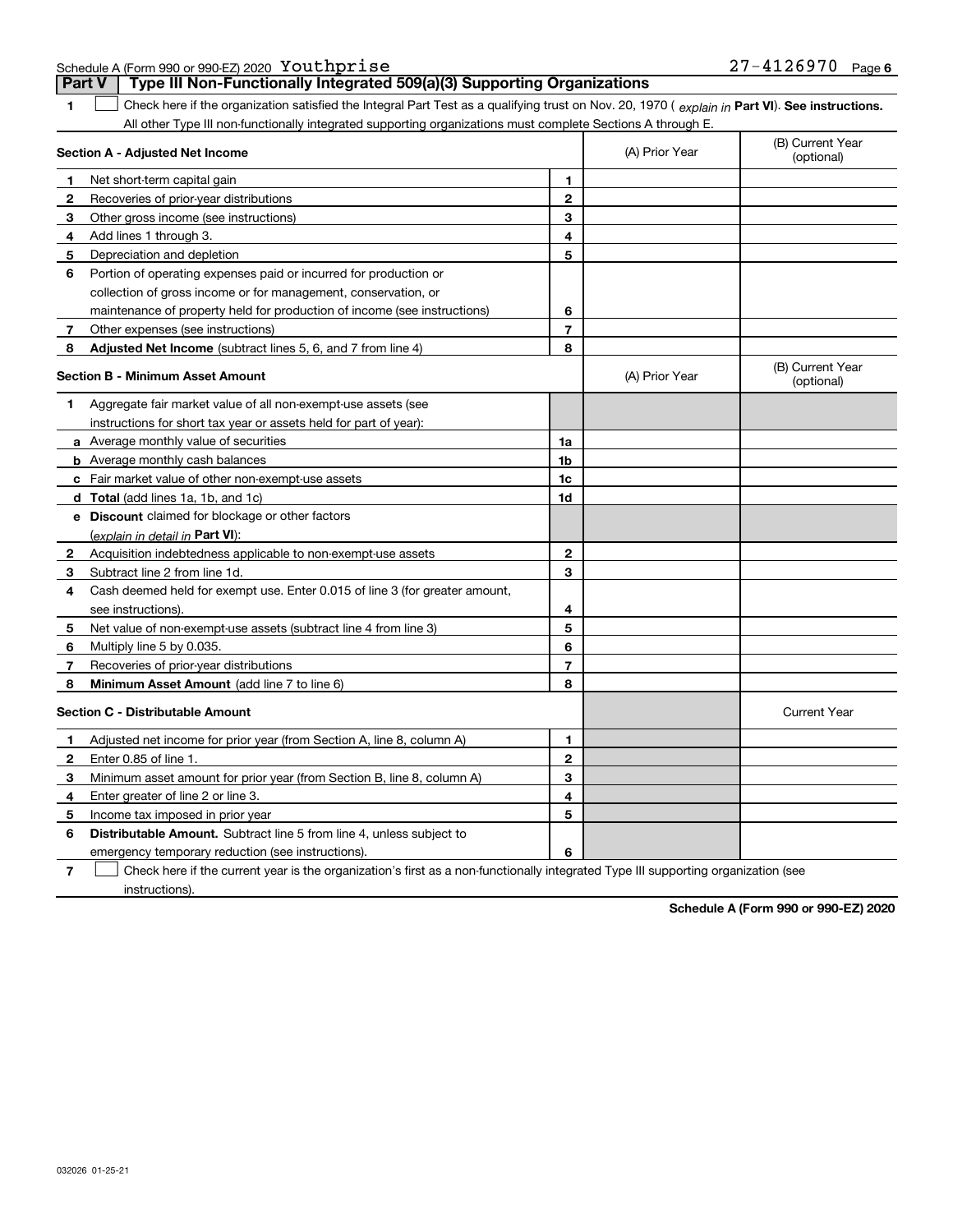Schedule A (Form 990 or 990-EZ) 2020  $\,$  <code>YOULD</code>  $\,$  <code>YOULD</code>  $\,$  <code>YOULD</code>  $\,$  <code>YOULD</code>  $\,$  <code>YOULD</code>  $\,$  <code>YOULD</code>  $\,$  <code>YOULD</code>  $\,$  <code>YOULD</code>  $\,$  <code>YOULD</code>  $\,$  <code>YOULD</code>  $\,$  <code>YOULD</code>  $\,$  <code>YOULD</code>  $\,$  <code>YOULD</code>  $\,$  <code>YOULD</code>  $\$ 

| <b>Part V</b> | Type III Non-Functionally Integrated 509(a)(3) Supporting Organizations                    |                             | (continued)                           |                                         |  |
|---------------|--------------------------------------------------------------------------------------------|-----------------------------|---------------------------------------|-----------------------------------------|--|
|               | <b>Section D - Distributions</b>                                                           |                             |                                       | <b>Current Year</b>                     |  |
| 1             | Amounts paid to supported organizations to accomplish exempt purposes                      |                             | 1                                     |                                         |  |
| 2             | Amounts paid to perform activity that directly furthers exempt purposes of supported       |                             |                                       |                                         |  |
|               | organizations, in excess of income from activity                                           |                             |                                       | 2                                       |  |
| 3             | Administrative expenses paid to accomplish exempt purposes of supported organizations      |                             |                                       | 3                                       |  |
| 4             | Amounts paid to acquire exempt-use assets                                                  |                             |                                       | 4                                       |  |
| 5             | Qualified set-aside amounts (prior IRS approval required - provide details in Part VI)     |                             |                                       | 5                                       |  |
| 6             | Other distributions (describe in Part VI). See instructions.                               |                             |                                       | 6                                       |  |
| 7             | Total annual distributions. Add lines 1 through 6.                                         |                             |                                       | 7                                       |  |
| 8             | Distributions to attentive supported organizations to which the organization is responsive |                             |                                       |                                         |  |
|               | (provide details in Part VI). See instructions.                                            |                             |                                       | 8                                       |  |
| 9             | Distributable amount for 2020 from Section C, line 6                                       |                             |                                       | 9                                       |  |
| 10            | Line 8 amount divided by line 9 amount                                                     |                             | 10                                    |                                         |  |
|               |                                                                                            | (i)                         | (ii)                                  | (iii)                                   |  |
|               | <b>Section E - Distribution Allocations</b> (see instructions)                             | <b>Excess Distributions</b> | <b>Underdistributions</b><br>Pre-2020 | <b>Distributable</b><br>Amount for 2020 |  |
| 1             | Distributable amount for 2020 from Section C, line 6                                       |                             |                                       |                                         |  |
| 2             | Underdistributions, if any, for years prior to 2020 (reason-                               |                             |                                       |                                         |  |
|               | able cause required - explain in Part VI). See instructions.                               |                             |                                       |                                         |  |
| 3             | Excess distributions carryover, if any, to 2020                                            |                             |                                       |                                         |  |
|               | <b>a</b> From 2015                                                                         |                             |                                       |                                         |  |
|               | <b>b</b> From 2016                                                                         |                             |                                       |                                         |  |
|               | c From 2017                                                                                |                             |                                       |                                         |  |
|               | <b>d</b> From 2018                                                                         |                             |                                       |                                         |  |
|               | e From 2019                                                                                |                             |                                       |                                         |  |
|               | f Total of lines 3a through 3e                                                             |                             |                                       |                                         |  |
|               | g Applied to underdistributions of prior years                                             |                             |                                       |                                         |  |
|               | <b>h</b> Applied to 2020 distributable amount                                              |                             |                                       |                                         |  |
|               | Carryover from 2015 not applied (see instructions)                                         |                             |                                       |                                         |  |
|               | Remainder. Subtract lines 3g, 3h, and 3i from line 3f.                                     |                             |                                       |                                         |  |
| 4             | Distributions for 2020 from Section D,                                                     |                             |                                       |                                         |  |
|               | line $7:$                                                                                  |                             |                                       |                                         |  |
|               | a Applied to underdistributions of prior years                                             |                             |                                       |                                         |  |
|               | <b>b</b> Applied to 2020 distributable amount                                              |                             |                                       |                                         |  |
|               | c Remainder. Subtract lines 4a and 4b from line 4.                                         |                             |                                       |                                         |  |
| 5             | Remaining underdistributions for years prior to 2020, if                                   |                             |                                       |                                         |  |
|               | any. Subtract lines 3g and 4a from line 2. For result greater                              |                             |                                       |                                         |  |
|               | than zero, explain in Part VI. See instructions.                                           |                             |                                       |                                         |  |
| 6             | Remaining underdistributions for 2020. Subtract lines 3h                                   |                             |                                       |                                         |  |
|               | and 4b from line 1. For result greater than zero, explain in                               |                             |                                       |                                         |  |
|               | Part VI. See instructions.                                                                 |                             |                                       |                                         |  |
| 7             | Excess distributions carryover to 2021. Add lines 3j                                       |                             |                                       |                                         |  |
|               | and 4c.                                                                                    |                             |                                       |                                         |  |
| 8             | Breakdown of line 7:                                                                       |                             |                                       |                                         |  |
|               | a Excess from 2016                                                                         |                             |                                       |                                         |  |
|               | <b>b</b> Excess from 2017                                                                  |                             |                                       |                                         |  |
|               | c Excess from 2018                                                                         |                             |                                       |                                         |  |
|               | d Excess from 2019                                                                         |                             |                                       |                                         |  |
|               | e Excess from 2020                                                                         |                             |                                       |                                         |  |

**Schedule A (Form 990 or 990-EZ) 2020**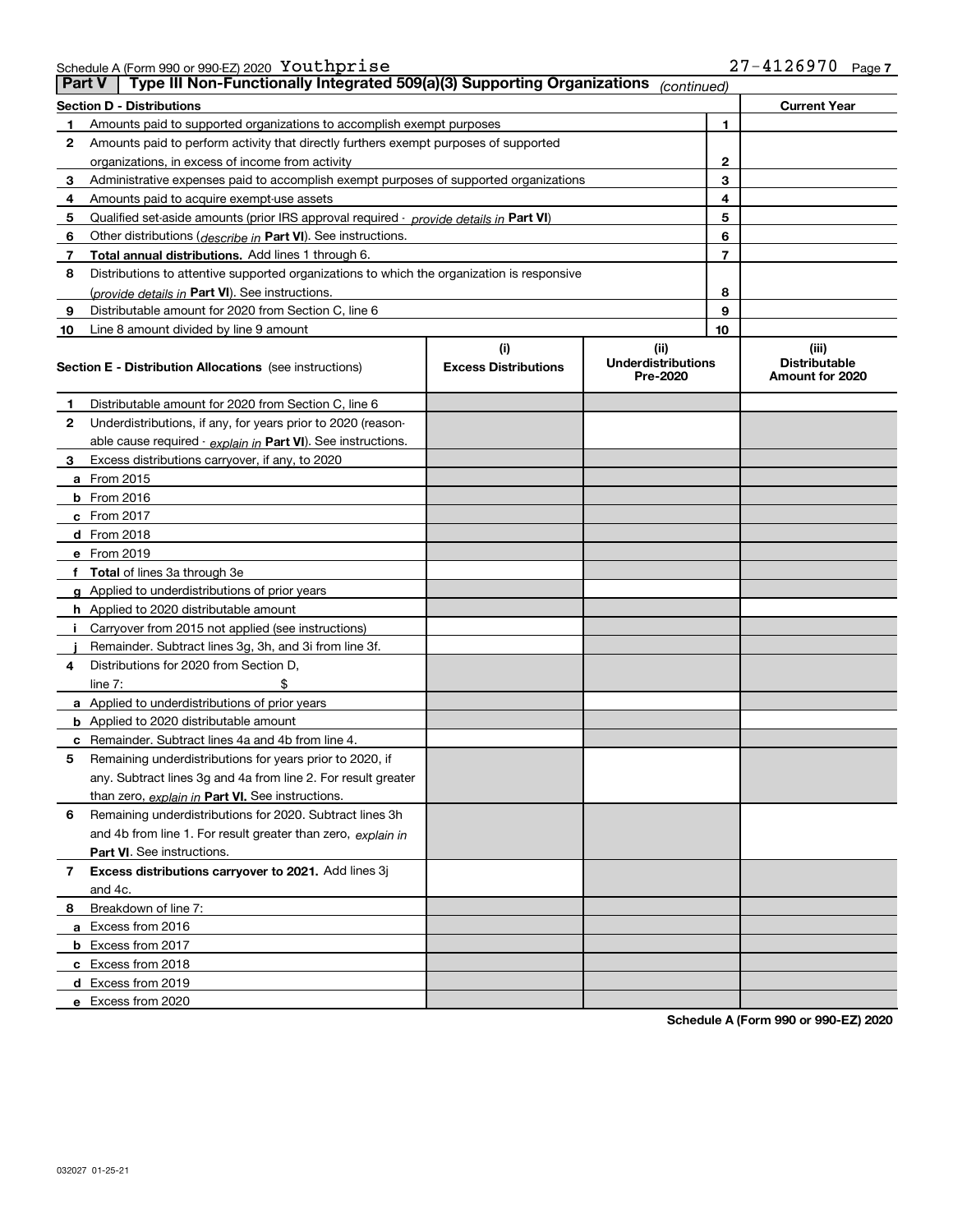## Schedule A (Form 990 or 990-EZ) 2020 Page Youthprise 27-4126970

| <b>Part VI</b> | Supplemental Information. Provide the explanations required by Part II, line 10; Part II, line 17a or 17b; Part III, line 12;                                                                                                                                                                    |  |  |  |  |  |
|----------------|--------------------------------------------------------------------------------------------------------------------------------------------------------------------------------------------------------------------------------------------------------------------------------------------------|--|--|--|--|--|
|                | Part IV, Section A, lines 1, 2, 3b, 3c, 4b, 4c, 5a, 6, 9a, 9b, 9c, 11a, 11b, and 11c; Part IV, Section B, lines 1 and 2; Part IV, Section C,<br>line 1; Part IV, Section D, lines 2 and 3; Part IV, Section E, lines 1c, 2a, 2b, 3a, and 3b; Part V, line 1; Part V, Section B, line 1e; Part V, |  |  |  |  |  |
|                | Section D, lines 5, 6, and 8; and Part V, Section E, lines 2, 5, and 6. Also complete this part for any additional information.<br>(See instructions.)                                                                                                                                           |  |  |  |  |  |
|                |                                                                                                                                                                                                                                                                                                  |  |  |  |  |  |
|                |                                                                                                                                                                                                                                                                                                  |  |  |  |  |  |
|                |                                                                                                                                                                                                                                                                                                  |  |  |  |  |  |
|                |                                                                                                                                                                                                                                                                                                  |  |  |  |  |  |
|                |                                                                                                                                                                                                                                                                                                  |  |  |  |  |  |
|                |                                                                                                                                                                                                                                                                                                  |  |  |  |  |  |
|                |                                                                                                                                                                                                                                                                                                  |  |  |  |  |  |
|                |                                                                                                                                                                                                                                                                                                  |  |  |  |  |  |
|                |                                                                                                                                                                                                                                                                                                  |  |  |  |  |  |
|                |                                                                                                                                                                                                                                                                                                  |  |  |  |  |  |
|                |                                                                                                                                                                                                                                                                                                  |  |  |  |  |  |
|                |                                                                                                                                                                                                                                                                                                  |  |  |  |  |  |
|                |                                                                                                                                                                                                                                                                                                  |  |  |  |  |  |
|                |                                                                                                                                                                                                                                                                                                  |  |  |  |  |  |
|                |                                                                                                                                                                                                                                                                                                  |  |  |  |  |  |
|                |                                                                                                                                                                                                                                                                                                  |  |  |  |  |  |
|                |                                                                                                                                                                                                                                                                                                  |  |  |  |  |  |
|                |                                                                                                                                                                                                                                                                                                  |  |  |  |  |  |
|                |                                                                                                                                                                                                                                                                                                  |  |  |  |  |  |
|                |                                                                                                                                                                                                                                                                                                  |  |  |  |  |  |
|                |                                                                                                                                                                                                                                                                                                  |  |  |  |  |  |
|                |                                                                                                                                                                                                                                                                                                  |  |  |  |  |  |
|                |                                                                                                                                                                                                                                                                                                  |  |  |  |  |  |
|                |                                                                                                                                                                                                                                                                                                  |  |  |  |  |  |
|                |                                                                                                                                                                                                                                                                                                  |  |  |  |  |  |
|                |                                                                                                                                                                                                                                                                                                  |  |  |  |  |  |
|                |                                                                                                                                                                                                                                                                                                  |  |  |  |  |  |
|                |                                                                                                                                                                                                                                                                                                  |  |  |  |  |  |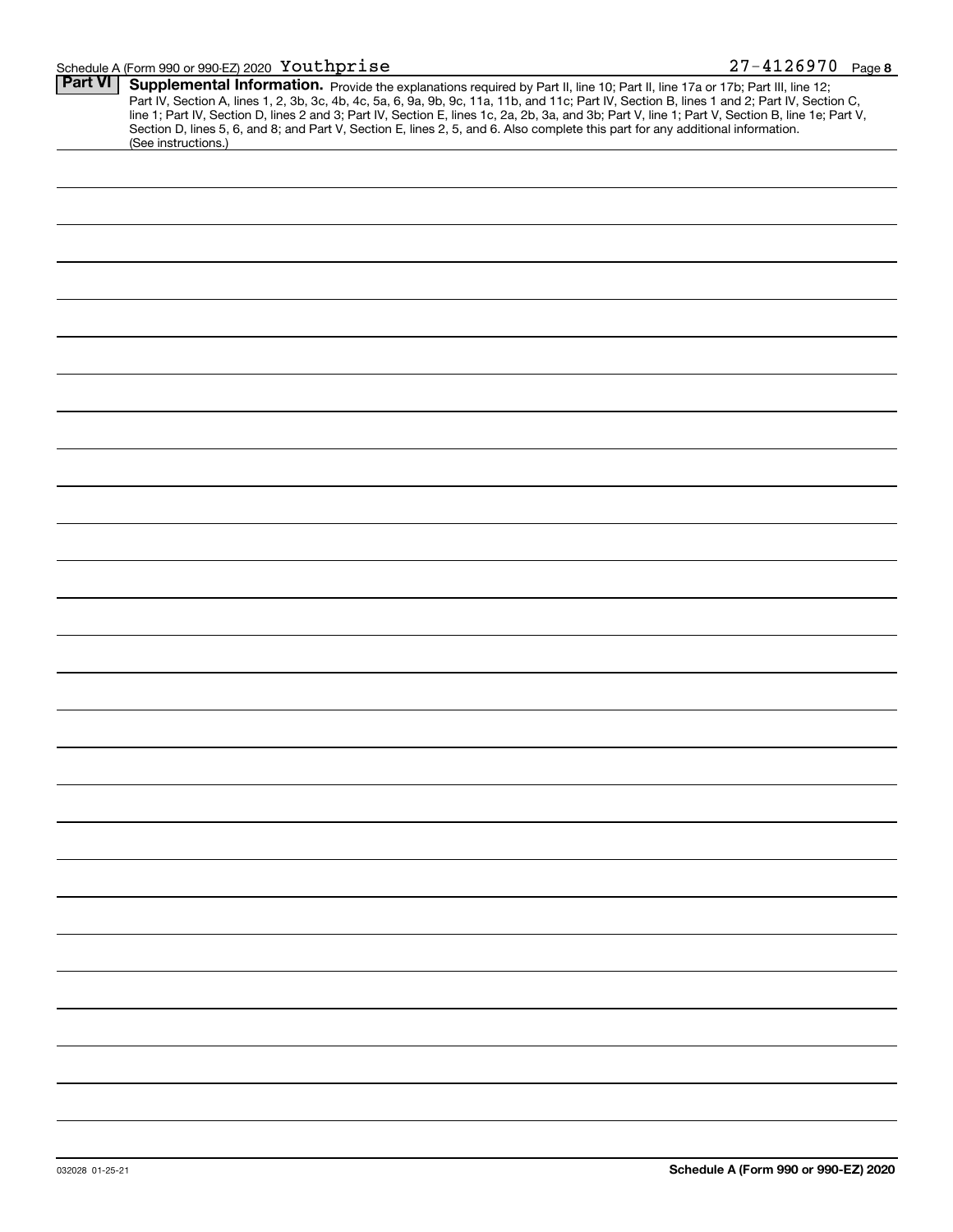Department of the Treasury Internal Revenue Service **(Form 990, 990-EZ, or 990-PF)**

Name of the organization

**Organization type** (check one):

# \*\* PUBLIC DISCLOSURE COPY \*\*

# **Schedule B Schedule of Contributors**

**| Attach to Form 990, Form 990-EZ, or Form 990-PF. | Go to www.irs.gov/Form990 for the latest information.** OMB No. 1545-0047

**2020**

**Employer identification number**

|  |  |  |  |  |  |  |  |  | 27-4126970 |  |
|--|--|--|--|--|--|--|--|--|------------|--|
|--|--|--|--|--|--|--|--|--|------------|--|

# Youthprise

| Filers of:         | Section:                                                                    |
|--------------------|-----------------------------------------------------------------------------|
| Form 990 or 990-FZ | $X$ 501(c)( 3) (enter number) organization                                  |
|                    | $4947(a)(1)$ nonexempt charitable trust not treated as a private foundation |
|                    | 527 political organization                                                  |
| Form 990-PF        | 501(c)(3) exempt private foundation                                         |
|                    | 4947(a)(1) nonexempt charitable trust treated as a private foundation       |
|                    | 501(c)(3) taxable private foundation                                        |

Check if your organization is covered by the **General Rule** or a **Special Rule. Note:**  Only a section 501(c)(7), (8), or (10) organization can check boxes for both the General Rule and a Special Rule. See instructions.

## **General Rule**

 $\mathcal{L}^{\text{max}}$ 

For an organization filing Form 990, 990-EZ, or 990-PF that received, during the year, contributions totaling \$5,000 or more (in money or property) from any one contributor. Complete Parts I and II. See instructions for determining a contributor's total contributions.

### **Special Rules**

any one contributor, during the year, total contributions of the greater of  $\,$  (1) \$5,000; or **(2)** 2% of the amount on (i) Form 990, Part VIII, line 1h;  $\boxed{\textbf{X}}$  For an organization described in section 501(c)(3) filing Form 990 or 990-EZ that met the 33 1/3% support test of the regulations under sections 509(a)(1) and 170(b)(1)(A)(vi), that checked Schedule A (Form 990 or 990-EZ), Part II, line 13, 16a, or 16b, and that received from or (ii) Form 990-EZ, line 1. Complete Parts I and II.

For an organization described in section 501(c)(7), (8), or (10) filing Form 990 or 990-EZ that received from any one contributor, during the year, total contributions of more than \$1,000 exclusively for religious, charitable, scientific, literary, or educational purposes, or for the prevention of cruelty to children or animals. Complete Parts I (entering "N/A" in column (b) instead of the contributor name and address), II, and III.  $\mathcal{L}^{\text{max}}$ 

purpose. Don't complete any of the parts unless the **General Rule** applies to this organization because it received *nonexclusively* year, contributions <sub>exclusively</sub> for religious, charitable, etc., purposes, but no such contributions totaled more than \$1,000. If this box is checked, enter here the total contributions that were received during the year for an  $\;$ exclusively religious, charitable, etc., For an organization described in section 501(c)(7), (8), or (10) filing Form 990 or 990-EZ that received from any one contributor, during the religious, charitable, etc., contributions totaling \$5,000 or more during the year  $\Box$ — $\Box$   $\Box$  $\mathcal{L}^{\text{max}}$ 

**Caution:**  An organization that isn't covered by the General Rule and/or the Special Rules doesn't file Schedule B (Form 990, 990-EZ, or 990-PF),  **must** but it answer "No" on Part IV, line 2, of its Form 990; or check the box on line H of its Form 990-EZ or on its Form 990-PF, Part I, line 2, to certify that it doesn't meet the filing requirements of Schedule B (Form 990, 990-EZ, or 990-PF).

**For Paperwork Reduction Act Notice, see the instructions for Form 990, 990-EZ, or 990-PF. Schedule B (Form 990, 990-EZ, or 990-PF) (2020)** LHA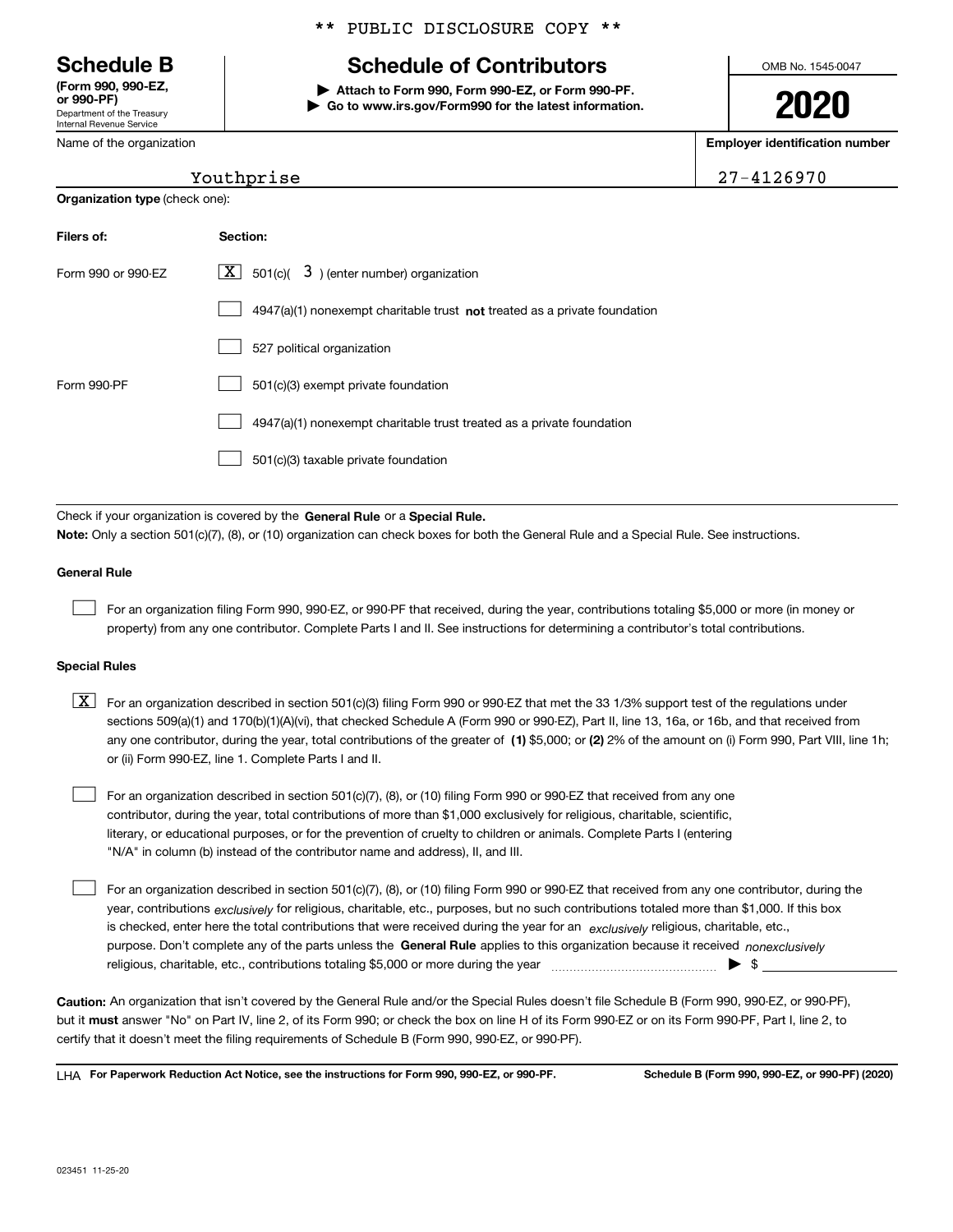# Schedule B (Form 990, 990-EZ, or 990-PF) (2020) **Page 2** Page 2 and the state of the state of the state of the state of the state of the state of the state of the state of the state of the state of the state of the state o

Name of organization

Youthprise 27-4126970

### **(a)No.(b)Name, address, and ZIP + 4 (c)Total contributions (d)Type of contribution PersonPayrollNoncash (a)No.(b)Name, address, and ZIP + 4 (c)Total contributions (d)Type of contribution PersonPayrollNoncash (a)No.(b)Name, address, and ZIP + 4 (c)Total contributions (d)Type of contribution PersonPayrollNoncash (a) No.(b) Name, address, and ZIP + 4 (c) Total contributions (d) Type of contribution Person Payroll Noncash (a) No.(b) Name, address, and ZIP + 4 (c) Total contributions (d) Type of contribution PersonPayrollNoncash (a) No.(b)Name, address, and ZIP + 4 (c) Total contributions (d) Type of contribution PersonPayrollNoncash Contributors** (see instructions). Use duplicate copies of Part I if additional space is needed. \$(Complete Part II for noncash contributions.) \$(Complete Part II for noncash contributions.) \$(Complete Part II for noncash contributions.) \$(Complete Part II for noncash contributions.) \$(Complete Part II for noncash contributions.) \$(Complete Part II for noncash contributions.) Employer identification<br> **2Page 2** Employer identification number<br> **2Part I Contributors** (see instructions). Use duplicate copies of Part I if additional space is needed.<br> **Part I Contributors** (see instructions). Use  $|X|$  $\mathcal{L}^{\text{max}}$  $\mathcal{L}^{\text{max}}$  $\boxed{\text{X}}$  $\mathcal{L}^{\text{max}}$  $\mathcal{L}^{\text{max}}$  $|X|$  $\mathcal{L}^{\text{max}}$  $\boxed{\text{X}}$  $\boxed{\text{X}}$  $\mathcal{L}^{\text{max}}$  $\mathcal{L}^{\text{max}}$  $\boxed{\text{X}}$  $\mathcal{L}^{\text{max}}$  $\mathcal{L}^{\text{max}}$  $\boxed{\text{X}}$  $\mathcal{L}^{\text{max}}$  $\mathcal{L}^{\text{max}}$  $\begin{array}{c|c|c|c|c|c} 1 & \hspace{1.5cm} & \hspace{1.5cm} & \hspace{1.5cm} & \hspace{1.5cm} & \hspace{1.5cm} & \hspace{1.5cm} & \hspace{1.5cm} & \hspace{1.5cm} & \hspace{1.5cm} & \hspace{1.5cm} & \hspace{1.5cm} & \hspace{1.5cm} & \hspace{1.5cm} & \hspace{1.5cm} & \hspace{1.5cm} & \hspace{1.5cm} & \hspace{1.5cm} & \hspace{1.5cm} & \hspace{1.5cm} & \hspace{1.5cm} &$ 3,622,096.  $2$  | Person  $\overline{\text{X}}$ 2,112,500.  $\overline{3}$  | Person  $\overline{X}$ 668,936. X  $4$  | Person  $\overline{\text{X}}$ 612,950.  $\sim$  5 | Person X 451,500.  $\sim$  6 | Person X 369,669.

023452 11-25-20 **Schedule B (Form 990, 990-EZ, or 990-PF) (2020)**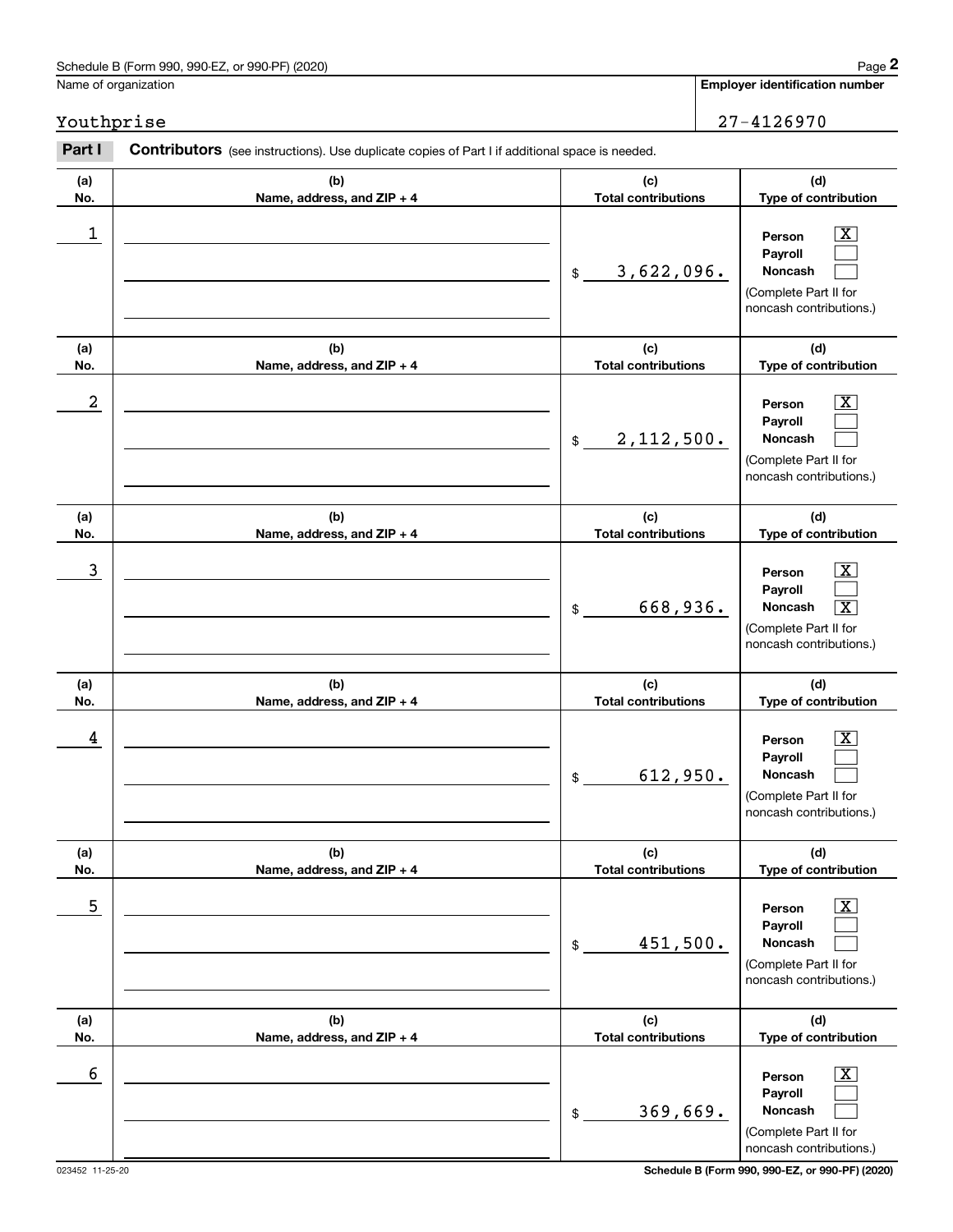# Schedule B (Form 990, 990-EZ, or 990-PF) (2020) Page 2

# Youthprise 27-4126970

|            | Schedule B (Form 990, 990-EZ, or 990-PF) (2020)                                                |                                   | Page 2                                                                                                    |
|------------|------------------------------------------------------------------------------------------------|-----------------------------------|-----------------------------------------------------------------------------------------------------------|
|            | Name of organization                                                                           |                                   | <b>Employer identification number</b>                                                                     |
| Youthprise |                                                                                                |                                   | 27-4126970                                                                                                |
| Part I     | Contributors (see instructions). Use duplicate copies of Part I if additional space is needed. |                                   |                                                                                                           |
| (a)<br>No. | (b)<br>Name, address, and ZIP + 4                                                              | (c)<br><b>Total contributions</b> | (d)<br>Type of contribution                                                                               |
| 7          |                                                                                                | 334,693.<br>\$                    | $\overline{\text{X}}$<br>Person<br>Payroll<br>Noncash<br>(Complete Part II for<br>noncash contributions.) |
| (a)<br>No. | (b)<br>Name, address, and ZIP + 4                                                              | (c)<br><b>Total contributions</b> | (d)<br>Type of contribution                                                                               |
| 8          |                                                                                                | 300,000.<br>\$                    | $\overline{\text{X}}$<br>Person<br>Payroll<br>Noncash<br>(Complete Part II for<br>noncash contributions.) |
| (a)<br>No. | (b)<br>Name, address, and ZIP + 4                                                              | (c)<br><b>Total contributions</b> | (d)<br>Type of contribution                                                                               |
| 9          |                                                                                                | 297,959.<br>\$                    | $\overline{\text{X}}$<br>Person<br>Payroll<br>Noncash<br>(Complete Part II for<br>noncash contributions.) |
| (a)<br>No. | (b)<br>Name, address, and ZIP + 4                                                              | (c)<br><b>Total contributions</b> | (d)<br>Type of contribution                                                                               |
|            |                                                                                                | \$                                | Person<br>Payroll<br>Noncash<br>(Complete Part II for<br>noncash contributions.)                          |
| (a)<br>No. | (b)<br>Name, address, and ZIP + 4                                                              | (c)<br><b>Total contributions</b> | (d)<br>Type of contribution                                                                               |
|            |                                                                                                | \$                                | Person<br>Payroll<br>Noncash<br>(Complete Part II for<br>noncash contributions.)                          |
| (a)<br>No. | (b)<br>Name, address, and ZIP + 4                                                              | (c)<br><b>Total contributions</b> | (d)<br>Type of contribution                                                                               |
|            |                                                                                                | \$                                | Person<br>Payroll<br>Noncash<br>(Complete Part II for<br>noncash contributions.)                          |

023452 11-25-20 **Schedule B (Form 990, 990-EZ, or 990-PF) (2020)**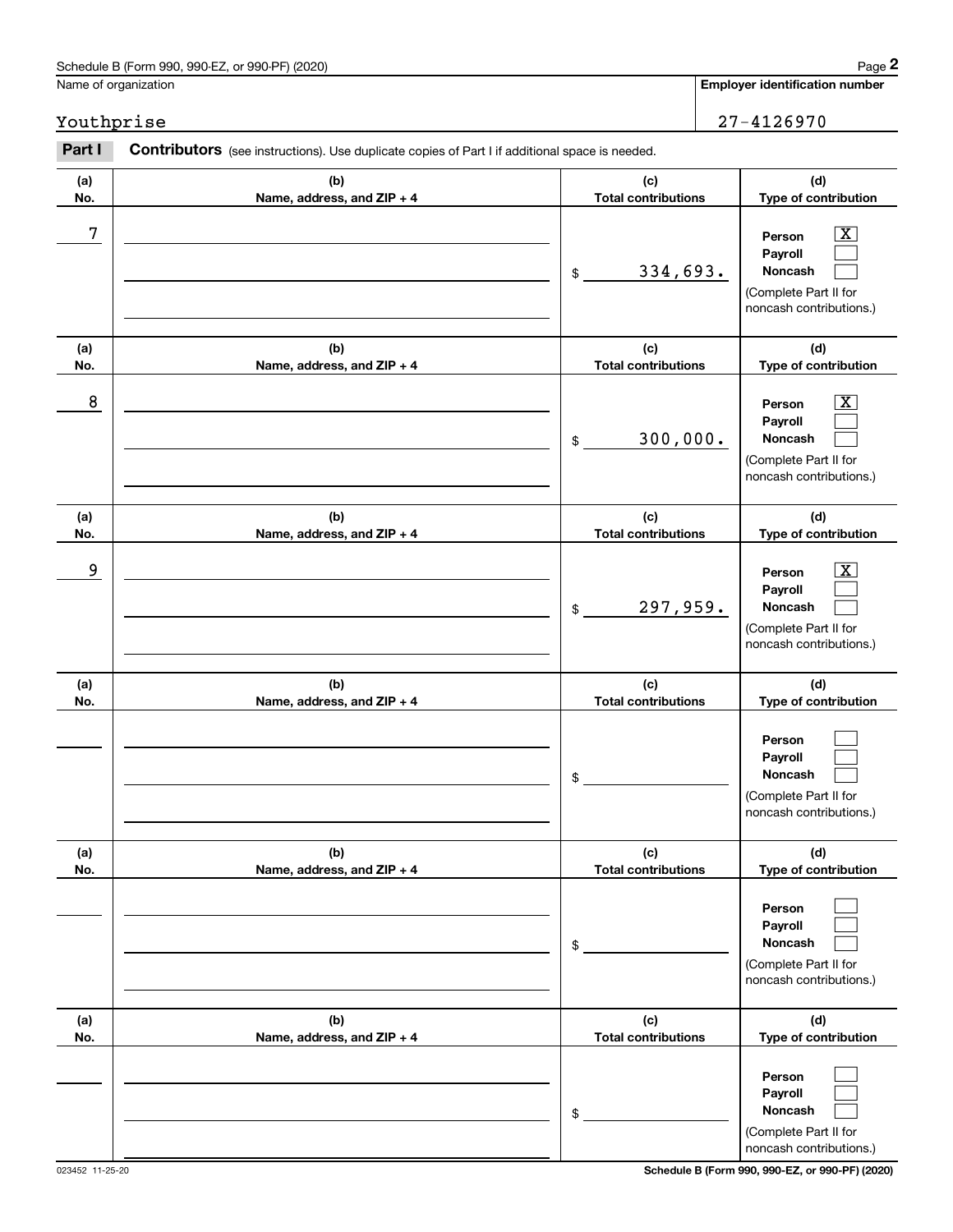|                              | Schedule B (Form 990, 990-EZ, or 990-PF) (2020)                                                     |                                                 | Page 3                                |
|------------------------------|-----------------------------------------------------------------------------------------------------|-------------------------------------------------|---------------------------------------|
|                              | Name of organization                                                                                |                                                 | <b>Employer identification number</b> |
| Youthprise                   |                                                                                                     |                                                 | 27-4126970                            |
| Part II                      | Noncash Property (see instructions). Use duplicate copies of Part II if additional space is needed. |                                                 |                                       |
| (a)<br>No.<br>from<br>Part I | (b)<br>Description of noncash property given                                                        | (c)<br>FMV (or estimate)<br>(See instructions.) | (d)<br>Date received                  |
|                              | 95 Chromebook Computers                                                                             |                                                 |                                       |
| 3                            |                                                                                                     |                                                 |                                       |
|                              |                                                                                                     | 56,905.<br>\$                                   | 12/31/20                              |
| (a)<br>No.<br>from<br>Part I | (b)<br>Description of noncash property given                                                        | (c)<br>FMV (or estimate)<br>(See instructions.) | (d)<br>Date received                  |
|                              |                                                                                                     |                                                 |                                       |
|                              |                                                                                                     | \$                                              |                                       |
| (a)<br>No.<br>from<br>Part I | (b)<br>Description of noncash property given                                                        | (c)<br>FMV (or estimate)<br>(See instructions.) | (d)<br>Date received                  |
|                              |                                                                                                     |                                                 |                                       |
|                              |                                                                                                     | \$                                              |                                       |
| (a)<br>No.<br>from<br>Part I | (b)<br>Description of noncash property given                                                        | (c)<br>FMV (or estimate)<br>(See instructions.) | (d)<br>Date received                  |
|                              |                                                                                                     |                                                 |                                       |
|                              |                                                                                                     | \$                                              |                                       |
| (a)<br>No.<br>from<br>Part I | (b)<br>Description of noncash property given                                                        | (c)<br>FMV (or estimate)<br>(See instructions.) | (d)<br>Date received                  |
|                              |                                                                                                     |                                                 |                                       |
|                              |                                                                                                     | \$                                              |                                       |
| (a)<br>No.<br>from<br>Part I | (b)<br>Description of noncash property given                                                        | (c)<br>FMV (or estimate)<br>(See instructions.) | (d)<br>Date received                  |
|                              |                                                                                                     |                                                 |                                       |
|                              |                                                                                                     | \$                                              |                                       |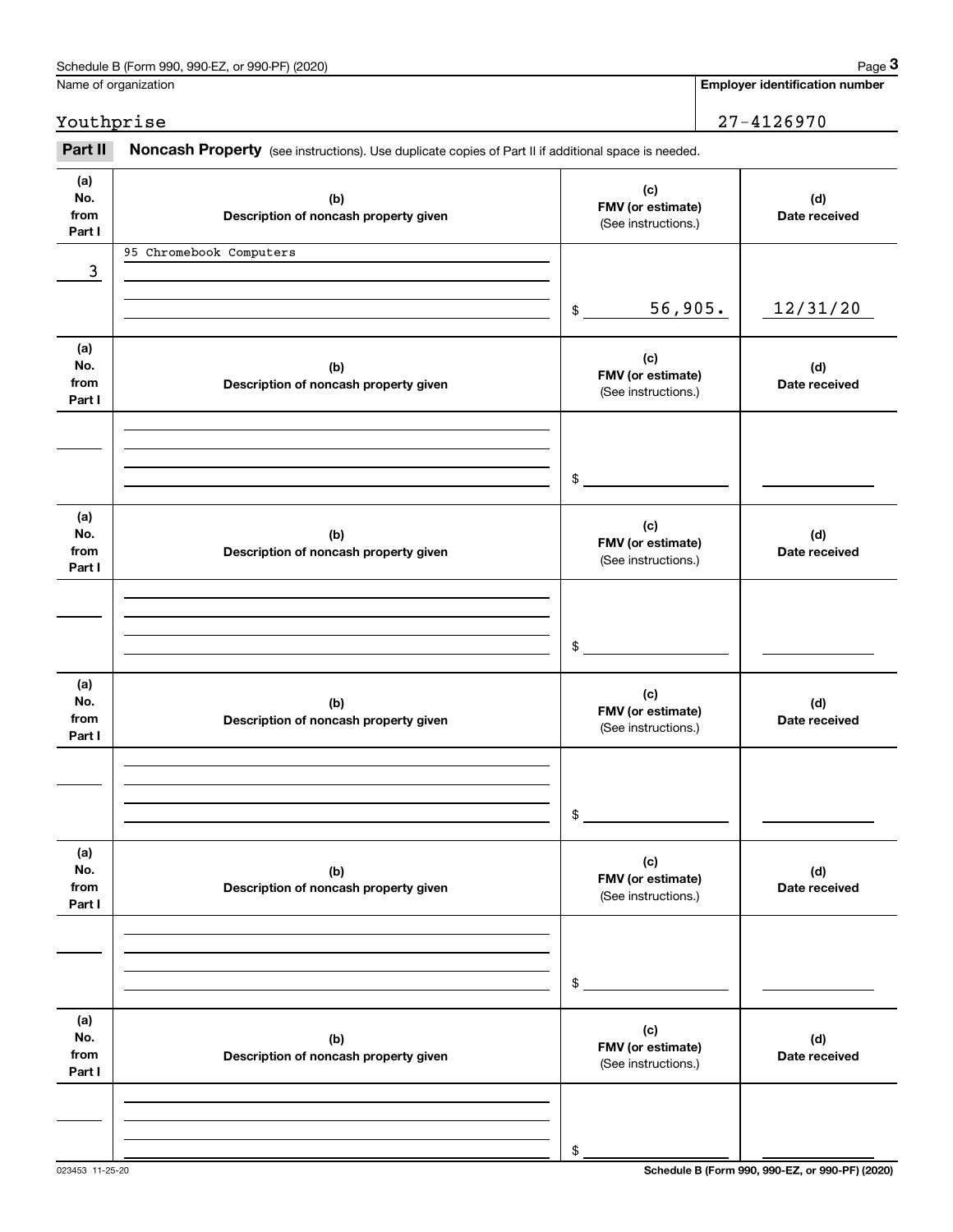|                 | Schedule B (Form 990, 990-EZ, or 990-PF) (2020)                                                                                                                                                                                                                                                 |                      | Page 4                                                                                                                                                         |  |  |  |  |  |
|-----------------|-------------------------------------------------------------------------------------------------------------------------------------------------------------------------------------------------------------------------------------------------------------------------------------------------|----------------------|----------------------------------------------------------------------------------------------------------------------------------------------------------------|--|--|--|--|--|
|                 | Name of organization                                                                                                                                                                                                                                                                            |                      | <b>Employer identification number</b>                                                                                                                          |  |  |  |  |  |
| Youthprise      |                                                                                                                                                                                                                                                                                                 |                      | 27-4126970                                                                                                                                                     |  |  |  |  |  |
| Part III        |                                                                                                                                                                                                                                                                                                 |                      | Exclusively religious, charitable, etc., contributions to organizations described in section 501(c)(7), (8), or (10) that total more than \$1,000 for the year |  |  |  |  |  |
|                 | from any one contributor. Complete columns (a) through (e) and the following line entry. For organizations<br>completing Part III, enter the total of exclusively religious, charitable, etc., contributions of \$1,000 or less for the year. (Enter this info. once.) $\blacktriangleright$ \$ |                      |                                                                                                                                                                |  |  |  |  |  |
|                 | Use duplicate copies of Part III if additional space is needed.                                                                                                                                                                                                                                 |                      |                                                                                                                                                                |  |  |  |  |  |
| (a) No.<br>from | (b) Purpose of gift                                                                                                                                                                                                                                                                             | (c) Use of gift      | (d) Description of how gift is held                                                                                                                            |  |  |  |  |  |
| Part I          |                                                                                                                                                                                                                                                                                                 |                      |                                                                                                                                                                |  |  |  |  |  |
|                 |                                                                                                                                                                                                                                                                                                 |                      |                                                                                                                                                                |  |  |  |  |  |
|                 |                                                                                                                                                                                                                                                                                                 |                      |                                                                                                                                                                |  |  |  |  |  |
|                 |                                                                                                                                                                                                                                                                                                 |                      |                                                                                                                                                                |  |  |  |  |  |
|                 |                                                                                                                                                                                                                                                                                                 | (e) Transfer of gift |                                                                                                                                                                |  |  |  |  |  |
|                 | Transferee's name, address, and ZIP + 4                                                                                                                                                                                                                                                         |                      | Relationship of transferor to transferee                                                                                                                       |  |  |  |  |  |
|                 |                                                                                                                                                                                                                                                                                                 |                      |                                                                                                                                                                |  |  |  |  |  |
|                 |                                                                                                                                                                                                                                                                                                 |                      |                                                                                                                                                                |  |  |  |  |  |
|                 |                                                                                                                                                                                                                                                                                                 |                      |                                                                                                                                                                |  |  |  |  |  |
| (a) No.<br>from |                                                                                                                                                                                                                                                                                                 |                      |                                                                                                                                                                |  |  |  |  |  |
| Part I          | (b) Purpose of gift                                                                                                                                                                                                                                                                             | (c) Use of gift      | (d) Description of how gift is held                                                                                                                            |  |  |  |  |  |
|                 |                                                                                                                                                                                                                                                                                                 |                      |                                                                                                                                                                |  |  |  |  |  |
|                 |                                                                                                                                                                                                                                                                                                 |                      |                                                                                                                                                                |  |  |  |  |  |
|                 |                                                                                                                                                                                                                                                                                                 |                      |                                                                                                                                                                |  |  |  |  |  |
|                 | (e) Transfer of gift                                                                                                                                                                                                                                                                            |                      |                                                                                                                                                                |  |  |  |  |  |
|                 | Transferee's name, address, and ZIP + 4<br>Relationship of transferor to transferee                                                                                                                                                                                                             |                      |                                                                                                                                                                |  |  |  |  |  |
|                 |                                                                                                                                                                                                                                                                                                 |                      |                                                                                                                                                                |  |  |  |  |  |
|                 |                                                                                                                                                                                                                                                                                                 |                      |                                                                                                                                                                |  |  |  |  |  |
|                 |                                                                                                                                                                                                                                                                                                 |                      |                                                                                                                                                                |  |  |  |  |  |
| (a) No.         |                                                                                                                                                                                                                                                                                                 |                      |                                                                                                                                                                |  |  |  |  |  |
| from<br>Part I  | (b) Purpose of gift                                                                                                                                                                                                                                                                             | (c) Use of gift      | (d) Description of how gift is held                                                                                                                            |  |  |  |  |  |
|                 |                                                                                                                                                                                                                                                                                                 |                      |                                                                                                                                                                |  |  |  |  |  |
|                 |                                                                                                                                                                                                                                                                                                 |                      |                                                                                                                                                                |  |  |  |  |  |
|                 |                                                                                                                                                                                                                                                                                                 |                      |                                                                                                                                                                |  |  |  |  |  |
|                 | (e) Transfer of gift                                                                                                                                                                                                                                                                            |                      |                                                                                                                                                                |  |  |  |  |  |
|                 | Transferee's name, address, and ZIP + 4                                                                                                                                                                                                                                                         |                      |                                                                                                                                                                |  |  |  |  |  |
|                 |                                                                                                                                                                                                                                                                                                 |                      | Relationship of transferor to transferee                                                                                                                       |  |  |  |  |  |
|                 |                                                                                                                                                                                                                                                                                                 |                      |                                                                                                                                                                |  |  |  |  |  |
|                 |                                                                                                                                                                                                                                                                                                 |                      |                                                                                                                                                                |  |  |  |  |  |
| (a) No.<br>from |                                                                                                                                                                                                                                                                                                 |                      |                                                                                                                                                                |  |  |  |  |  |
| Part I          | (b) Purpose of gift                                                                                                                                                                                                                                                                             | (c) Use of gift      | (d) Description of how gift is held                                                                                                                            |  |  |  |  |  |
|                 |                                                                                                                                                                                                                                                                                                 |                      |                                                                                                                                                                |  |  |  |  |  |
|                 |                                                                                                                                                                                                                                                                                                 |                      |                                                                                                                                                                |  |  |  |  |  |
|                 |                                                                                                                                                                                                                                                                                                 |                      |                                                                                                                                                                |  |  |  |  |  |
|                 | (e) Transfer of gift                                                                                                                                                                                                                                                                            |                      |                                                                                                                                                                |  |  |  |  |  |
|                 |                                                                                                                                                                                                                                                                                                 |                      |                                                                                                                                                                |  |  |  |  |  |
|                 | Transferee's name, address, and ZIP + 4                                                                                                                                                                                                                                                         |                      | Relationship of transferor to transferee                                                                                                                       |  |  |  |  |  |
|                 |                                                                                                                                                                                                                                                                                                 |                      |                                                                                                                                                                |  |  |  |  |  |
|                 |                                                                                                                                                                                                                                                                                                 |                      |                                                                                                                                                                |  |  |  |  |  |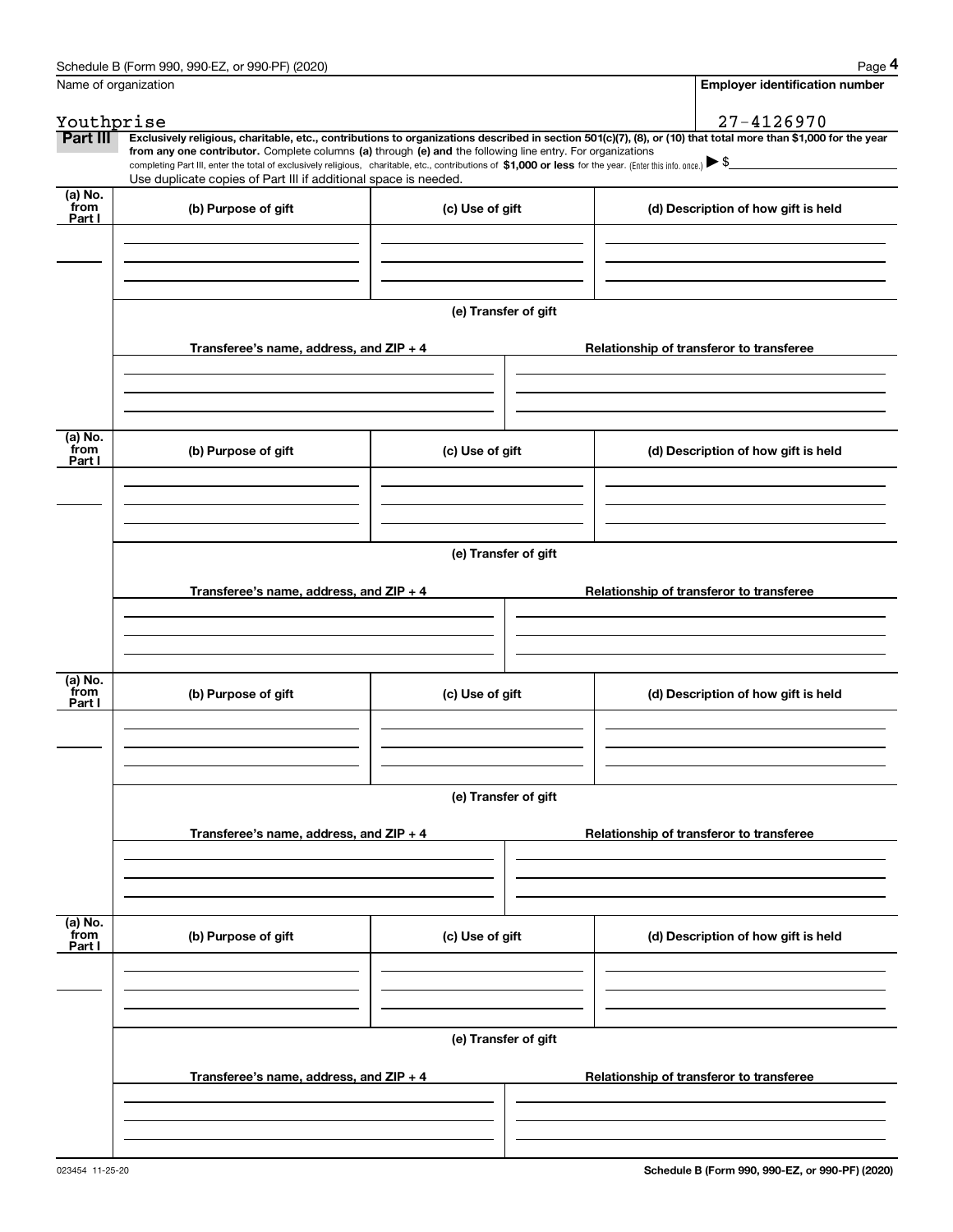| (Form 990 or 990-EZ)                                                                           |                                     | For Organizations Exempt From Income Tax Under section 501(c) and section 527                                                                                                                                                                                                                                                                                                                                                                                                                                                                                                                                                                                                                                                                                                                                                                                                                                                                         |           |                                                                             |                          |                                                                                                                                                             |           |
|------------------------------------------------------------------------------------------------|-------------------------------------|-------------------------------------------------------------------------------------------------------------------------------------------------------------------------------------------------------------------------------------------------------------------------------------------------------------------------------------------------------------------------------------------------------------------------------------------------------------------------------------------------------------------------------------------------------------------------------------------------------------------------------------------------------------------------------------------------------------------------------------------------------------------------------------------------------------------------------------------------------------------------------------------------------------------------------------------------------|-----------|-----------------------------------------------------------------------------|--------------------------|-------------------------------------------------------------------------------------------------------------------------------------------------------------|-----------|
| Department of the Treasury<br>Internal Revenue Service                                         | <b>Open to Public</b><br>Inspection |                                                                                                                                                                                                                                                                                                                                                                                                                                                                                                                                                                                                                                                                                                                                                                                                                                                                                                                                                       |           |                                                                             |                          |                                                                                                                                                             |           |
| · Section 527 organizations: Complete Part I-A only.<br>Tax) (See separate instructions), then |                                     | If the organization answered "Yes," on Form 990, Part IV, line 3, or Form 990-EZ, Part V, line 46 (Political Campaign Activities), then<br>• Section 501(c)(3) organizations: Complete Parts I-A and B. Do not complete Part I-C.<br>• Section 501(c) (other than section 501(c)(3)) organizations: Complete Parts I-A and C below. Do not complete Part I-B.<br>If the organization answered "Yes," on Form 990, Part IV, line 4, or Form 990-EZ, Part VI, line 47 (Lobbying Activities), then<br>● Section 501(c)(3) organizations that have filed Form 5768 (election under section 501(h)): Complete Part II-A. Do not complete Part II-B.<br>• Section 501(c)(3) organizations that have NOT filed Form 5768 (election under section 501(h)): Complete Part II-B. Do not complete Part II-A.<br>If the organization answered "Yes," on Form 990, Part IV, line 5 (Proxy Tax) (See separate instructions) or Form 990-EZ, Part V, line 35c (Proxy |           |                                                                             |                          |                                                                                                                                                             |           |
| Name of organization                                                                           |                                     | • Section 501(c)(4), (5), or (6) organizations: Complete Part III.                                                                                                                                                                                                                                                                                                                                                                                                                                                                                                                                                                                                                                                                                                                                                                                                                                                                                    |           |                                                                             |                          |                                                                                                                                                             |           |
|                                                                                                |                                     |                                                                                                                                                                                                                                                                                                                                                                                                                                                                                                                                                                                                                                                                                                                                                                                                                                                                                                                                                       |           |                                                                             |                          | <b>Employer identification number</b>                                                                                                                       |           |
| Part I-A                                                                                       | Youthprise                          | Complete if the organization is exempt under section 501(c) or is a section 527 organization.                                                                                                                                                                                                                                                                                                                                                                                                                                                                                                                                                                                                                                                                                                                                                                                                                                                         |           |                                                                             |                          | 27-4126970                                                                                                                                                  |           |
| 2 Political campaign activity expenditures                                                     |                                     | 1 Provide a description of the organization's direct and indirect political campaign activities in Part IV.                                                                                                                                                                                                                                                                                                                                                                                                                                                                                                                                                                                                                                                                                                                                                                                                                                           |           |                                                                             |                          |                                                                                                                                                             |           |
| Part I-B                                                                                       |                                     | Complete if the organization is exempt under section 501(c)(3).                                                                                                                                                                                                                                                                                                                                                                                                                                                                                                                                                                                                                                                                                                                                                                                                                                                                                       |           |                                                                             |                          |                                                                                                                                                             |           |
|                                                                                                |                                     | 1 Enter the amount of any excise tax incurred by the organization under section 4955                                                                                                                                                                                                                                                                                                                                                                                                                                                                                                                                                                                                                                                                                                                                                                                                                                                                  |           |                                                                             |                          |                                                                                                                                                             |           |
|                                                                                                |                                     |                                                                                                                                                                                                                                                                                                                                                                                                                                                                                                                                                                                                                                                                                                                                                                                                                                                                                                                                                       |           |                                                                             |                          |                                                                                                                                                             |           |
| З                                                                                              |                                     |                                                                                                                                                                                                                                                                                                                                                                                                                                                                                                                                                                                                                                                                                                                                                                                                                                                                                                                                                       |           |                                                                             |                          | Yes                                                                                                                                                         | No        |
|                                                                                                |                                     |                                                                                                                                                                                                                                                                                                                                                                                                                                                                                                                                                                                                                                                                                                                                                                                                                                                                                                                                                       |           |                                                                             |                          | Yes                                                                                                                                                         | <b>No</b> |
| <b>b</b> If "Yes," describe in Part IV.                                                        |                                     |                                                                                                                                                                                                                                                                                                                                                                                                                                                                                                                                                                                                                                                                                                                                                                                                                                                                                                                                                       |           |                                                                             |                          |                                                                                                                                                             |           |
| Part I-C                                                                                       |                                     | Complete if the organization is exempt under section 501(c), except section 501(c)(3).                                                                                                                                                                                                                                                                                                                                                                                                                                                                                                                                                                                                                                                                                                                                                                                                                                                                |           |                                                                             |                          |                                                                                                                                                             |           |
|                                                                                                |                                     | 1 Enter the amount directly expended by the filing organization for section 527 exempt function activities $\ldots$ , $\blacktriangleright$ \$                                                                                                                                                                                                                                                                                                                                                                                                                                                                                                                                                                                                                                                                                                                                                                                                        |           |                                                                             |                          |                                                                                                                                                             |           |
|                                                                                                |                                     | 2 Enter the amount of the filing organization's funds contributed to other organizations for section 527                                                                                                                                                                                                                                                                                                                                                                                                                                                                                                                                                                                                                                                                                                                                                                                                                                              |           |                                                                             |                          |                                                                                                                                                             |           |
|                                                                                                |                                     |                                                                                                                                                                                                                                                                                                                                                                                                                                                                                                                                                                                                                                                                                                                                                                                                                                                                                                                                                       |           |                                                                             | $\triangleright$ \$      |                                                                                                                                                             |           |
|                                                                                                |                                     | 3 Total exempt function expenditures. Add lines 1 and 2. Enter here and on Form 1120-POL,                                                                                                                                                                                                                                                                                                                                                                                                                                                                                                                                                                                                                                                                                                                                                                                                                                                             |           |                                                                             |                          |                                                                                                                                                             |           |
|                                                                                                |                                     | line 17b                                                                                                                                                                                                                                                                                                                                                                                                                                                                                                                                                                                                                                                                                                                                                                                                                                                                                                                                              |           |                                                                             | $\blacktriangleright$ \$ |                                                                                                                                                             |           |
|                                                                                                |                                     |                                                                                                                                                                                                                                                                                                                                                                                                                                                                                                                                                                                                                                                                                                                                                                                                                                                                                                                                                       |           |                                                                             |                          | Yes                                                                                                                                                         | <b>No</b> |
| 5                                                                                              |                                     | Enter the names, addresses and employer identification number (EIN) of all section 527 political organizations to which the filing organization<br>made payments. For each organization listed, enter the amount paid from the filing organization's funds. Also enter the amount of political                                                                                                                                                                                                                                                                                                                                                                                                                                                                                                                                                                                                                                                        |           |                                                                             |                          |                                                                                                                                                             |           |
|                                                                                                |                                     | contributions received that were promptly and directly delivered to a separate political organization, such as a separate segregated fund or a                                                                                                                                                                                                                                                                                                                                                                                                                                                                                                                                                                                                                                                                                                                                                                                                        |           |                                                                             |                          |                                                                                                                                                             |           |
|                                                                                                |                                     | political action committee (PAC). If additional space is needed, provide information in Part IV.                                                                                                                                                                                                                                                                                                                                                                                                                                                                                                                                                                                                                                                                                                                                                                                                                                                      |           |                                                                             |                          |                                                                                                                                                             |           |
| (a) Name                                                                                       |                                     | (b) Address                                                                                                                                                                                                                                                                                                                                                                                                                                                                                                                                                                                                                                                                                                                                                                                                                                                                                                                                           | $(c)$ EIN | (d) Amount paid from<br>filing organization's<br>funds. If none, enter -0-. |                          | (e) Amount of political<br>contributions received and<br>promptly and directly<br>delivered to a separate<br>political organization.<br>If none, enter -0-. |           |
|                                                                                                |                                     |                                                                                                                                                                                                                                                                                                                                                                                                                                                                                                                                                                                                                                                                                                                                                                                                                                                                                                                                                       |           |                                                                             |                          |                                                                                                                                                             |           |
|                                                                                                |                                     |                                                                                                                                                                                                                                                                                                                                                                                                                                                                                                                                                                                                                                                                                                                                                                                                                                                                                                                                                       |           |                                                                             |                          |                                                                                                                                                             |           |

**Political Campaign and Lobbying Activities**

OMB No. 1545-0047

**SCHEDULE C**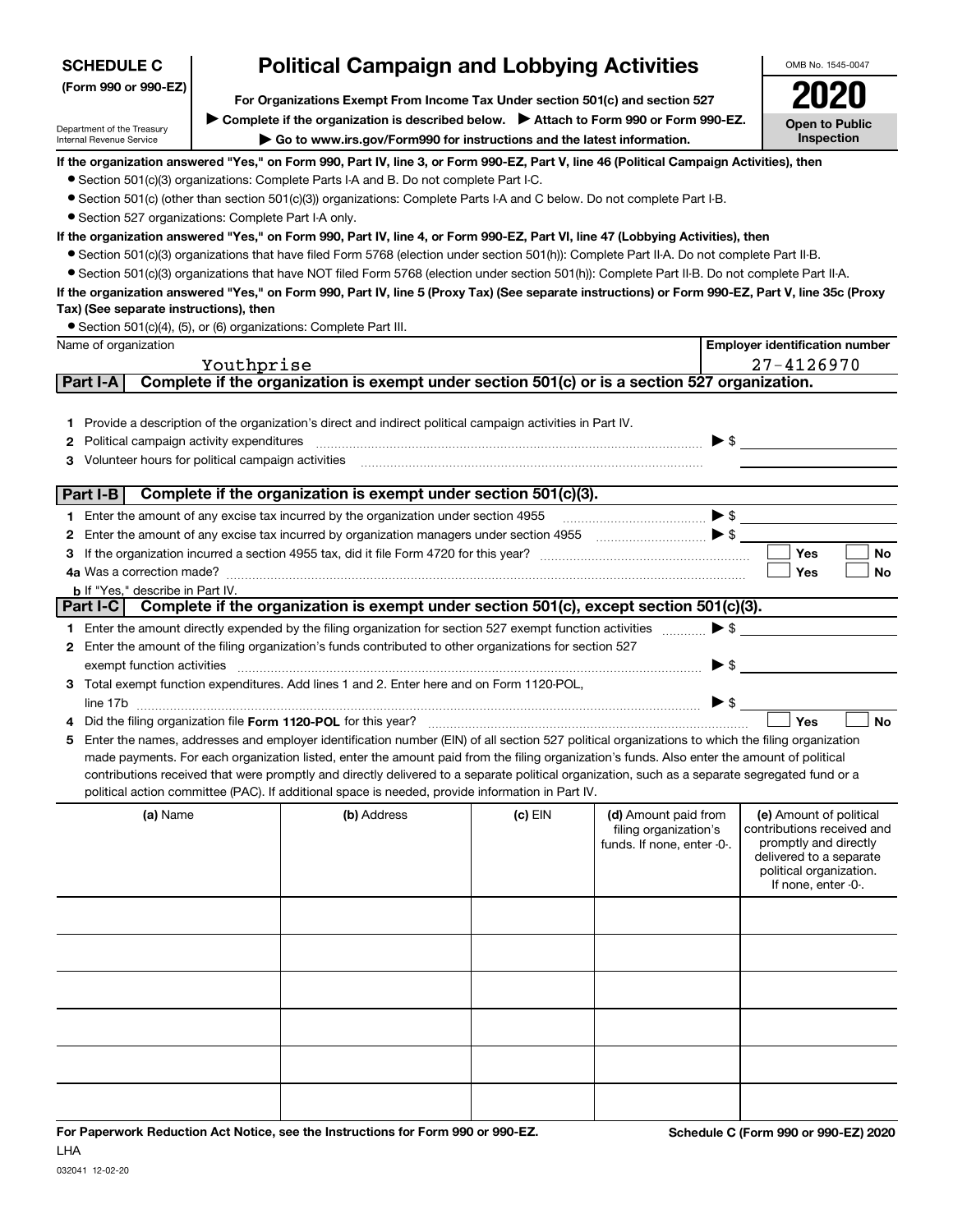| Schedule C (Form 990 or 990-EZ) 2020 Youthprise                                                                                     |  |                                        |                                                                                  |            |                                                                                                                                   | $27 - 4126970$ Page 2          |  |  |  |  |  |
|-------------------------------------------------------------------------------------------------------------------------------------|--|----------------------------------------|----------------------------------------------------------------------------------|------------|-----------------------------------------------------------------------------------------------------------------------------------|--------------------------------|--|--|--|--|--|
| Complete if the organization is exempt under section 501(c)(3) and filed Form 5768 (election under<br>Part II-A<br>section 501(h)). |  |                                        |                                                                                  |            |                                                                                                                                   |                                |  |  |  |  |  |
| A Check $\blacktriangleright$                                                                                                       |  |                                        |                                                                                  |            | if the filing organization belongs to an affiliated group (and list in Part IV each affiliated group member's name, address, EIN, |                                |  |  |  |  |  |
| expenses, and share of excess lobbying expenditures).                                                                               |  |                                        |                                                                                  |            |                                                                                                                                   |                                |  |  |  |  |  |
| $B$ Check $\blacktriangleright$                                                                                                     |  |                                        | if the filing organization checked box A and "limited control" provisions apply. |            |                                                                                                                                   |                                |  |  |  |  |  |
|                                                                                                                                     |  | <b>Limits on Lobbying Expenditures</b> | (The term "expenditures" means amounts paid or incurred.)                        |            | (a) Filing<br>organization's<br>totals                                                                                            | (b) Affiliated group<br>totals |  |  |  |  |  |
| 1a Total lobbying expenditures to influence public opinion (grassroots lobbying)                                                    |  |                                        |                                                                                  |            |                                                                                                                                   |                                |  |  |  |  |  |
| <b>b</b> Total lobbying expenditures to influence a legislative body (direct lobbying)                                              |  |                                        |                                                                                  |            | 104,877.                                                                                                                          |                                |  |  |  |  |  |
| c                                                                                                                                   |  |                                        |                                                                                  |            | 104,877.                                                                                                                          |                                |  |  |  |  |  |
| d Other exempt purpose expenditures                                                                                                 |  |                                        |                                                                                  |            | 10,887,658.                                                                                                                       |                                |  |  |  |  |  |
|                                                                                                                                     |  |                                        |                                                                                  |            | $10,992,535$ .                                                                                                                    |                                |  |  |  |  |  |
| f Lobbying nontaxable amount. Enter the amount from the following table in both columns.                                            |  |                                        |                                                                                  |            | 699,627.                                                                                                                          |                                |  |  |  |  |  |
| If the amount on line 1e, column (a) or (b) is:                                                                                     |  |                                        | The lobbying nontaxable amount is:                                               |            |                                                                                                                                   |                                |  |  |  |  |  |
| Not over \$500,000                                                                                                                  |  |                                        | 20% of the amount on line 1e.                                                    |            |                                                                                                                                   |                                |  |  |  |  |  |
| Over \$500,000 but not over \$1,000,000                                                                                             |  |                                        | \$100,000 plus 15% of the excess over \$500,000.                                 |            |                                                                                                                                   |                                |  |  |  |  |  |
| Over \$1,000,000 but not over \$1,500,000                                                                                           |  |                                        | \$175,000 plus 10% of the excess over \$1,000,000.                               |            |                                                                                                                                   |                                |  |  |  |  |  |
| Over \$1,500,000 but not over \$17,000,000                                                                                          |  |                                        | \$225,000 plus 5% of the excess over \$1,500,000.                                |            |                                                                                                                                   |                                |  |  |  |  |  |
| Over \$17,000,000                                                                                                                   |  | \$1,000,000.                           |                                                                                  |            |                                                                                                                                   |                                |  |  |  |  |  |
|                                                                                                                                     |  |                                        |                                                                                  |            |                                                                                                                                   |                                |  |  |  |  |  |
| g Grassroots nontaxable amount (enter 25% of line 1f)                                                                               |  |                                        |                                                                                  |            | 174,907.                                                                                                                          |                                |  |  |  |  |  |
| h Subtract line 1g from line 1a. If zero or less, enter -0-                                                                         |  |                                        |                                                                                  |            | 0.                                                                                                                                |                                |  |  |  |  |  |
| Subtract line 1f from line 1c. If zero or less, enter -0-                                                                           |  |                                        |                                                                                  |            | $\mathbf 0$ .                                                                                                                     |                                |  |  |  |  |  |
| If there is an amount other than zero on either line 1h or line 1i, did the organization file Form 4720                             |  |                                        |                                                                                  |            |                                                                                                                                   |                                |  |  |  |  |  |
| reporting section 4911 tax for this year?                                                                                           |  |                                        |                                                                                  |            |                                                                                                                                   | Yes<br>No                      |  |  |  |  |  |
| (Some organizations that made a section 501(h) election do not have to complete all of the five columns below.                      |  |                                        | 4-Year Averaging Period Under Section 501(h)                                     |            |                                                                                                                                   |                                |  |  |  |  |  |
|                                                                                                                                     |  |                                        | See the separate instructions for lines 2a through 2f.)                          |            |                                                                                                                                   |                                |  |  |  |  |  |
|                                                                                                                                     |  |                                        | Lobbying Expenditures During 4-Year Averaging Period                             |            |                                                                                                                                   |                                |  |  |  |  |  |
| Calendar year<br>(or fiscal year beginning in)                                                                                      |  | (a) $2017$                             | (b) 2018                                                                         | $(c)$ 2019 | $(d)$ 2020                                                                                                                        | (e) Total                      |  |  |  |  |  |
| 2a Lobbying nontaxable amount                                                                                                       |  | 590,299.                               | 473,986.                                                                         | 481,550.   |                                                                                                                                   | $699, 627. \mid 2, 245, 462.$  |  |  |  |  |  |
| <b>b</b> Lobbying ceiling amount<br>(150% of line 2a, column(e))                                                                    |  |                                        |                                                                                  |            |                                                                                                                                   | 3, 368, 193.                   |  |  |  |  |  |
| c Total lobbying expenditures                                                                                                       |  | 30,557.                                | 17,241.                                                                          | 42,365.    | 104,877.                                                                                                                          | 195,040.                       |  |  |  |  |  |
| d Grassroots nontaxable amount                                                                                                      |  | 147,575.                               | 118,497.                                                                         | 120,388.   | 174,907.                                                                                                                          | 561,367.                       |  |  |  |  |  |
| e Grassroots ceiling amount<br>(150% of line 2d, column (e))                                                                        |  |                                        |                                                                                  |            |                                                                                                                                   | 842,051.                       |  |  |  |  |  |
| f Grassroots lobbying expenditures                                                                                                  |  | 557.                                   | 2, 241.                                                                          |            |                                                                                                                                   | 2,798.                         |  |  |  |  |  |

**Schedule C (Form 990 or 990-EZ) 2020**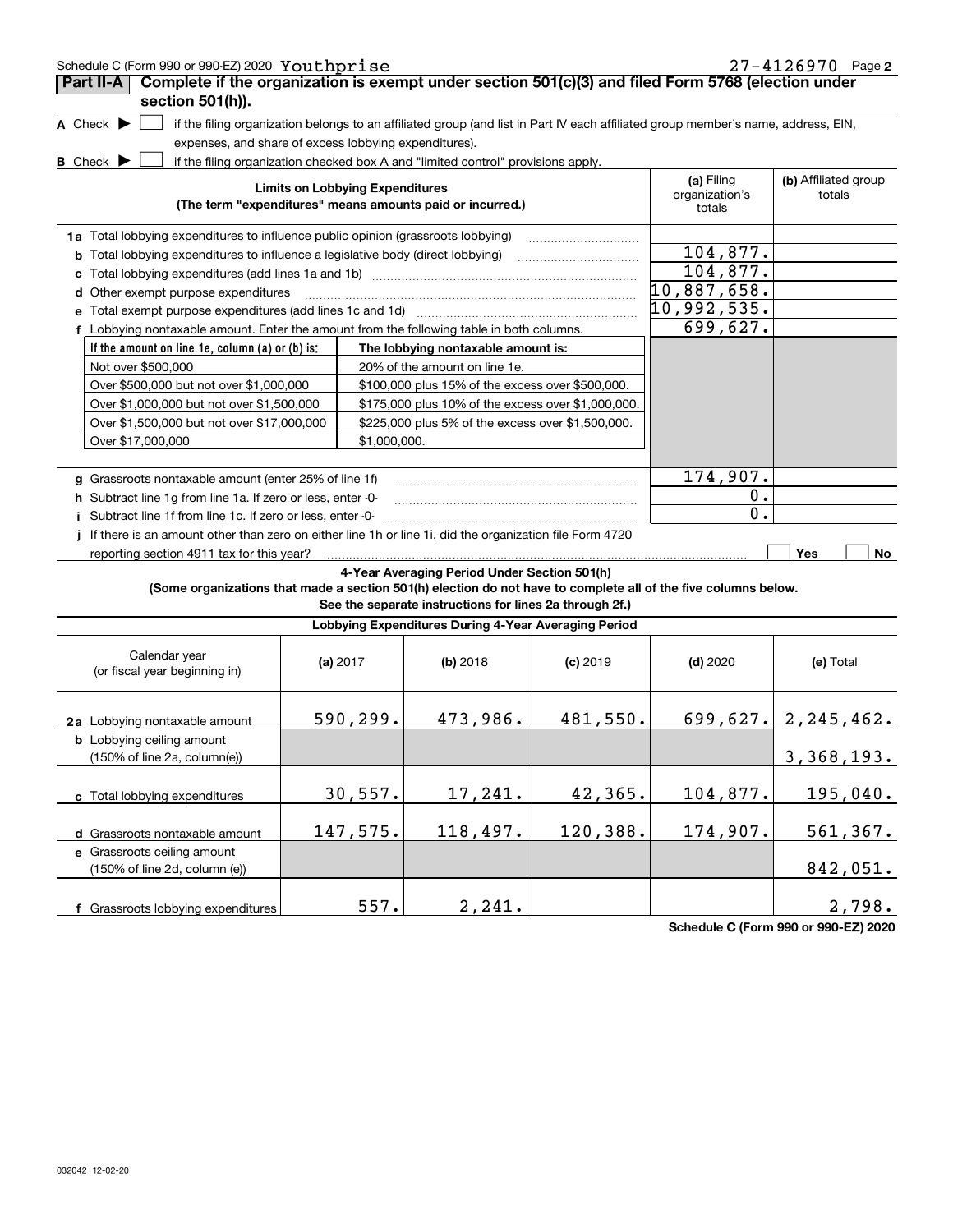# **Part II-B Complete if the organization is exempt under section 501(c)(3) and has NOT filed Form 5768 (election under section 501(h)).**

| For each "Yes" response on lines 1a through 1i below, provide in Part IV a detailed description                                                                                                                                                                                                                             |     | (a)                |        | (b) |  |
|-----------------------------------------------------------------------------------------------------------------------------------------------------------------------------------------------------------------------------------------------------------------------------------------------------------------------------|-----|--------------------|--------|-----|--|
| of the lobbying activity.                                                                                                                                                                                                                                                                                                   | Yes | No                 | Amount |     |  |
| During the year, did the filing organization attempt to influence foreign, national, state, or<br>1.<br>local legislation, including any attempt to influence public opinion on a legislative matter<br>or referendum, through the use of:                                                                                  |     |                    |        |     |  |
| <b>b</b> Paid staff or management (include compensation in expenses reported on lines 1c through 1i)?                                                                                                                                                                                                                       |     |                    |        |     |  |
| e Publications, or published or broadcast statements?                                                                                                                                                                                                                                                                       |     |                    |        |     |  |
| f Grants to other organizations for lobbying purposes?<br>Direct contact with legislators, their staffs, government officials, or a legislative body?<br>q<br>$\overline{\phantom{a}}$                                                                                                                                      |     |                    |        |     |  |
| h Rallies, demonstrations, seminars, conventions, speeches, lectures, or any similar means?<br><i>i</i> Other activities?                                                                                                                                                                                                   |     |                    |        |     |  |
| 2a Did the activities in line 1 cause the organization to be not described in section 501(c)(3)?                                                                                                                                                                                                                            |     |                    |        |     |  |
| c If "Yes," enter the amount of any tax incurred by organization managers under section 4912<br>d If the filing organization incurred a section 4912 tax, did it file Form 4720 for this year?                                                                                                                              |     |                    |        |     |  |
| Complete if the organization is exempt under section 501(c)(4), section 501(c)(5), or section<br> Part III-A <br>$501(c)(6)$ .                                                                                                                                                                                              |     |                    |        |     |  |
|                                                                                                                                                                                                                                                                                                                             |     |                    | Yes    | No  |  |
| 1.<br>2                                                                                                                                                                                                                                                                                                                     |     | 1.<br>$\mathbf{2}$ |        |     |  |
| Did the organization agree to carry over lobbying and political campaign activity expenditures from the prior year?<br>з                                                                                                                                                                                                    |     | 3                  |        |     |  |
| Part III-B Complete if the organization is exempt under section 501(c)(4), section 501(c)(5), or section<br>501(c)(6) and if either (a) BOTH Part III-A, lines 1 and 2, are answered "No" OR (b) Part III-A, line 3, is<br>answered "Yes."                                                                                  |     |                    |        |     |  |
| Dues, assessments and similar amounts from members [111] www.communicallynews.communicallyness.communicallyness.com<br>1.                                                                                                                                                                                                   |     | 1                  |        |     |  |
| Section 162(e) nondeductible lobbying and political expenditures (do not include amounts of political<br>2<br>expenses for which the section 527(f) tax was paid).                                                                                                                                                          |     |                    |        |     |  |
| <b>a</b> Current year                                                                                                                                                                                                                                                                                                       |     | 2a                 |        |     |  |
| <b>b</b> Carryover from last year                                                                                                                                                                                                                                                                                           |     | 2b                 |        |     |  |
| $\textbf{Total} \textcolor{red}{x_1 x_2 x_3 x_4 x_5 x_6 x_7 x_8 x_9 x_1 x_2 x_3 x_4 x_5 x_6 x_7 x_8 x_9 x_1 x_2 x_3 x_4 x_5 x_6 x_7 x_8 x_9 x_1 x_2 x_3 x_4 x_5 x_6 x_7 x_8 x_9 x_1 x_2 x_3 x_4 x_5 x_6 x_7 x_8 x_9 x_1 x_2 x_3 x_4 x_5 x_6 x_7 x_8 x_9 x_1 x_2 x_3 x_4 x_5 x_6 x_7 x_8 x_9 x_1 x_2 x_3 x_4 x_5 x_6 x$<br>c |     | 2c                 |        |     |  |
| Aggregate amount reported in section 6033(e)(1)(A) notices of nondeductible section 162(e) dues<br>з                                                                                                                                                                                                                        |     | 3                  |        |     |  |
| If notices were sent and the amount on line 2c exceeds the amount on line 3, what portion of the excess<br>4<br>does the organization agree to carryover to the reasonable estimate of nondeductible lobbying and political<br>expenditure next year?                                                                       |     | $\overline{4}$     |        |     |  |
| Taxable amount of lobbying and political expenditures (See instructions)<br>5                                                                                                                                                                                                                                               |     | 5                  |        |     |  |
| <b>Part IV</b><br><b>Supplemental Information</b>                                                                                                                                                                                                                                                                           |     |                    |        |     |  |
| Provide the descriptions required for Part I-A, line 1; Part I-B, line 4; Part I-C, line 5; Part II-A (affiliated group list); Part II-A, lines 1 and 2 (See                                                                                                                                                                |     |                    |        |     |  |
| instructions); and Part II-B, line 1. Also, complete this part for any additional information.<br>Part II-A                                                                                                                                                                                                                 |     |                    |        |     |  |

# A lobbyist was paid for direct lobbying.

# Youthprise staff occasionally met with legislators and testified at

# legislative hearings.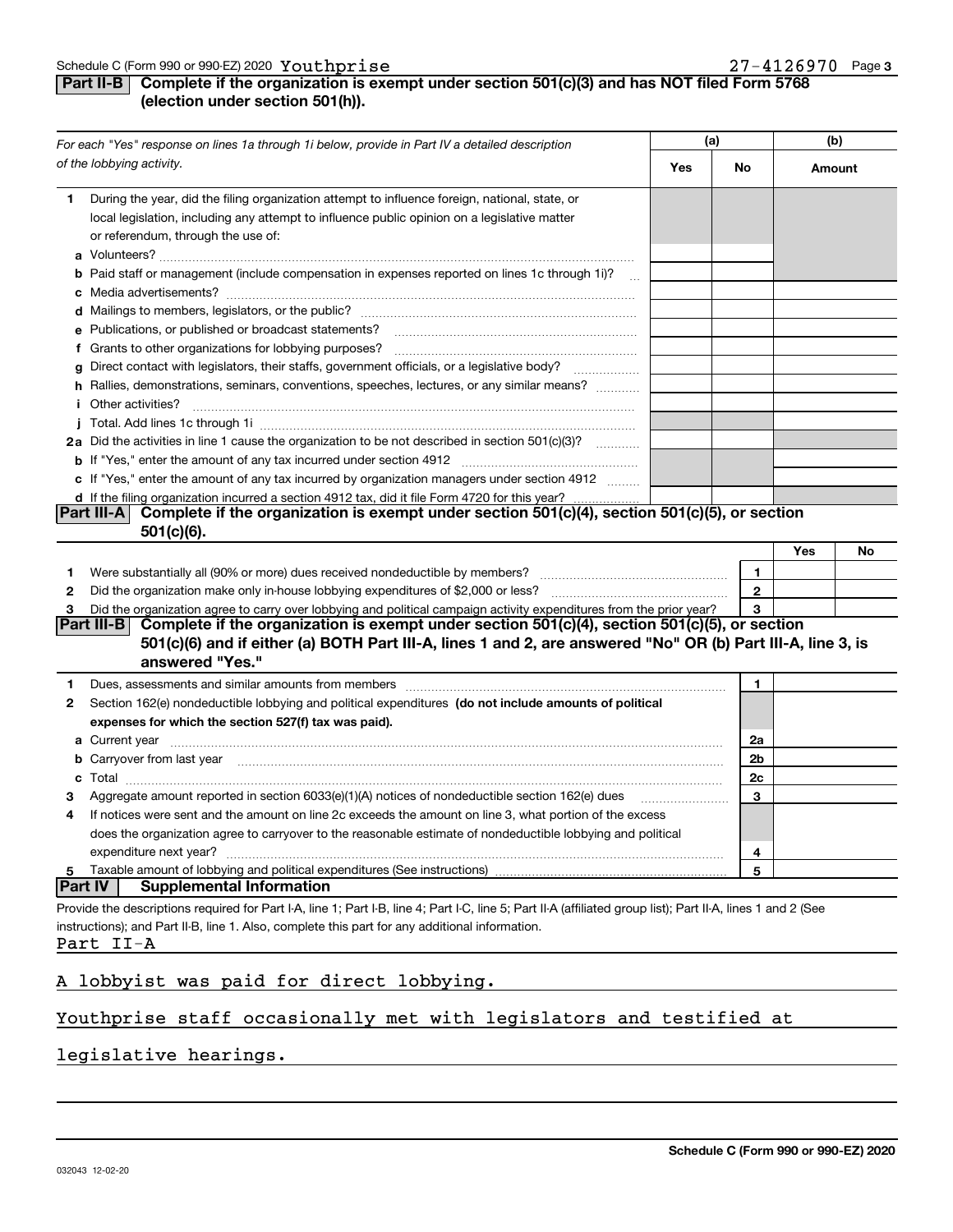Department of the Treasury Internal Revenue Service

# **SCHEDULE D Supplemental Financial Statements**

(Form 990)<br>
Pepartment of the Treasury<br>
Department of the Treasury<br>
Department of the Treasury<br>
Department of the Treasury<br> **Co to www.irs.gov/Form990 for instructions and the latest information.**<br> **Co to www.irs.gov/Form9** 

OMB No. 1545-0047 **Open to Public Inspection 2020**

|  |  |  | Go to www.irs.gov/Form990 for instructions and the latest informa |  |  |
|--|--|--|-------------------------------------------------------------------|--|--|
|  |  |  |                                                                   |  |  |

**Name of the organization Employer identification number**

| loyer identification numbe |    |  |            |  |
|----------------------------|----|--|------------|--|
|                            | -- |  | . <i>.</i> |  |

|         | Youthprise                                                                                                                                                                                                                    |                         | 27-4126970                                         |
|---------|-------------------------------------------------------------------------------------------------------------------------------------------------------------------------------------------------------------------------------|-------------------------|----------------------------------------------------|
| Part I  | Organizations Maintaining Donor Advised Funds or Other Similar Funds or Accounts. Complete if the                                                                                                                             |                         |                                                    |
|         | organization answered "Yes" on Form 990, Part IV, line 6.                                                                                                                                                                     |                         |                                                    |
|         |                                                                                                                                                                                                                               | (a) Donor advised funds | (b) Funds and other accounts                       |
| 1.      |                                                                                                                                                                                                                               |                         |                                                    |
| 2       | Aggregate value of contributions to (during year)                                                                                                                                                                             |                         |                                                    |
| З       | Aggregate value of grants from (during year)                                                                                                                                                                                  |                         |                                                    |
| 4       |                                                                                                                                                                                                                               |                         |                                                    |
| 5       | Did the organization inform all donors and donor advisors in writing that the assets held in donor advised funds                                                                                                              |                         |                                                    |
|         |                                                                                                                                                                                                                               |                         | No                                                 |
| 6       | Did the organization inform all grantees, donors, and donor advisors in writing that grant funds can be used only                                                                                                             |                         |                                                    |
|         | for charitable purposes and not for the benefit of the donor or donor advisor, or for any other purpose conferring                                                                                                            |                         |                                                    |
|         | impermissible private benefit?                                                                                                                                                                                                |                         | $\sqrt{X}$ Yes<br>No                               |
| Part II | Conservation Easements. Complete if the organization answered "Yes" on Form 990, Part IV, line 7.                                                                                                                             |                         |                                                    |
| 1.      | Purpose(s) of conservation easements held by the organization (check all that apply).                                                                                                                                         |                         |                                                    |
|         | Preservation of land for public use (for example, recreation or education)                                                                                                                                                    |                         | Preservation of a historically important land area |
|         | Protection of natural habitat                                                                                                                                                                                                 |                         | Preservation of a certified historic structure     |
|         | Preservation of open space                                                                                                                                                                                                    |                         |                                                    |
| 2       | Complete lines 2a through 2d if the organization held a qualified conservation contribution in the form of a conservation easement on the last                                                                                |                         |                                                    |
|         | day of the tax year.                                                                                                                                                                                                          |                         | Held at the End of the Tax Year                    |
| а       | Total number of conservation easements                                                                                                                                                                                        |                         | 2a                                                 |
| b       | Total acreage restricted by conservation easements                                                                                                                                                                            |                         | 2b                                                 |
| с       | Number of conservation easements on a certified historic structure included in (a) manufacture included in (a)                                                                                                                |                         | 2c                                                 |
| d       | Number of conservation easements included in (c) acquired after 7/25/06, and not on a historic structure                                                                                                                      |                         |                                                    |
|         | listed in the National Register [11, 1200] [12] The National Register [11, 1200] [12] The National Register [11, 1200] [12] The National Register [11, 1200] [12] The National Register [11, 1200] [12] The National Register |                         | 2d                                                 |
| 3       | Number of conservation easements modified, transferred, released, extinguished, or terminated by the organization during the tax                                                                                              |                         |                                                    |
|         | year                                                                                                                                                                                                                          |                         |                                                    |
|         | Number of states where property subject to conservation easement is located >                                                                                                                                                 |                         |                                                    |
| 5       | Does the organization have a written policy regarding the periodic monitoring, inspection, handling of                                                                                                                        |                         |                                                    |
|         | violations, and enforcement of the conservation easements it holds?                                                                                                                                                           |                         | Yes<br>No                                          |
| 6       | Staff and volunteer hours devoted to monitoring, inspecting, handling of violations, and enforcing conservation easements during the year                                                                                     |                         |                                                    |
|         |                                                                                                                                                                                                                               |                         |                                                    |
| 7       | Amount of expenses incurred in monitoring, inspecting, handling of violations, and enforcing conservation easements during the year                                                                                           |                         |                                                    |
|         | $\blacktriangleright$ \$                                                                                                                                                                                                      |                         |                                                    |
|         | Does each conservation easement reported on line 2(d) above satisfy the requirements of section 170(h)(4)(B)(i)                                                                                                               |                         |                                                    |
|         |                                                                                                                                                                                                                               |                         | Yes<br>No                                          |
| 9       | In Part XIII, describe how the organization reports conservation easements in its revenue and expense statement and                                                                                                           |                         |                                                    |
|         | balance sheet, and include, if applicable, the text of the footnote to the organization's financial statements that describes the                                                                                             |                         |                                                    |
|         | organization's accounting for conservation easements.                                                                                                                                                                         |                         |                                                    |
|         | Organizations Maintaining Collections of Art, Historical Treasures, or Other Similar Assets.<br>Part III                                                                                                                      |                         |                                                    |
|         | Complete if the organization answered "Yes" on Form 990, Part IV, line 8.                                                                                                                                                     |                         |                                                    |
|         | 1a If the organization elected, as permitted under FASB ASC 958, not to report in its revenue statement and balance sheet works                                                                                               |                         |                                                    |
|         | of art, historical treasures, or other similar assets held for public exhibition, education, or research in furtherance of public                                                                                             |                         |                                                    |
|         | service, provide in Part XIII the text of the footnote to its financial statements that describes these items.                                                                                                                |                         |                                                    |
|         | <b>b</b> If the organization elected, as permitted under FASB ASC 958, to report in its revenue statement and balance sheet works of                                                                                          |                         |                                                    |
|         | art, historical treasures, or other similar assets held for public exhibition, education, or research in furtherance of public service,                                                                                       |                         |                                                    |
|         | provide the following amounts relating to these items:                                                                                                                                                                        |                         |                                                    |
|         | (i)                                                                                                                                                                                                                           |                         | $\frac{1}{2}$                                      |
|         | (ii) Assets included in Form 990, Part X                                                                                                                                                                                      |                         | $\blacktriangleright$ s                            |
| 2       | If the organization received or held works of art, historical treasures, or other similar assets for financial gain, provide                                                                                                  |                         |                                                    |
|         | the following amounts required to be reported under FASB ASC 958 relating to these items:                                                                                                                                     |                         |                                                    |
| а       |                                                                                                                                                                                                                               |                         | \$                                                 |
|         |                                                                                                                                                                                                                               |                         | $\blacktriangleright$ s                            |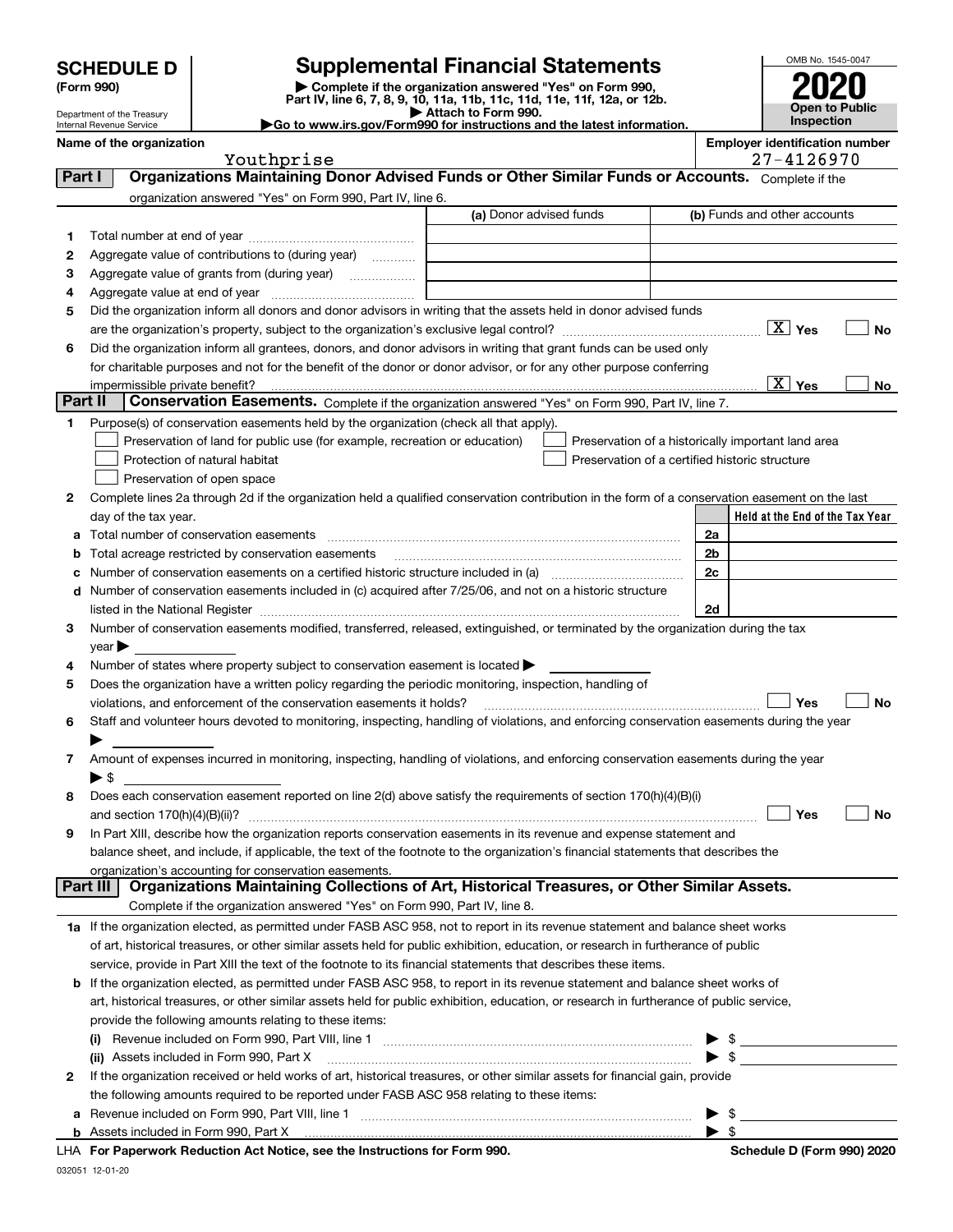|               | Youthprise<br>Schedule D (Form 990) 2020                                                                                                                                                                                       |                    |   |                |                                                                                                                                                                                                                               |                                      |                        | $27 - 4126970$ Page 2   |
|---------------|--------------------------------------------------------------------------------------------------------------------------------------------------------------------------------------------------------------------------------|--------------------|---|----------------|-------------------------------------------------------------------------------------------------------------------------------------------------------------------------------------------------------------------------------|--------------------------------------|------------------------|-------------------------|
|               | Organizations Maintaining Collections of Art, Historical Treasures, or Other Similar Assets (continued)<br>Part III                                                                                                            |                    |   |                |                                                                                                                                                                                                                               |                                      |                        |                         |
| 3             | Using the organization's acquisition, accession, and other records, check any of the following that make significant use of its                                                                                                |                    |   |                |                                                                                                                                                                                                                               |                                      |                        |                         |
|               | collection items (check all that apply):                                                                                                                                                                                       |                    |   |                |                                                                                                                                                                                                                               |                                      |                        |                         |
| a             | Public exhibition                                                                                                                                                                                                              | d                  |   |                | Loan or exchange program                                                                                                                                                                                                      |                                      |                        |                         |
| b             | Scholarly research                                                                                                                                                                                                             | е                  |   |                | Other and the contract of the contract of the contract of the contract of the contract of the contract of the contract of the contract of the contract of the contract of the contract of the contract of the contract of the |                                      |                        |                         |
| c             | Preservation for future generations                                                                                                                                                                                            |                    |   |                |                                                                                                                                                                                                                               |                                      |                        |                         |
|               | Provide a description of the organization's collections and explain how they further the organization's exempt purpose in Part XIII.                                                                                           |                    |   |                |                                                                                                                                                                                                                               |                                      |                        |                         |
| 5             | During the year, did the organization solicit or receive donations of art, historical treasures, or other similar assets                                                                                                       |                    |   |                |                                                                                                                                                                                                                               |                                      |                        |                         |
|               | to be sold to raise funds rather than to be maintained as part of the organization's collection?                                                                                                                               |                    |   |                |                                                                                                                                                                                                                               |                                      | Yes                    | No                      |
|               | Part IV<br>Escrow and Custodial Arrangements. Complete if the organization answered "Yes" on Form 990, Part IV, line 9, or                                                                                                     |                    |   |                |                                                                                                                                                                                                                               |                                      |                        |                         |
|               | reported an amount on Form 990, Part X, line 21.                                                                                                                                                                               |                    |   |                |                                                                                                                                                                                                                               |                                      |                        |                         |
|               | 1a Is the organization an agent, trustee, custodian or other intermediary for contributions or other assets not included                                                                                                       |                    |   |                |                                                                                                                                                                                                                               |                                      |                        |                         |
|               | on Form 990, Part X? [11] matter contracts and contracts and contracts are contracted as a function of the set of the set of the set of the set of the set of the set of the set of the set of the set of the set of the set o |                    |   |                |                                                                                                                                                                                                                               |                                      | $\boxed{X}$ Yes        | No                      |
|               | b If "Yes," explain the arrangement in Part XIII and complete the following table:                                                                                                                                             |                    |   |                |                                                                                                                                                                                                                               |                                      |                        |                         |
|               |                                                                                                                                                                                                                                |                    |   |                |                                                                                                                                                                                                                               |                                      | Amount                 |                         |
|               | c Beginning balance                                                                                                                                                                                                            |                    |   |                |                                                                                                                                                                                                                               | 1c                                   |                        | 3,880.                  |
|               |                                                                                                                                                                                                                                |                    |   |                |                                                                                                                                                                                                                               | 1d                                   |                        | 298,712.                |
|               | Distributions during the year manufactured and continuum and contact the year manufactured and contact the year                                                                                                                |                    |   |                |                                                                                                                                                                                                                               | 1e                                   |                        | 167,906.                |
|               |                                                                                                                                                                                                                                |                    |   |                |                                                                                                                                                                                                                               | 1f                                   |                        | 134,686.                |
|               | 2a Did the organization include an amount on Form 990, Part X, line 21, for escrow or custodial account liability?                                                                                                             |                    |   |                |                                                                                                                                                                                                                               |                                      | $\boxed{\text{X}}$ Yes | No                      |
| <b>Part V</b> | <b>b</b> If "Yes," explain the arrangement in Part XIII. Check here if the explanation has been provided on Part XIII                                                                                                          |                    |   |                |                                                                                                                                                                                                                               |                                      |                        | $\overline{\mathbf{X}}$ |
|               | Endowment Funds. Complete if the organization answered "Yes" on Form 990, Part IV, line 10.                                                                                                                                    |                    |   |                |                                                                                                                                                                                                                               |                                      |                        |                         |
|               |                                                                                                                                                                                                                                | (a) Current year   |   | (b) Prior year | (c) Two years back                                                                                                                                                                                                            | $\vert$ (d) Three years back $\vert$ |                        | (e) Four years back     |
| 1a            |                                                                                                                                                                                                                                |                    |   |                |                                                                                                                                                                                                                               |                                      |                        |                         |
| b             |                                                                                                                                                                                                                                |                    |   |                |                                                                                                                                                                                                                               |                                      |                        |                         |
|               | Net investment earnings, gains, and losses                                                                                                                                                                                     |                    |   |                |                                                                                                                                                                                                                               |                                      |                        |                         |
|               |                                                                                                                                                                                                                                |                    |   |                |                                                                                                                                                                                                                               |                                      |                        |                         |
|               | e Other expenditures for facilities                                                                                                                                                                                            |                    |   |                |                                                                                                                                                                                                                               |                                      |                        |                         |
|               | and programs                                                                                                                                                                                                                   |                    |   |                |                                                                                                                                                                                                                               |                                      |                        |                         |
|               |                                                                                                                                                                                                                                |                    |   |                |                                                                                                                                                                                                                               |                                      |                        |                         |
| g             | End of year balance<br>Provide the estimated percentage of the current year end balance (line 1g, column (a)) held as:                                                                                                         |                    |   |                |                                                                                                                                                                                                                               |                                      |                        |                         |
| 2             | Board designated or quasi-endowment > _____                                                                                                                                                                                    |                    | % |                |                                                                                                                                                                                                                               |                                      |                        |                         |
| b             |                                                                                                                                                                                                                                | %                  |   |                |                                                                                                                                                                                                                               |                                      |                        |                         |
| c             | Term endowment > <u>example</u>                                                                                                                                                                                                | %                  |   |                |                                                                                                                                                                                                                               |                                      |                        |                         |
|               | The percentages on lines 2a, 2b, and 2c should equal 100%.                                                                                                                                                                     |                    |   |                |                                                                                                                                                                                                                               |                                      |                        |                         |
|               | 3a Are there endowment funds not in the possession of the organization that are held and administered for the organization                                                                                                     |                    |   |                |                                                                                                                                                                                                                               |                                      |                        |                         |
|               | by:                                                                                                                                                                                                                            |                    |   |                |                                                                                                                                                                                                                               |                                      |                        | Yes<br>No               |
|               | (i)                                                                                                                                                                                                                            |                    |   |                |                                                                                                                                                                                                                               |                                      | 3a(i)                  |                         |
|               |                                                                                                                                                                                                                                |                    |   |                |                                                                                                                                                                                                                               |                                      | 3a(ii)                 |                         |
|               |                                                                                                                                                                                                                                |                    |   |                |                                                                                                                                                                                                                               |                                      | 3b                     |                         |
|               | Describe in Part XIII the intended uses of the organization's endowment funds.                                                                                                                                                 |                    |   |                |                                                                                                                                                                                                                               |                                      |                        |                         |
|               | Land, Buildings, and Equipment.<br><b>Part VI</b>                                                                                                                                                                              |                    |   |                |                                                                                                                                                                                                                               |                                      |                        |                         |
|               | Complete if the organization answered "Yes" on Form 990, Part IV, line 11a. See Form 990, Part X, line 10.                                                                                                                     |                    |   |                |                                                                                                                                                                                                                               |                                      |                        |                         |
|               | Description of property                                                                                                                                                                                                        | (a) Cost or other  |   |                | (b) Cost or other                                                                                                                                                                                                             | (c) Accumulated                      | (d) Book value         |                         |
|               |                                                                                                                                                                                                                                | basis (investment) |   |                | basis (other)                                                                                                                                                                                                                 | depreciation                         |                        |                         |
|               |                                                                                                                                                                                                                                |                    |   |                |                                                                                                                                                                                                                               |                                      |                        |                         |
|               |                                                                                                                                                                                                                                |                    |   |                |                                                                                                                                                                                                                               |                                      |                        |                         |
|               |                                                                                                                                                                                                                                |                    |   |                | 35,398.                                                                                                                                                                                                                       | 19,806.                              |                        | 15,592.                 |
|               |                                                                                                                                                                                                                                |                    |   |                | 384,629.                                                                                                                                                                                                                      | 331,036.                             |                        | 53,593.                 |
|               | e Other                                                                                                                                                                                                                        |                    |   |                | 294,924.                                                                                                                                                                                                                      |                                      |                        | 294,924.                |
|               | Total. Add lines 1a through 1e. (Column (d) must equal Form 990. Part X, column (B), line 10c.)                                                                                                                                |                    |   |                |                                                                                                                                                                                                                               |                                      |                        | 364, 109.               |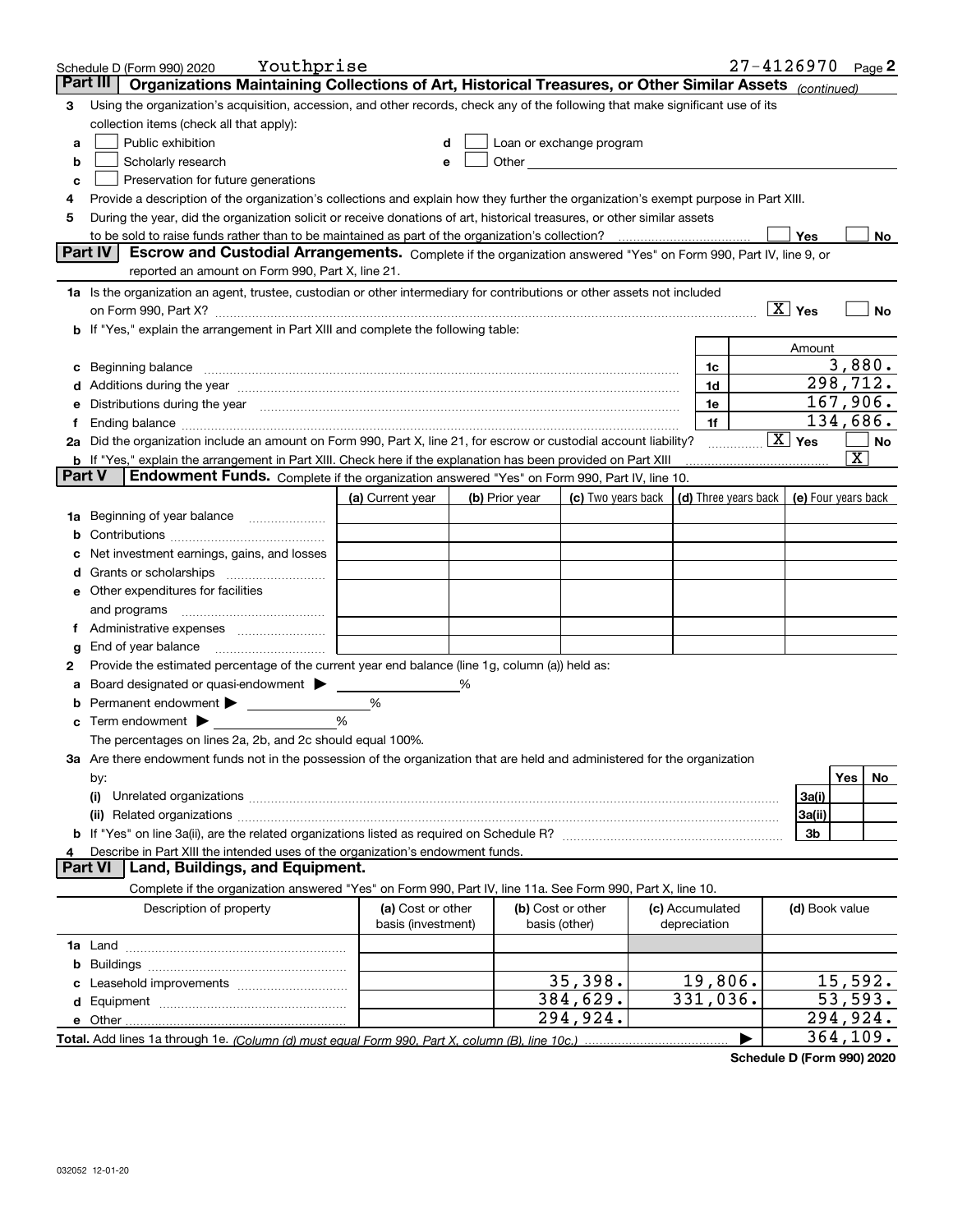**Youthprise** 

(a) Description of security or category (including name of security)  $\vert$  (b) Book value  $\vert$  (c)

Complete if the organization answered "Yes" on Form 990, Part IV, line 11b. See Form 990, Part X, line 12.

(b) Book value (c) Method of valuation: Cost or end-of-year market value

| (1) Financial derivatives                                                                                  |                 |                                                                                                                   |                |
|------------------------------------------------------------------------------------------------------------|-----------------|-------------------------------------------------------------------------------------------------------------------|----------------|
|                                                                                                            |                 |                                                                                                                   |                |
| $(3)$ Other                                                                                                |                 |                                                                                                                   |                |
| (A)                                                                                                        |                 |                                                                                                                   |                |
| (B)                                                                                                        |                 |                                                                                                                   |                |
| (C)                                                                                                        |                 |                                                                                                                   |                |
| (D)                                                                                                        |                 |                                                                                                                   |                |
|                                                                                                            |                 |                                                                                                                   |                |
| (E)                                                                                                        |                 |                                                                                                                   |                |
| (F)                                                                                                        |                 |                                                                                                                   |                |
| (G)                                                                                                        |                 |                                                                                                                   |                |
| (H)                                                                                                        |                 |                                                                                                                   |                |
| Total. (Col. (b) must equal Form 990, Part X, col. (B) line 12.)                                           |                 |                                                                                                                   |                |
| Part VIII Investments - Program Related.                                                                   |                 |                                                                                                                   |                |
| Complete if the organization answered "Yes" on Form 990, Part IV, line 11c. See Form 990, Part X, line 13. |                 |                                                                                                                   |                |
| (a) Description of investment                                                                              | (b) Book value  | (c) Method of valuation: Cost or end-of-year market value                                                         |                |
| (1)                                                                                                        |                 |                                                                                                                   |                |
| (2)                                                                                                        |                 |                                                                                                                   |                |
| (3)                                                                                                        |                 |                                                                                                                   |                |
| (4)                                                                                                        |                 |                                                                                                                   |                |
|                                                                                                            |                 |                                                                                                                   |                |
| (5)                                                                                                        |                 |                                                                                                                   |                |
| (6)                                                                                                        |                 |                                                                                                                   |                |
| (7)                                                                                                        |                 |                                                                                                                   |                |
| (8)                                                                                                        |                 |                                                                                                                   |                |
| (9)                                                                                                        |                 |                                                                                                                   |                |
| Total. (Col. (b) must equal Form 990, Part X, col. (B) line 13.)                                           |                 |                                                                                                                   |                |
| Part IX<br><b>Other Assets.</b>                                                                            |                 |                                                                                                                   |                |
| Complete if the organization answered "Yes" on Form 990, Part IV, line 11d. See Form 990, Part X, line 15. |                 |                                                                                                                   |                |
|                                                                                                            | (a) Description |                                                                                                                   | (b) Book value |
| (1)                                                                                                        |                 |                                                                                                                   |                |
| (2)                                                                                                        |                 |                                                                                                                   |                |
| (3)                                                                                                        |                 |                                                                                                                   |                |
| (4)                                                                                                        |                 |                                                                                                                   |                |
| (5)                                                                                                        |                 |                                                                                                                   |                |
|                                                                                                            |                 |                                                                                                                   |                |
| (6)                                                                                                        |                 |                                                                                                                   |                |
| (7)                                                                                                        |                 |                                                                                                                   |                |
| (8)                                                                                                        |                 |                                                                                                                   |                |
| (9)                                                                                                        |                 |                                                                                                                   |                |
| Total. (Column (b) must equal Form 990, Part X, col. (B) line 15.)                                         |                 |                                                                                                                   |                |
| Part <sub>X</sub><br><b>Other Liabilities.</b>                                                             |                 |                                                                                                                   |                |
|                                                                                                            |                 | Complete if the organization answered "Yes" on Form 990, Part IV, line 11e or 11f. See Form 990, Part X, line 25. |                |
| (a) Description of liability<br>1.                                                                         |                 |                                                                                                                   | (b) Book value |
| Federal income taxes<br>(1)                                                                                |                 |                                                                                                                   |                |
| Lease liability<br>(2)                                                                                     |                 |                                                                                                                   | 316,861.       |
| Fiscal Agency Obligation<br>(3)                                                                            |                 |                                                                                                                   | 347,768.       |
| (4)                                                                                                        |                 |                                                                                                                   |                |
|                                                                                                            |                 |                                                                                                                   |                |
| (5)                                                                                                        |                 |                                                                                                                   |                |
| (6)                                                                                                        |                 |                                                                                                                   |                |
| (7)                                                                                                        |                 |                                                                                                                   |                |
|                                                                                                            |                 |                                                                                                                   |                |
| (8)                                                                                                        |                 |                                                                                                                   |                |
| (9)                                                                                                        |                 |                                                                                                                   | 664,629.       |

**2.** Liability for uncertain tax positions. In Part XIII, provide the text of the footnote to the organization's financial statements that reports the organization's liability for uncertain tax positions under FASB ASC 740. Check here if the text of the footnote has been provided in Part XIII  $\vert$  X  $\vert$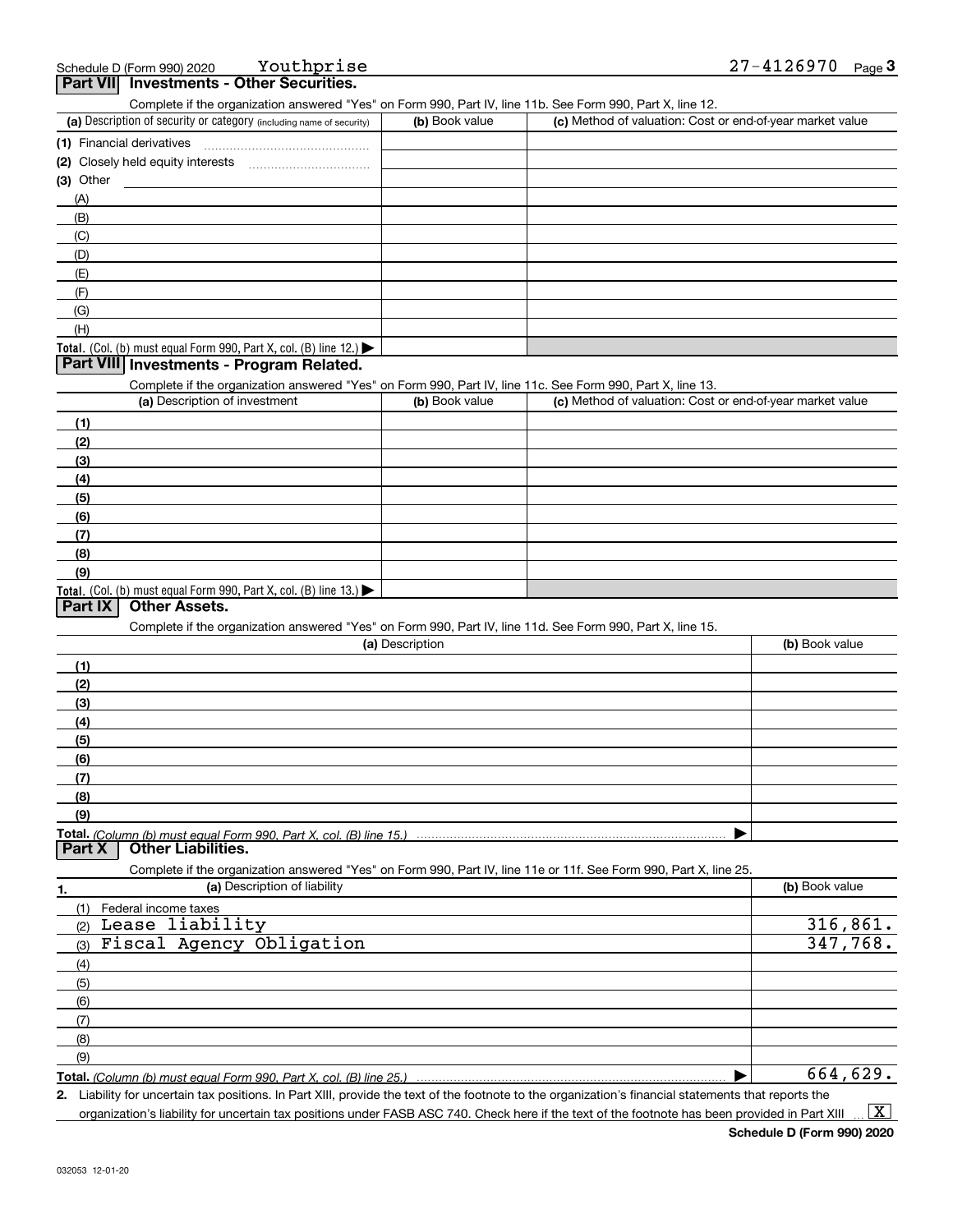|              | Youthprise<br>Schedule D (Form 990) 2020                                                                                                                                                                                            |                |                | 27-4126970<br>Page <sup>4</sup> |
|--------------|-------------------------------------------------------------------------------------------------------------------------------------------------------------------------------------------------------------------------------------|----------------|----------------|---------------------------------|
|              | Reconciliation of Revenue per Audited Financial Statements With Revenue per Return.<br>Part XI                                                                                                                                      |                |                |                                 |
|              | Complete if the organization answered "Yes" on Form 990, Part IV, line 12a.                                                                                                                                                         |                |                |                                 |
| 1            | Total revenue, gains, and other support per audited financial statements                                                                                                                                                            |                | $\blacksquare$ | $\overline{10}$ , 247, 088.     |
| $\mathbf{2}$ | Amounts included on line 1 but not on Form 990, Part VIII, line 12:                                                                                                                                                                 |                |                |                                 |
| a            | Net unrealized gains (losses) on investments [11] matter contracts and the unrealized gains (losses) on investments                                                                                                                 | 2a             |                |                                 |
|              |                                                                                                                                                                                                                                     | 2 <sub>b</sub> |                |                                 |
|              |                                                                                                                                                                                                                                     | 2c             |                |                                 |
|              |                                                                                                                                                                                                                                     | 2d             |                |                                 |
| е            | Add lines 2a through 2d                                                                                                                                                                                                             |                | 2e             | 0.                              |
| 3            |                                                                                                                                                                                                                                     |                | $\mathbf{3}$   | 10,247,088.                     |
|              | Amounts included on Form 990, Part VIII, line 12, but not on line 1:                                                                                                                                                                |                |                |                                 |
|              |                                                                                                                                                                                                                                     | 4a             |                |                                 |
| b            | Other (Describe in Part XIII.) <b>Construction Contract Construction</b> Chemistry Chemistry Chemistry Chemistry Chemistry                                                                                                          | 4 <sub>b</sub> |                |                                 |
| C.           | Add lines 4a and 4b                                                                                                                                                                                                                 |                | 4с             | 0.                              |
| 5            |                                                                                                                                                                                                                                     |                | 5              | 10, 247, 088.                   |
|              |                                                                                                                                                                                                                                     |                |                |                                 |
|              | Part XII   Reconciliation of Expenses per Audited Financial Statements With Expenses per Return.                                                                                                                                    |                |                |                                 |
|              | Complete if the organization answered "Yes" on Form 990, Part IV, line 12a.                                                                                                                                                         |                |                |                                 |
| 1            |                                                                                                                                                                                                                                     |                | $\mathbf{1}$   | 10,992,535.                     |
| 2            | Amounts included on line 1 but not on Form 990, Part IX, line 25:                                                                                                                                                                   |                |                |                                 |
| a            |                                                                                                                                                                                                                                     | 2a             |                |                                 |
| b            |                                                                                                                                                                                                                                     | 2 <sub>b</sub> |                |                                 |
|              |                                                                                                                                                                                                                                     | 2c             |                |                                 |
|              | Other (Describe in Part XIII.) (2000) (2000) (2000) (2000) (2000) (2000) (2000) (2000) (2000) (2000) (2000) (2000) (2000) (2000) (2000) (2000) (2000) (2000) (2000) (2000) (2000) (2000) (2000) (2000) (2000) (2000) (2000) (2      | 2d             |                |                                 |
| е            | Add lines 2a through 2d <b>contained a contained a contained a contained a</b> contained a contact the set of the set of the set of the set of the set of the set of the set of the set of the set of the set of the set of the set |                | 2e             |                                 |
| 3            |                                                                                                                                                                                                                                     |                | $\mathbf{a}$   | 10,992,535.                     |
|              | Amounts included on Form 990, Part IX, line 25, but not on line 1:                                                                                                                                                                  |                |                |                                 |
| a            |                                                                                                                                                                                                                                     | 4a             |                |                                 |
| b            |                                                                                                                                                                                                                                     | 4 <sub>b</sub> |                |                                 |
|              | Add lines 4a and 4b                                                                                                                                                                                                                 |                | 4c             |                                 |
|              | Part XIII Supplemental Information.                                                                                                                                                                                                 |                | 5              | 10,992,535.                     |

Provide the descriptions required for Part II, lines 3, 5, and 9; Part III, lines 1a and 4; Part IV, lines 1b and 2b; Part V, line 4; Part X, line 2; Part XI, lines 2d and 4b; and Part XII, lines 2d and 4b. Also complete this part to provide any additional information.

## Part IV, line 2b:

| Youthprise and Venn Foundation are working together to carry out the     |
|--------------------------------------------------------------------------|
| Minnesota Afterschool Advance program which will enable easier access to |
| the Minnesota K-12 Education Tax Credit for Minnesota families by        |
| providing them with a loan as an advance on the tax credit they are      |
| eligible to claim. This custodial account is used for collecting and     |
|                                                                          |

disbursing those loan funds.

Part X, Line 2:

A tax expense or benefit from an uncertain income tax position (including

tax-exempt status) may be recognized only when it is more likely than not

that the position will be sustained upon examination by taxing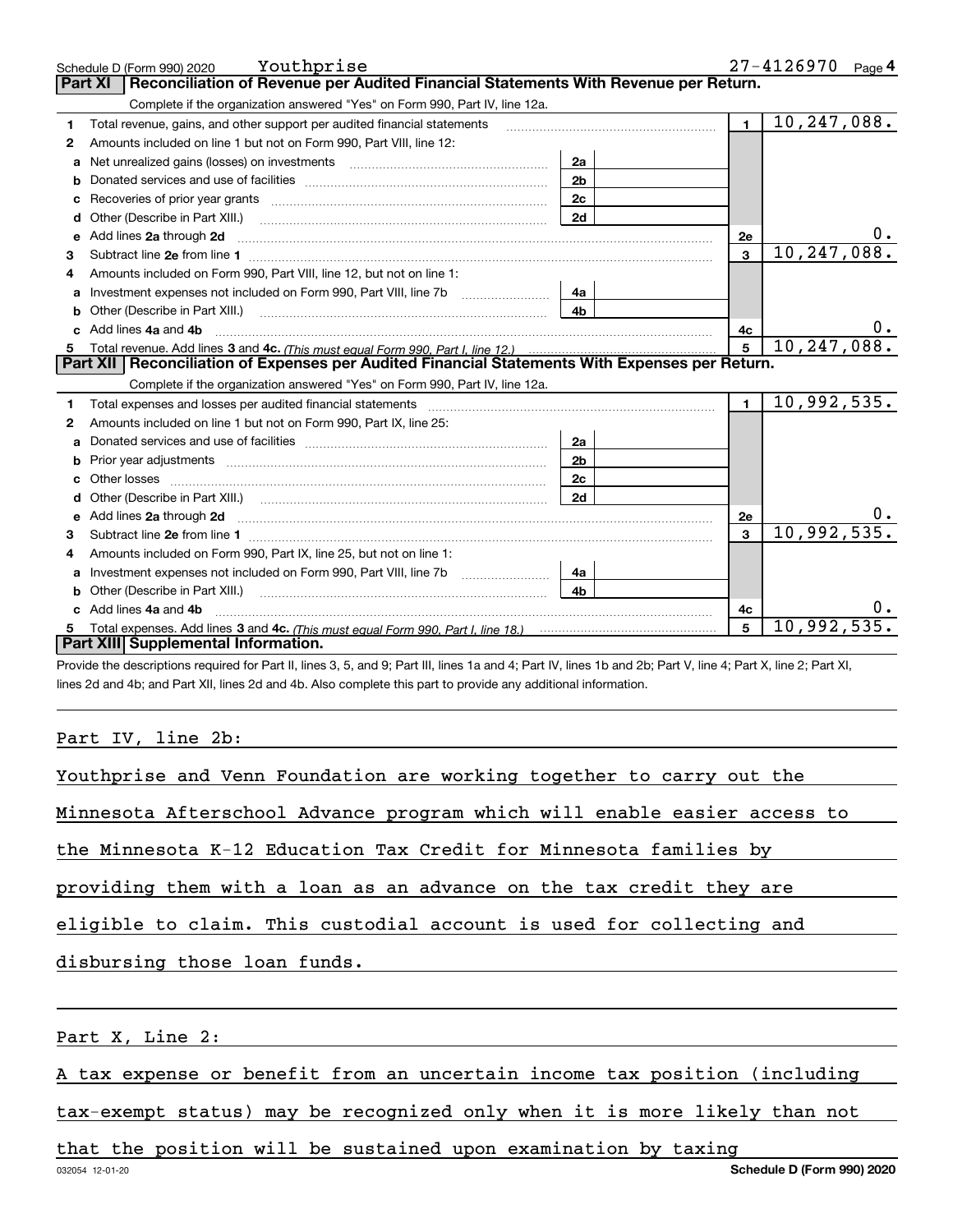| <u>Youthprise</u>                                                                                  | $27 - 4126970$ Page 5 |
|----------------------------------------------------------------------------------------------------|-----------------------|
| Schedule D (Form 990) 2020 Youthprise<br>Part XIII Supplemental Information <sub>(continued)</sub> |                       |
| authorities. Management believes the organization has no uncertain income                          |                       |
| tax positions that would result in an accrual, expense or benefit under                            |                       |
| the more likely than not standard.                                                                 |                       |
|                                                                                                    |                       |
|                                                                                                    |                       |
|                                                                                                    |                       |
|                                                                                                    |                       |
|                                                                                                    |                       |
|                                                                                                    |                       |
|                                                                                                    |                       |
|                                                                                                    |                       |
|                                                                                                    |                       |
|                                                                                                    |                       |
|                                                                                                    |                       |
|                                                                                                    |                       |
|                                                                                                    |                       |
|                                                                                                    |                       |
|                                                                                                    |                       |
|                                                                                                    |                       |
|                                                                                                    |                       |
|                                                                                                    |                       |
|                                                                                                    |                       |
|                                                                                                    |                       |
|                                                                                                    |                       |
|                                                                                                    |                       |
|                                                                                                    |                       |
|                                                                                                    |                       |
|                                                                                                    |                       |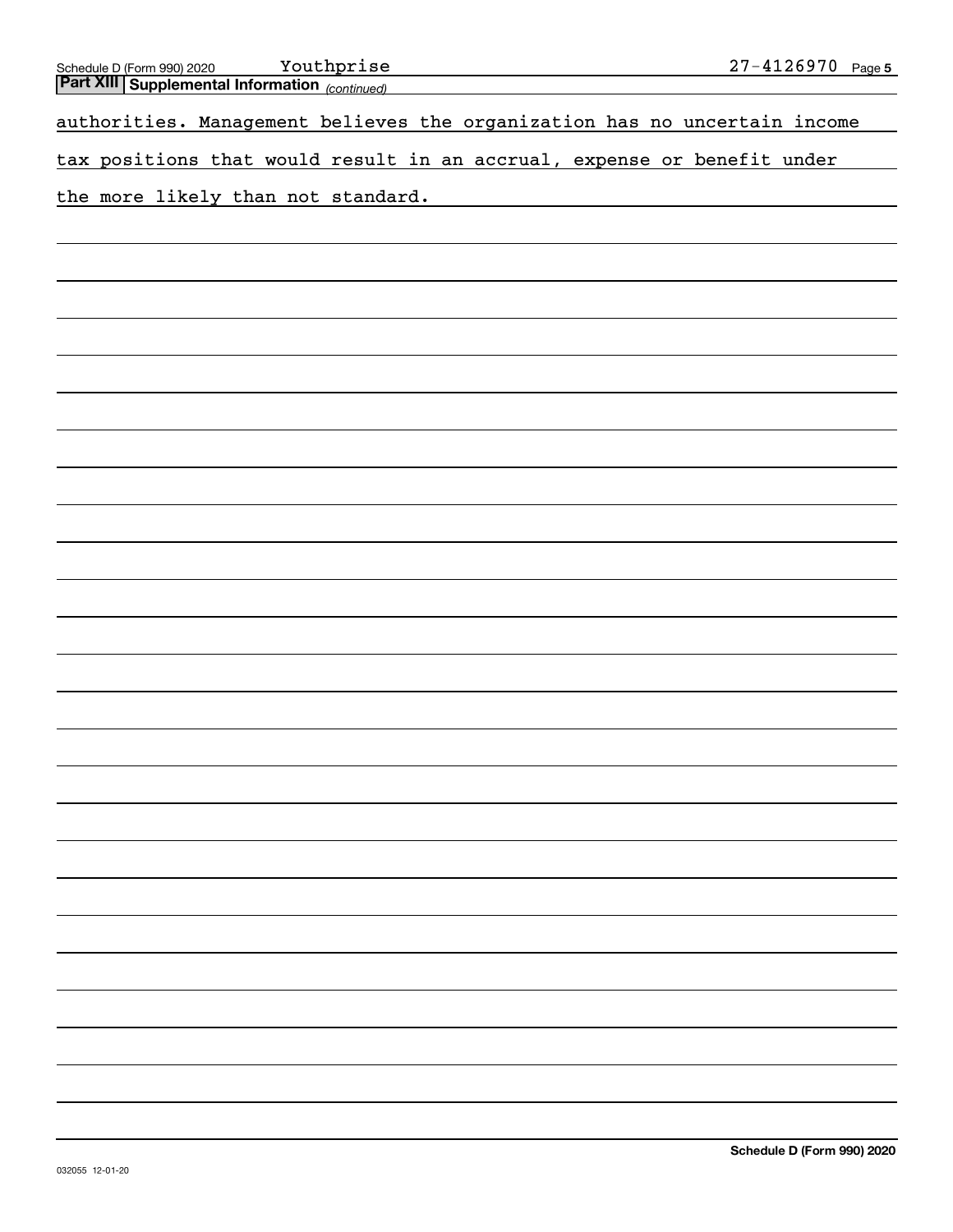| <b>SCHEDULE G</b>                                                                                                                                                                                                                                                                                                                                                                                                                                                                                                                                                                                                                                                                                                                                                                                                                                                                  | Supplemental Information Regarding Fundraising or Gaming Activities                                                                                                 |                                                                            |    |                                      |                                                                            |         | OMB No. 1545-0047                                       |  |  |  |
|------------------------------------------------------------------------------------------------------------------------------------------------------------------------------------------------------------------------------------------------------------------------------------------------------------------------------------------------------------------------------------------------------------------------------------------------------------------------------------------------------------------------------------------------------------------------------------------------------------------------------------------------------------------------------------------------------------------------------------------------------------------------------------------------------------------------------------------------------------------------------------|---------------------------------------------------------------------------------------------------------------------------------------------------------------------|----------------------------------------------------------------------------|----|--------------------------------------|----------------------------------------------------------------------------|---------|---------------------------------------------------------|--|--|--|
| (Form 990 or 990-EZ)                                                                                                                                                                                                                                                                                                                                                                                                                                                                                                                                                                                                                                                                                                                                                                                                                                                               | Complete if the organization answered "Yes" on Form 990, Part IV, line 17, 18, or 19, or if the<br>organization entered more than \$15,000 on Form 990-EZ, line 6a. |                                                                            |    |                                      |                                                                            |         |                                                         |  |  |  |
| Department of the Treasury                                                                                                                                                                                                                                                                                                                                                                                                                                                                                                                                                                                                                                                                                                                                                                                                                                                         |                                                                                                                                                                     | <b>Open to Public</b>                                                      |    |                                      |                                                                            |         |                                                         |  |  |  |
| Internal Revenue Service<br>Go to www.irs.gov/Form990 for instructions and the latest information.                                                                                                                                                                                                                                                                                                                                                                                                                                                                                                                                                                                                                                                                                                                                                                                 | Inspection                                                                                                                                                          |                                                                            |    |                                      |                                                                            |         |                                                         |  |  |  |
| Name of the organization<br><b>Employer identification number</b><br>Youthprise<br>27-4126970                                                                                                                                                                                                                                                                                                                                                                                                                                                                                                                                                                                                                                                                                                                                                                                      |                                                                                                                                                                     |                                                                            |    |                                      |                                                                            |         |                                                         |  |  |  |
|                                                                                                                                                                                                                                                                                                                                                                                                                                                                                                                                                                                                                                                                                                                                                                                                                                                                                    |                                                                                                                                                                     |                                                                            |    |                                      |                                                                            |         |                                                         |  |  |  |
| required to complete this part.                                                                                                                                                                                                                                                                                                                                                                                                                                                                                                                                                                                                                                                                                                                                                                                                                                                    | Fundraising Activities. Complete if the organization answered "Yes" on Form 990, Part IV, line 17. Form 990-EZ filers are not<br>Part I                             |                                                                            |    |                                      |                                                                            |         |                                                         |  |  |  |
| 1 Indicate whether the organization raised funds through any of the following activities. Check all that apply.<br>$\overline{X}$ Mail solicitations<br>$\mathbf{e} \times \mathbf{X}$ Solicitation of non-government grants<br>a<br>$ \mathbf{X} $ Solicitation of government grants<br>Internet and email solicitations<br>f<br>b<br>Phone solicitations<br>Special fundraising events<br>c<br>g<br>$\boxed{\text{X}}$ In-person solicitations<br>d<br>2 a Did the organization have a written or oral agreement with any individual (including officers, directors, trustees, or<br>$\boxed{\text{X}}$ Yes<br>key employees listed in Form 990, Part VII) or entity in connection with professional fundraising services?<br>No<br><b>b</b> If "Yes," list the 10 highest paid individuals or entities (fundraisers) pursuant to agreements under which the fundraiser is to be |                                                                                                                                                                     |                                                                            |    |                                      |                                                                            |         |                                                         |  |  |  |
| compensated at least \$5,000 by the organization.                                                                                                                                                                                                                                                                                                                                                                                                                                                                                                                                                                                                                                                                                                                                                                                                                                  |                                                                                                                                                                     |                                                                            |    |                                      |                                                                            |         |                                                         |  |  |  |
| (i) Name and address of individual<br>or entity (fundraiser)                                                                                                                                                                                                                                                                                                                                                                                                                                                                                                                                                                                                                                                                                                                                                                                                                       | (ii) Activity                                                                                                                                                       | (iii) Did<br>fundraiser<br>have custody<br>or control of<br>contributions? |    | (iv) Gross receipts<br>from activity | (v) Amount paid<br>to (or retained by)<br>fundraiser<br>listed in col. (i) |         | (vi) Amount paid<br>to (or retained by)<br>organization |  |  |  |
| Crowley, White, Helmer, &                                                                                                                                                                                                                                                                                                                                                                                                                                                                                                                                                                                                                                                                                                                                                                                                                                                          | General Consulting for                                                                                                                                              | Yes                                                                        | No |                                      |                                                                            |         |                                                         |  |  |  |
| Sevig Inc - 1619 Dayton                                                                                                                                                                                                                                                                                                                                                                                                                                                                                                                                                                                                                                                                                                                                                                                                                                                            | Fundraising                                                                                                                                                         |                                                                            | X  | 1,276,000.                           |                                                                            | 71,500. | 1,204,500.                                              |  |  |  |
| Advancement for Equity &                                                                                                                                                                                                                                                                                                                                                                                                                                                                                                                                                                                                                                                                                                                                                                                                                                                           | General Consulting for                                                                                                                                              |                                                                            |    |                                      |                                                                            |         |                                                         |  |  |  |
| Impact - 8626 Willow Run                                                                                                                                                                                                                                                                                                                                                                                                                                                                                                                                                                                                                                                                                                                                                                                                                                                           | Fundraising                                                                                                                                                         |                                                                            | X  | 90,000,                              |                                                                            | 36,068. | 53,932.                                                 |  |  |  |
| Redwood Philanthropic                                                                                                                                                                                                                                                                                                                                                                                                                                                                                                                                                                                                                                                                                                                                                                                                                                                              | Fundraising for Major                                                                                                                                               |                                                                            |    |                                      |                                                                            |         |                                                         |  |  |  |
| Advisors - 4956 Oliver Avenue                                                                                                                                                                                                                                                                                                                                                                                                                                                                                                                                                                                                                                                                                                                                                                                                                                                      | Gifts Campaign                                                                                                                                                      |                                                                            | X  | 0                                    |                                                                            | 15,785. | $-15, 785.$                                             |  |  |  |
|                                                                                                                                                                                                                                                                                                                                                                                                                                                                                                                                                                                                                                                                                                                                                                                                                                                                                    |                                                                                                                                                                     |                                                                            |    |                                      |                                                                            |         |                                                         |  |  |  |
|                                                                                                                                                                                                                                                                                                                                                                                                                                                                                                                                                                                                                                                                                                                                                                                                                                                                                    |                                                                                                                                                                     |                                                                            |    |                                      |                                                                            |         |                                                         |  |  |  |
|                                                                                                                                                                                                                                                                                                                                                                                                                                                                                                                                                                                                                                                                                                                                                                                                                                                                                    |                                                                                                                                                                     |                                                                            |    |                                      |                                                                            |         |                                                         |  |  |  |
|                                                                                                                                                                                                                                                                                                                                                                                                                                                                                                                                                                                                                                                                                                                                                                                                                                                                                    |                                                                                                                                                                     |                                                                            |    |                                      |                                                                            |         |                                                         |  |  |  |
|                                                                                                                                                                                                                                                                                                                                                                                                                                                                                                                                                                                                                                                                                                                                                                                                                                                                                    |                                                                                                                                                                     |                                                                            |    |                                      |                                                                            |         |                                                         |  |  |  |
|                                                                                                                                                                                                                                                                                                                                                                                                                                                                                                                                                                                                                                                                                                                                                                                                                                                                                    |                                                                                                                                                                     |                                                                            |    |                                      |                                                                            |         |                                                         |  |  |  |
|                                                                                                                                                                                                                                                                                                                                                                                                                                                                                                                                                                                                                                                                                                                                                                                                                                                                                    |                                                                                                                                                                     |                                                                            |    |                                      |                                                                            |         |                                                         |  |  |  |
|                                                                                                                                                                                                                                                                                                                                                                                                                                                                                                                                                                                                                                                                                                                                                                                                                                                                                    |                                                                                                                                                                     |                                                                            |    |                                      |                                                                            |         |                                                         |  |  |  |
|                                                                                                                                                                                                                                                                                                                                                                                                                                                                                                                                                                                                                                                                                                                                                                                                                                                                                    |                                                                                                                                                                     |                                                                            |    |                                      |                                                                            |         |                                                         |  |  |  |
|                                                                                                                                                                                                                                                                                                                                                                                                                                                                                                                                                                                                                                                                                                                                                                                                                                                                                    |                                                                                                                                                                     |                                                                            |    |                                      |                                                                            |         |                                                         |  |  |  |
|                                                                                                                                                                                                                                                                                                                                                                                                                                                                                                                                                                                                                                                                                                                                                                                                                                                                                    |                                                                                                                                                                     |                                                                            |    |                                      |                                                                            |         |                                                         |  |  |  |
|                                                                                                                                                                                                                                                                                                                                                                                                                                                                                                                                                                                                                                                                                                                                                                                                                                                                                    |                                                                                                                                                                     |                                                                            |    |                                      |                                                                            |         |                                                         |  |  |  |
| Total                                                                                                                                                                                                                                                                                                                                                                                                                                                                                                                                                                                                                                                                                                                                                                                                                                                                              |                                                                                                                                                                     |                                                                            |    | 1,366,000                            |                                                                            | 123,353 | 1,242,647.                                              |  |  |  |
| 3 List all states in which the organization is registered or licensed to solicit contributions or has been notified it is exempt from registration<br>or licensing.                                                                                                                                                                                                                                                                                                                                                                                                                                                                                                                                                                                                                                                                                                                |                                                                                                                                                                     |                                                                            |    |                                      |                                                                            |         |                                                         |  |  |  |
| MΝ                                                                                                                                                                                                                                                                                                                                                                                                                                                                                                                                                                                                                                                                                                                                                                                                                                                                                 |                                                                                                                                                                     |                                                                            |    |                                      |                                                                            |         |                                                         |  |  |  |
|                                                                                                                                                                                                                                                                                                                                                                                                                                                                                                                                                                                                                                                                                                                                                                                                                                                                                    |                                                                                                                                                                     |                                                                            |    |                                      |                                                                            |         |                                                         |  |  |  |

LHA For Paperwork Reduction Act Notice, see the Instructions for Form 990 or 990-EZ. Schedule G (Form 990 or 990-EZ) 2020 See Part IV for continuations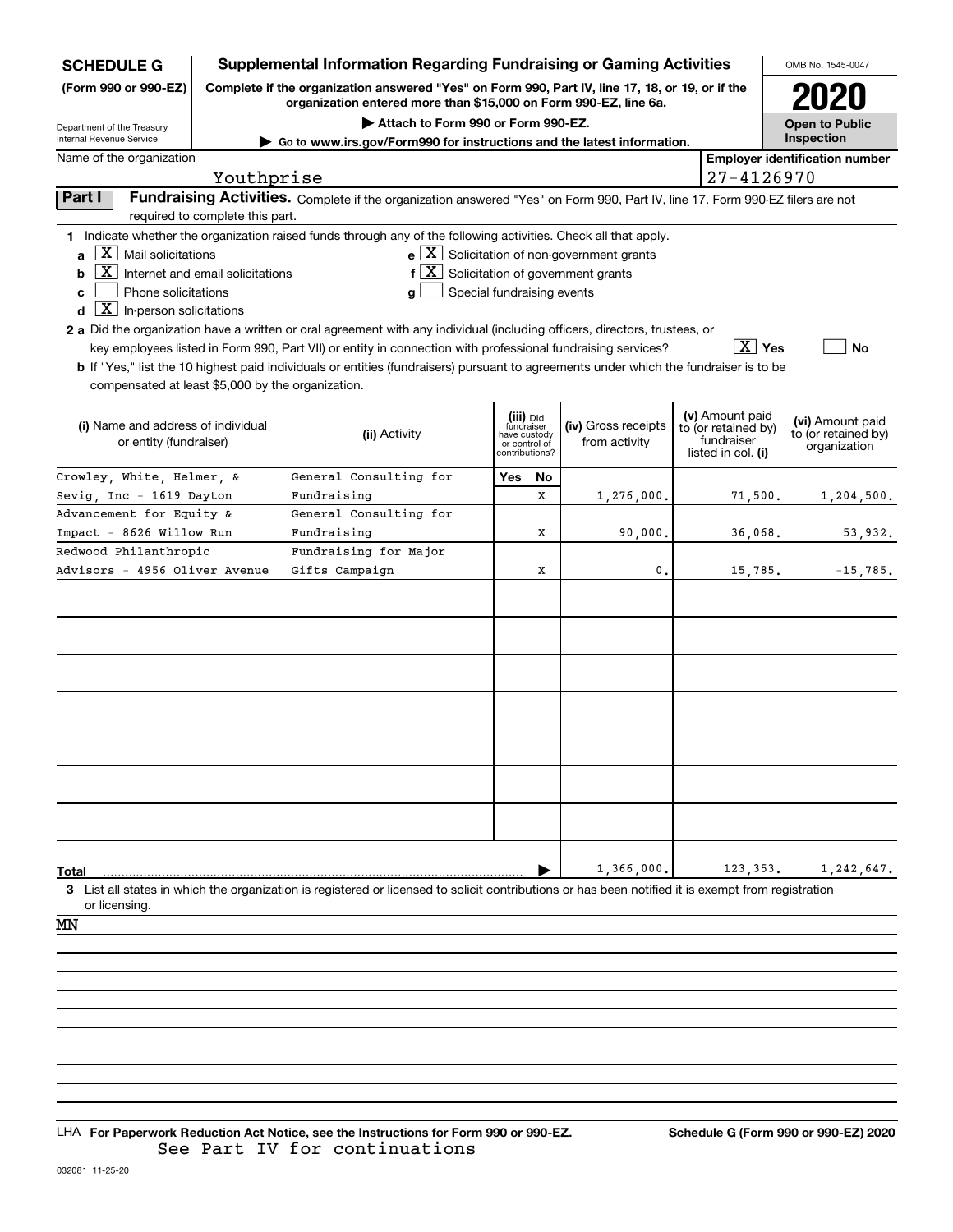Schedule G (Form 990 or 990-EZ) 2020 Youthprise

|                 | Part II      | Fundraising Events. Complete if the organization answered "Yes" on Form 990, Part IV, line 18, or reported more than \$15,000<br>of fundraising event contributions and gross income on Form 990-EZ, lines 1 and 6b. List events with gross receipts greater than \$5,000. |                |                                                  |                  |                                                     |
|-----------------|--------------|----------------------------------------------------------------------------------------------------------------------------------------------------------------------------------------------------------------------------------------------------------------------------|----------------|--------------------------------------------------|------------------|-----------------------------------------------------|
|                 |              |                                                                                                                                                                                                                                                                            | (a) Event #1   | (b) Event #2                                     | (c) Other events | (d) Total events<br>(add col. (a) through           |
|                 |              |                                                                                                                                                                                                                                                                            | (event type)   | (event type)                                     | (total number)   | col. (c)                                            |
| Revenue         | 1            |                                                                                                                                                                                                                                                                            |                |                                                  |                  |                                                     |
|                 |              |                                                                                                                                                                                                                                                                            |                |                                                  |                  |                                                     |
|                 | 3            | Gross income (line 1 minus line 2)                                                                                                                                                                                                                                         |                |                                                  |                  |                                                     |
|                 |              |                                                                                                                                                                                                                                                                            |                |                                                  |                  |                                                     |
|                 | 5.           |                                                                                                                                                                                                                                                                            |                |                                                  |                  |                                                     |
| Direct Expenses | 6            |                                                                                                                                                                                                                                                                            |                |                                                  |                  |                                                     |
|                 | 7            |                                                                                                                                                                                                                                                                            |                |                                                  |                  |                                                     |
|                 | 8            |                                                                                                                                                                                                                                                                            |                |                                                  |                  |                                                     |
|                 | 9            |                                                                                                                                                                                                                                                                            |                |                                                  |                  |                                                     |
|                 |              |                                                                                                                                                                                                                                                                            |                |                                                  | ▶                |                                                     |
| <b>Part III</b> |              | Gaming. Complete if the organization answered "Yes" on Form 990, Part IV, line 19, or reported more than                                                                                                                                                                   |                |                                                  |                  |                                                     |
|                 |              | \$15,000 on Form 990-EZ, line 6a.                                                                                                                                                                                                                                          |                |                                                  |                  |                                                     |
| Revenue         |              |                                                                                                                                                                                                                                                                            | (a) Bingo      | (b) Pull tabs/instant<br>bingo/progressive bingo | (c) Other gaming | (d) Total gaming (add<br>col. (a) through col. (c)) |
|                 |              |                                                                                                                                                                                                                                                                            |                |                                                  |                  |                                                     |
|                 | $\mathbf{2}$ |                                                                                                                                                                                                                                                                            |                |                                                  |                  |                                                     |
| Expenses        | 3            |                                                                                                                                                                                                                                                                            |                |                                                  |                  |                                                     |
| Direct          | 4            |                                                                                                                                                                                                                                                                            |                |                                                  |                  |                                                     |
|                 | 5.           |                                                                                                                                                                                                                                                                            |                |                                                  |                  |                                                     |
|                 |              | 6 Volunteer labor                                                                                                                                                                                                                                                          | Yes<br>%<br>No | Yes<br>%<br>No                                   | Yes<br>%<br>No   |                                                     |
|                 | 7            | Direct expense summary. Add lines 2 through 5 in column (d)                                                                                                                                                                                                                |                |                                                  | ▶                |                                                     |
|                 |              |                                                                                                                                                                                                                                                                            |                |                                                  |                  |                                                     |
|                 |              | 9 Enter the state(s) in which the organization conducts gaming activities: ___________________________________<br>$\mathbf b$ If "No," explain: $\qquad \qquad$                                                                                                            |                |                                                  |                  | Yes<br><b>No</b>                                    |
|                 |              |                                                                                                                                                                                                                                                                            |                |                                                  |                  | <b>Yes</b><br>No                                    |

**Schedule G (Form 990 or 990-EZ) 2020**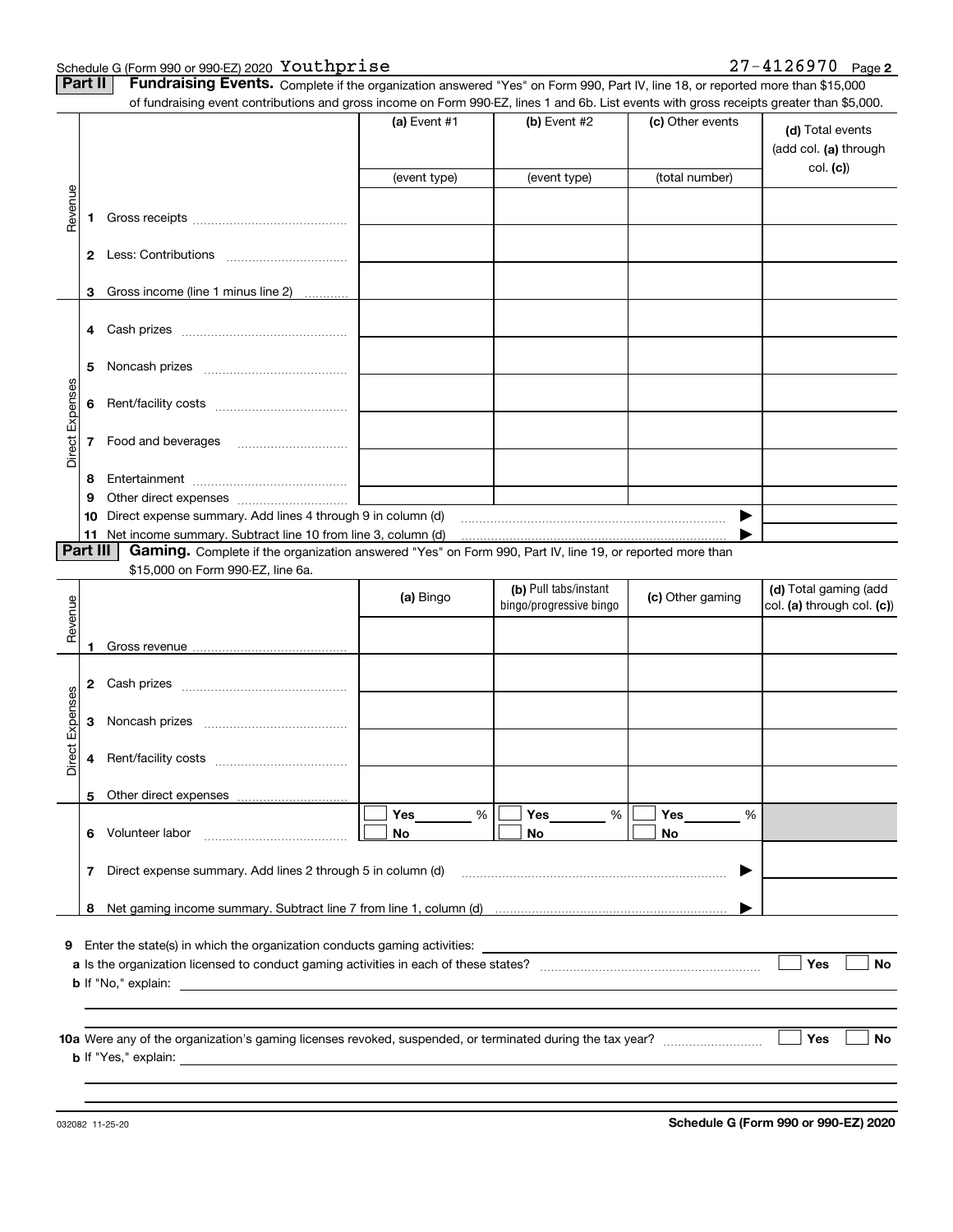|     | Schedule G (Form 990 or 990-EZ) 2020 Youthprise                                                                                                               | $27 - 4126970$  |       | Page 3 |
|-----|---------------------------------------------------------------------------------------------------------------------------------------------------------------|-----------------|-------|--------|
|     |                                                                                                                                                               |                 | Yes   | No     |
|     | 12 Is the organization a grantor, beneficiary or trustee of a trust, or a member of a partnership or other entity formed                                      |                 |       |        |
|     |                                                                                                                                                               |                 | Yes   | No     |
|     | 13 Indicate the percentage of gaming activity conducted in:                                                                                                   |                 |       |        |
|     |                                                                                                                                                               | 13a             |       | %      |
|     | <b>b</b> An outside facility <i>www.communicality www.communicality.communicality www.communicality www.communicality.communicality www.communicality.com</i> | 13 <sub>b</sub> |       | %      |
|     | 14 Enter the name and address of the person who prepares the organization's gaming/special events books and records:                                          |                 |       |        |
|     |                                                                                                                                                               |                 |       |        |
|     |                                                                                                                                                               |                 |       |        |
|     | 15a Does the organization have a contract with a third party from whom the organization receives gaming revenue?                                              |                 | Yes   | No     |
|     |                                                                                                                                                               |                 |       |        |
|     |                                                                                                                                                               |                 |       |        |
|     | c If "Yes," enter name and address of the third party:                                                                                                        |                 |       |        |
|     | Name $\blacktriangleright$ $\frac{\blacktriangleright}{\color{blue}\square\color{blacktriangle}}$                                                             |                 |       |        |
|     |                                                                                                                                                               |                 |       |        |
| 16. | Gaming manager information:                                                                                                                                   |                 |       |        |
|     | <u>and the contract of the contract of the contract of the contract of the contract of the contract of the contract of</u><br>Name $\blacktriangleright$      |                 |       |        |
|     | Gaming manager compensation > \$                                                                                                                              |                 |       |        |
|     |                                                                                                                                                               |                 |       |        |
|     |                                                                                                                                                               |                 |       |        |
|     |                                                                                                                                                               |                 |       |        |
|     |                                                                                                                                                               |                 |       |        |
|     | Director/officer<br>Employee<br>Independent contractor                                                                                                        |                 |       |        |
|     | 17 Mandatory distributions:                                                                                                                                   |                 |       |        |
|     | <b>a</b> Is the organization required under state law to make charitable distributions from the gaming proceeds to                                            |                 |       |        |
|     | retain the state gaming license? <b>Construction and the state of the State State State Gaming license?</b> No                                                |                 |       |        |
|     | <b>b</b> Enter the amount of distributions required under state law to be distributed to other exempt organizations or spent in the                           |                 |       |        |
|     | organization's own exempt activities during the tax year $\triangleright$ \$                                                                                  |                 |       |        |
|     | <b>Part IV</b><br>Supplemental Information. Provide the explanations required by Part I, line 2b, columns (iii) and (v); and Part III, lines 9, 9b, 10b,      |                 |       |        |
|     | 15b, 15c, 16, and 17b, as applicable. Also provide any additional information. See instructions.                                                              |                 |       |        |
|     |                                                                                                                                                               |                 |       |        |
|     | Schedule G, Part I, Line 2b, List of Ten Highest Paid Fundraisers:                                                                                            |                 |       |        |
|     |                                                                                                                                                               |                 |       |        |
| (i) | Name of Fundraiser: Crowley, White, Helmer, & Sevig, Inc                                                                                                      |                 |       |        |
| (i) | Address of Fundraiser:                                                                                                                                        |                 |       |        |
|     | 1619 Dayton Avenue, Suite 106, Saint Paul, MN 55104                                                                                                           |                 |       |        |
|     |                                                                                                                                                               |                 |       |        |
| (i) | Name of Fundraiser: Advancement for Equity & Impact                                                                                                           |                 |       |        |
| (i) | Address of Fundraiser: 8626 Willow Run Road, Windosr Mill, MD                                                                                                 |                 | 21244 |        |
|     |                                                                                                                                                               |                 |       |        |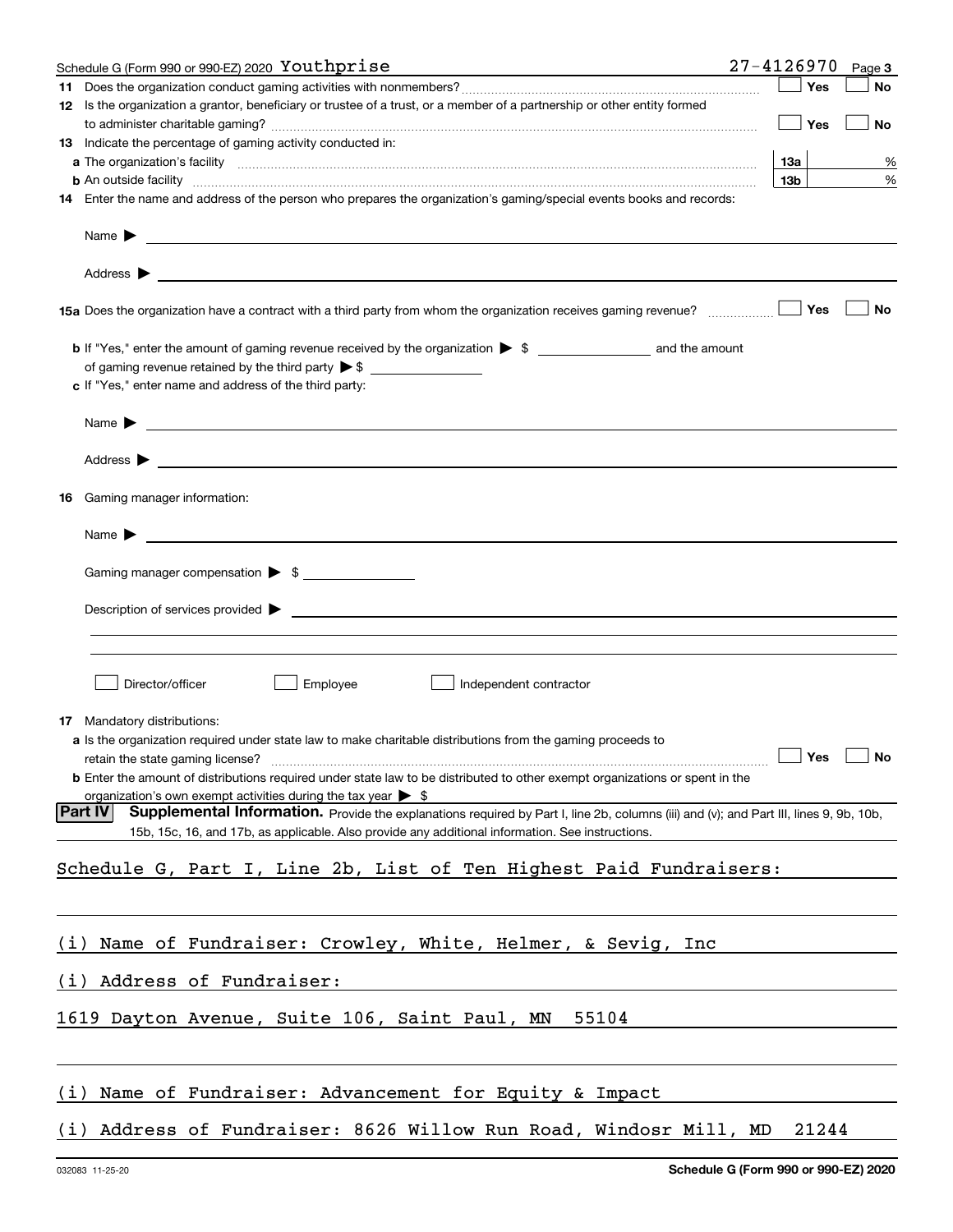# *(continued)* **Part IV Supplemental Information**  (i) Address of Fundraiser: 4956 Oliver Avenue S, Minneapolis, MN 55419 (i) Name of Fundraiser: Redwood Philanthropic Advisors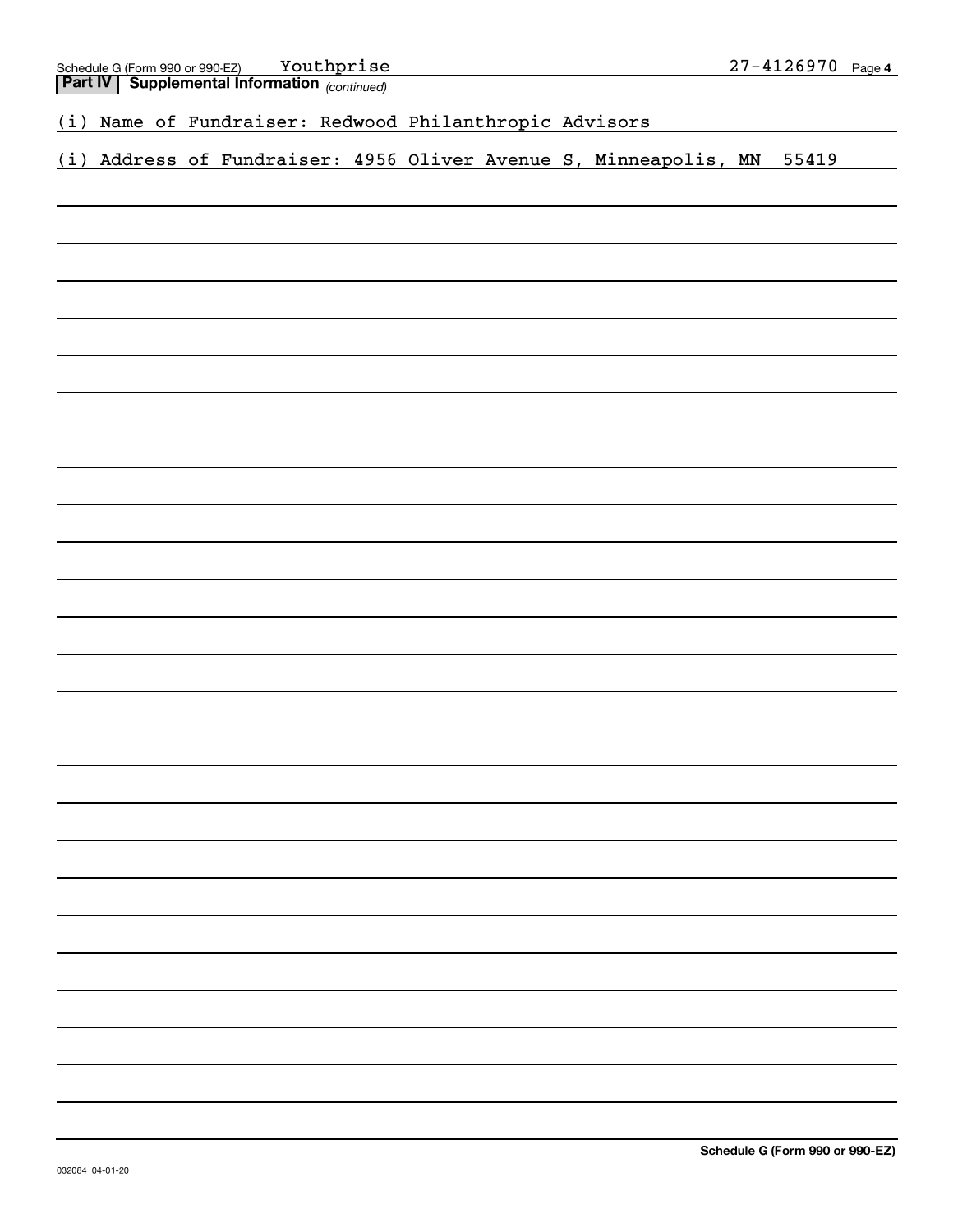| <b>SCHEDULE I</b><br>(Form 990)                                                                                                                                            |                         | <b>Grants and Other Assistance to Organizations,</b>                                                                                  |                                                       |                                         |                                                                |                                          | OMB No. 1545-0047                                                                                 |
|----------------------------------------------------------------------------------------------------------------------------------------------------------------------------|-------------------------|---------------------------------------------------------------------------------------------------------------------------------------|-------------------------------------------------------|-----------------------------------------|----------------------------------------------------------------|------------------------------------------|---------------------------------------------------------------------------------------------------|
|                                                                                                                                                                            |                         | Governments, and Individuals in the United States<br>Complete if the organization answered "Yes" on Form 990, Part IV, line 21 or 22. |                                                       |                                         |                                                                |                                          | 2020                                                                                              |
| Department of the Treasury                                                                                                                                                 |                         |                                                                                                                                       | Attach to Form 990.                                   |                                         |                                                                |                                          | <b>Open to Public</b>                                                                             |
| Internal Revenue Service                                                                                                                                                   |                         |                                                                                                                                       | Go to www.irs.gov/Form990 for the latest information. |                                         |                                                                |                                          | Inspection                                                                                        |
| Name of the organization<br>Youthprise                                                                                                                                     |                         |                                                                                                                                       |                                                       |                                         |                                                                |                                          | <b>Employer identification number</b><br>27-4126970                                               |
| General Information on Grants and Assistance<br>Part I                                                                                                                     |                         |                                                                                                                                       |                                                       |                                         |                                                                |                                          |                                                                                                   |
| 1 Does the organization maintain records to substantiate the amount of the grants or assistance, the grantees' eligibility for the grants or assistance, and the selection |                         |                                                                                                                                       |                                                       |                                         |                                                                |                                          | $\sqrt{X}$ Yes<br>  No                                                                            |
| Describe in Part IV the organization's procedures for monitoring the use of grant funds in the United States.<br>$\mathbf{2}$<br>Part II                                   |                         |                                                                                                                                       |                                                       |                                         |                                                                |                                          |                                                                                                   |
| Grants and Other Assistance to Domestic Organizations and Domestic Governments. Complete if the organization answered "Yes" on Form 990, Part IV, line 21, for any         |                         |                                                                                                                                       |                                                       |                                         |                                                                |                                          |                                                                                                   |
| recipient that received more than \$5,000. Part II can be duplicated if additional space is needed.<br><b>1 (a)</b> Name and address of organization<br>or government      | $(b)$ EIN               | (c) IRC section<br>(if applicable)                                                                                                    | (d) Amount of<br>cash grant                           | (e) Amount of<br>non-cash<br>assistance | (f) Method of<br>valuation (book,<br>FMV, appraisal,<br>other) | (g) Description of<br>noncash assistance | (h) Purpose of grant<br>or assistance                                                             |
| 30,000 Feet (Formerly Anew BAM)<br>2355 Highway 36 West Suite 400<br>Roseville, MN 55113                                                                                   | $47 - 3224688$ 501(c) 3 |                                                                                                                                       | 10,000.                                               |                                         | 0. N/A                                                         | N/A                                      | COVID-19 Emergency<br>Response                                                                    |
| Above the Edge<br>4444 Cedar Avenue South<br>Minneapolis, MN 55407                                                                                                         | $38 - 3764569$ 501(c)3  |                                                                                                                                       | 26,600                                                |                                         | 0. N/A                                                         | N/A                                      | COVID-19 Emergency<br>Response                                                                    |
| Access Philanthropy Charities<br>2100 Stevens Avenue South<br>Minneapolis, MN 55404                                                                                        | $38 - 3777419$ 501(c)3  |                                                                                                                                       | 43,210                                                |                                         | 0. N/A                                                         | N/A                                      | YPAR: Asian American<br>Organizing Project for<br>Gender Justice cohort and<br>COVID-19 Emergency |
| African Community Services<br>1305 E 24th Street Lower Level<br>Minneapolis, MN 55404                                                                                      | $41 - 1898436$ 501(c)3  |                                                                                                                                       | 10.048                                                |                                         | 0. N/A                                                         | N/A                                      | East African Youth<br>Economic Development                                                        |
| African Economic Development<br>Solutions - 1821 University Avenue<br>Suite S-145 - Saint Paul, MN<br>55104                                                                | $80 - 0345712$ 501(c)3  |                                                                                                                                       | 15,804.                                               |                                         | 0. N/A                                                         | N/A                                      | East African Youth<br>Economic Development and<br>President's Fund                                |
| African Immigrants Community<br>Services - 1933 - 13th Avenue<br>South - Minneapolis, MN 55404                                                                             |                         | $30-0368292$ S Corporation                                                                                                            | 8,000.                                                |                                         | 0. N/A                                                         | N/A                                      | East African Youth<br>Economic Development                                                        |
| 2 Enter total number of section 501(c)(3) and government organizations listed in the line 1 table                                                                          |                         |                                                                                                                                       |                                                       |                                         |                                                                |                                          | 87.                                                                                               |
| LUA Lor Depertuarly Reduction Act Notice, and the Instructions for Ferm 000                                                                                                |                         |                                                                                                                                       |                                                       |                                         |                                                                |                                          | 28.<br>Schodule L/Earm 000\ 2020                                                                  |

**For Paperwork Reduction Act Notice, see the Instructions for Form 990. Schedule I (Form 990) 2020** LHA See Part IV for Column (h) descriptions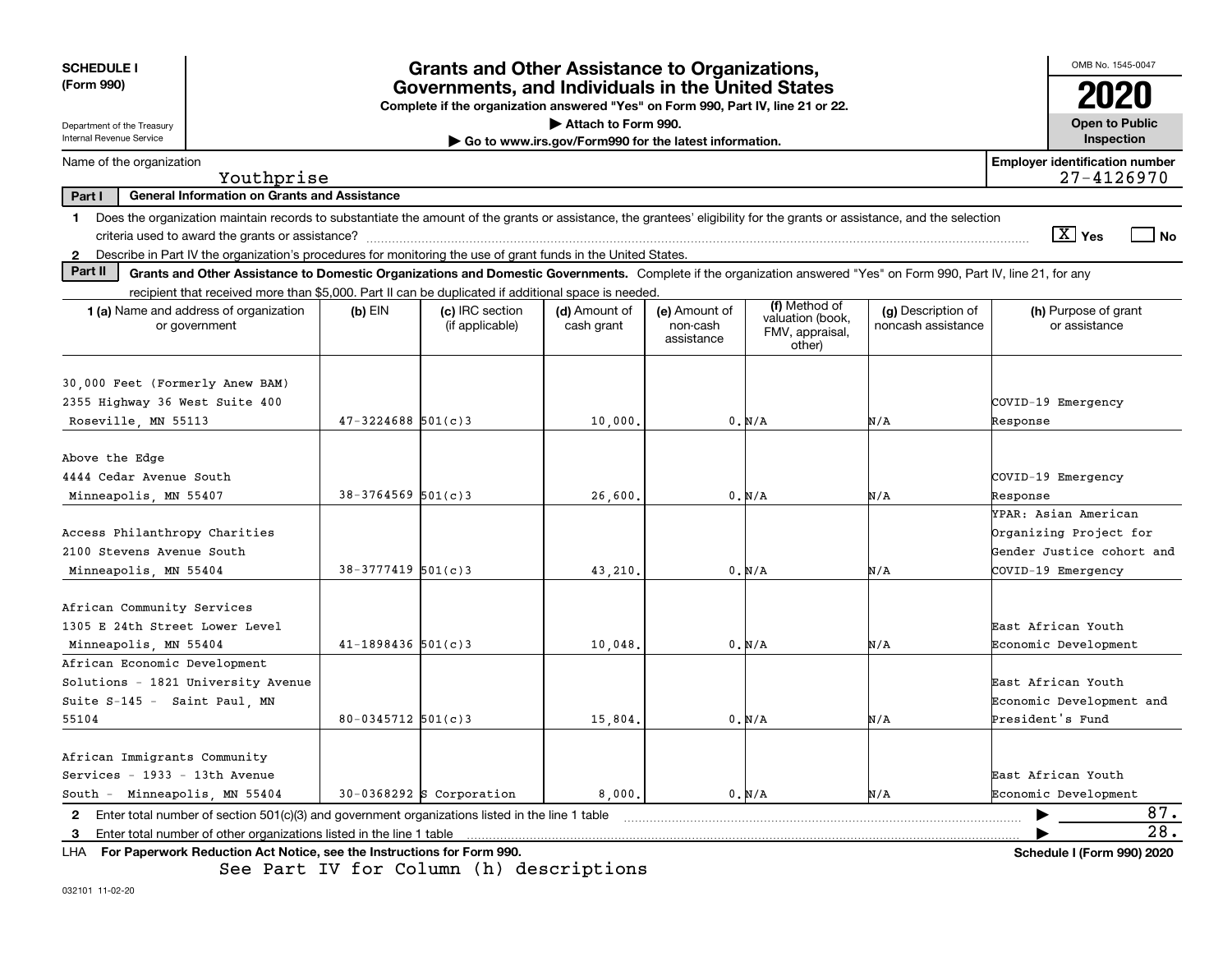| Part II   Continuation of Grants and Other Assistance to Domestic Organizations and Domestic Governments (Schedule I (Form 990), Part II.) |                        |                                  |                             |                                         |                                                                |                                           |                                       |
|--------------------------------------------------------------------------------------------------------------------------------------------|------------------------|----------------------------------|-----------------------------|-----------------------------------------|----------------------------------------------------------------|-------------------------------------------|---------------------------------------|
| (a) Name and address of<br>organization or government                                                                                      | $(b)$ EIN              | (c) IRC section<br>if applicable | (d) Amount of<br>cash grant | (e) Amount of<br>non-cash<br>assistance | (f) Method of<br>valuation<br>(book, FMV,<br>appraisal, other) | (g) Description of<br>non-cash assistance | (h) Purpose of grant<br>or assistance |
|                                                                                                                                            |                        |                                  |                             |                                         |                                                                |                                           | East African Youth                    |
| Afro American Development                                                                                                                  |                        |                                  |                             |                                         |                                                                |                                           | Economic Development and              |
| Association - 1132 28th Avenue                                                                                                             |                        |                                  |                             |                                         |                                                                |                                           | COVID-19 Emergency                    |
| South - Moorhead, MN 56560                                                                                                                 | $47 - 2210302$ 501(c)3 |                                  | 91,133.                     |                                         | 0. N/A                                                         | N/A                                       | Response                              |
| American Indian Family Center                                                                                                              |                        |                                  |                             |                                         |                                                                |                                           |                                       |
| 579 Wells Street                                                                                                                           |                        |                                  |                             |                                         |                                                                |                                           |                                       |
| Saint Paul, MN 55130                                                                                                                       | $41 - 1841352$ 501(c)3 |                                  | 20,000                      |                                         | 0. N/A                                                         | N/A                                       | Accelerator Initiative                |
|                                                                                                                                            |                        |                                  |                             |                                         |                                                                |                                           | Opportunity Reboot,                   |
| Amherst H. Wilder Foundation                                                                                                               |                        |                                  |                             |                                         |                                                                |                                           | advancing youth                       |
| 451 Lexington Parkway North                                                                                                                |                        |                                  |                             |                                         |                                                                |                                           | development and career                |
| St Paul, MN 55104                                                                                                                          | $41 - 0693889$ 501(c)3 |                                  | 27,491.                     |                                         | 0. N/A                                                         | N/A                                       | pathways                              |
|                                                                                                                                            |                        |                                  |                             |                                         |                                                                |                                           | Better Together Hennepin              |
| Annex Teen Clinic                                                                                                                          |                        |                                  |                             |                                         |                                                                |                                           | initiative to prevent                 |
| 5810 42nd Avenue North                                                                                                                     |                        |                                  |                             |                                         |                                                                |                                           | adolescent pregnancy and              |
| Robbinsdale, MN 55422                                                                                                                      | $23 - 7236943$ 501(c)3 |                                  | 144,000.                    |                                         | 0. N/A                                                         | N/A                                       | promote healthy youth                 |
| Art In Many Forms LLC                                                                                                                      |                        |                                  |                             |                                         |                                                                |                                           |                                       |
| 966 4th Street East                                                                                                                        |                        |                                  |                             |                                         |                                                                |                                           |                                       |
| Saint Paul, MN 55106                                                                                                                       |                        | 84-5111047 Sole Proprietor       | 8,000.                      |                                         | 0. N/A                                                         | N/A                                       | President's Fund                      |
|                                                                                                                                            |                        |                                  |                             |                                         |                                                                |                                           | YPAR: Youth Engaged for               |
| Arts-US                                                                                                                                    |                        |                                  |                             |                                         |                                                                |                                           | Healthy Lives, COVID-19               |
| 1221 Marshall Avenue                                                                                                                       |                        |                                  |                             |                                         |                                                                |                                           | Emergency Response, and               |
| Saint Paul, MN 55104                                                                                                                       | $41 - 1843500$ 501(c)3 |                                  | 60,000                      |                                         | 0. N/A                                                         | N/A                                       | COVID Relief Meals                    |
|                                                                                                                                            |                        |                                  |                             |                                         |                                                                |                                           |                                       |
| Asian Media Access, Inc.                                                                                                                   |                        |                                  |                             |                                         |                                                                |                                           |                                       |
| 2418 Plymouth Avenue North                                                                                                                 |                        |                                  |                             |                                         |                                                                |                                           | COVID-19 Emergency                    |
| Minneapolis, MN 55411                                                                                                                      |                        | $41-1736822$ C Corporation       | 33,200                      |                                         | 0. N/A                                                         | N/A                                       | Response                              |
| B.R.A.V.E. Foundation Inc.                                                                                                                 |                        |                                  |                             |                                         |                                                                |                                           |                                       |
| 1821 University Avenue West Suite s                                                                                                        |                        |                                  |                             |                                         |                                                                |                                           | East African Youth                    |
| Saint Paul, MN 55104                                                                                                                       | 81-3397980 $501(c)3$   |                                  | 20,238.                     |                                         | $0. N/A$                                                       | N/A                                       | Economic Development                  |
| Banyan Community                                                                                                                           |                        |                                  |                             |                                         |                                                                |                                           |                                       |
| 2529 13th Avenue South                                                                                                                     |                        |                                  |                             |                                         |                                                                |                                           | COVID-19 Emergency                    |
| Minneapolis, MN 55404                                                                                                                      |                        | $41-1922813$ S Corporation       | 23.200.                     |                                         | 0. N/A                                                         | N/A                                       | Response                              |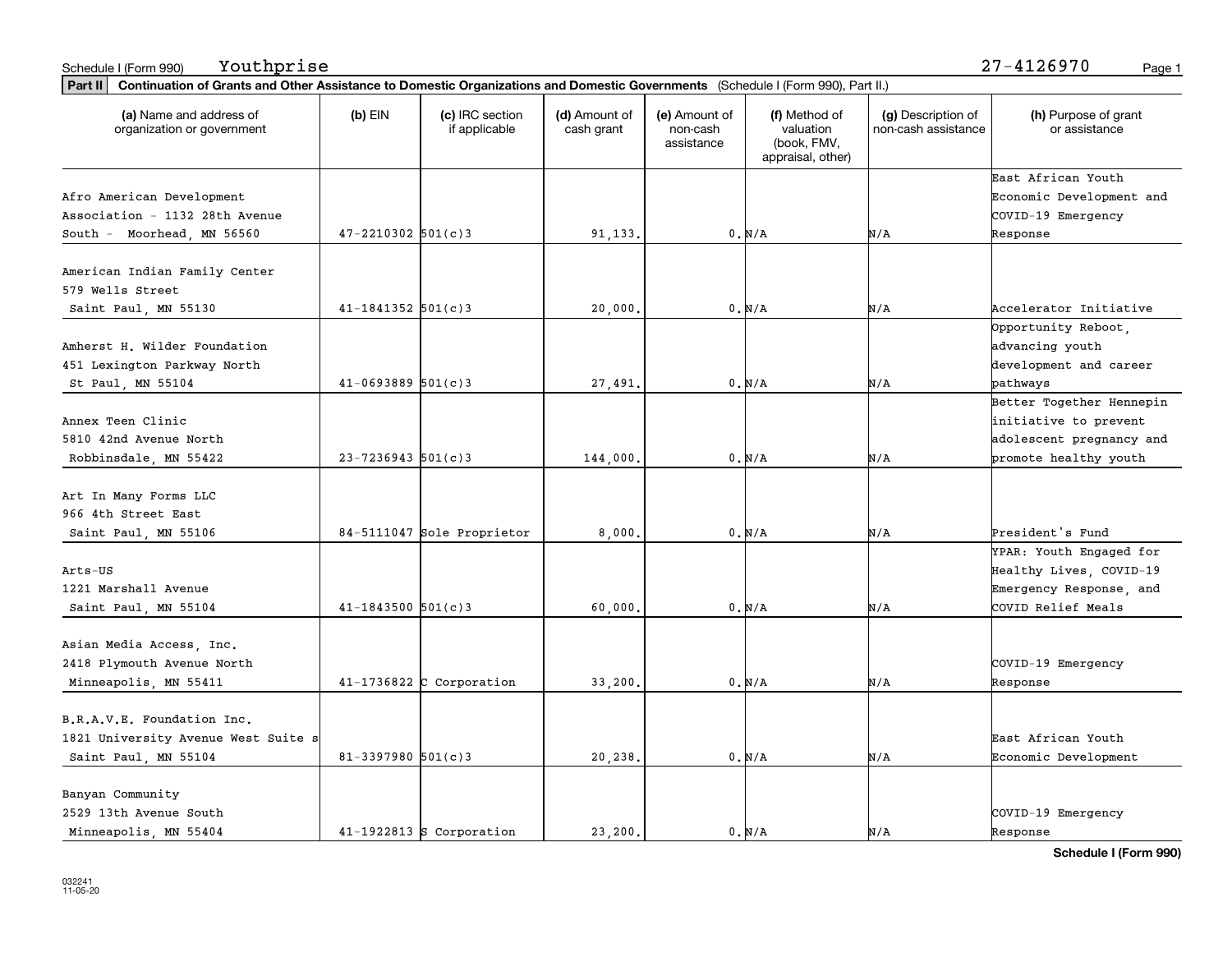| Part II   Continuation of Grants and Other Assistance to Domestic Organizations and Domestic Governments (Schedule I (Form 990), Part II.) |                          |                                  |                             |                                         |                                                                |                                           |                                       |
|--------------------------------------------------------------------------------------------------------------------------------------------|--------------------------|----------------------------------|-----------------------------|-----------------------------------------|----------------------------------------------------------------|-------------------------------------------|---------------------------------------|
| (a) Name and address of<br>organization or government                                                                                      | $(b)$ EIN                | (c) IRC section<br>if applicable | (d) Amount of<br>cash grant | (e) Amount of<br>non-cash<br>assistance | (f) Method of<br>valuation<br>(book, FMV,<br>appraisal, other) | (g) Description of<br>non-cash assistance | (h) Purpose of grant<br>or assistance |
|                                                                                                                                            |                          |                                  |                             |                                         |                                                                |                                           |                                       |
| Beautywell Project                                                                                                                         |                          |                                  |                             |                                         |                                                                |                                           |                                       |
| 635 Fairview Avenue North                                                                                                                  |                          |                                  |                             |                                         |                                                                |                                           | COVID-19 Emergency                    |
| Saint Paul, MN 55104                                                                                                                       |                          | 83-0718160 Limited Liabilit      | 10,000.                     |                                         | 0. N/A                                                         | N/A                                       | Response                              |
| Breakthrough Twin Cities                                                                                                                   |                          |                                  |                             |                                         |                                                                |                                           |                                       |
| 2051 Larpenteur Avenue East                                                                                                                |                          |                                  |                             |                                         |                                                                |                                           | COVID-19 Emergency                    |
| Saint Paul, MN 55109                                                                                                                       |                          | $45-3587267$ C Corporation       | 10,000.                     |                                         | 0. N/A                                                         | N/A                                       | Response                              |
|                                                                                                                                            |                          |                                  |                             |                                         |                                                                |                                           | President's Fund,                     |
| Brooklyn Bridge Alliance for Youth                                                                                                         |                          |                                  |                             |                                         |                                                                |                                           | COVID-19 Emergency                    |
| 6150 Summit Drive North - Suite 200                                                                                                        |                          |                                  |                             |                                         |                                                                |                                           | Response, and Systems                 |
| Brooklyn Center, MN 55430                                                                                                                  |                          | $41-6008804$ Governmental        | 75,111                      |                                         | $0. N/A$                                                       | N/A                                       | Partnerships                          |
|                                                                                                                                            |                          |                                  |                             |                                         |                                                                |                                           |                                       |
| Carl Moss Institute                                                                                                                        |                          |                                  |                             |                                         |                                                                |                                           |                                       |
| 345 Wabasha Street North Apartment                                                                                                         |                          |                                  |                             |                                         |                                                                |                                           | COVID-19 Emergency                    |
| Saint Paul, MN 55102                                                                                                                       | $83 - 4616777$ 501(c)3   |                                  | 10,000.                     |                                         | 0. N/A                                                         | N/A                                       | Response                              |
|                                                                                                                                            |                          |                                  |                             |                                         |                                                                |                                           |                                       |
| Casa de Esperanza                                                                                                                          |                          |                                  |                             |                                         |                                                                |                                           |                                       |
| 540 Fairview Avenue North Suite 200                                                                                                        |                          |                                  |                             |                                         |                                                                |                                           | YPAR Health Equity: Youth             |
| St. Paul, MN 55104-1753                                                                                                                    | $41 - 1414710$ $501(c)3$ |                                  | 25,000.                     |                                         | 0. N/A                                                         | N/A                                       | Amig@s in Action                      |
|                                                                                                                                            |                          |                                  |                             |                                         |                                                                |                                           |                                       |
| Centro Tyrone Guzman                                                                                                                       |                          |                                  |                             |                                         |                                                                |                                           | COVID Relief Meals and                |
| 1915 Chicago Avenue South                                                                                                                  |                          |                                  |                             |                                         |                                                                |                                           | COVID-19 Emergency                    |
| Minneapolis, MN 55404                                                                                                                      | $41 - 1290349$ 501(c)3   |                                  | 20,000,                     |                                         | 0. N/A                                                         | N/A                                       | Response                              |
|                                                                                                                                            |                          |                                  |                             |                                         |                                                                |                                           | Opportunity Reboot,                   |
| Change Inc. (Guadalupe Alternative                                                                                                         |                          |                                  |                             |                                         |                                                                |                                           | advancing youth                       |
| Programs) - 381 East Robie Street                                                                                                          |                          |                                  |                             |                                         |                                                                |                                           | development and career                |
| Saint Paul, MN 55107                                                                                                                       | $41-0906127$ 501(c)3     |                                  | 47,606.                     |                                         | 0. N/A                                                         | N/A                                       | pathways                              |
|                                                                                                                                            |                          |                                  |                             |                                         |                                                                |                                           |                                       |
| Children's Defense Fund                                                                                                                    |                          |                                  |                             |                                         |                                                                |                                           |                                       |
| 555 Park Street Suite 410                                                                                                                  |                          |                                  |                             |                                         |                                                                |                                           |                                       |
| Saint Paul, MN 55103                                                                                                                       | $52 - 0895622$ 501(c)3   |                                  | 20,000.                     |                                         | 0. N/A                                                         | N/A                                       | Accelerator Initiative                |
|                                                                                                                                            |                          |                                  |                             |                                         |                                                                |                                           | Better Together Hennepin              |
| City of Minneapolis - Health                                                                                                               |                          |                                  |                             |                                         |                                                                |                                           | initiative to prevent                 |
| Department - 250 South 4th Street                                                                                                          |                          |                                  |                             |                                         |                                                                |                                           | adolescent pregnancy and              |
| - Minneapolis, MN 55415                                                                                                                    |                          | $41-6005375$ Governmental        | 64.972.                     |                                         | 0. N/A                                                         | N/A                                       | promote healthy youth                 |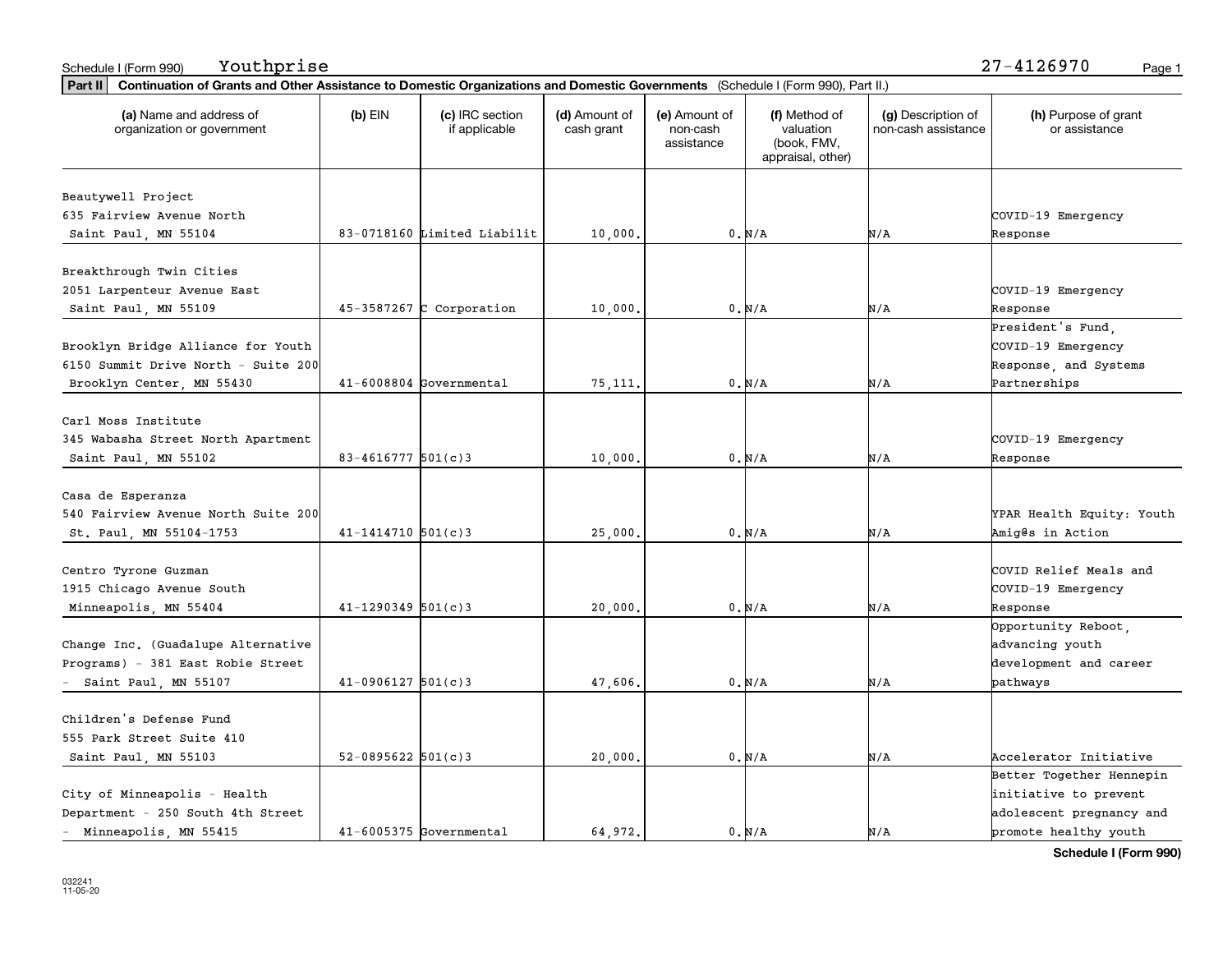| Part II   Continuation of Grants and Other Assistance to Domestic Organizations and Domestic Governments (Schedule I (Form 990), Part II.) |                        |                                  |                             |                                         |                                                                |                                           |                                       |
|--------------------------------------------------------------------------------------------------------------------------------------------|------------------------|----------------------------------|-----------------------------|-----------------------------------------|----------------------------------------------------------------|-------------------------------------------|---------------------------------------|
| (a) Name and address of<br>organization or government                                                                                      | $(b)$ EIN              | (c) IRC section<br>if applicable | (d) Amount of<br>cash grant | (e) Amount of<br>non-cash<br>assistance | (f) Method of<br>valuation<br>(book, FMV,<br>appraisal, other) | (g) Description of<br>non-cash assistance | (h) Purpose of grant<br>or assistance |
| CKC Good Food                                                                                                                              |                        |                                  |                             |                                         |                                                                |                                           |                                       |
| PO Box 431419                                                                                                                              |                        |                                  |                             |                                         |                                                                |                                           | Meals for Nutrition                   |
| Minneapolis, MN 55443                                                                                                                      |                        | $41-1565932$ S Corporation       | 3, 336, 383.                |                                         | 0. N/A                                                         | N/A                                       | Program                               |
|                                                                                                                                            |                        |                                  |                             |                                         |                                                                |                                           |                                       |
| Coalition of Asian American                                                                                                                |                        |                                  |                             |                                         |                                                                |                                           |                                       |
| Leaders - PO Box $211211 -$ Saint                                                                                                          |                        |                                  |                             |                                         |                                                                |                                           | COVID-19 Emergency                    |
| Paul, MN 55121                                                                                                                             |                        | 81-0874603 C Corporation         | 7,615.                      |                                         | 0. N/A                                                         | N/A                                       | Response                              |
|                                                                                                                                            |                        |                                  |                             |                                         |                                                                |                                           |                                       |
| CommonBond Communities                                                                                                                     |                        |                                  |                             |                                         |                                                                |                                           |                                       |
| 1080 Montreal Avenue                                                                                                                       |                        |                                  |                             |                                         |                                                                |                                           |                                       |
| Saint Paul, MN 55116                                                                                                                       | $41 - 1260469$ 501(c)3 |                                  | 50,000.                     |                                         | 0. N/A                                                         | N/A                                       | COVID Relief Meals                    |
|                                                                                                                                            |                        |                                  |                             |                                         |                                                                |                                           | East African Youth                    |
| Community Integration Center                                                                                                               |                        |                                  |                             |                                         |                                                                |                                           | Economic Development,                 |
| 201 5th Street SW                                                                                                                          |                        |                                  |                             |                                         |                                                                |                                           | COVID-19 Emergency                    |
| Willmar, MN 56201                                                                                                                          |                        | $82-2096014$ C Corporation       | 22,500.                     |                                         | 0. N/A                                                         | N/A                                       | Response, and General                 |
|                                                                                                                                            |                        |                                  |                             |                                         |                                                                |                                           |                                       |
| Connections to Independence                                                                                                                |                        |                                  |                             |                                         |                                                                |                                           |                                       |
| 310 East 38th Street                                                                                                                       |                        |                                  |                             |                                         |                                                                |                                           | COVID-19 Emergency                    |
| Minneapolis, MN 55409                                                                                                                      | $80 - 0542940$ 501(c)3 |                                  | 10,000.                     |                                         | 0. N/A                                                         | N/A                                       | Response                              |
|                                                                                                                                            |                        |                                  |                             |                                         |                                                                |                                           |                                       |
| Crossroads Panorama                                                                                                                        |                        |                                  |                             |                                         |                                                                |                                           |                                       |
| 80 West 66th Street                                                                                                                        |                        |                                  |                             |                                         |                                                                |                                           | COVID-19 Emergency                    |
| Richfield, MN 55423                                                                                                                        |                        | 41-1299815 C Corporation         | 10,000                      |                                         | 0. N/A                                                         | N/A                                       | Response                              |
|                                                                                                                                            |                        |                                  |                             |                                         |                                                                |                                           |                                       |
| Dakota Wicohan                                                                                                                             |                        |                                  |                             |                                         |                                                                |                                           |                                       |
| PO Box 2                                                                                                                                   |                        |                                  |                             |                                         |                                                                |                                           | COVID-19 Emergency                    |
| Morton, MN 56270                                                                                                                           | $42 - 1552956$ 501(c)3 |                                  | 10,000.                     |                                         | $0. N/A$                                                       | N/A                                       | Response                              |
|                                                                                                                                            |                        |                                  |                             |                                         |                                                                |                                           |                                       |
| E.L.E.V.A.T.E.                                                                                                                             |                        |                                  |                             |                                         |                                                                |                                           |                                       |
| 616 E 25th Street                                                                                                                          |                        |                                  |                             |                                         |                                                                |                                           | COVID-19 Emergency                    |
| Minneapolis, MN 55404                                                                                                                      | 45-4401701 Grantee     |                                  | 10,000.                     |                                         | 0. N/A                                                         | N/A                                       | Response                              |
|                                                                                                                                            |                        |                                  |                             |                                         |                                                                |                                           |                                       |
| East African Integration Center                                                                                                            |                        |                                  |                             |                                         |                                                                |                                           |                                       |
| 2124 Dupont Ave S Suite G3                                                                                                                 |                        |                                  |                             |                                         |                                                                |                                           | COVID-19 Emergency                    |
| Minneapolis, MN 55405                                                                                                                      | $84 - 3662286$ 501(c)3 |                                  | 13,200.                     |                                         | 0. N/A                                                         | N/A                                       | Response                              |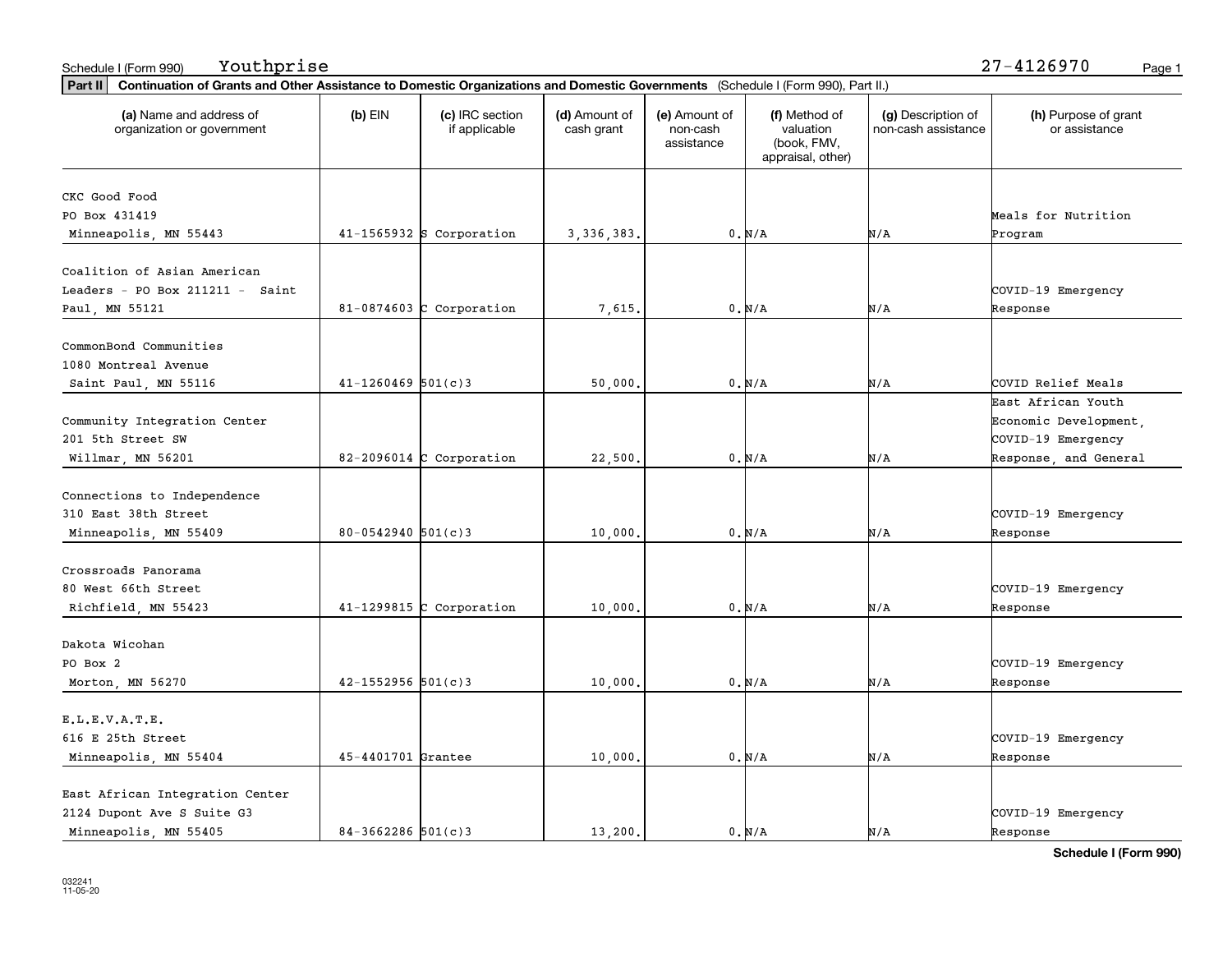| Part II   Continuation of Grants and Other Assistance to Domestic Organizations and Domestic Governments (Schedule I (Form 990), Part II.) |                          |                                  |                             |                                         |                                                                |                                           |                                              |
|--------------------------------------------------------------------------------------------------------------------------------------------|--------------------------|----------------------------------|-----------------------------|-----------------------------------------|----------------------------------------------------------------|-------------------------------------------|----------------------------------------------|
| (a) Name and address of<br>organization or government                                                                                      | $(b)$ EIN                | (c) IRC section<br>if applicable | (d) Amount of<br>cash grant | (e) Amount of<br>non-cash<br>assistance | (f) Method of<br>valuation<br>(book, FMV,<br>appraisal, other) | (g) Description of<br>non-cash assistance | (h) Purpose of grant<br>or assistance        |
| EdVisions Schools, Inc.                                                                                                                    |                          |                                  |                             |                                         |                                                                |                                           | YPAR Health Equity:<br>Increase awareness of |
| 519 South Snelling                                                                                                                         |                          |                                  |                             |                                         |                                                                |                                           | youth and family                             |
| Saint Paul, MN 55116                                                                                                                       |                          | 41-1983677 C Corporation         | 25,000.                     |                                         | 0. N/A                                                         | N/A                                       | homelessness in Minnesota                    |
| El Colegio Charter School                                                                                                                  |                          |                                  |                             |                                         |                                                                |                                           |                                              |
| 4137 Bloomington Avenue South                                                                                                              |                          |                                  |                             |                                         |                                                                |                                           | COVID-19 Emergency                           |
| Minneapolis, MN 55407                                                                                                                      | $41 - 1953998$ 501(c)3   |                                  | 10,000                      |                                         | 0. N/A                                                         | N/A                                       | Response                                     |
| Elpis Enterprises                                                                                                                          |                          |                                  |                             |                                         |                                                                |                                           |                                              |
| 550 Vandalia Street Suite 304                                                                                                              |                          |                                  |                             |                                         |                                                                |                                           | COVID-19 Emergency                           |
| Saint Paul, MN 55114                                                                                                                       | $56 - 2318910$ $501(c)3$ |                                  | 10,000.                     |                                         | 0. N/A                                                         | N/A                                       | Response                                     |
|                                                                                                                                            |                          |                                  |                             |                                         |                                                                |                                           |                                              |
| Every Meal (formerly Sheridan                                                                                                              |                          |                                  |                             |                                         |                                                                |                                           | Chromebooks for distance                     |
| $Story$ ) - 2723 Patton Road -                                                                                                             |                          |                                  |                             |                                         |                                                                |                                           | learning and Meals for                       |
| Roseville, MN 55113                                                                                                                        | $80 - 0919680$ 501(c)3   |                                  | 87,300.                     |                                         | 0. N/A                                                         | N/A                                       | Nutrition Program                            |
| ExpandED Schools                                                                                                                           |                          |                                  |                             |                                         |                                                                |                                           |                                              |
| 11 West 42nd Street 3rd Floor                                                                                                              |                          |                                  |                             |                                         |                                                                |                                           | Every Hour Counts                            |
| New York, NY 10018                                                                                                                         | $13 - 4004600$ 501(c)3   |                                  | 15,100.                     |                                         | 0. N/A                                                         | N/A                                       | Collaborative                                |
| Fairview Foundation                                                                                                                        |                          |                                  |                             |                                         |                                                                |                                           |                                              |
| 1690 University Avenue West #250                                                                                                           |                          |                                  |                             |                                         |                                                                |                                           | East Side Table Community                    |
| Saint Paul, MN 55104                                                                                                                       | $41-0991680$ 501(c)3     |                                  | 45,000.                     |                                         | 0. N/A                                                         | N/A                                       | Food Project                                 |
|                                                                                                                                            |                          |                                  |                             |                                         |                                                                |                                           | Better Together Hennepin                     |
| Family Tree Clinic                                                                                                                         |                          |                                  |                             |                                         |                                                                |                                           | initiative to prevent                        |
| 1619 Dayton Avenue                                                                                                                         |                          |                                  |                             |                                         |                                                                |                                           | adolescent pregnancy and                     |
| Saint Paul, MN 55104                                                                                                                       | $23 - 7133742$ 501(c)3   |                                  | 29,497.                     |                                         | $0. N/A$                                                       | N/A                                       | promote healthy youth                        |
| FamilyMeans                                                                                                                                |                          |                                  |                             |                                         |                                                                |                                           |                                              |
| 1875 Northwestern Avenue South                                                                                                             |                          |                                  |                             |                                         |                                                                |                                           |                                              |
| Stillwater, MN 55082                                                                                                                       | $41 - 6045574$ 501(c)3   |                                  | 10,000.                     |                                         | 0. N/A                                                         | N/A                                       | COVID Relief Meals                           |
|                                                                                                                                            |                          |                                  |                             |                                         |                                                                |                                           | Innovative youth and                         |
| FamilyWise Services                                                                                                                        |                          |                                  |                             |                                         |                                                                |                                           | family focused strategies                    |
| 3036 University Avenue Southeast                                                                                                           |                          |                                  |                             |                                         |                                                                |                                           | for incarcerated youth in                    |
| Minneapolis, MN 55414-3316                                                                                                                 | $41 - 1343909$ 501(c)3   |                                  | 150.000.                    |                                         | 0. N/A                                                         | N/A                                       | Ramsey County                                |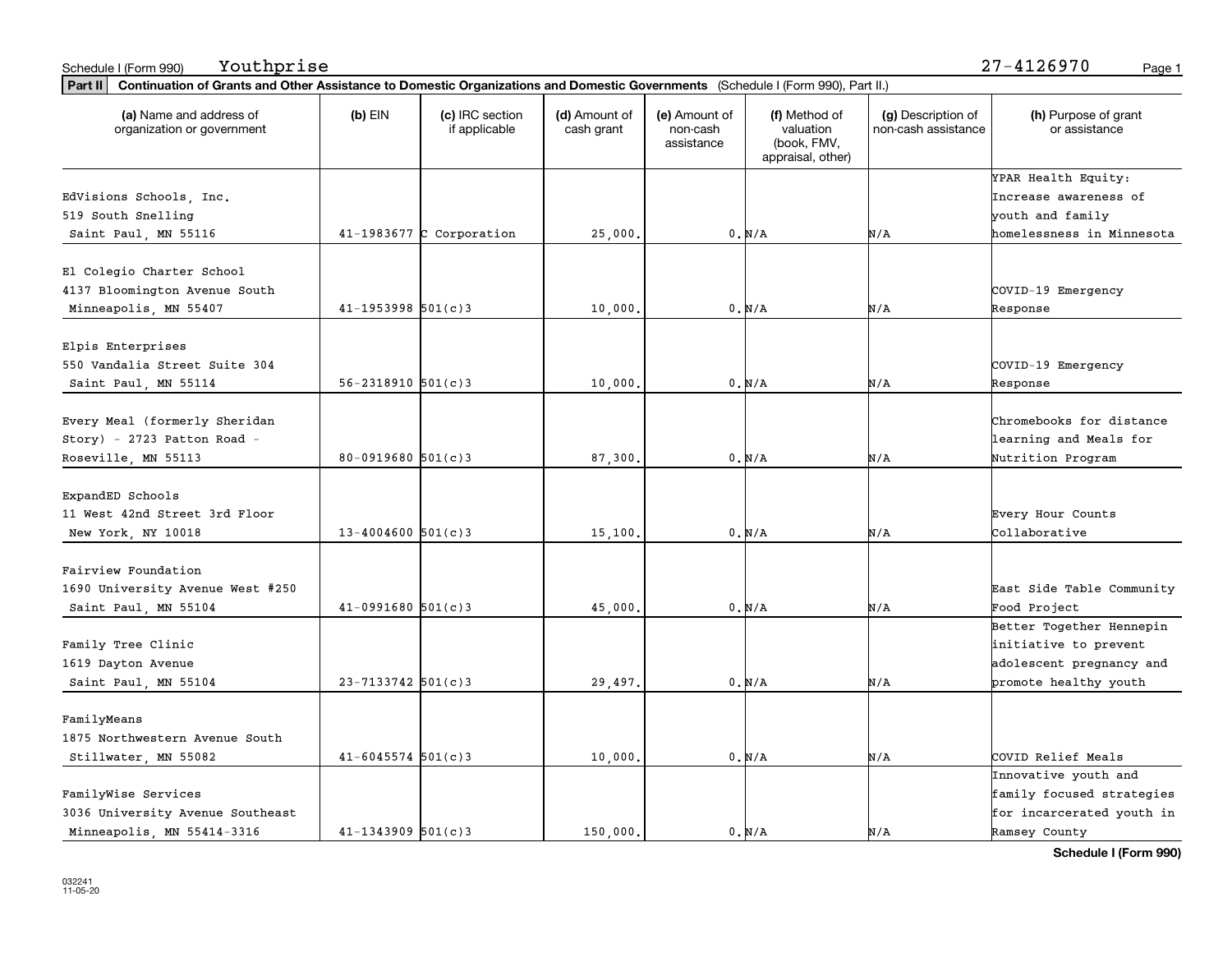| Part II   Continuation of Grants and Other Assistance to Domestic Organizations and Domestic Governments (Schedule I (Form 990), Part II.) |                          |                                  |                             |                                         |                                                                |                                           |                                       |
|--------------------------------------------------------------------------------------------------------------------------------------------|--------------------------|----------------------------------|-----------------------------|-----------------------------------------|----------------------------------------------------------------|-------------------------------------------|---------------------------------------|
| (a) Name and address of<br>organization or government                                                                                      | $(b)$ EIN                | (c) IRC section<br>if applicable | (d) Amount of<br>cash grant | (e) Amount of<br>non-cash<br>assistance | (f) Method of<br>valuation<br>(book, FMV,<br>appraisal, other) | (g) Description of<br>non-cash assistance | (h) Purpose of grant<br>or assistance |
|                                                                                                                                            |                          |                                  |                             |                                         |                                                                |                                           |                                       |
| Fathers Rise Together                                                                                                                      |                          |                                  |                             |                                         |                                                                |                                           |                                       |
| 201 East 1st STE 3-4                                                                                                                       |                          |                                  |                             |                                         |                                                                |                                           | COVID-19 Emergency                    |
| Duluth, MN 55802                                                                                                                           | $46 - 4718066$ 501(c)3   |                                  | 10,000.                     |                                         | 0. N/A                                                         | N/A                                       | Response                              |
| Fortune Relief and Youth                                                                                                                   |                          |                                  |                             |                                         |                                                                |                                           | East African Youth                    |
| Empowerment Organization - 2910                                                                                                            |                          |                                  |                             |                                         |                                                                |                                           | Economic Development and              |
| Pillsbury Avenue South Suite 432 -                                                                                                         |                          |                                  |                             |                                         |                                                                |                                           | COVID-19 Emergency                    |
| Minneapolis, MN 55408                                                                                                                      | $81 - 2134614$ 501(c)3   |                                  | 22,106.                     |                                         | 0. N/A                                                         | N/A                                       | Response                              |
| Foster Advocates                                                                                                                           |                          |                                  |                             |                                         |                                                                |                                           |                                       |
| 2233 University Avenue W #235                                                                                                              |                          |                                  |                             |                                         |                                                                |                                           | YouthBank: Foster                     |
| Saint Paul, MN 55114                                                                                                                       | $82 - 5411160$ 501(c)3   |                                  | 5,000.                      |                                         | 0. N/A                                                         | N/A                                       | Education Minnesota                   |
|                                                                                                                                            |                          |                                  |                             |                                         |                                                                |                                           |                                       |
| Friends of the Saint Paul Public                                                                                                           |                          |                                  |                             |                                         |                                                                |                                           | Systems Partnerships and              |
| Library - 1080 Montreal Avenue                                                                                                             |                          |                                  |                             |                                         |                                                                |                                           | COVID-19 Emergency                    |
| Suite 2 - Saint Paul, MN 55116                                                                                                             |                          | $41-6029683$ C Corporation       | 110,000.                    |                                         | 0. N/A                                                         | N/A                                       | Response                              |
| Friendship Academy of the Arts                                                                                                             |                          |                                  |                             |                                         |                                                                |                                           |                                       |
| 2600 East 38th Street                                                                                                                      |                          |                                  |                             |                                         |                                                                |                                           |                                       |
| Minneapolis, MN 55406                                                                                                                      | $31 - 1756049$ 501(c)3   |                                  | 20,000                      |                                         | 0. N/A                                                         | N/A                                       | COVID Relief Meals                    |
|                                                                                                                                            |                          |                                  |                             |                                         |                                                                |                                           | Community Ambassadors                 |
| Hallie Q. Brown Community Center                                                                                                           |                          |                                  |                             |                                         |                                                                |                                           | Initiative to reduce                  |
| 270 North Kent Street                                                                                                                      |                          |                                  |                             |                                         |                                                                |                                           | youth crime and violence              |
| Saint Paul, MN 55102                                                                                                                       | $41 - 0693846$ 501(c)3   |                                  | 319,000.                    |                                         | 0. N/A                                                         | N/A                                       | in Saint Paul and COVID               |
|                                                                                                                                            |                          |                                  |                             |                                         |                                                                |                                           |                                       |
| Hennepin County                                                                                                                            |                          |                                  |                             |                                         |                                                                |                                           |                                       |
| 1201 East Lake Street                                                                                                                      |                          |                                  |                             |                                         |                                                                |                                           |                                       |
| Minneapolis, MN 55407                                                                                                                      |                          | $41-6005801$ Governmental        | 26,000,                     |                                         | 0. N/A                                                         | N/A                                       | Discretionary Grant                   |
|                                                                                                                                            |                          |                                  |                             |                                         |                                                                |                                           |                                       |
| High School for Recording Arts                                                                                                             |                          |                                  |                             |                                         |                                                                |                                           |                                       |
| 1166 University Avenue West                                                                                                                |                          |                                  |                             |                                         |                                                                |                                           |                                       |
| Saint Paul, MN 55104                                                                                                                       | $41 - 1915563$ $501(c)3$ |                                  | 7,000.                      |                                         | $0. N/A$                                                       | N/A                                       | President's Fund                      |
| Hope Community Inc                                                                                                                         |                          |                                  |                             |                                         |                                                                |                                           |                                       |
| 611 East Franklin Avenue                                                                                                                   |                          |                                  |                             |                                         |                                                                |                                           | COVID-19 Emergency                    |
| Minneapolis, MN 55404                                                                                                                      | $41 - 1292817$ 501(c)3   |                                  | 10,000.                     |                                         | 0. N/A                                                         | N/A                                       | Response                              |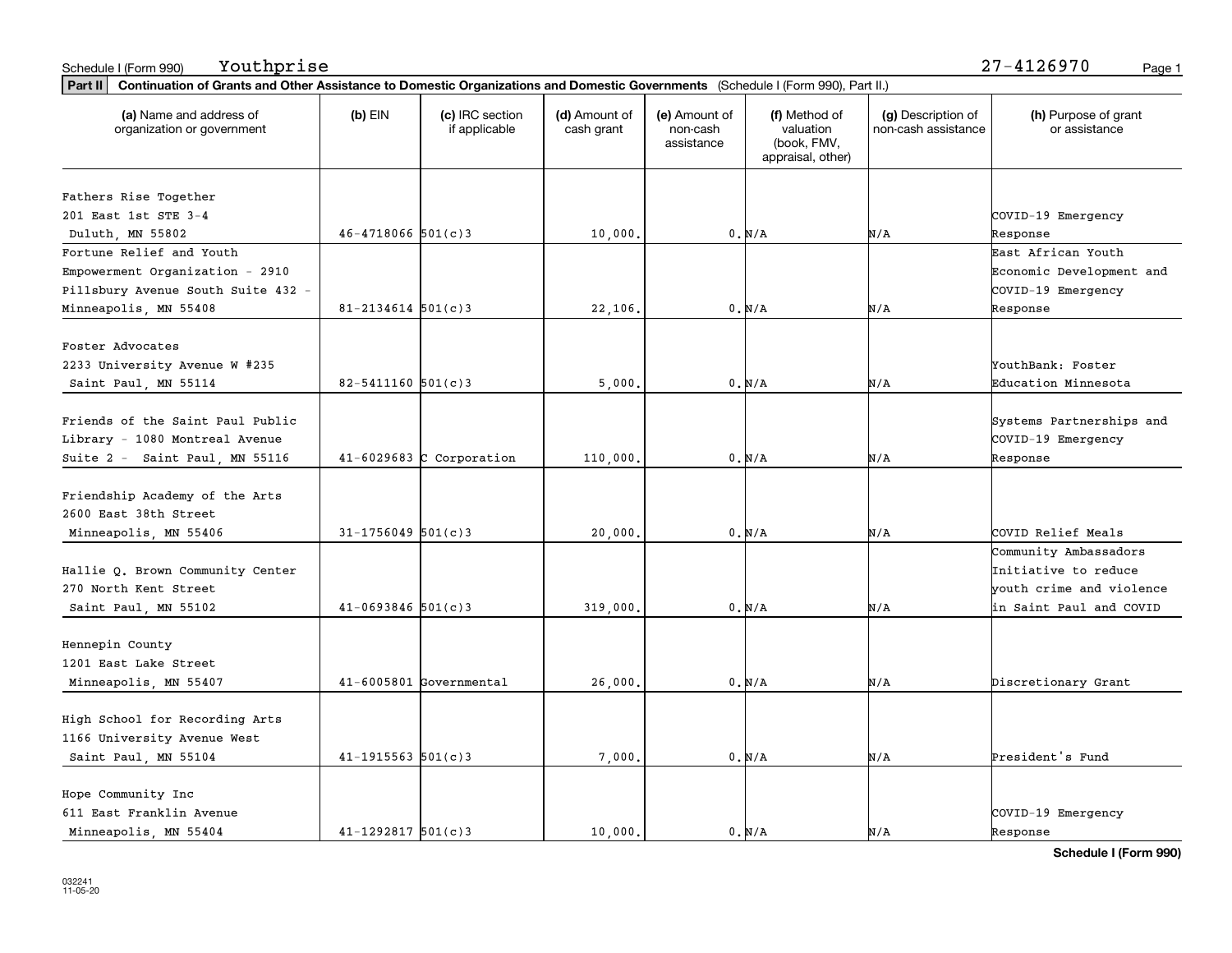| (a) Name and address of<br>organization or government | $(b)$ EIN                | (c) IRC section<br>if applicable | (d) Amount of<br>cash grant | (e) Amount of<br>non-cash<br>assistance | (f) Method of<br>valuation<br>(book, FMV,<br>appraisal, other) | (g) Description of<br>non-cash assistance | (h) Purpose of grant<br>or assistance |
|-------------------------------------------------------|--------------------------|----------------------------------|-----------------------------|-----------------------------------------|----------------------------------------------------------------|-------------------------------------------|---------------------------------------|
| Hope United Community Development                     |                          |                                  |                             |                                         |                                                                |                                           |                                       |
| Corporation - PO Box 11996 -                          |                          |                                  |                             |                                         |                                                                |                                           | COVID-19 Emergency                    |
| Minneapolis, MN 55411                                 | $20-0875964$ 501(c)3     |                                  | 10,000.                     |                                         | 0. N/A                                                         | N/A                                       | Response                              |
|                                                       |                          |                                  |                             |                                         |                                                                |                                           |                                       |
| Ignite Afterschool                                    |                          |                                  |                             |                                         |                                                                |                                           |                                       |
| 1400 Van Buren Street NE Suite 203                    |                          |                                  |                             |                                         |                                                                |                                           |                                       |
| Minneapolis, MN 55413                                 | $47 - 4834387$ 501(c)3   |                                  | 33,000                      |                                         | 0. N/A                                                         | N/A                                       | Systems Partnerships                  |
|                                                       |                          |                                  |                             |                                         |                                                                |                                           |                                       |
| Indigenous Peoples Task Force                         |                          |                                  |                             |                                         |                                                                |                                           |                                       |
| 1335 East 23rd Street                                 |                          |                                  |                             |                                         |                                                                |                                           | COVID-19 Emergency                    |
| Minneapolis, MN 55404                                 | $36 - 3617906$ 501(c) 3  |                                  | 10,000.                     |                                         | 0. N/A                                                         | N/A                                       | Response                              |
|                                                       |                          |                                  |                             |                                         |                                                                |                                           | Opportunity Reboot,                   |
| Initiative Foundation                                 |                          |                                  |                             |                                         |                                                                |                                           | advancing youth                       |
| 405 First Street SE                                   |                          |                                  |                             |                                         |                                                                |                                           | development and career                |
| Little Falls, MN 56345                                | $36 - 3451562$ 501(c)3   |                                  | 27,234.                     |                                         | 0. N/A                                                         | N/A                                       | pathways                              |
|                                                       |                          |                                  |                             |                                         |                                                                |                                           |                                       |
| Irreducible Grace Foundation                          |                          |                                  |                             |                                         |                                                                |                                           |                                       |
| 1637 Wilson Avenue                                    |                          |                                  |                             |                                         |                                                                |                                           | COVID-19 Emergency                    |
| Saint Paul, MN 55106                                  | $38 - 3895130$ 501(c) 3  |                                  | 10,000                      |                                         | 0. N/A                                                         | N/A                                       | Response                              |
| Islamic Civic Society of America                      |                          |                                  |                             |                                         |                                                                |                                           |                                       |
| 504 Cedar Avenue South                                |                          |                                  |                             |                                         |                                                                |                                           | East African Youth                    |
| Minneapolis, MN 55454                                 | 41-2015497 Church        |                                  | 22,320.                     |                                         | 0. N/A                                                         | N/A                                       | Economic Development                  |
|                                                       |                          |                                  |                             |                                         |                                                                |                                           |                                       |
| Isuroon                                               |                          |                                  |                             |                                         |                                                                |                                           |                                       |
| 1600 East Lake Street Suite 1                         |                          |                                  |                             |                                         |                                                                |                                           |                                       |
| Minneapolis, MN 55407                                 | $42 - 1651737$ 501(c)3   |                                  | 20,000                      |                                         | 0. N/A                                                         | N/A                                       | YouthBank Host Site                   |
|                                                       |                          |                                  |                             |                                         |                                                                |                                           |                                       |
| JK Movement                                           |                          |                                  |                             |                                         |                                                                |                                           |                                       |
| P.O. Box 7844                                         |                          |                                  |                             |                                         |                                                                |                                           | COVID-19 Emergency                    |
| Eagan, MN 55107                                       | $45 - 5052650$ 501(c)3   |                                  | 15,000                      |                                         | 0. N/A                                                         | N/A                                       | Response                              |
|                                                       |                          |                                  |                             |                                         |                                                                |                                           | Youth Engagement Direct               |
| Juxtaposition Arts                                    |                          |                                  |                             |                                         |                                                                |                                           | Grants, YPAR Health                   |
| 2007 Emerson Avenue North                             |                          |                                  |                             |                                         |                                                                |                                           | Equity, and COVID-19                  |
| Minneapolis, MN 55411                                 | $41 - 1851915$ $501(c)3$ |                                  | 46.000.                     |                                         | 0. N/A                                                         | N/A                                       | Emergency Response                    |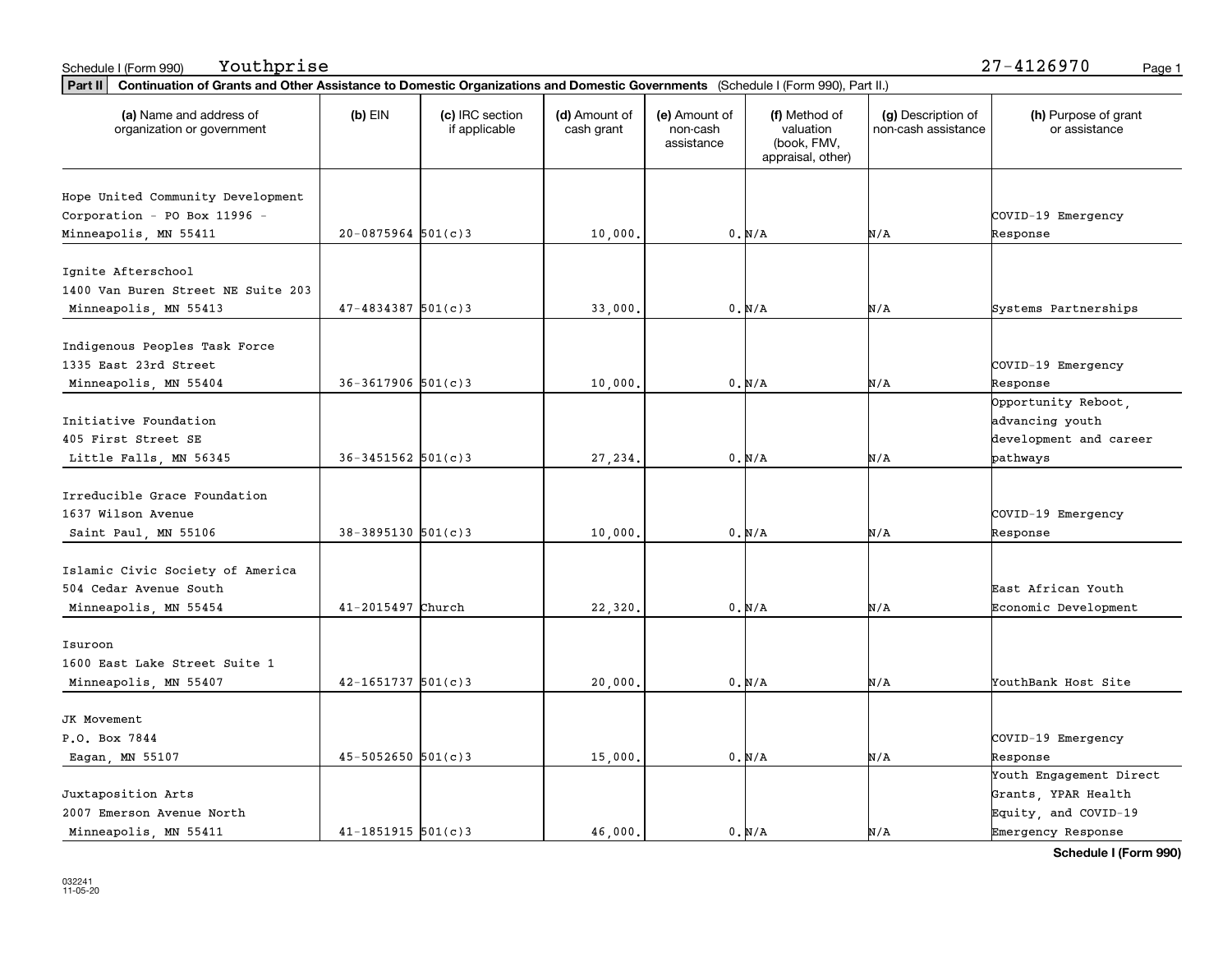| Part II   Continuation of Grants and Other Assistance to Domestic Organizations and Domestic Governments (Schedule I (Form 990), Part II.) |                          |                                  |                             |                                         |                                                                |                                           |                                       |
|--------------------------------------------------------------------------------------------------------------------------------------------|--------------------------|----------------------------------|-----------------------------|-----------------------------------------|----------------------------------------------------------------|-------------------------------------------|---------------------------------------|
| (a) Name and address of<br>organization or government                                                                                      | $(b)$ EIN                | (c) IRC section<br>if applicable | (d) Amount of<br>cash grant | (e) Amount of<br>non-cash<br>assistance | (f) Method of<br>valuation<br>(book, FMV,<br>appraisal, other) | (g) Description of<br>non-cash assistance | (h) Purpose of grant<br>or assistance |
|                                                                                                                                            |                          |                                  |                             |                                         |                                                                |                                           | East African Youth                    |
| Ka Joog Nonprofit Organization                                                                                                             |                          |                                  |                             |                                         |                                                                |                                           | Economic Development,                 |
| 419 Cedar Avenue South #257                                                                                                                |                          |                                  |                             |                                         |                                                                |                                           | Discretionary Grant,                  |
| Minneapolis, MN 55454                                                                                                                      | $39 - 2073475$ 501(c)3   |                                  | 84,506.                     |                                         | 0. N/A                                                         | N/A                                       | COVID-19 Emergency                    |
| La Oportunidad                                                                                                                             |                          |                                  |                             |                                         |                                                                |                                           |                                       |
| 2700 E. Lake Street                                                                                                                        |                          |                                  |                             |                                         |                                                                |                                           |                                       |
| Minneapolis, MN 55406                                                                                                                      | $36 - 3537919$ $501(c)3$ |                                  | 10,000                      |                                         | 0. N/A                                                         | N/A                                       | Discretionary Grant                   |
|                                                                                                                                            |                          |                                  |                             |                                         |                                                                |                                           |                                       |
| Little Earth Residents Association                                                                                                         |                          |                                  |                             |                                         |                                                                |                                           |                                       |
| 2495 18th Avenue South                                                                                                                     |                          |                                  |                             |                                         |                                                                |                                           | COVID-19 Emergency                    |
| Minneapolis, MN 55404                                                                                                                      | $36 - 3309894$ 501(c)3   |                                  | 10,000.                     |                                         | 0. N/A                                                         | N/A                                       | Response                              |
| Mary Ellen Strong Foundation                                                                                                               |                          |                                  |                             |                                         |                                                                |                                           |                                       |
| 5909 Josephine Avenue                                                                                                                      |                          |                                  |                             |                                         |                                                                |                                           |                                       |
| Edina, MN 55436                                                                                                                            | $30 - 0834678$ 501(c)3   |                                  | 7,500.                      |                                         | 0. N/A                                                         | N/A                                       | President's Fund                      |
|                                                                                                                                            |                          |                                  |                             |                                         |                                                                |                                           |                                       |
| Men as Peacemakers                                                                                                                         |                          |                                  |                             |                                         |                                                                |                                           |                                       |
| 315 N Lake Ave. #221                                                                                                                       |                          |                                  |                             |                                         |                                                                |                                           | COVID-19 Emergency                    |
| Duluth, MN 55806                                                                                                                           | $41 - 1841689$ 501(c)3   |                                  | 10,000                      |                                         | 0. N/A                                                         | N/A                                       | Response                              |
| Mentoring Young Adults                                                                                                                     |                          |                                  |                             |                                         |                                                                |                                           |                                       |
| 550 Rice Street Suite 103                                                                                                                  |                          |                                  |                             |                                         |                                                                |                                           | COVID-19 Emergency                    |
| Saint Paul, MN 55103                                                                                                                       | $80 - 0298183$ 501(c)3   |                                  | 10,000                      |                                         | $0. N/A$                                                       | N/A                                       | Response                              |
|                                                                                                                                            |                          |                                  |                             |                                         |                                                                |                                           | YPAR Health Equity:                   |
| Metro Blooms                                                                                                                               |                          |                                  |                             |                                         |                                                                |                                           | Exploring Greenspace                  |
| PO Box 17099                                                                                                                               |                          |                                  |                             |                                         |                                                                |                                           | Accessibility in BIPOC                |
| Minneapolis, MN 55417                                                                                                                      |                          | 41-1358663 Sole Proprietor       | 25,000.                     |                                         | 0. N/A                                                         | N/A                                       | communities                           |
| Micro Center                                                                                                                               |                          |                                  |                             |                                         |                                                                |                                           |                                       |
| 3710 Highway 100 S                                                                                                                         |                          |                                  |                             |                                         |                                                                |                                           | Chromebooks for distance              |
| Saint Louis Park, MN 55416                                                                                                                 |                          | $31-1555151$ C Corporation       | 36,939.                     |                                         | 0. N/A                                                         | N/A                                       | learning                              |
|                                                                                                                                            |                          |                                  |                             |                                         |                                                                |                                           | Opportunity Reboot,                   |
| MIGIZI Communications, Inc.                                                                                                                |                          |                                  |                             |                                         |                                                                |                                           | advancing youth                       |
| 1516 East Lake Street #300                                                                                                                 |                          |                                  |                             |                                         |                                                                |                                           | development and career                |
| Minneapolis, MN 55407                                                                                                                      | $41 - 1379114$ 501(c)3   |                                  | 148, 311.                   |                                         | 0. N/A                                                         | N/A                                       | pathways Discretionary                |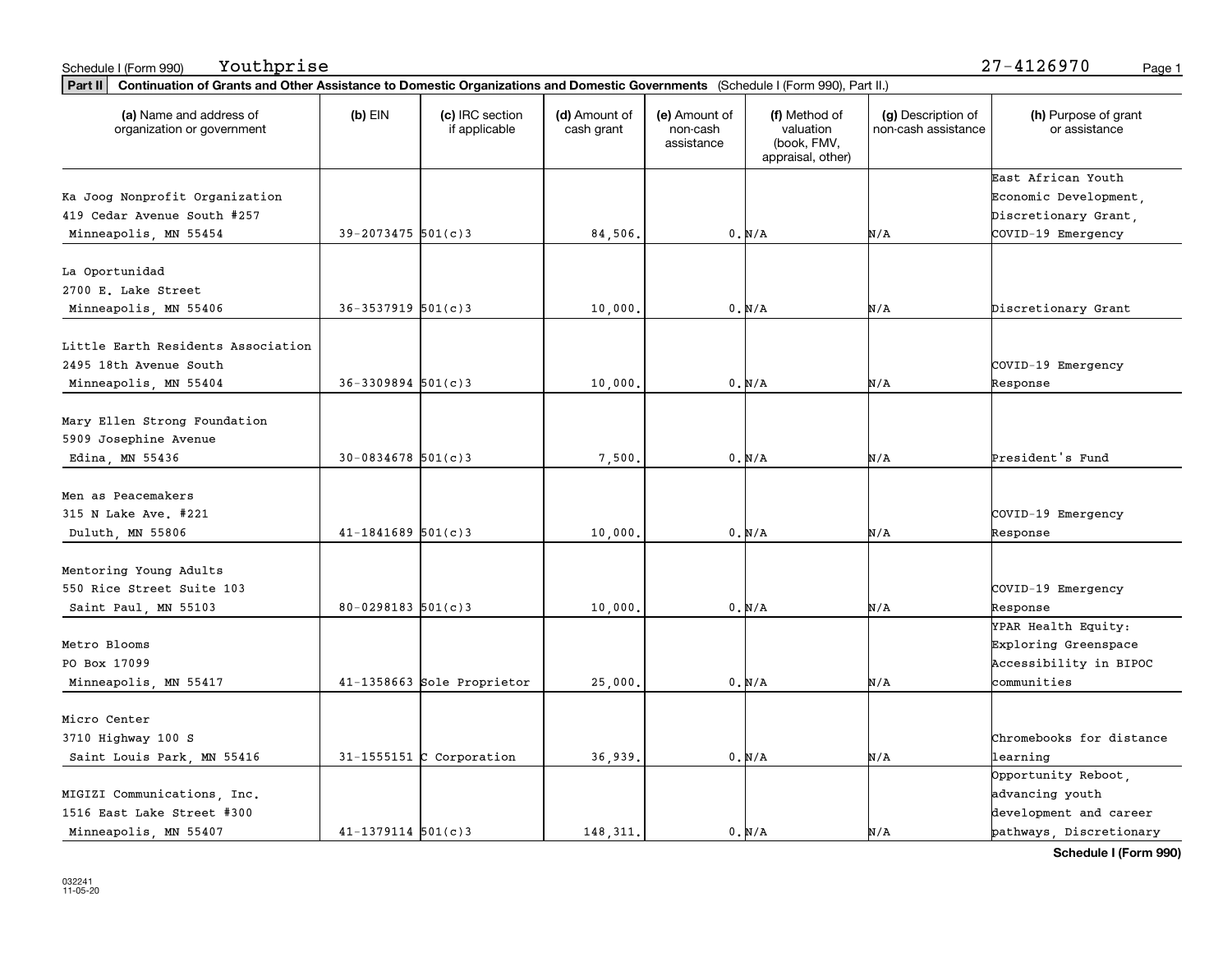|                                                       | Part II   Continuation of Grants and Other Assistance to Domestic Organizations and Domestic Governments (Schedule I (Form 990), Part II.) |                                  |                             |                                         |                                                                |                                           |                                       |  |  |  |  |
|-------------------------------------------------------|--------------------------------------------------------------------------------------------------------------------------------------------|----------------------------------|-----------------------------|-----------------------------------------|----------------------------------------------------------------|-------------------------------------------|---------------------------------------|--|--|--|--|
| (a) Name and address of<br>organization or government | $(b)$ EIN                                                                                                                                  | (c) IRC section<br>if applicable | (d) Amount of<br>cash grant | (e) Amount of<br>non-cash<br>assistance | (f) Method of<br>valuation<br>(book, FMV,<br>appraisal, other) | (g) Description of<br>non-cash assistance | (h) Purpose of grant<br>or assistance |  |  |  |  |
|                                                       |                                                                                                                                            |                                  |                             |                                         |                                                                |                                           |                                       |  |  |  |  |
| Minneapolis American Indian Center                    |                                                                                                                                            |                                  |                             |                                         |                                                                |                                           |                                       |  |  |  |  |
| 1530 East Franklin Avenue                             |                                                                                                                                            |                                  |                             |                                         |                                                                |                                           | COVID-19 Emergency                    |  |  |  |  |
| Minneapolis, MN 55404                                 | $41-0966005$ 501(c)3                                                                                                                       |                                  | 8,000                       |                                         | 0. N/A                                                         | N/A                                       | Response                              |  |  |  |  |
| Minneapolis Youth Coordinating                        |                                                                                                                                            |                                  |                             |                                         |                                                                |                                           |                                       |  |  |  |  |
| Board - 330 Second Avenue South                       |                                                                                                                                            |                                  |                             |                                         |                                                                |                                           |                                       |  |  |  |  |
| Suite 540 - Minneapolis, MN 55401                     |                                                                                                                                            | 41-1566656 Governmental          | 62,000                      |                                         | 0. N/A                                                         | N/A                                       | Systems Partnerships                  |  |  |  |  |
|                                                       |                                                                                                                                            |                                  |                             |                                         |                                                                |                                           |                                       |  |  |  |  |
| Minnesota Council on Foundations                      |                                                                                                                                            |                                  |                             |                                         |                                                                |                                           |                                       |  |  |  |  |
| 800 Washington Avenue North                           |                                                                                                                                            |                                  |                             |                                         |                                                                |                                           |                                       |  |  |  |  |
| Minneapolis, MN 55401-1167                            | $41 - 1269275$ 501(c)3                                                                                                                     |                                  | 12,700                      |                                         | 0. N/A                                                         | N/A                                       | Membership                            |  |  |  |  |
|                                                       |                                                                                                                                            |                                  |                             |                                         |                                                                |                                           |                                       |  |  |  |  |
| Model Cities of Saint Paul, Inc.                      |                                                                                                                                            |                                  |                             |                                         |                                                                |                                           |                                       |  |  |  |  |
| 839 University Avenue West                            |                                                                                                                                            |                                  |                             |                                         |                                                                |                                           | COVID-19 Emergency                    |  |  |  |  |
| Saint Paul, MN 55104                                  |                                                                                                                                            | $41-1687873$ C Corporation       | 10,000                      |                                         | 0. N/A                                                         | N/A                                       | Response                              |  |  |  |  |
|                                                       |                                                                                                                                            |                                  |                             |                                         |                                                                |                                           | YPAR: Re-imagining Our                |  |  |  |  |
| Navigate MN                                           |                                                                                                                                            |                                  |                             |                                         |                                                                |                                           | Schools and YPAR Health               |  |  |  |  |
| 1515 East Lake Street Suite 202                       |                                                                                                                                            |                                  |                             |                                         |                                                                |                                           | Equity: (Re)Generacion                |  |  |  |  |
| Minneapolis, MN 55407                                 | $45 - 3808452$ 501(c)3                                                                                                                     |                                  | 50,000                      |                                         | 0. N/A                                                         | N/A                                       | Axolotl                               |  |  |  |  |
|                                                       |                                                                                                                                            |                                  |                             |                                         |                                                                |                                           |                                       |  |  |  |  |
| New American Development Center                       |                                                                                                                                            |                                  |                             |                                         |                                                                |                                           | East African Youth                    |  |  |  |  |
| 115 East Lake Street #B03                             |                                                                                                                                            |                                  |                             |                                         |                                                                |                                           | Economic Development and              |  |  |  |  |
| Minneapolis, MN 55408                                 | $32 - 0241006$ 501(c)3                                                                                                                     |                                  | 23,828                      |                                         | $0$ , $\text{N}/\text{A}$                                      | N/A                                       | President's Fund                      |  |  |  |  |
|                                                       |                                                                                                                                            |                                  |                             |                                         |                                                                |                                           |                                       |  |  |  |  |
| New Vision Foundation                                 |                                                                                                                                            |                                  |                             |                                         |                                                                |                                           |                                       |  |  |  |  |
| 1808 Riverside Avenue                                 |                                                                                                                                            |                                  |                             |                                         |                                                                |                                           | East African Youth                    |  |  |  |  |
| Minneapolis, MN 55454                                 | $81 - 2114563$ 501(c)3                                                                                                                     |                                  | 59,714.                     |                                         | 0. N/A                                                         | N/A                                       | Economic Development                  |  |  |  |  |
| Northfield Healthy Community                          |                                                                                                                                            |                                  |                             |                                         |                                                                |                                           | Opportunity Reboot,                   |  |  |  |  |
| Initiative - 1651 Jefferson                           |                                                                                                                                            |                                  |                             |                                         |                                                                |                                           | advancing youth                       |  |  |  |  |
| Parkway Suite HS128 - Northfield,                     |                                                                                                                                            |                                  |                             |                                         |                                                                |                                           | development and career                |  |  |  |  |
| MN 55057                                              | $26 - 2852506$ 501(c)3                                                                                                                     |                                  | 346,258,                    |                                         | 0. N/A                                                         | N/A                                       | pathways, Youth First                 |  |  |  |  |
|                                                       |                                                                                                                                            |                                  |                             |                                         |                                                                |                                           | Better Together Hennepin              |  |  |  |  |
| NorthPoint Health & Wellness                          |                                                                                                                                            |                                  |                             |                                         |                                                                |                                           | initiative to prevent                 |  |  |  |  |
| Center - 1313 Penn Avenue North -                     |                                                                                                                                            |                                  |                             |                                         |                                                                |                                           | adolescent pregnancy and              |  |  |  |  |
| Minneapolis, MN 55411                                 |                                                                                                                                            | $41-6005801$ Governmental        | 135,857.                    |                                         | 0. N/A                                                         | N/A                                       | promote healthy youth                 |  |  |  |  |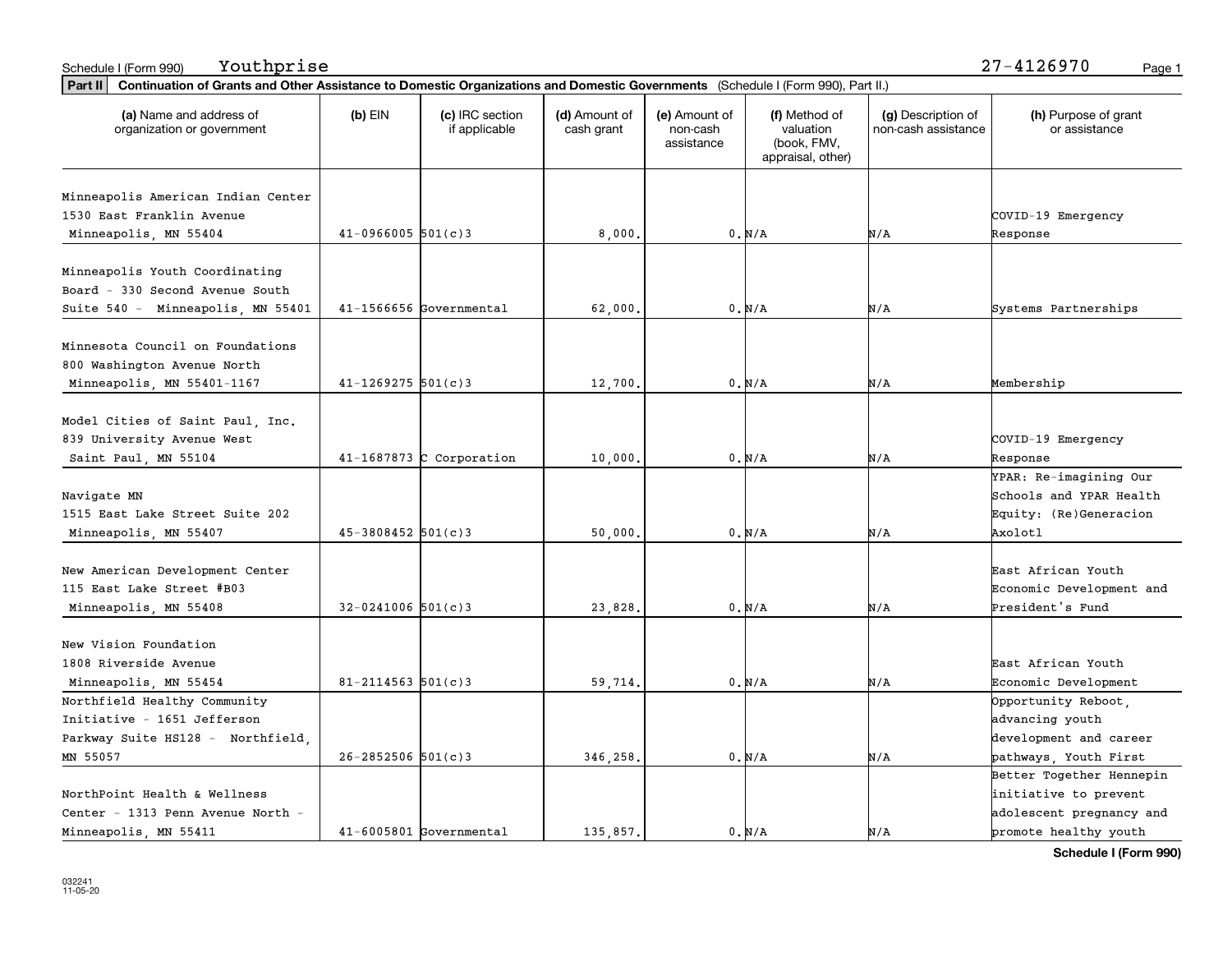| (a) Name and address of<br>organization or government | $(b)$ EIN              | (c) IRC section<br>if applicable | (d) Amount of<br>cash grant | (e) Amount of<br>non-cash<br>assistance | (f) Method of<br>valuation<br>(book, FMV,<br>appraisal, other) | (g) Description of<br>non-cash assistance | (h) Purpose of grant<br>or assistance |
|-------------------------------------------------------|------------------------|----------------------------------|-----------------------------|-----------------------------------------|----------------------------------------------------------------|-------------------------------------------|---------------------------------------|
| Northside Boxing Club                                 |                        |                                  |                             |                                         |                                                                |                                           |                                       |
| 1704 N. 33rd Ave                                      |                        |                                  |                             |                                         |                                                                |                                           | COVID-19 Emergency                    |
| Minneapolis, MN 55412                                 | $46 - 5394739$ 501(c)3 |                                  | 10,000.                     |                                         | 0. N/A                                                         | N/A                                       | Response                              |
| OutFront Minnesota Community                          |                        |                                  |                             |                                         |                                                                |                                           |                                       |
| Services - 310 East 38th Street                       |                        |                                  |                             |                                         |                                                                |                                           |                                       |
| Suite 209 - Minneapolis, MN                           |                        |                                  |                             |                                         |                                                                |                                           | YPAR Health Equity:                   |
| 55409-1337                                            | $36 - 3550489$ 501(c)3 |                                  | 25,000                      |                                         | 0. N/A                                                         | N/A                                       | Educational Equity                    |
|                                                       |                        |                                  |                             |                                         |                                                                |                                           |                                       |
| People for PSEO                                       |                        |                                  |                             |                                         |                                                                |                                           |                                       |
| 3643 Colfax Avenue North                              |                        |                                  |                             |                                         |                                                                |                                           |                                       |
| Minneapolis, MN 55412                                 | $83-0768109$ 501(c)3   |                                  | 10,000.                     |                                         | 0. N/A                                                         | N/A                                       | President's Fund                      |
|                                                       |                        |                                  |                             |                                         |                                                                |                                           | COVID-19 Emergency                    |
| Pillsbury United Communities                          |                        |                                  |                             |                                         |                                                                |                                           | Response, YPAR Health                 |
| 125 West Broadway Suite 130                           |                        |                                  |                             |                                         |                                                                |                                           | Equity: Phillips Food                 |
| Minneapolis, MN 55411                                 | $41 - 0916478$ 501(c)3 |                                  | 45,696.                     |                                         | 0. N/A                                                         | N/A                                       | Systems, General                      |
| Planned Parenthood Minnesota,                         |                        |                                  |                             |                                         |                                                                |                                           | Better Together Hennepin              |
| North Dakota, South Dakota - 671                      |                        |                                  |                             |                                         |                                                                |                                           | initiative to prevent                 |
|                                                       |                        |                                  |                             |                                         |                                                                |                                           |                                       |
| Vandalia Street - Saint Paul, MN                      | $41 - 0948382$ 501(c)3 |                                  |                             |                                         |                                                                | N/A                                       | adolescent pregnancy and              |
| 55114                                                 |                        |                                  | 137,064.                    |                                         | 0. N/A                                                         |                                           | promote healthy youth                 |
| Power of People Leadership                            |                        |                                  |                             |                                         |                                                                |                                           |                                       |
| Institute - 600 - 18th Avenue                         |                        |                                  |                             |                                         |                                                                |                                           | Sponsorship: Girls Taking             |
| North Suite 1 - Minneapolis, MN                       |                        |                                  |                             |                                         |                                                                |                                           | Action and COVID-19                   |
| 55411                                                 | $26 - 1209294$ 501(c)3 |                                  | 15,000.                     |                                         | 0. N/A                                                         | N/A                                       | Emergency Response                    |
|                                                       |                        |                                  |                             |                                         |                                                                |                                           |                                       |
| Project for Pride in Living, Inc.                     |                        |                                  |                             |                                         |                                                                |                                           |                                       |
| 1035 East Franklin Avenue                             |                        |                                  |                             |                                         |                                                                |                                           | COVID-19 Emergency                    |
| Minneapolis, MN 55404                                 | $23 - 7232208$ 501(c)3 |                                  | 10,000.                     |                                         | 0. N/A                                                         | N/A                                       | Response                              |
| Project Sweetie Pie                                   |                        |                                  |                             |                                         |                                                                |                                           |                                       |
| 1418 Oliver Avenue North                              |                        |                                  |                             |                                         |                                                                |                                           |                                       |
|                                                       |                        |                                  |                             |                                         |                                                                |                                           | COVID-19 Emergency                    |
| Minneapolis, MN 55411                                 |                        | $46 - 4183605$ C Corporation     | 10,000.                     |                                         | 0. N/A                                                         | N/A                                       | Response                              |
| Propel Nonprofits                                     |                        |                                  |                             |                                         |                                                                |                                           |                                       |
| One SE Main Street                                    |                        |                                  |                             |                                         |                                                                |                                           | Accelerator Initiative                |
| Minneapolis MN 55414                                  | $41 - 1916337$ 501(c)3 |                                  | 13 000.                     |                                         | 0. N/A                                                         | N/A                                       | Cohort                                |
|                                                       |                        |                                  |                             |                                         |                                                                |                                           |                                       |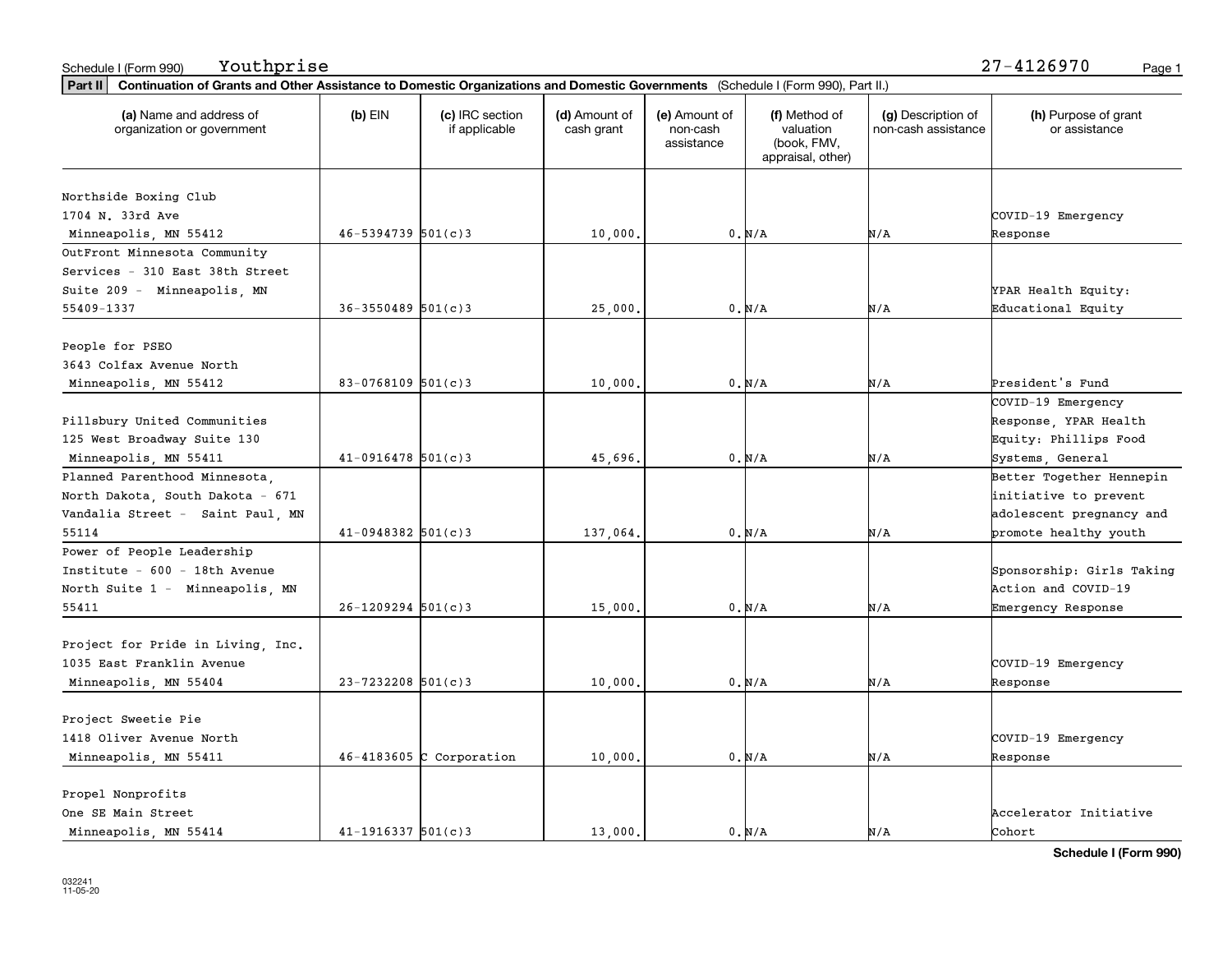| Part II   Continuation of Grants and Other Assistance to Domestic Organizations and Domestic Governments (Schedule I (Form 990), Part II.) |                          |                                  |                             |                                         |                                                                |                                           |                                       |
|--------------------------------------------------------------------------------------------------------------------------------------------|--------------------------|----------------------------------|-----------------------------|-----------------------------------------|----------------------------------------------------------------|-------------------------------------------|---------------------------------------|
| (a) Name and address of<br>organization or government                                                                                      | $(b)$ EIN                | (c) IRC section<br>if applicable | (d) Amount of<br>cash grant | (e) Amount of<br>non-cash<br>assistance | (f) Method of<br>valuation<br>(book, FMV,<br>appraisal, other) | (g) Description of<br>non-cash assistance | (h) Purpose of grant<br>or assistance |
|                                                                                                                                            |                          |                                  |                             |                                         |                                                                |                                           |                                       |
| Quick Copy 2<br>528 Rice Street                                                                                                            |                          |                                  |                             |                                         |                                                                |                                           | Guns Down Anti-Violence               |
|                                                                                                                                            |                          |                                  |                             |                                         |                                                                |                                           |                                       |
| Saint Paul, MN 55103                                                                                                                       |                          | $81-3921581$ C Corporation       | 9,356.                      |                                         | 0. N/A                                                         | N/A                                       | Campaign                              |
| Rebound, Inc.                                                                                                                              |                          |                                  |                             |                                         |                                                                |                                           |                                       |
| 710 West Broadway Avenue North                                                                                                             |                          |                                  |                             |                                         |                                                                |                                           | COVID-19 Emergency                    |
|                                                                                                                                            |                          | $47-1546411$ C Corporation       |                             |                                         |                                                                | N/A                                       |                                       |
| Minneapolis, MN 55411                                                                                                                      |                          |                                  | 10,000                      |                                         | 0. N/A                                                         |                                           | Response                              |
| Redeemer Center for Life                                                                                                                   |                          |                                  |                             |                                         |                                                                |                                           |                                       |
| 1800 Glenwood Avenue                                                                                                                       |                          |                                  |                             |                                         |                                                                |                                           | COVID-19 Emergency                    |
| Minneapolis, MN 55405                                                                                                                      | $41 - 1912560$ $501(c)3$ |                                  | 10,000.                     |                                         | $0. N/A$                                                       | N/A                                       | Response                              |
|                                                                                                                                            |                          |                                  |                             |                                         |                                                                |                                           |                                       |
| <b>SAFEMN</b>                                                                                                                              |                          |                                  |                             |                                         |                                                                |                                           | State Disproportionate                |
| 3751 Vincent Avenue North                                                                                                                  |                          |                                  |                             |                                         |                                                                |                                           | Minority Contact                      |
| Minneapolis, MN 55412                                                                                                                      | $46 - 4482759$ 501(c)3   |                                  | 65,375.                     |                                         | 0. N/A                                                         | N/A                                       | Coordinator                           |
|                                                                                                                                            |                          |                                  |                             |                                         |                                                                |                                           | COVID-19 Emergency                    |
| Sanneh Foundation                                                                                                                          |                          |                                  |                             |                                         |                                                                |                                           | Response, COVID Relief                |
| 2090 Conway Street                                                                                                                         |                          |                                  |                             |                                         |                                                                |                                           | Meals, and President's                |
| Saint Paul, MN 55119                                                                                                                       | $56 - 2332269$ $501(c)3$ |                                  | 40,500                      |                                         | 0. N/A                                                         | N/A                                       | Fund                                  |
|                                                                                                                                            |                          |                                  |                             |                                         |                                                                |                                           | Opportunity Reboot,                   |
| Sauk Rapids-Rice Public Schools                                                                                                            |                          |                                  |                             |                                         |                                                                |                                           | advancing youth                       |
| 1833 Osauka Road NE                                                                                                                        |                          |                                  |                             |                                         |                                                                |                                           | development and career                |
| Sauk Rapids, MN 56379                                                                                                                      |                          | 41-6000219 Public School Di      | 24,655.                     |                                         | 0. N/A                                                         | N/A                                       | pathways                              |
|                                                                                                                                            |                          |                                  |                             |                                         |                                                                |                                           | Opportunity Reboot,                   |
| Search Institute                                                                                                                           |                          |                                  |                             |                                         |                                                                |                                           | advancing youth                       |
| 3001 Broadway St NE Ste 310                                                                                                                |                          |                                  |                             |                                         |                                                                |                                           | development and career                |
|                                                                                                                                            | $41-0811842$ 501(c)3     |                                  |                             |                                         |                                                                | N/A                                       |                                       |
| Minneapolis, MN 55413                                                                                                                      |                          |                                  | 211,787.                    |                                         | 0. N/A                                                         |                                           | pathways                              |
|                                                                                                                                            |                          |                                  |                             |                                         |                                                                |                                           | Opportunity Reboot,                   |
| SOAR Career Solutions                                                                                                                      |                          |                                  |                             |                                         |                                                                |                                           | advancing youth                       |
| 205 West Second Street Suite 101                                                                                                           |                          |                                  |                             |                                         |                                                                |                                           | development and career                |
| Duluth, MN 55802                                                                                                                           | $41 - 1449179$ 501(c)3   |                                  | 12,924.                     |                                         | 0. N/A                                                         | N/A                                       | pathways                              |
|                                                                                                                                            |                          |                                  |                             |                                         |                                                                |                                           | East African Youth                    |
| Somali American Social Service                                                                                                             |                          |                                  |                             |                                         |                                                                |                                           | Economic Development and              |
| Association - 1700 N Broadway                                                                                                              |                          |                                  |                             |                                         |                                                                |                                           | COVID-19 Emergency                    |
| Suite 152A - Rochester, MN 55906                                                                                                           | $46 - 1751962$ 501(c)3   |                                  | 27.390.                     |                                         | $0. N/A$                                                       | N/A                                       | Response                              |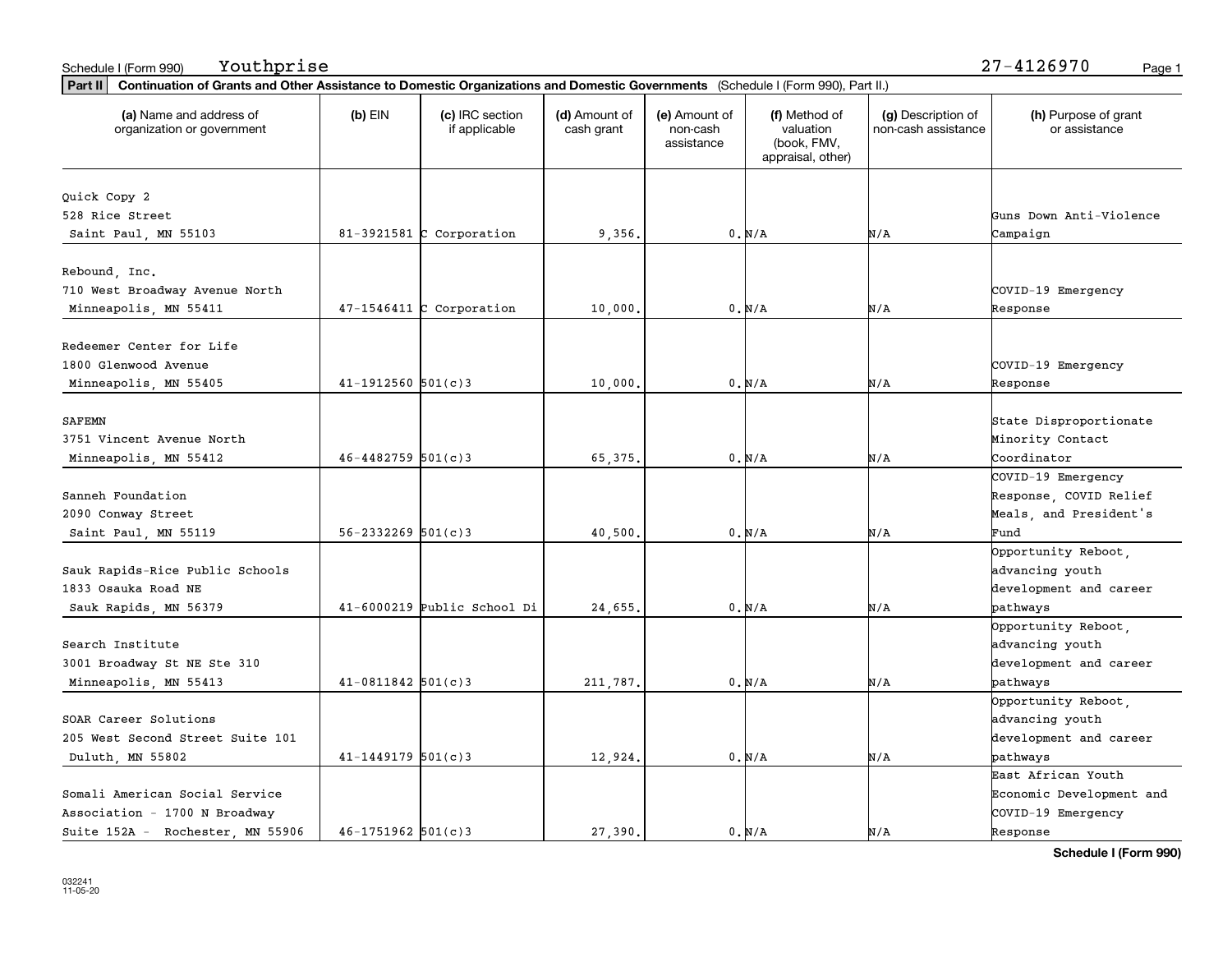| Schedule I (Form 990) | Youthprise | 7-4126970<br>. .<br>41 | Page 1 |
|-----------------------|------------|------------------------|--------|
|-----------------------|------------|------------------------|--------|

| Part II   Continuation of Grants and Other Assistance to Domestic Organizations and Domestic Governments (Schedule I (Form 990), Part II.) |                                               |                             |                                         |                                                                |                                           |                                       |
|--------------------------------------------------------------------------------------------------------------------------------------------|-----------------------------------------------|-----------------------------|-----------------------------------------|----------------------------------------------------------------|-------------------------------------------|---------------------------------------|
| (a) Name and address of<br>organization or government                                                                                      | $(b)$ EIN<br>(c) IRC section<br>if applicable | (d) Amount of<br>cash grant | (e) Amount of<br>non-cash<br>assistance | (f) Method of<br>valuation<br>(book, FMV,<br>appraisal, other) | (g) Description of<br>non-cash assistance | (h) Purpose of grant<br>or assistance |
|                                                                                                                                            |                                               |                             |                                         |                                                                |                                           |                                       |
| Somali American Women Action<br>Center - 2910 Pillsbury Avenue                                                                             |                                               |                             |                                         |                                                                |                                           | COVID-19 Emergency                    |
| Suite 432 - Minneapolis, MN 55408                                                                                                          | 82-0743165 C Corporation                      | 10,000.                     |                                         | 0. N/A                                                         | N/A                                       | Response                              |
|                                                                                                                                            |                                               |                             |                                         |                                                                |                                           |                                       |
| Somali Community Resettlement of                                                                                                           |                                               |                             |                                         |                                                                |                                           |                                       |
| Olmsted County - 201 South Lyndale                                                                                                         |                                               |                             |                                         |                                                                |                                           | East African Youth                    |
| Avenue - Faribault, MN 55021                                                                                                               | $31 - 1668255$ 501(c)3                        | 70,260.                     |                                         | 0. N/A                                                         | N/A                                       | Economic Development                  |
|                                                                                                                                            |                                               |                             |                                         |                                                                |                                           |                                       |
| Somali Family and Youth                                                                                                                    |                                               |                             |                                         |                                                                |                                           |                                       |
| Development Center - 2400 Park Ave                                                                                                         |                                               |                             |                                         |                                                                |                                           | COVID-19 Emergency                    |
| Minneapolis, MN 55404<br>$S -$                                                                                                             | $26 - 4646941$ 501(c)3                        | 13,200.                     |                                         | 0. N/A                                                         | N/A                                       | Response                              |
|                                                                                                                                            |                                               |                             |                                         |                                                                |                                           |                                       |
| Something Cool, Inc.                                                                                                                       |                                               |                             |                                         |                                                                |                                           |                                       |
| PO Box 99                                                                                                                                  |                                               |                             |                                         |                                                                |                                           | COVID-19 Emergency                    |
| McGregor, MN 55760                                                                                                                         | $41-1941639$ C Corporation                    | 10,000                      |                                         | 0. N/A                                                         | N/A                                       | Response                              |
|                                                                                                                                            |                                               |                             |                                         |                                                                |                                           | East African Youth                    |
| South Sudanese Foundation                                                                                                                  |                                               |                             |                                         |                                                                |                                           | Economic Development and              |
| 1132 28th Avenue South Suite 6                                                                                                             |                                               |                             |                                         |                                                                |                                           | COVID-19 Emergency                    |
| Moorhead, MN 56560                                                                                                                         | $83 - 4476088$ 501(c)3                        | 24,250                      |                                         | 0. N/A                                                         | N/A                                       | Response                              |
|                                                                                                                                            |                                               |                             |                                         |                                                                |                                           |                                       |
| St. Paul Youth Services                                                                                                                    |                                               |                             |                                         |                                                                |                                           |                                       |
| 2100 Wilson Avenue                                                                                                                         |                                               |                             |                                         |                                                                |                                           | COVID-19 Emergency                    |
| St. Paul, MN 55119                                                                                                                         | $41-1316444$ C Corporation                    | 10,000.                     |                                         | 0. N/A                                                         | N/A                                       | Response                              |
| Street Soccer Twin Cities                                                                                                                  |                                               |                             |                                         |                                                                |                                           | East African Youth                    |
| 4940 Devonshire Circle                                                                                                                     |                                               |                             |                                         |                                                                |                                           | Economic Development and              |
| Shorewood, MN 55331                                                                                                                        | $47 - 2724406$ 501(c)3                        | 10,550                      |                                         | 0. N/A                                                         | N/A                                       | General Operating Grant               |
|                                                                                                                                            |                                               |                             |                                         |                                                                |                                           |                                       |
| Too Much Talent                                                                                                                            |                                               |                             |                                         |                                                                |                                           |                                       |
| 1410 West Saint Germain                                                                                                                    |                                               |                             |                                         |                                                                |                                           | COVID-19 Emergency                    |
| Saint Cloud, MN 56301                                                                                                                      | 82-1717836 Grantee                            | 10,000.                     |                                         | 0. N/A                                                         | N/A                                       | Response                              |
|                                                                                                                                            |                                               |                             |                                         |                                                                |                                           |                                       |
| Twin Cities Restaurant Equipment                                                                                                           |                                               |                             |                                         |                                                                |                                           |                                       |
| and Supplies LLC - 2025 Pine Ridge                                                                                                         |                                               |                             |                                         |                                                                |                                           | Equipment for Nutrition               |
| Drive - Saint Paul MN 55118                                                                                                                | 84-2395490 Sole Proprietors                   | 35.409.                     |                                         | 0. N/A                                                         | N/A                                       | Program Sites                         |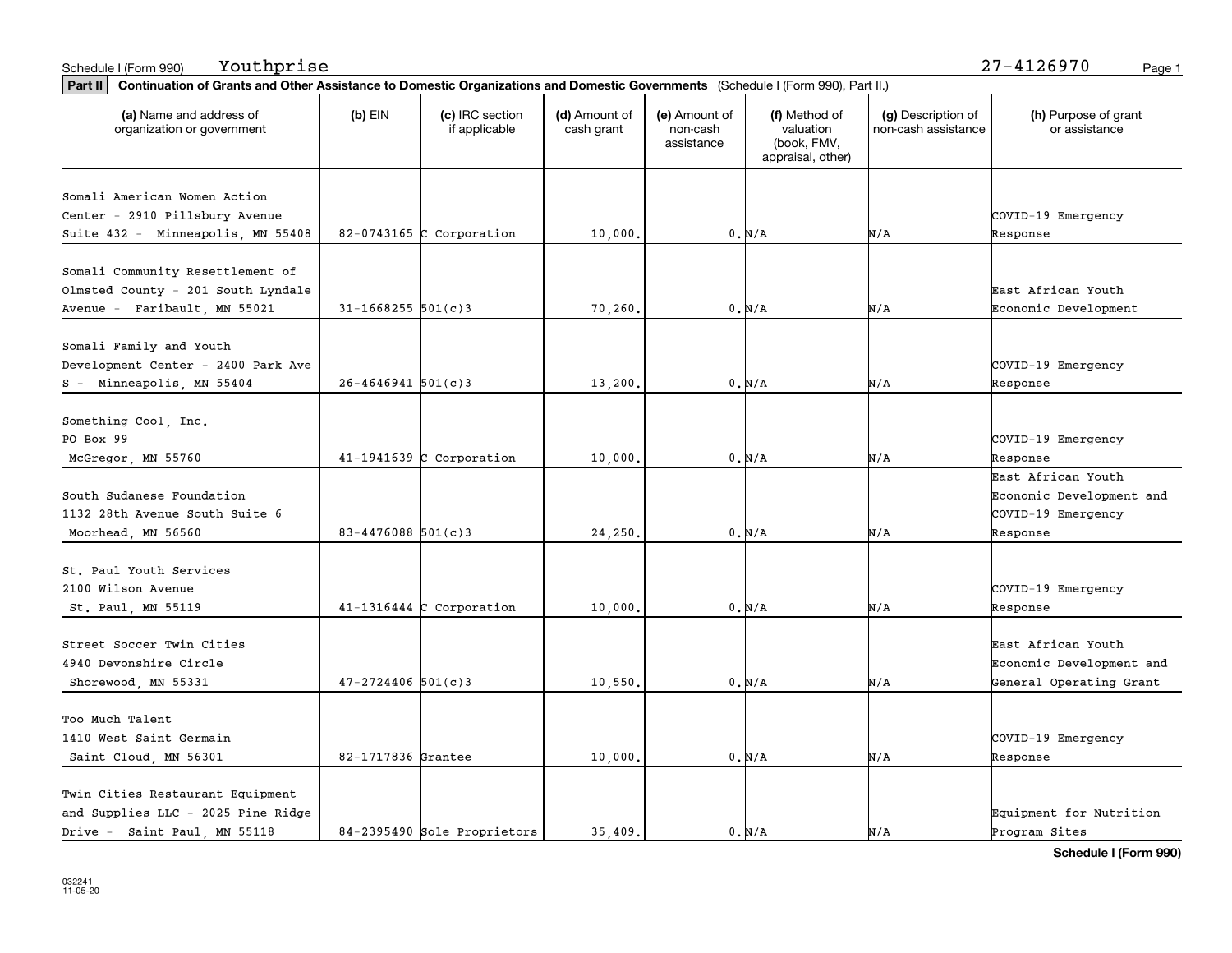| Part II   Continuation of Grants and Other Assistance to Domestic Organizations and Domestic Governments (Schedule I (Form 990), Part II.) |                        |                                  |                             |                                         |                                                                |                                           |                                       |
|--------------------------------------------------------------------------------------------------------------------------------------------|------------------------|----------------------------------|-----------------------------|-----------------------------------------|----------------------------------------------------------------|-------------------------------------------|---------------------------------------|
| (a) Name and address of<br>organization or government                                                                                      | $(b)$ EIN              | (c) IRC section<br>if applicable | (d) Amount of<br>cash grant | (e) Amount of<br>non-cash<br>assistance | (f) Method of<br>valuation<br>(book, FMV,<br>appraisal, other) | (g) Description of<br>non-cash assistance | (h) Purpose of grant<br>or assistance |
|                                                                                                                                            |                        |                                  |                             |                                         |                                                                |                                           | YouthBank learning                    |
| University of Minnesota-Regents of                                                                                                         |                        |                                  |                             |                                         |                                                                |                                           | partnership and YPAR:                 |
| $MN - GP - NW5960 - Minneapolis,$                                                                                                          |                        |                                  |                             |                                         |                                                                |                                           | YoUthROC Building Youth               |
| MN 55485-5960                                                                                                                              |                        | $41-6007513$ Governmental        | 89,583.                     |                                         | 0. N/A                                                         | N/A                                       | Assets and Agency                     |
| Urban Boatbuilders, Inc.                                                                                                                   |                        |                                  |                             |                                         |                                                                |                                           |                                       |
| 2288 University Avenue West                                                                                                                |                        |                                  |                             |                                         |                                                                |                                           | COVID-19 Emergency                    |
| Saint Paul, MN 55114                                                                                                                       |                        | $41-1831598$ C Corporation       | 10,000                      |                                         | 0. N/A                                                         | N/A                                       | Response                              |
|                                                                                                                                            |                        |                                  |                             |                                         |                                                                |                                           | Minnesota Afterschool                 |
| Venn Foundation                                                                                                                            |                        |                                  |                             |                                         |                                                                |                                           | Advance Loan Fund,                    |
| 1900 Bohland Avenue                                                                                                                        |                        |                                  |                             |                                         |                                                                |                                           | COVID-19 Emergency                    |
| Saint Paul, MN 55116                                                                                                                       | $81 - 4476503$ 501(c)3 |                                  | 140,000.                    |                                         | 0. N/A                                                         | N/A                                       | Response, and                         |
|                                                                                                                                            |                        |                                  |                             |                                         |                                                                |                                           |                                       |
| Walker West Music Academy                                                                                                                  |                        |                                  |                             |                                         |                                                                |                                           |                                       |
| 760 Selby Avenue                                                                                                                           |                        |                                  |                             |                                         |                                                                |                                           | COVID-19 Emergency                    |
| Saint Paul, MN 55104                                                                                                                       | $41 - 1678368$ 501(c)3 |                                  | 10,000,                     |                                         | 0. N/A                                                         | N/A                                       | Response                              |
| Washington County Government                                                                                                               |                        |                                  |                             |                                         |                                                                |                                           |                                       |
| 14949 62nd Street North                                                                                                                    |                        |                                  |                             |                                         |                                                                |                                           |                                       |
| Stillwater, MN 55082                                                                                                                       |                        | $41-6005919$ Governmental        | 10,000,                     |                                         | 0. N/A                                                         | N/A                                       | COVID Relief Meals                    |
|                                                                                                                                            |                        |                                  |                             |                                         |                                                                |                                           |                                       |
| We Impact!<br>1718 Edgewater Blvd                                                                                                          |                        |                                  |                             |                                         |                                                                |                                           | COVID-19 Emergency                    |
| Minneapolis, MN 55406                                                                                                                      | $47 - 5546039$ 501(c)3 |                                  | 23,200.                     |                                         | 0. N/A                                                         | N/A                                       | Response                              |
|                                                                                                                                            |                        |                                  |                             |                                         |                                                                |                                           | COVID-19 Emergency                    |
| WE WIN Institute, Inc.                                                                                                                     |                        |                                  |                             |                                         |                                                                |                                           | Response, Accelerator                 |
| 3751 17th Avenue South                                                                                                                     |                        |                                  |                             |                                         |                                                                |                                           | Initiative, and                       |
| Minneapolis, MN 55407                                                                                                                      | $41 - 1820991$ 501(c)3 |                                  | 37,000                      |                                         | 0. N/A                                                         | N/A                                       | President's Fund                      |
|                                                                                                                                            |                        |                                  |                             |                                         |                                                                |                                           |                                       |
| World Savvy                                                                                                                                |                        |                                  |                             |                                         |                                                                |                                           |                                       |
| 1304 University Avenue NE Suite 305                                                                                                        |                        |                                  |                             |                                         |                                                                |                                           |                                       |
| Minneapolis, MN 55413                                                                                                                      | $45 - 0473508$ 501(c)3 |                                  | 10,000.                     |                                         | 0. N/A                                                         | N/A                                       | President's Fund                      |
| YMCA of the Greater Twin Cities                                                                                                            |                        |                                  |                             |                                         |                                                                |                                           |                                       |
| 651 Nicollet Mall Suite 500                                                                                                                |                        |                                  |                             |                                         |                                                                |                                           | YPAR: Richfield Beacons               |
| Minneapolis, MN 55402                                                                                                                      |                        | $45 - 2563299$ C Corporation     | 20,000.                     |                                         | 0. N/A                                                         | N/A                                       | Network                               |
|                                                                                                                                            |                        |                                  |                             |                                         |                                                                |                                           |                                       |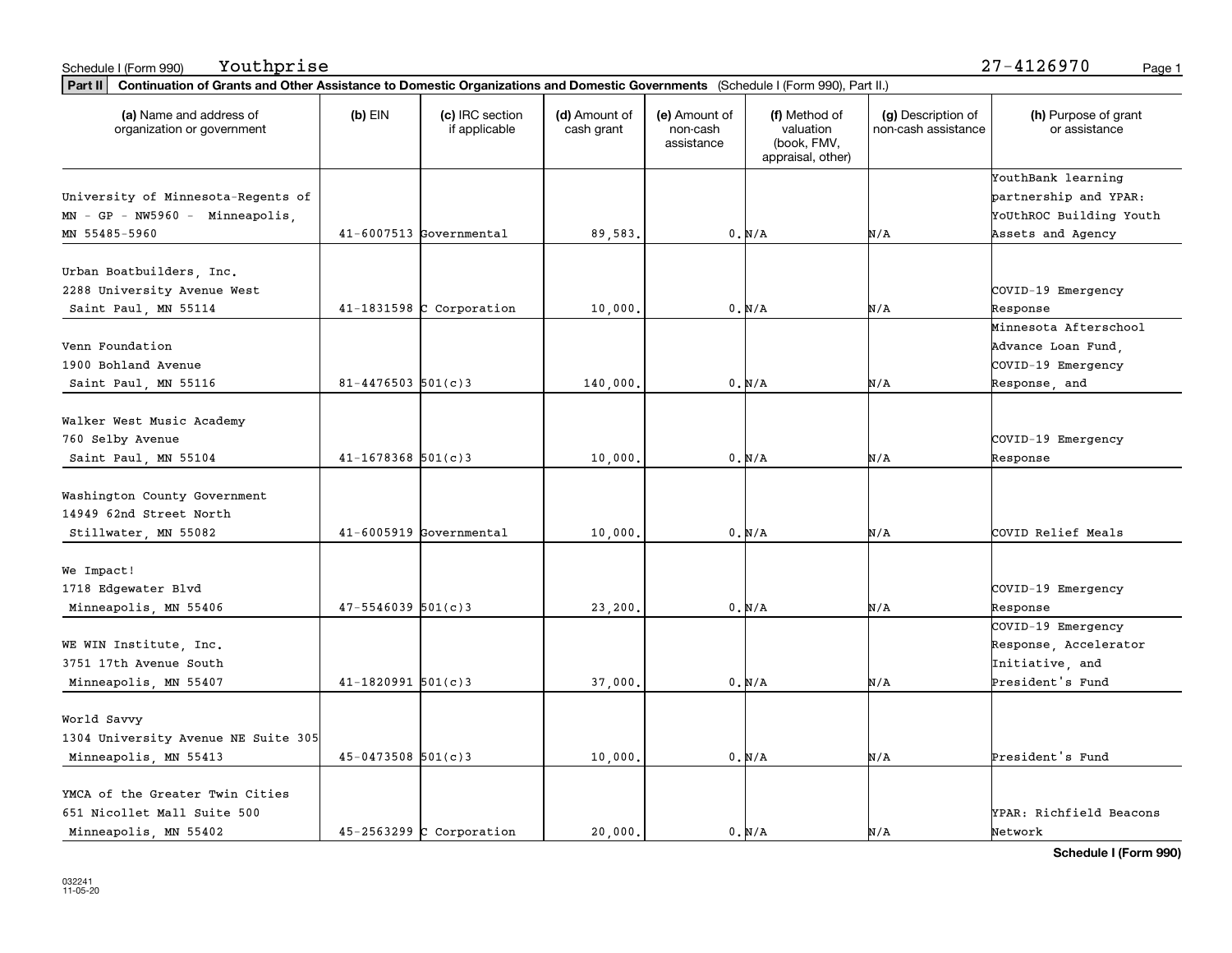| (a) Name and address of<br>organization or government               | $(b)$ EIN                | (c) IRC section<br>if applicable | (d) Amount of<br>cash grant | (e) Amount of<br>non-cash<br>assistance | (f) Method of<br>valuation<br>(book, FMV,<br>appraisal, other) | (g) Description of<br>non-cash assistance | (h) Purpose of grant<br>or assistance |
|---------------------------------------------------------------------|--------------------------|----------------------------------|-----------------------------|-----------------------------------------|----------------------------------------------------------------|-------------------------------------------|---------------------------------------|
| Youth Resources<br>2114 Queen Avenue North<br>Minneapolis, MN 55411 | $43 - 2100868$ $501(c)3$ |                                  | 10,000.                     |                                         | $0$ . $\text{N}/\text{A}$                                      | N/A                                       | COVID-19 Emergency<br>Response        |
|                                                                     |                          |                                  |                             |                                         |                                                                |                                           |                                       |
|                                                                     |                          |                                  |                             |                                         |                                                                |                                           |                                       |
|                                                                     |                          |                                  |                             |                                         |                                                                |                                           |                                       |
|                                                                     |                          |                                  |                             |                                         |                                                                |                                           |                                       |
|                                                                     |                          |                                  |                             |                                         |                                                                |                                           |                                       |
|                                                                     |                          |                                  |                             |                                         |                                                                |                                           |                                       |
|                                                                     |                          |                                  |                             |                                         |                                                                |                                           |                                       |
|                                                                     |                          |                                  |                             |                                         |                                                                |                                           |                                       |

Schedule I (Form 990) Page 1 27-4126970

**Part II Continuation of Grants and Other Assistance to Domestic Organizations and Domestic Governments**  (Schedule I (Form 990), Part II.)

Youthprise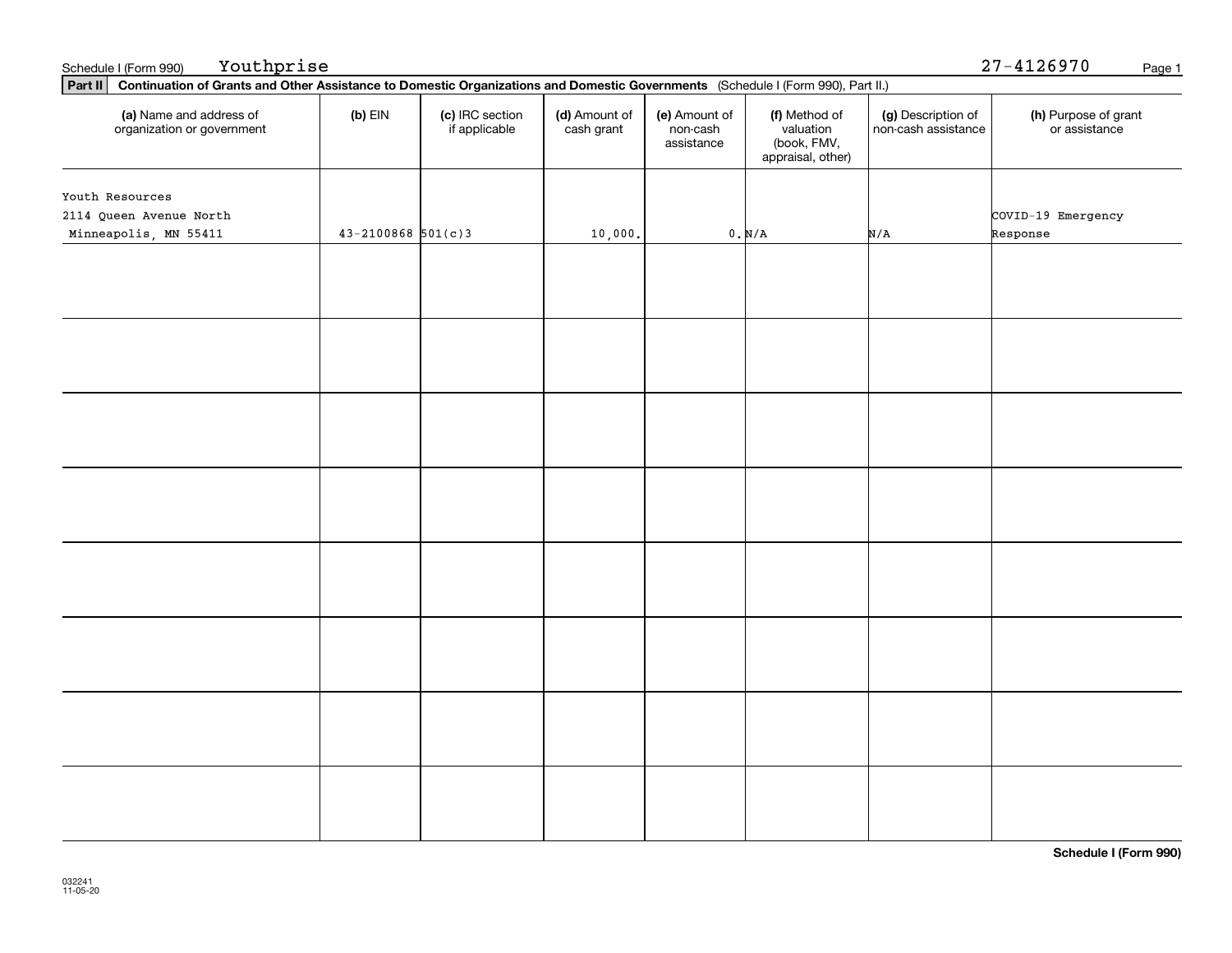Schedule I (Form 990) 2020 Youthprise

**2**Youthprise 27-4126970

**Part III** | Grants and Other Assistance to Domestic Individuals. Complete if the organization answered "Yes" on Form 990, Part IV, line 22. Part III can be duplicated if additional space is needed.

| (a) Type of grant or assistance                                                                                                                      | (b) Number of<br>recipients | (c) Amount of<br>cash grant | (d) Amount of non-<br>cash assistance | (e) Method of valuation<br>(book, FMV, appraisal, other) | (f) Description of noncash assistance |
|------------------------------------------------------------------------------------------------------------------------------------------------------|-----------------------------|-----------------------------|---------------------------------------|----------------------------------------------------------|---------------------------------------|
|                                                                                                                                                      |                             |                             |                                       |                                                          |                                       |
| Opportunity Reboot Grant                                                                                                                             |                             | 30,525.                     |                                       | 0. N/A                                                   | N/A                                   |
|                                                                                                                                                      |                             |                             |                                       |                                                          |                                       |
| Presidents Fund                                                                                                                                      | 1                           | 10,000.                     |                                       | 0. N/A                                                   | N/A                                   |
|                                                                                                                                                      |                             |                             |                                       |                                                          |                                       |
| YouthBank                                                                                                                                            |                             | 10,000.                     |                                       | 0. N/A                                                   | N/A                                   |
| MN Afterschool Advance Scholarships                                                                                                                  | 187                         | 53,102.                     |                                       | 0. N/A                                                   | N/A                                   |
|                                                                                                                                                      |                             |                             |                                       |                                                          |                                       |
|                                                                                                                                                      |                             |                             |                                       |                                                          |                                       |
| Part IV<br>Supplemental Information. Provide the information required in Part I, line 2; Part III, column (b); and any other additional information. |                             |                             |                                       |                                                          |                                       |
| Part I, Line 2:                                                                                                                                      |                             |                             |                                       |                                                          |                                       |
| Youthprise makes strategic investments to non-profits, individuals, and                                                                              |                             |                             |                                       |                                                          |                                       |
| other entities to further our mission.                                                                                                               |                             |                             |                                       |                                                          |                                       |
|                                                                                                                                                      |                             |                             |                                       |                                                          |                                       |
| When accepting a grant, funds are typically designated to serve a                                                                                    |                             |                             |                                       |                                                          |                                       |
| geographic area, a target population, specific conditions or purposes, and                                                                           |                             |                             |                                       |                                                          |                                       |
| provide programming or services for a designated amount of time. Grantees                                                                            |                             |                             |                                       |                                                          |                                       |
| agree to use grant funds exclusively for charitable purposes as described                                                                            |                             |                             |                                       |                                                          |                                       |
| in Section $501(c)(3)$ of the Internal Revenue Code of 1986, as amended (the                                                                         |                             |                             |                                       |                                                          |                                       |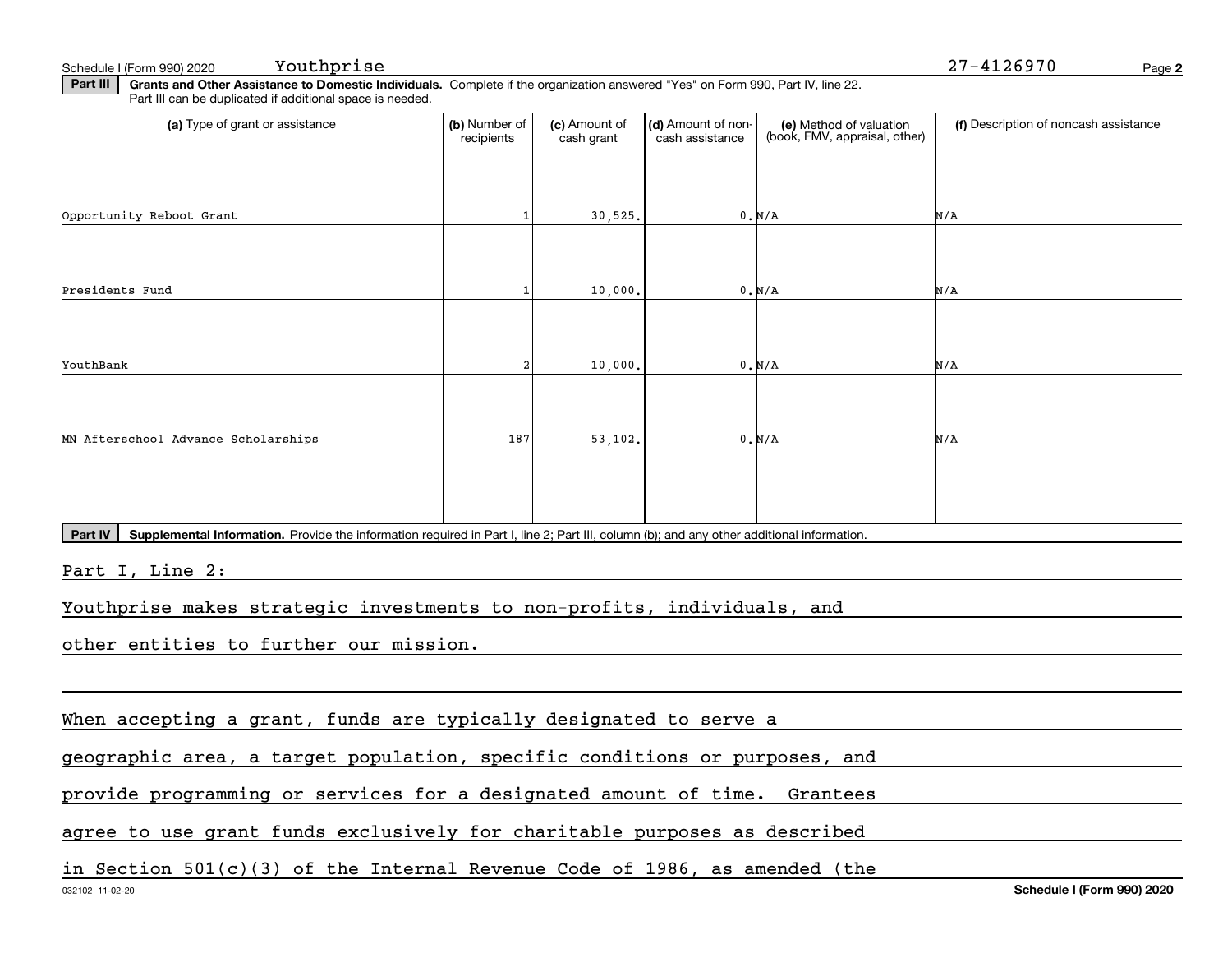### **2**Schedule I (Form 990) Page **Part IV Supplemental Information** Youthprise

Code). No portion of a grant is earmarked for use in carrying out propaganda or otherwise attempting to influence legislation. Grantees agree not to use any portion of grant funds to participate in any political campaign on behalf of or in opposition to any candidate for public office, to make grants to individuals on a non-objective basis, or for any non-charitable purpose. In addition, each grantee agrees that it will not promote, support, or engage in terrorism of any kind, nor will it make sub-grants to any entity or individual that engages in these activities. Any unused portion grants, or amounts not used for charitable purposes,

## will be returned to Youthprise.

Grants are awarded with the understanding that a final report or periodic reports will be submitted to Youthprise describing activities and participant demographics. Reports also cover the use of grant funds (including, without limitations, salaries, travel and supplies), compliance with the terms of the grant, and progress made toward achieving outcomes and the purpose of the grant. Such reports shall include copies of all press releases and other public announcements of the grant. Installment payments may be withheld in the event of delays in completing the purposes of the grant and/or a breach by the grantee of any of the terms of the grant agreement or the grant conditions. The grantee shall maintain financial and other records that specifically show use of grant funds exclusively for the purposes of the grant. A separate bank account for the grant is not required, but it is necessary that a separate accounting of this grant be maintained. Grantees are also required to satisfy grant conditions based on progress toward completion of the deliverables described in the grant conditions.

Nongovernmental grantees have submitted to Youthprise a determination

**Schedule I (Form 990)** letter of tax exemption issued by the Internal Revenue Services that states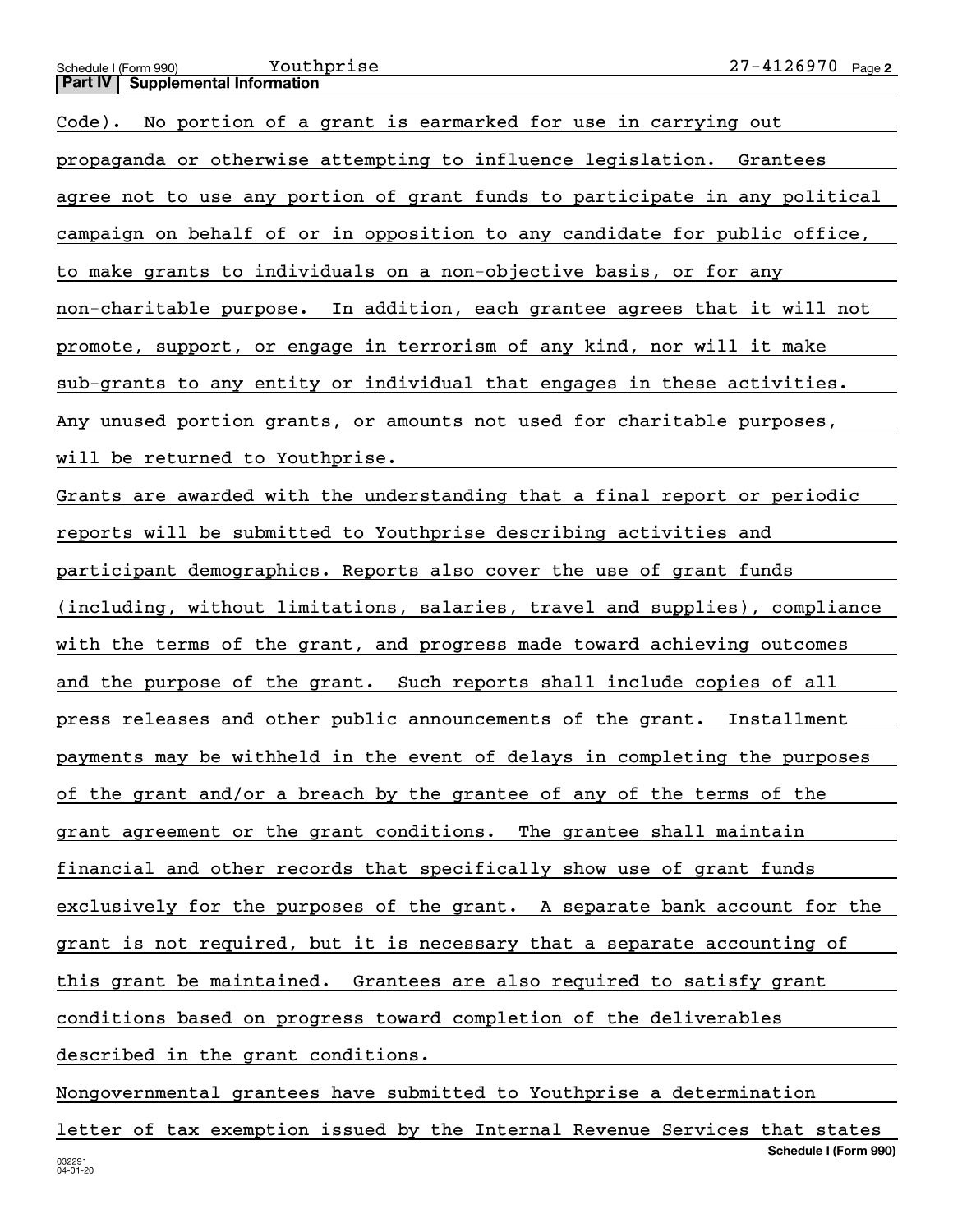### **2**Schedule I (Form 990) Page **Part IV** | Supplemental Information Youthprise

the grantee is tax exempt under Section  $501(c)(3)$ , and is not a private foundation as defined in Section 509(a) of the Code. The grantee further states that its determination letter is still valid and the organization's tax exempt status has not been revoked. The grantee is required to provide in writing to Youthprise within 10 days of receiving notice of any changes to its tax exempt status, including private foundation status under Section 509(a). In the event the grantee has failed to comply with the terms of the grant agreement or if its tax-exempt status is revoked by the Internal Revenue Service, the grantee, upon written notice from Youthprise, shall immediately return all unexpended grant funds to Youthprise and Youthprise may terminate the Agreement.

Part II, line 1, Column (h):

Name of Organization or Government: Access Philanthropy Charities

(h) Purpose of Grant or Assistance: YPAR: Asian American Organizing

Project for Gender Justice cohort and COVID-19 Emergency Response

Name of Organization or Government: Annex Teen Clinic

(h) Purpose of Grant or Assistance: Better Together Hennepin initiative

to prevent adolescent pregnancy and promote healthy youth development,

and YouthBank: Youth Voice for Well-being

Name of Organization or Government:

City of Minneapolis - Health Department

(h) Purpose of Grant or Assistance: Better Together Hennepin initiative

to prevent adolescent pregnancy and promote healthy youth development.

## Name of Organization or Government: Community Integration Center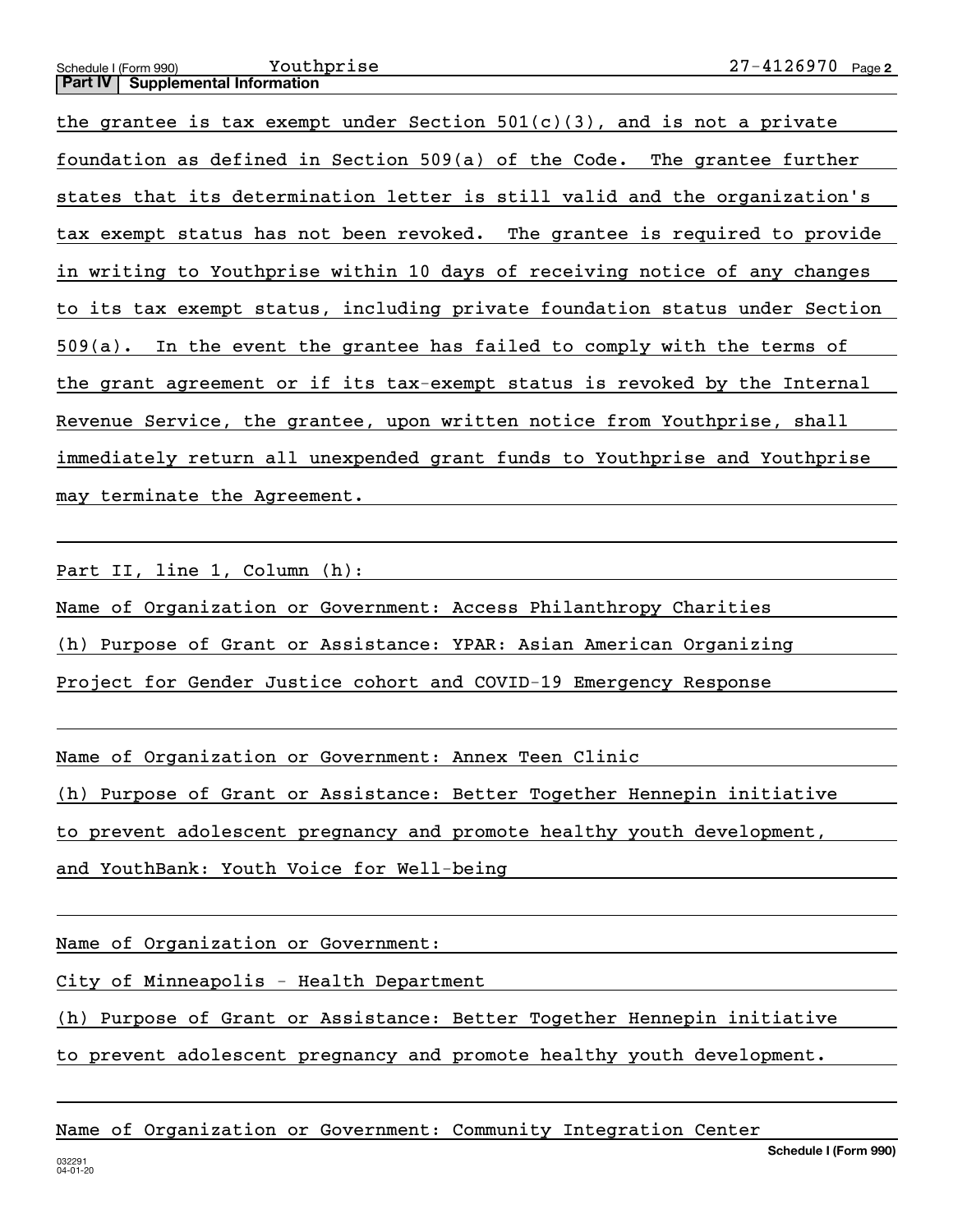(h) Purpose of Grant or Assistance: East African Youth Economic

Development, COVID-19 Emergency Response, and General Operating

Name of Organization or Government: Family Tree Clinic

(h) Purpose of Grant or Assistance: Better Together Hennepin initiative

to prevent adolescent pregnancy and promote healthy youth development.

Name of Organization or Government: Hallie Q. Brown Community Center

(h) Purpose of Grant or Assistance: Community Ambassadors Initiative to

reduce youth crime and violence in Saint Paul and COVID Relief Meals

Name of Organization or Government: Ka Joog Nonprofit Organization

(h) Purpose of Grant or Assistance: East African Youth Economic

Development, Discretionary Grant, COVID-19 Emergency Response

Name of Organization or Government: MIGIZI Communications, Inc.

(h) Purpose of Grant or Assistance: Opportunity Reboot, advancing youth

development and career pathways, Discretionary Grant, President's Fund,

and COVID-19 Emergency Response

Name of Organization or Government:

Northfield Healthy Community Initiative

(h) Purpose of Grant or Assistance: Opportunity Reboot, advancing youth

development and career pathways, Youth First program focused on

education, career exploration, and community engagement, Systems

Partnerships, Discretionary Grant, East African Youth Economic

Development, and COVID-19 Emergency Response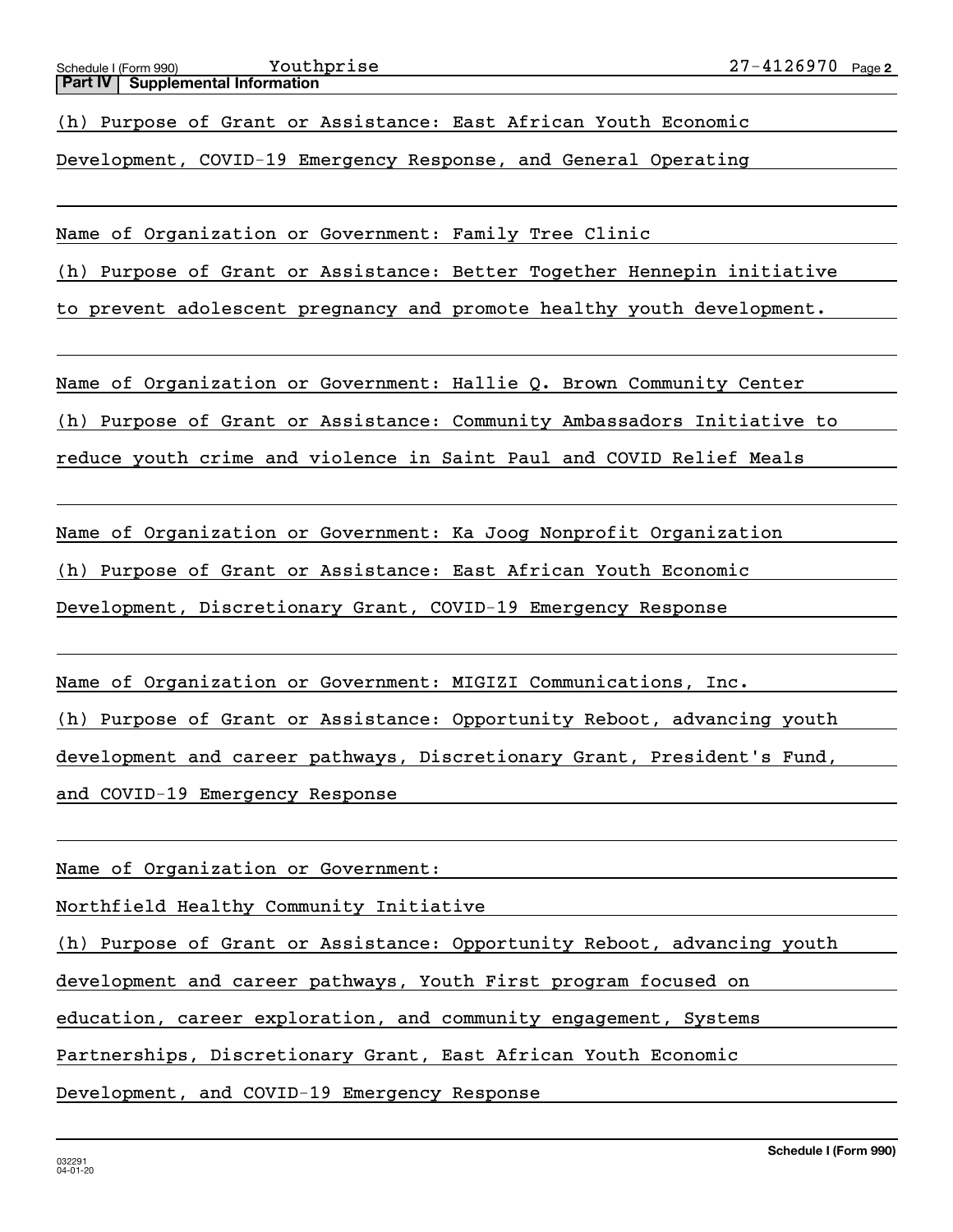Name of Organization or Government: NorthPoint Health & Wellness Center

(h) Purpose of Grant or Assistance: Better Together Hennepin initiative

to prevent adolescent pregnancy and promote healthy youth development.

Name of Organization or Government: Pillsbury United Communities

(h) Purpose of Grant or Assistance: COVID-19 Emergency Response, YPAR

Health Equity: Phillips Food Systems, General Operating Grant, and

President's Fund

Name of Organization or Government:

Planned Parenthood Minnesota, North Dakota, South Dakota

(h) Purpose of Grant or Assistance: Better Together Hennepin initiative

to prevent adolescent pregnancy and promote healthy youth development.

Name of Organization or Government: Venn Foundation

(h) Purpose of Grant or Assistance: Minnesota Afterschool Advance Loan

Fund, COVID-19 Emergency Response, and Discretionary Grant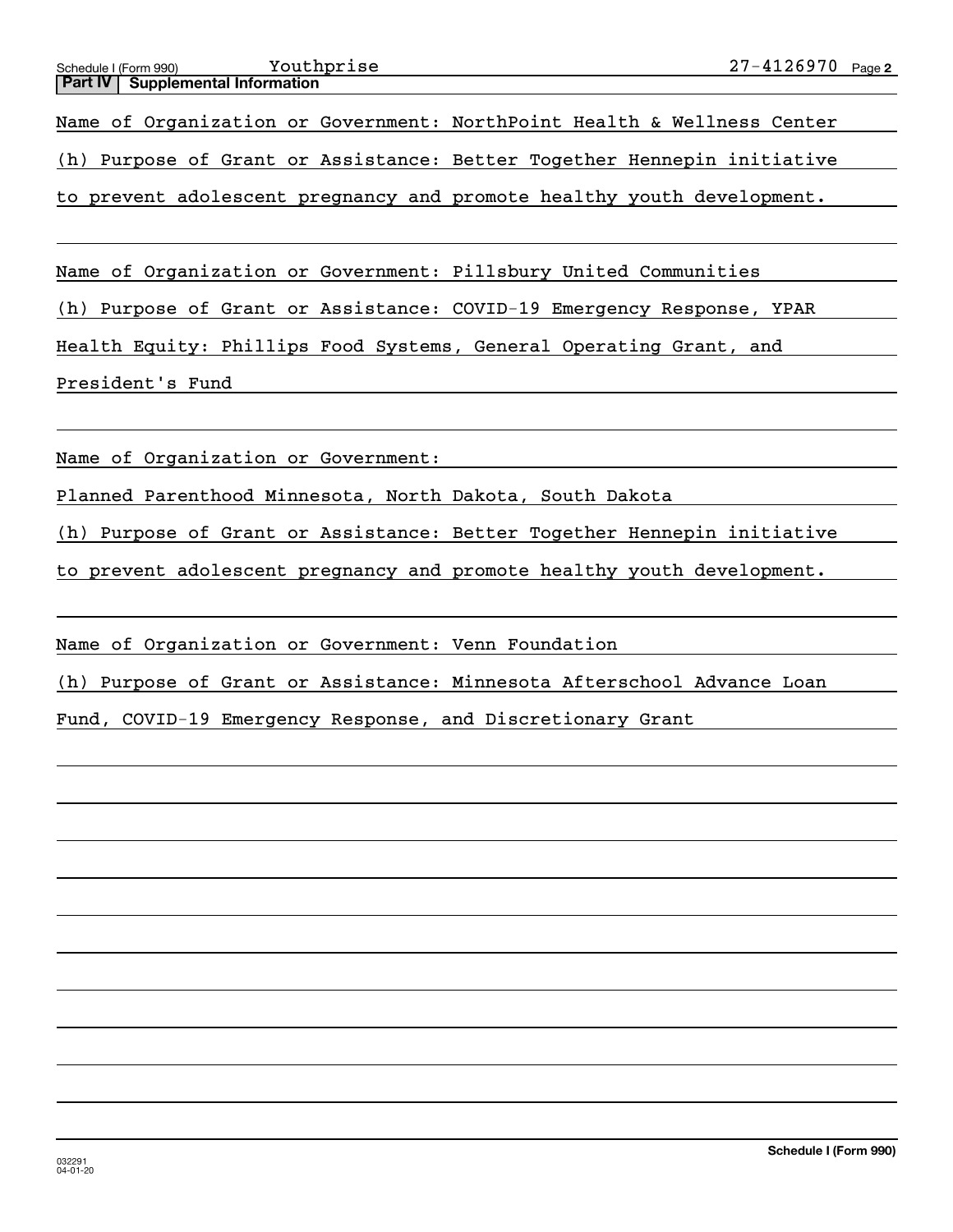|   | <b>SCHEDULE J</b>                                      | <b>Compensation Information</b>                                                                                                                                                                                                      | OMB No. 1545-0047                     |            |                  |
|---|--------------------------------------------------------|--------------------------------------------------------------------------------------------------------------------------------------------------------------------------------------------------------------------------------------|---------------------------------------|------------|------------------|
|   | (Form 990)                                             | For certain Officers, Directors, Trustees, Key Employees, and Highest                                                                                                                                                                |                                       |            |                  |
|   |                                                        | <b>Compensated Employees</b>                                                                                                                                                                                                         |                                       | 2020       |                  |
|   |                                                        | Complete if the organization answered "Yes" on Form 990, Part IV, line 23.<br>Attach to Form 990.                                                                                                                                    | <b>Open to Public</b>                 |            |                  |
|   | Department of the Treasury<br>Internal Revenue Service | ► Go to www.irs.gov/Form990 for instructions and the latest information.                                                                                                                                                             |                                       | Inspection |                  |
|   | Name of the organization                               |                                                                                                                                                                                                                                      | <b>Employer identification number</b> |            |                  |
|   |                                                        | Youthprise                                                                                                                                                                                                                           | 27-4126970                            |            |                  |
|   | Part I                                                 | <b>Questions Regarding Compensation</b>                                                                                                                                                                                              |                                       |            |                  |
|   |                                                        |                                                                                                                                                                                                                                      |                                       | Yes        | No               |
|   |                                                        | Check the appropriate box(es) if the organization provided any of the following to or for a person listed on Form 990,                                                                                                               |                                       |            |                  |
|   |                                                        | Part VII, Section A, line 1a. Complete Part III to provide any relevant information regarding these items.                                                                                                                           |                                       |            |                  |
|   | First-class or charter travel                          | Housing allowance or residence for personal use                                                                                                                                                                                      |                                       |            |                  |
|   | Travel for companions                                  | Payments for business use of personal residence                                                                                                                                                                                      |                                       |            |                  |
|   |                                                        | Health or social club dues or initiation fees<br>Tax indemnification and gross-up payments                                                                                                                                           |                                       |            |                  |
|   |                                                        | Discretionary spending account<br>Personal services (such as maid, chauffeur, chef)                                                                                                                                                  |                                       |            |                  |
|   |                                                        |                                                                                                                                                                                                                                      |                                       |            |                  |
| b |                                                        | If any of the boxes on line 1a are checked, did the organization follow a written policy regarding payment or                                                                                                                        |                                       |            |                  |
|   |                                                        | reimbursement or provision of all of the expenses described above? If "No," complete Part III to explain                                                                                                                             | 1b                                    |            |                  |
| 2 |                                                        | Did the organization require substantiation prior to reimbursing or allowing expenses incurred by all directors,                                                                                                                     |                                       |            |                  |
|   |                                                        |                                                                                                                                                                                                                                      | $\mathbf{2}$                          |            |                  |
|   |                                                        |                                                                                                                                                                                                                                      |                                       |            |                  |
| з |                                                        | Indicate which, if any, of the following the organization used to establish the compensation of the organization's                                                                                                                   |                                       |            |                  |
|   |                                                        | CEO/Executive Director. Check all that apply. Do not check any boxes for methods used by a related organization to                                                                                                                   |                                       |            |                  |
|   |                                                        | establish compensation of the CEO/Executive Director, but explain in Part III.                                                                                                                                                       |                                       |            |                  |
|   | Compensation committee                                 | Written employment contract                                                                                                                                                                                                          |                                       |            |                  |
|   |                                                        | $\overline{X}$ Compensation survey or study<br>Independent compensation consultant                                                                                                                                                   |                                       |            |                  |
|   |                                                        | Approval by the board or compensation committee<br>Form 990 of other organizations                                                                                                                                                   |                                       |            |                  |
|   |                                                        |                                                                                                                                                                                                                                      |                                       |            |                  |
| 4 |                                                        | During the year, did any person listed on Form 990, Part VII, Section A, line 1a, with respect to the filing                                                                                                                         |                                       |            |                  |
|   | organization or a related organization:                |                                                                                                                                                                                                                                      |                                       |            |                  |
| а |                                                        | Receive a severance payment or change-of-control payment?                                                                                                                                                                            | 4a                                    |            | х                |
| b |                                                        | Participate in or receive payment from a supplemental nonqualified retirement plan?                                                                                                                                                  | 4b                                    |            | $\mathbf X$      |
|   |                                                        | Participate in or receive payment from an equity-based compensation arrangement?                                                                                                                                                     | 4с                                    |            | $\mathbf X$      |
|   |                                                        | If "Yes" to any of lines 4a-c, list the persons and provide the applicable amounts for each item in Part III.                                                                                                                        |                                       |            |                  |
|   |                                                        |                                                                                                                                                                                                                                      |                                       |            |                  |
|   |                                                        | Only section 501(c)(3), 501(c)(4), and 501(c)(29) organizations must complete lines 5-9.                                                                                                                                             |                                       |            |                  |
| 5 |                                                        | For persons listed on Form 990, Part VII, Section A, line 1a, did the organization pay or accrue any compensation                                                                                                                    |                                       |            |                  |
|   | contingent on the revenues of:                         |                                                                                                                                                                                                                                      |                                       |            |                  |
| a |                                                        | The organization? <b>With the contract of the contract of the contract of the contract of the contract of the contract of the contract of the contract of the contract of the contract of the contract of the contract of the co</b> | 5a                                    |            | х<br>X           |
|   |                                                        |                                                                                                                                                                                                                                      | 5b                                    |            |                  |
|   |                                                        | If "Yes" on line 5a or 5b, describe in Part III.                                                                                                                                                                                     |                                       |            |                  |
| 6 |                                                        | For persons listed on Form 990, Part VII, Section A, line 1a, did the organization pay or accrue any compensation                                                                                                                    |                                       |            |                  |
|   | contingent on the net earnings of:                     |                                                                                                                                                                                                                                      |                                       |            |                  |
| a |                                                        |                                                                                                                                                                                                                                      | 6a                                    |            | х<br>$\mathbf X$ |
|   |                                                        |                                                                                                                                                                                                                                      | 6b                                    |            |                  |
|   |                                                        | If "Yes" on line 6a or 6b, describe in Part III.                                                                                                                                                                                     |                                       |            |                  |
| 7 |                                                        | For persons listed on Form 990, Part VII, Section A, line 1a, did the organization provide any nonfixed payments                                                                                                                     |                                       |            | х                |
|   |                                                        |                                                                                                                                                                                                                                      | 7                                     |            |                  |
| 8 |                                                        | Were any amounts reported on Form 990, Part VII, paid or accrued pursuant to a contract that was subject to the                                                                                                                      |                                       |            | х                |
|   |                                                        | initial contract exception described in Regulations section 53.4958-4(a)(3)? If "Yes," describe in Part III                                                                                                                          | 8                                     |            |                  |
| 9 |                                                        | If "Yes" on line 8, did the organization also follow the rebuttable presumption procedure described in                                                                                                                               |                                       |            |                  |
|   |                                                        | r Deperwerk Reduction Act Notice, ace the Instructions for Form 000                                                                                                                                                                  | 9<br>Schodule I (Form 000) 2020       |            |                  |

LHA For Paperwork Reduction Act Notice, see the Instructions for Form 990. Schedule J (Form 990) 2020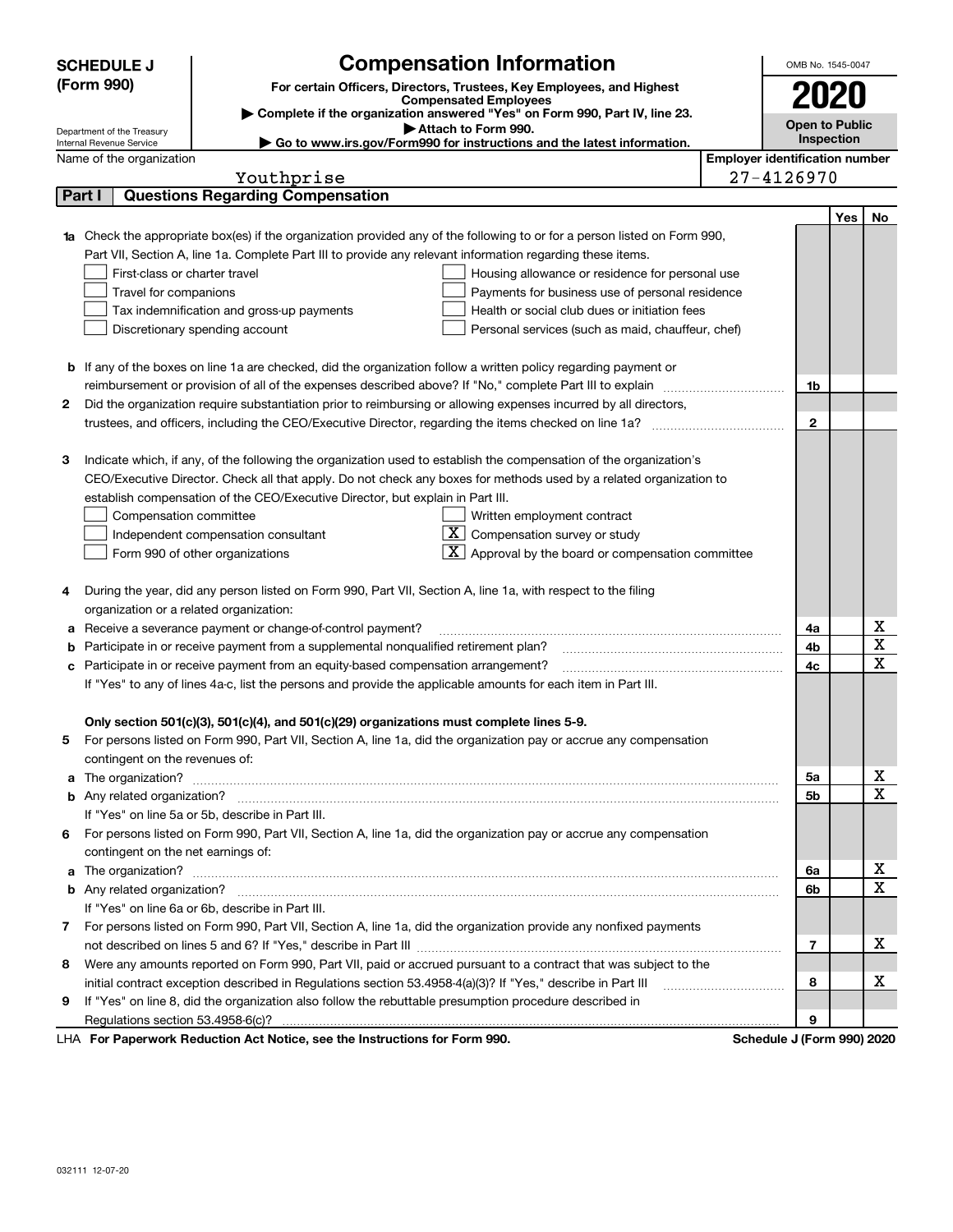# **Part II Officers, Directors, Trustees, Key Employees, and Highest Compensated Employees.**  Schedule J (Form 990) 2020 Page Use duplicate copies if additional space is needed.

For each individual whose compensation must be reported on Schedule J, report compensation from the organization on row (i) and from related organizations, described in the instructions, on row (ii). Do not list any individuals that aren't listed on Form 990, Part VII.

27-4126970

**Note:**  The sum of columns (B)(i)-(iii) for each listed individual must equal the total amount of Form 990, Part VII, Section A, line 1a, applicable column (D) and (E) amounts for that individual.

| (A) Name and Title |                    |                          | (B) Breakdown of W-2 and/or 1099-MISC compensation |                                           | (C) Retirement and<br>other deferred | (D) Nontaxable<br>benefits | (E) Total of columns<br>$(B)(i)-(D)$ | (F) Compensation<br>in column (B)         |
|--------------------|--------------------|--------------------------|----------------------------------------------------|-------------------------------------------|--------------------------------------|----------------------------|--------------------------------------|-------------------------------------------|
|                    |                    | (i) Base<br>compensation | (ii) Bonus &<br>incentive<br>compensation          | (iii) Other<br>reportable<br>compensation | compensation                         |                            |                                      | reported as deferred<br>on prior Form 990 |
| $(1)$ Wokie Weah   | $(\sf{i})$         | 152,808.                 | 0.                                                 | 0.                                        | 7,567.                               | 25,829.                    | 186,204.                             | 0.                                        |
| President          | (ii)               | $\overline{0}$ .         | $\overline{0}$ .                                   | 0.                                        | $\overline{0}$ .                     | 0.                         | $\overline{0}$ .                     | 0.                                        |
| (2) Marcus Pope    | (i)                | 138,680.                 | $\overline{0}$ .                                   | 0.                                        | 1,731.                               | 11,449.                    | 151,860.                             | 0.                                        |
| Vice President     | (ii)               | 0.                       | $\overline{0}$ .                                   | 0.                                        | 0.                                   | 0.                         | $\overline{0}$ .                     | 0.                                        |
|                    | $(\sf{i})$         |                          |                                                    |                                           |                                      |                            |                                      |                                           |
|                    | (ii)               |                          |                                                    |                                           |                                      |                            |                                      |                                           |
|                    | $(\sf{i})$         |                          |                                                    |                                           |                                      |                            |                                      |                                           |
|                    | (ii)               |                          |                                                    |                                           |                                      |                            |                                      |                                           |
|                    | $(\sf{i})$         |                          |                                                    |                                           |                                      |                            |                                      |                                           |
|                    | (ii)               |                          |                                                    |                                           |                                      |                            |                                      |                                           |
|                    | $(\sf{i})$         |                          |                                                    |                                           |                                      |                            |                                      |                                           |
|                    | (ii)               |                          |                                                    |                                           |                                      |                            |                                      |                                           |
|                    | $(\sf{i})$         |                          |                                                    |                                           |                                      |                            |                                      |                                           |
|                    | (ii)               |                          |                                                    |                                           |                                      |                            |                                      |                                           |
|                    | $(\sf{i})$         |                          |                                                    |                                           |                                      |                            |                                      |                                           |
|                    | (ii)               |                          |                                                    |                                           |                                      |                            |                                      |                                           |
|                    | $(\sf{i})$         |                          |                                                    |                                           |                                      |                            |                                      |                                           |
|                    | (ii)               |                          |                                                    |                                           |                                      |                            |                                      |                                           |
|                    | $(\sf{i})$         |                          |                                                    |                                           |                                      |                            |                                      |                                           |
|                    | (ii)               |                          |                                                    |                                           |                                      |                            |                                      |                                           |
|                    | $(\sf{i})$         |                          |                                                    |                                           |                                      |                            |                                      |                                           |
|                    | (ii)               |                          |                                                    |                                           |                                      |                            |                                      |                                           |
|                    | $(\sf{i})$         |                          |                                                    |                                           |                                      |                            |                                      |                                           |
|                    | (ii)               |                          |                                                    |                                           |                                      |                            |                                      |                                           |
|                    | $(\sf{i})$         |                          |                                                    |                                           |                                      |                            |                                      |                                           |
|                    | (ii)               |                          |                                                    |                                           |                                      |                            |                                      |                                           |
|                    | $(\sf{i})$         |                          |                                                    |                                           |                                      |                            |                                      |                                           |
|                    | (ii)               |                          |                                                    |                                           |                                      |                            |                                      |                                           |
|                    | $(\sf{i})$         |                          |                                                    |                                           |                                      |                            |                                      |                                           |
|                    | (ii)               |                          |                                                    |                                           |                                      |                            |                                      |                                           |
|                    | $(\sf{i})$<br>(ii) |                          |                                                    |                                           |                                      |                            |                                      |                                           |
|                    |                    |                          |                                                    |                                           |                                      |                            |                                      |                                           |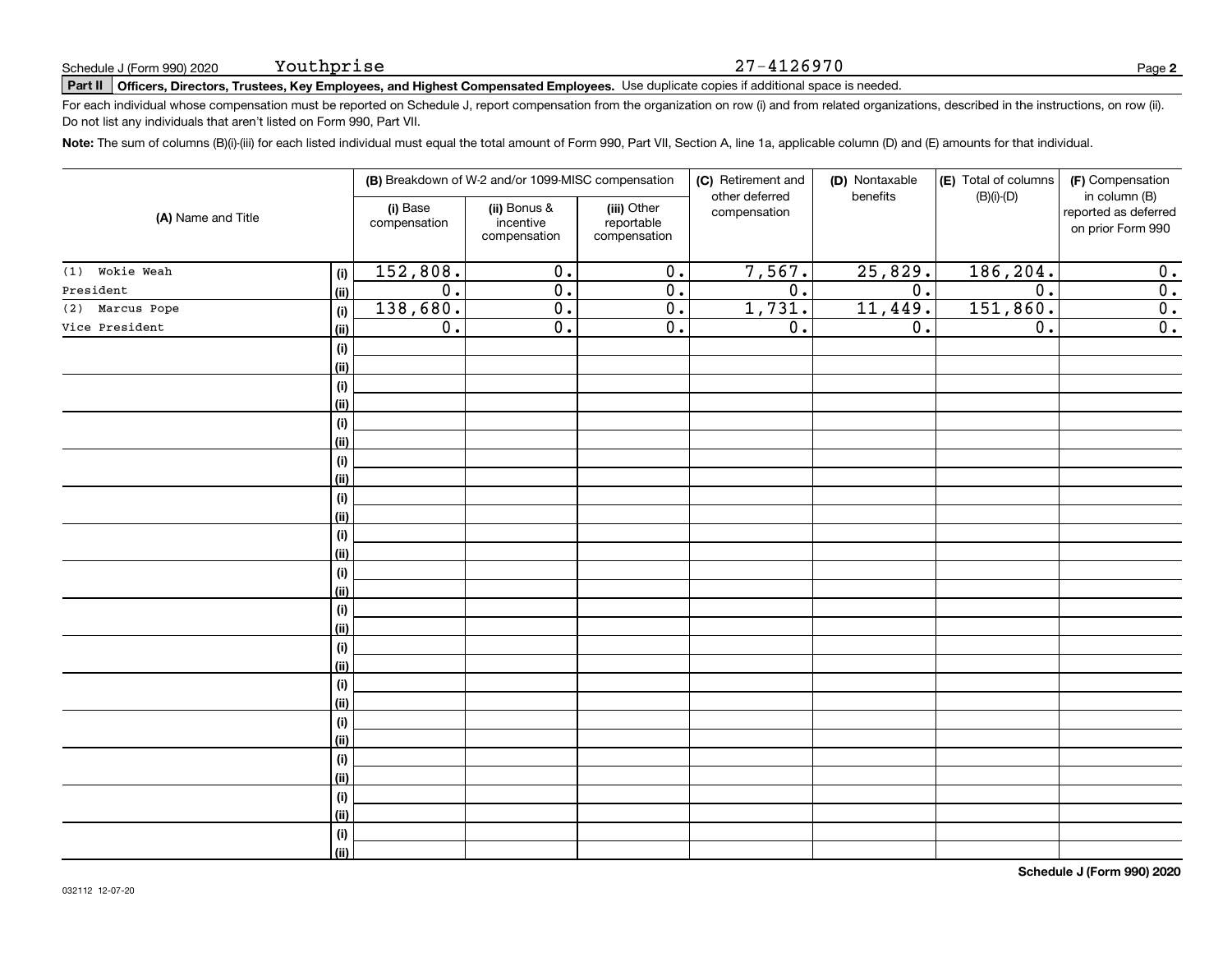# **Part III Supplemental Information**

Schedule J (Form 990) 2020 Youthprise<br>
Part III Supplemental Information<br>
Provide the information, explanation, or descriptions required for Part I, lines 1a, 1b, 3, 4a, 4b, 4c, 5a, 5b, 6a, 6b, 7, and 8, and for Part II. A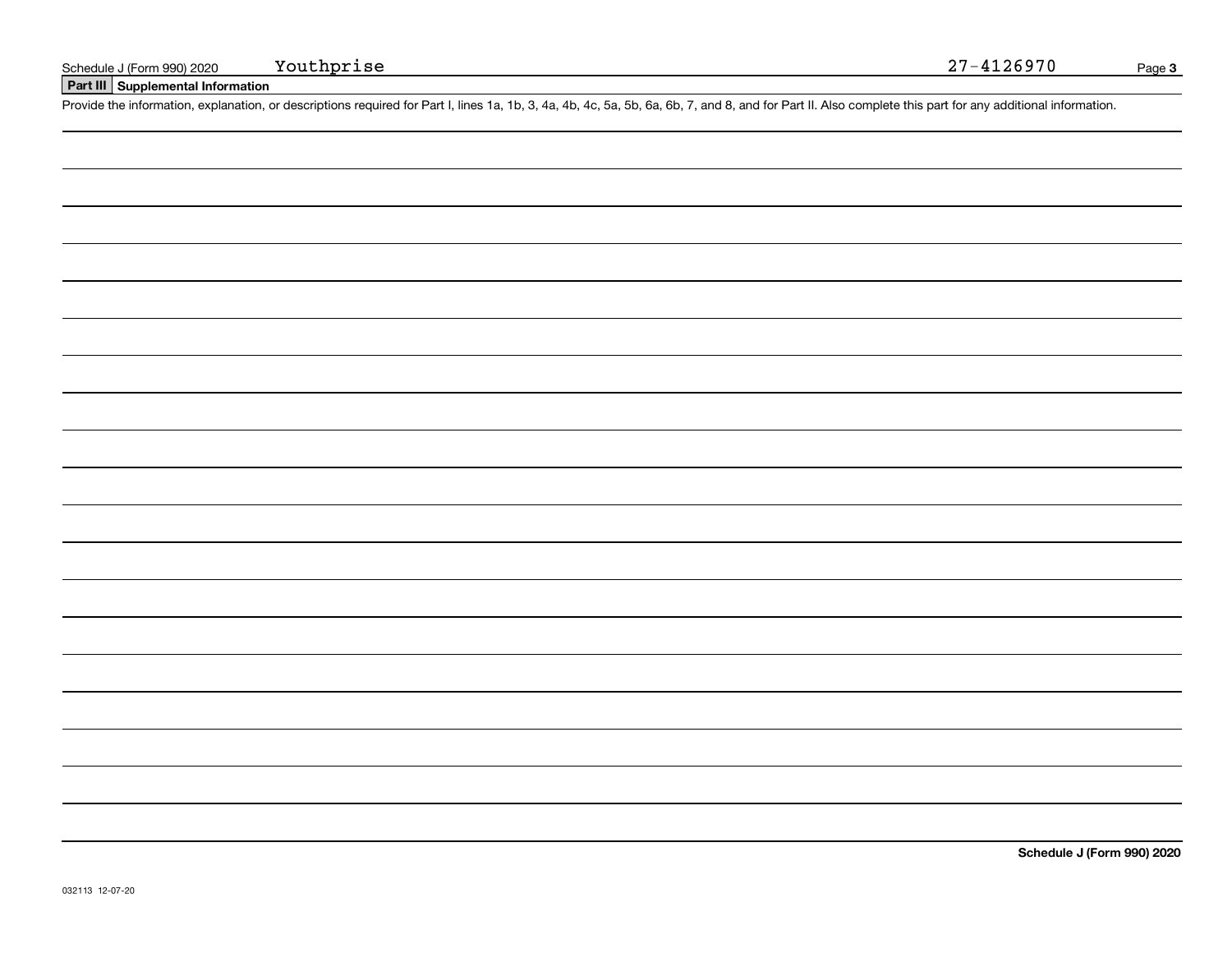## **SCHEDULE M (Form 990)**

# **Noncash Contributions**

OMB No. 1545-0047

| Department of the Treasury      |  |
|---------------------------------|--|
| <b>Internal Revenue Service</b> |  |

**Complete if the organizations answered "Yes" on Form 990, Part IV, lines 29 or 30.** <sup>J</sup>**2020 Attach to Form 990.** J

**Open to Public Inspection**

| Internal Revenue Service | ► Go to www.irs.gov/Form990 for instructions and the latest information. |
|--------------------------|--------------------------------------------------------------------------|
| Name of the organization |                                                                          |

| Employer identification number |
|--------------------------------|
| 27-4126970                     |

| Youthprise |  |
|------------|--|
|            |  |

| Part I | <b>Types of Property</b>                                                                                                       |                               |                                                                                        |                                                    |            |                                                              |     |     |    |
|--------|--------------------------------------------------------------------------------------------------------------------------------|-------------------------------|----------------------------------------------------------------------------------------|----------------------------------------------------|------------|--------------------------------------------------------------|-----|-----|----|
|        |                                                                                                                                | (a)<br>Check if<br>applicable | (b)<br>Number of<br>contributions or<br>items contributed Form 990, Part VIII, line 1g | (c)<br>Noncash contribution<br>amounts reported on |            | (d)<br>Method of determining<br>noncash contribution amounts |     |     |    |
| 1      |                                                                                                                                |                               |                                                                                        |                                                    |            |                                                              |     |     |    |
| 2      |                                                                                                                                |                               |                                                                                        |                                                    |            |                                                              |     |     |    |
| з      |                                                                                                                                |                               |                                                                                        |                                                    |            |                                                              |     |     |    |
| 4      | Books and publications                                                                                                         |                               |                                                                                        |                                                    |            |                                                              |     |     |    |
| 5      | Clothing and household goods                                                                                                   |                               |                                                                                        |                                                    |            |                                                              |     |     |    |
| 6      |                                                                                                                                |                               |                                                                                        |                                                    |            |                                                              |     |     |    |
| 7      |                                                                                                                                |                               |                                                                                        |                                                    |            |                                                              |     |     |    |
| 8      |                                                                                                                                |                               |                                                                                        |                                                    |            |                                                              |     |     |    |
| 9      | Securities - Publicly traded                                                                                                   |                               |                                                                                        |                                                    |            |                                                              |     |     |    |
|        | Securities - Closely held stock                                                                                                |                               |                                                                                        |                                                    |            |                                                              |     |     |    |
| 10     |                                                                                                                                |                               |                                                                                        |                                                    |            |                                                              |     |     |    |
| 11     | Securities - Partnership, LLC, or                                                                                              |                               |                                                                                        |                                                    |            |                                                              |     |     |    |
|        | trust interests                                                                                                                |                               |                                                                                        |                                                    |            |                                                              |     |     |    |
| 12     | Securities - Miscellaneous                                                                                                     |                               |                                                                                        |                                                    |            |                                                              |     |     |    |
| 13     | Qualified conservation contribution -                                                                                          |                               |                                                                                        |                                                    |            |                                                              |     |     |    |
|        | Historic structures                                                                                                            |                               |                                                                                        |                                                    |            |                                                              |     |     |    |
| 14     | Qualified conservation contribution - Other                                                                                    |                               |                                                                                        |                                                    |            |                                                              |     |     |    |
| 15     | Real estate - Residential                                                                                                      |                               |                                                                                        |                                                    |            |                                                              |     |     |    |
| 16     | Real estate - Commercial                                                                                                       |                               |                                                                                        |                                                    |            |                                                              |     |     |    |
| 17     |                                                                                                                                |                               |                                                                                        |                                                    |            |                                                              |     |     |    |
| 18     |                                                                                                                                |                               |                                                                                        |                                                    |            |                                                              |     |     |    |
| 19     |                                                                                                                                |                               |                                                                                        |                                                    |            |                                                              |     |     |    |
| 20     | Drugs and medical supplies                                                                                                     |                               |                                                                                        |                                                    |            |                                                              |     |     |    |
| 21     |                                                                                                                                |                               |                                                                                        |                                                    |            |                                                              |     |     |    |
| 22     |                                                                                                                                |                               |                                                                                        |                                                    |            |                                                              |     |     |    |
| 23     |                                                                                                                                |                               |                                                                                        |                                                    |            |                                                              |     |     |    |
| 24     |                                                                                                                                |                               |                                                                                        |                                                    |            |                                                              |     |     |    |
| 25     | (Computers<br>Other $\blacktriangleright$                                                                                      | х                             | 1                                                                                      |                                                    | 56,905.FMV |                                                              |     |     |    |
| 26     | $($ $)$<br>Other                                                                                                               |                               |                                                                                        |                                                    |            |                                                              |     |     |    |
| 27     | Other<br>▸                                                                                                                     |                               |                                                                                        |                                                    |            |                                                              |     |     |    |
| 28     | Other                                                                                                                          |                               |                                                                                        |                                                    |            |                                                              |     |     |    |
| 29     | Number of Forms 8283 received by the organization during the tax year for contributions                                        |                               |                                                                                        |                                                    |            |                                                              |     |     |    |
|        | for which the organization completed Form 8283, Part V, Donee Acknowledgement                                                  |                               |                                                                                        | .                                                  | 29         |                                                              |     | 0   |    |
|        |                                                                                                                                |                               |                                                                                        |                                                    |            |                                                              |     | Yes | No |
|        | 30a During the year, did the organization receive by contribution any property reported in Part I, lines 1 through 28, that it |                               |                                                                                        |                                                    |            |                                                              |     |     |    |
|        | must hold for at least three years from the date of the initial contribution, and which isn't required to be used for          |                               |                                                                                        |                                                    |            |                                                              |     |     |    |
|        | exempt purposes for the entire holding period?                                                                                 |                               |                                                                                        |                                                    |            |                                                              | 30a |     | х  |
|        | <b>b</b> If "Yes," describe the arrangement in Part II.                                                                        |                               |                                                                                        |                                                    |            |                                                              |     |     |    |
| 31     | Does the organization have a gift acceptance policy that requires the review of any nonstandard contributions?                 |                               |                                                                                        |                                                    |            |                                                              | 31  | х   |    |
|        | 32a Does the organization hire or use third parties or related organizations to solicit, process, or sell noncash              |                               |                                                                                        |                                                    |            |                                                              |     |     |    |
|        | contributions?                                                                                                                 |                               |                                                                                        |                                                    |            |                                                              | 32a |     | х  |
|        | <b>b</b> If "Yes," describe in Part II.                                                                                        |                               |                                                                                        |                                                    |            |                                                              |     |     |    |
| 33     | If the organization didn't report an amount in column (c) for a type of property for which column (a) is checked,              |                               |                                                                                        |                                                    |            |                                                              |     |     |    |
|        | describe in Part II.                                                                                                           |                               |                                                                                        |                                                    |            |                                                              |     |     |    |
| LHA    | For Paperwork Reduction Act Notice, see the Instructions for Form 990.                                                         |                               |                                                                                        |                                                    |            | Schedule M (Form 990) 2020                                   |     |     |    |
|        |                                                                                                                                |                               |                                                                                        |                                                    |            |                                                              |     |     |    |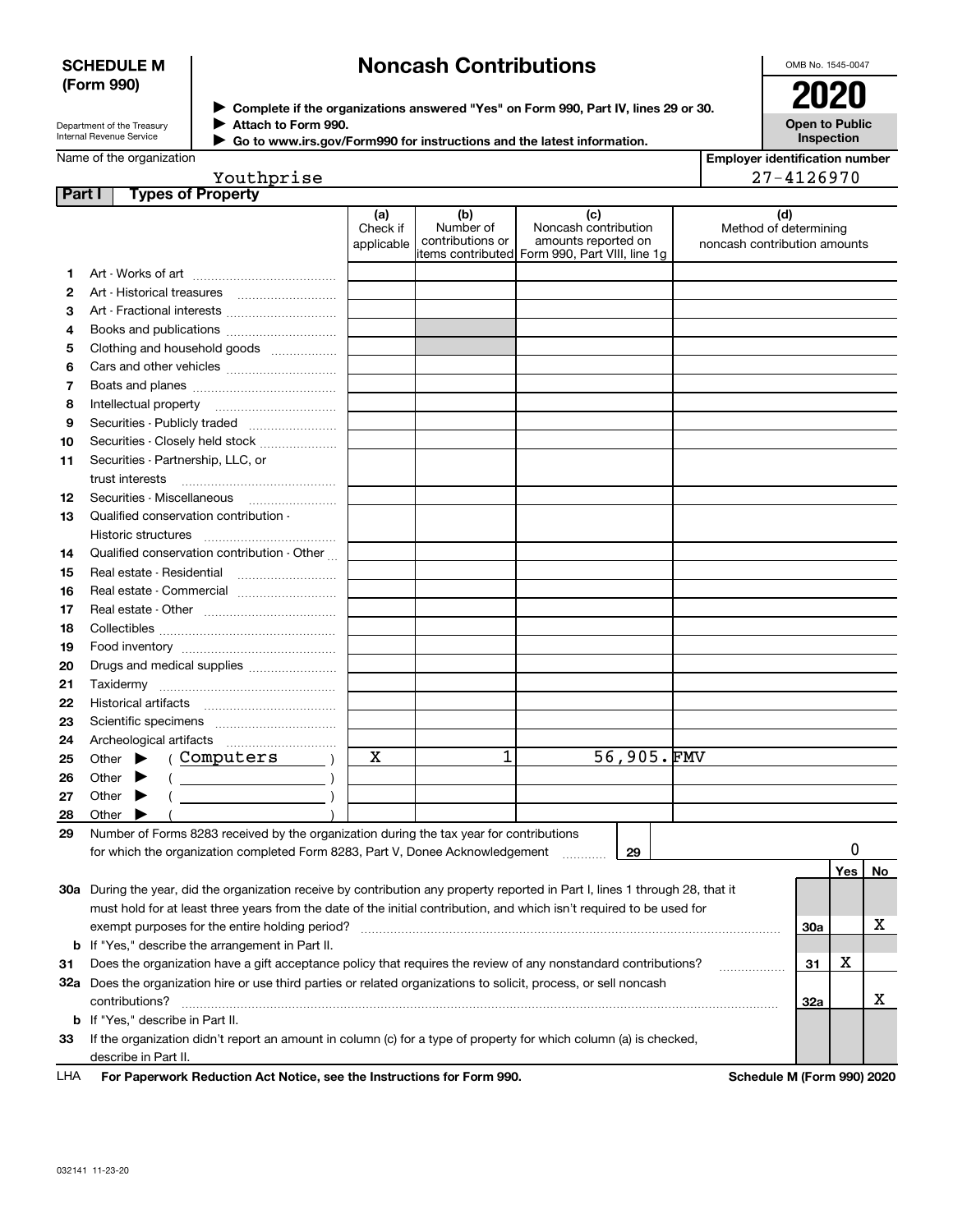Part II | Supplemental Information. Provide the information required by Part I, lines 30b, 32b, and 33, and whether the organization is reporting in Part I, column (b), the number of contributions, the number of items received, or a combination of both. Also complete this part for any additional information.

Schedule M, Part I, Column (b):

The number of contributors is reported in Part I, Column b.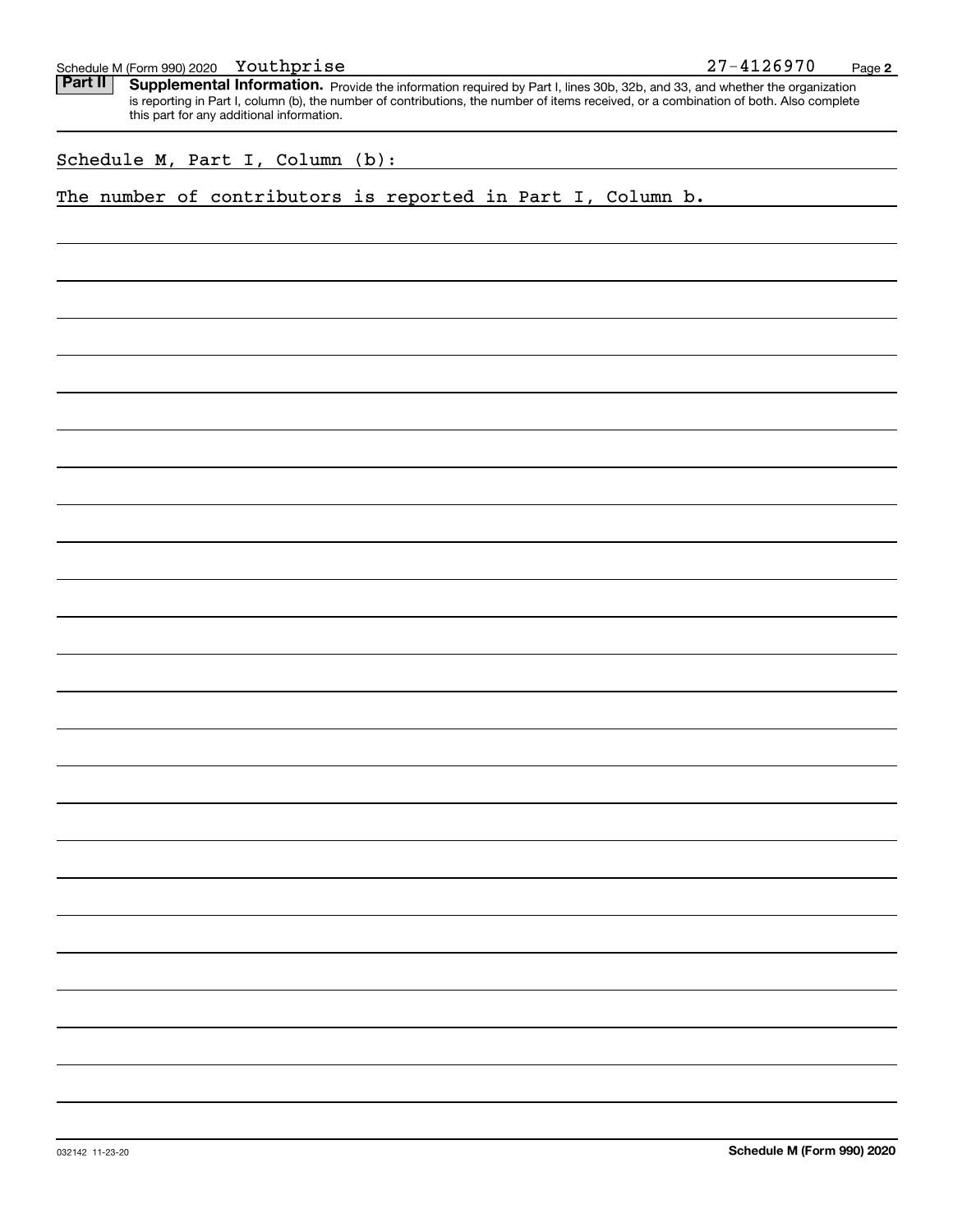**(Form 990 or 990-EZ)**

Department of the Treasury Internal Revenue Service Name of the organization

# **Complete to provide information for responses to specific questions on SCHEDULE O Supplemental Information to Form 990 or 990-EZ**

**Form 990 or 990-EZ or to provide any additional information. | Attach to Form 990 or 990-EZ. | Go to www.irs.gov/Form990 for the latest information.**



Youthprise 27-4126970

Form 990, Part I, Line 1, Description of Organization Mission: October 2010 by The McKnight Foundation. Youthprise is a youth-centered philanthropic organization that invests in the future of Minnesota by investing in youth. Our mission is to increase equity with and for Minnesota's indigenous, low-income, and racially diverse youth. We strategically combine funding, capacity building, policy advocacy, research, and authentic engagement of young people in our work, governance, and operations.

Form 990, Part III, Line 3, Changes in Program Services:

Scaled up our Minnesota Afterschool Advance (MAA) program to help

low-income students access tutoring and other academic opportunities to

mitigate COVID-related learning loss. MAA also pivoted during the

pandemic to help distribute over 1,200 Chromebooks to assist with

distance learning at no out-of-pocket cost to families.

Form 990, Part III, Line 4b, Program Service Accomplishments:

1,200 Chromebooks to assist with distance learning at no out-of-pocket

cost to families. It also funded tutoring and other academic

opportunities to mitigate COVID-related learning loss.

Form 990, Part VI, Section A, line 1:

The Executive Committee is authorized to exercise the full power of the

Board of Directors between meetings of the Board upon matters which, in the

judgment of the Committee, are of such a nature as to require action prior

032211 11-20-20 LHA For Paperwork Reduction Act Notice, see the Instructions for Form 990 or 990-EZ. Schedule O (Form 990 or 990-EZ) 2020 to the next regular meeting of the Board but does not require calling a